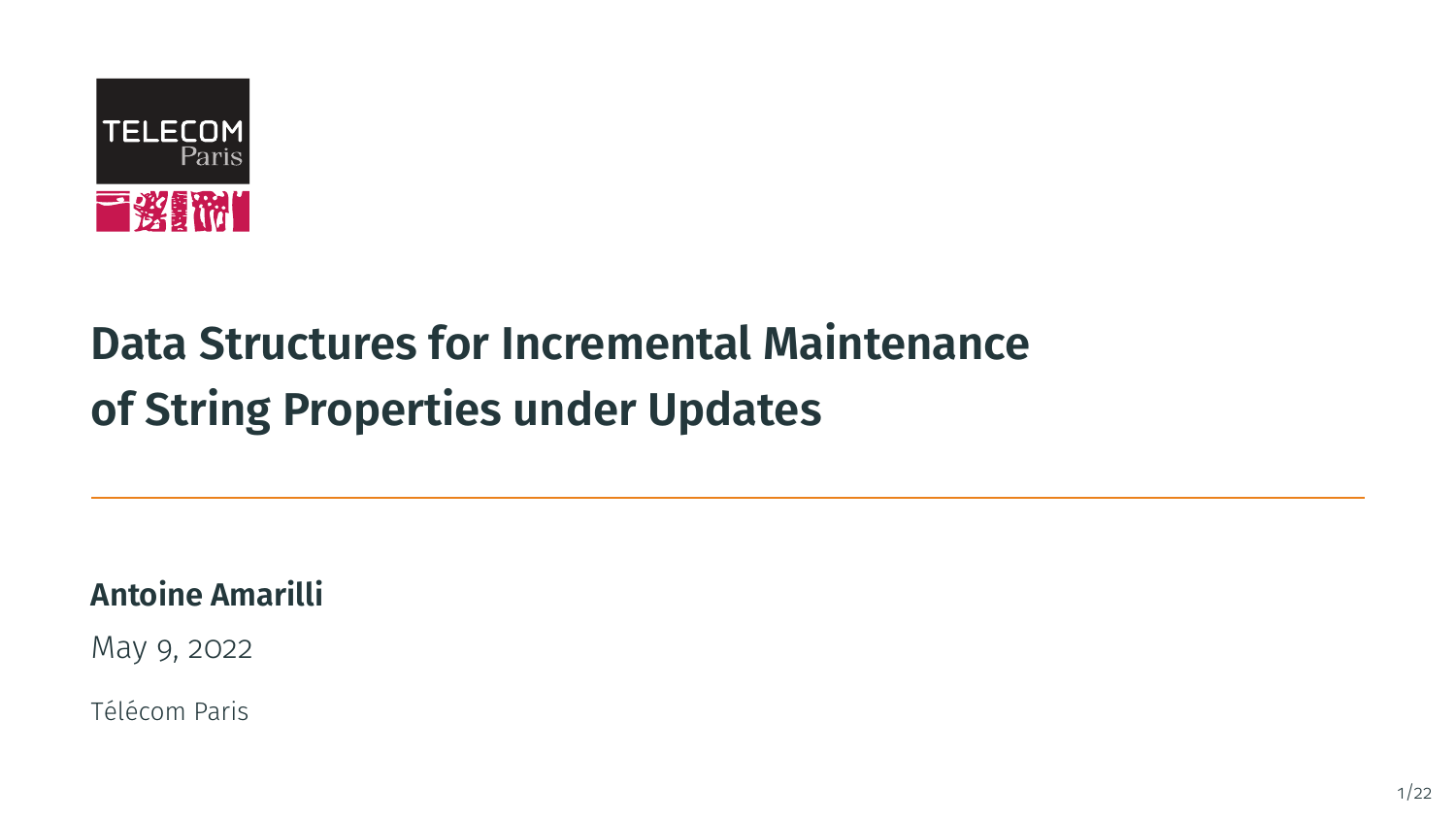- You have a string:
	- $\rightarrow$  e.g., aaaabaabaca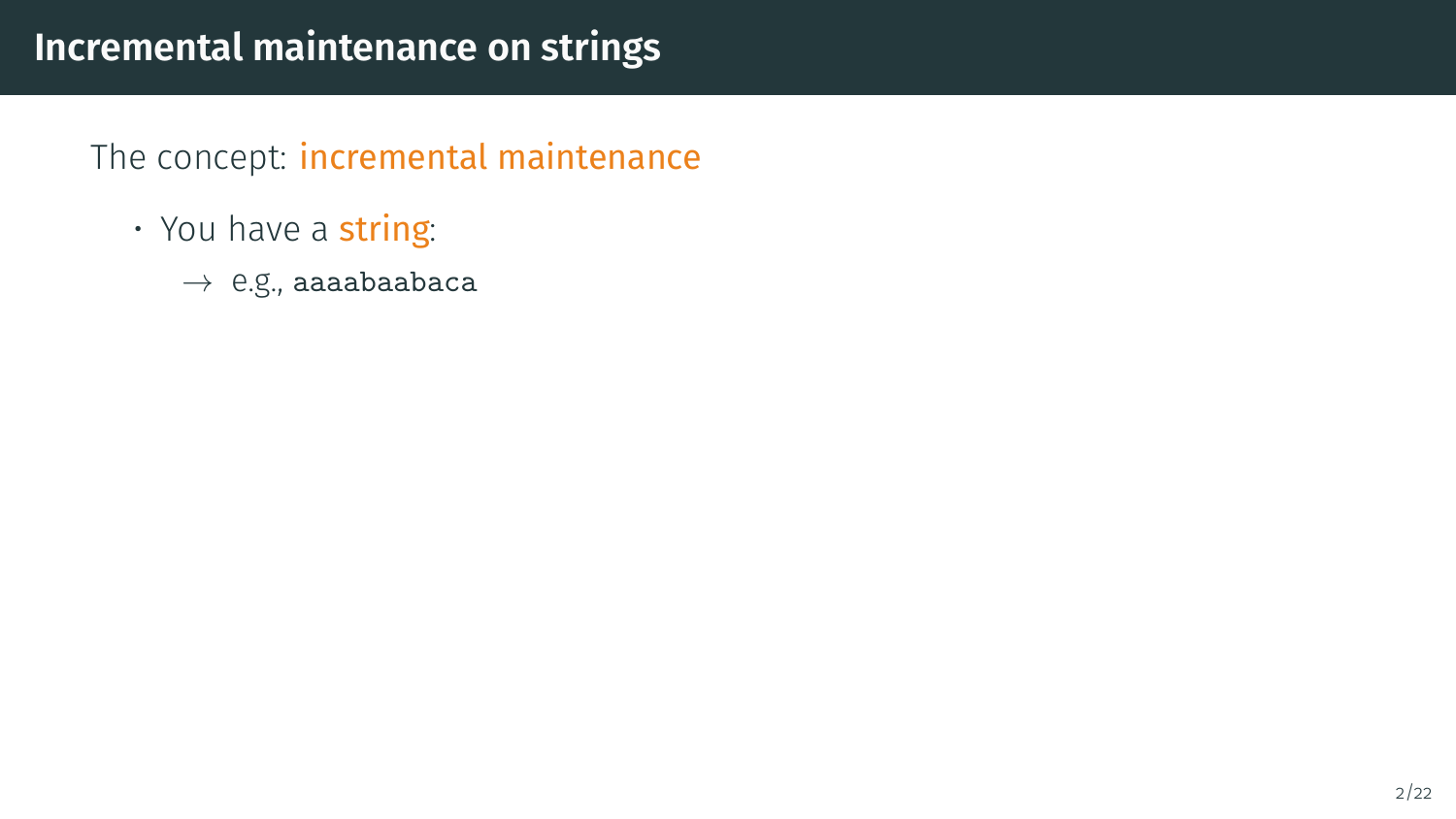- You have a string:
	- $\rightarrow$  e.g., aaaabaabaca
- You are interested in a **property** 
	- $\rightarrow$  e.g., having at least one a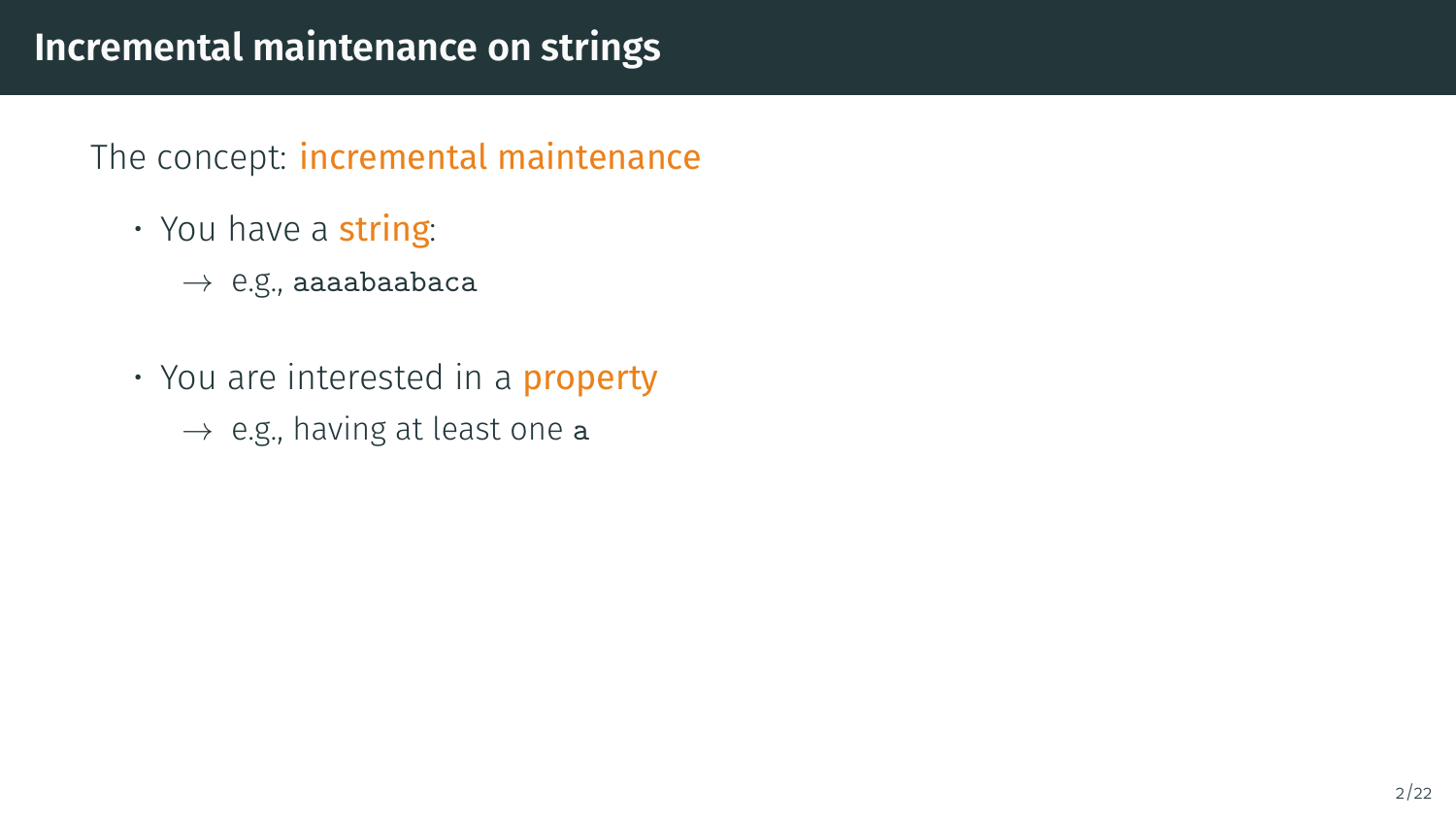- You have a string:
	- $\rightarrow$  e.g., aaaabaabaca
- You are interested in a **property** 
	- $\rightarrow$  e.g., having at least one a
- $\cdot$  The string is updated
	- $\rightarrow$  e.g., replace the 3rd character by an a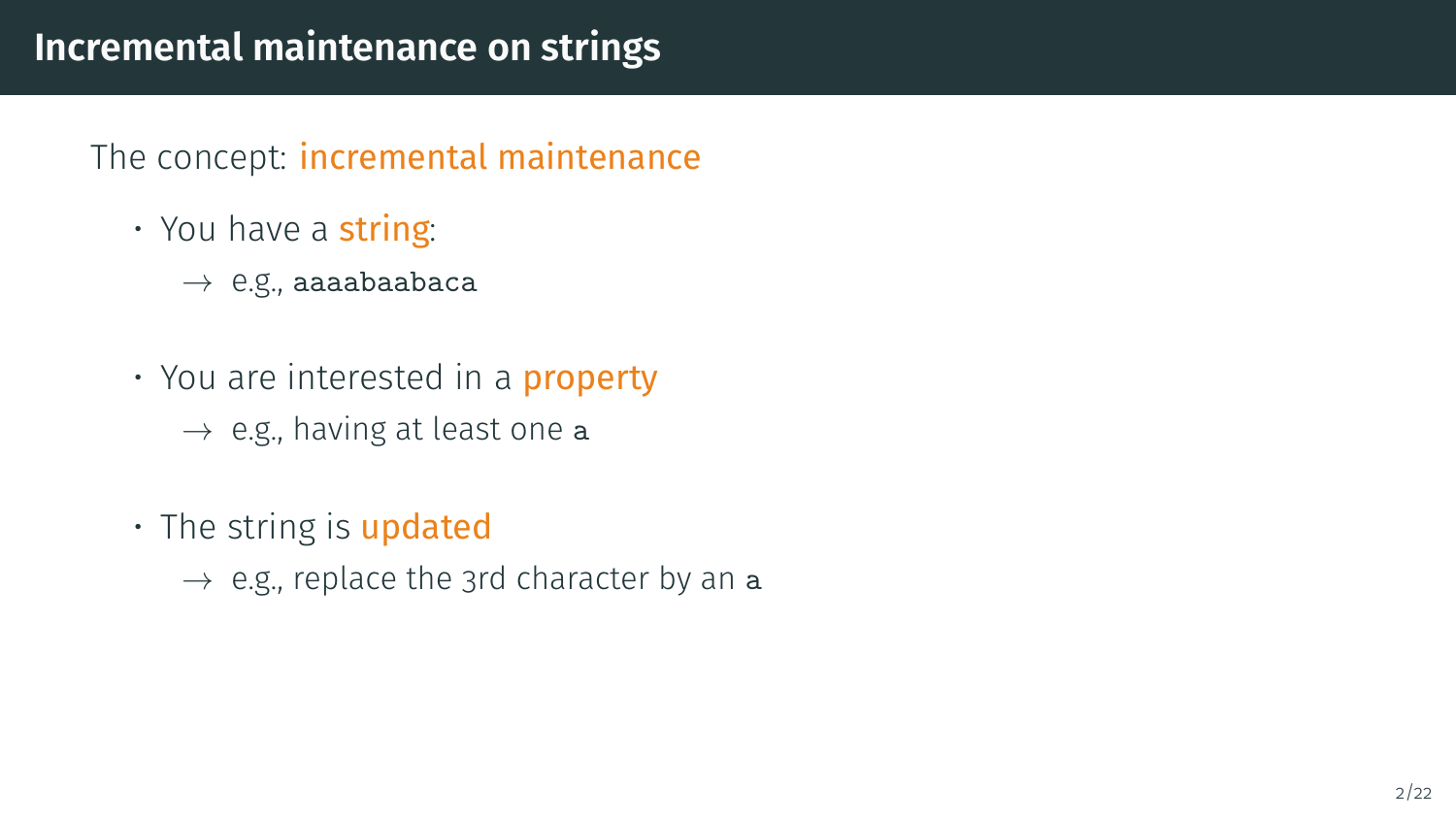- You have a string:
	- $\rightarrow$  e.g., aaaabaabaca
- You are interested in a **property** 
	- $\rightarrow$  e.g., having at least one a
- $\cdot$  The string is updated
	- $\rightarrow$  e.g., replace the 3rd character by an a
- You want to **maintain** the property efficiently
	- $\rightarrow$  e.g., with low running time or memory overhead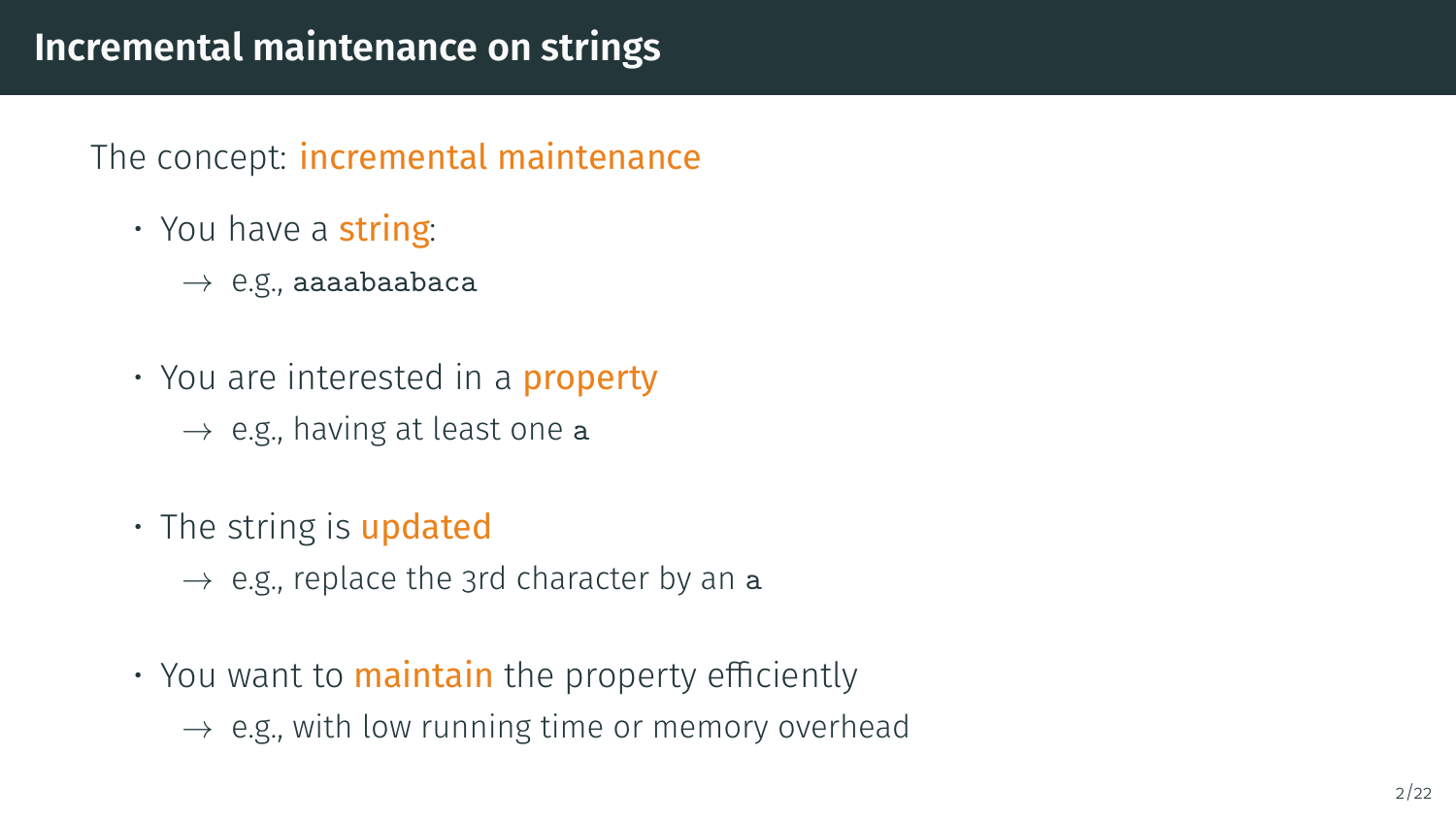• Naive algorithm: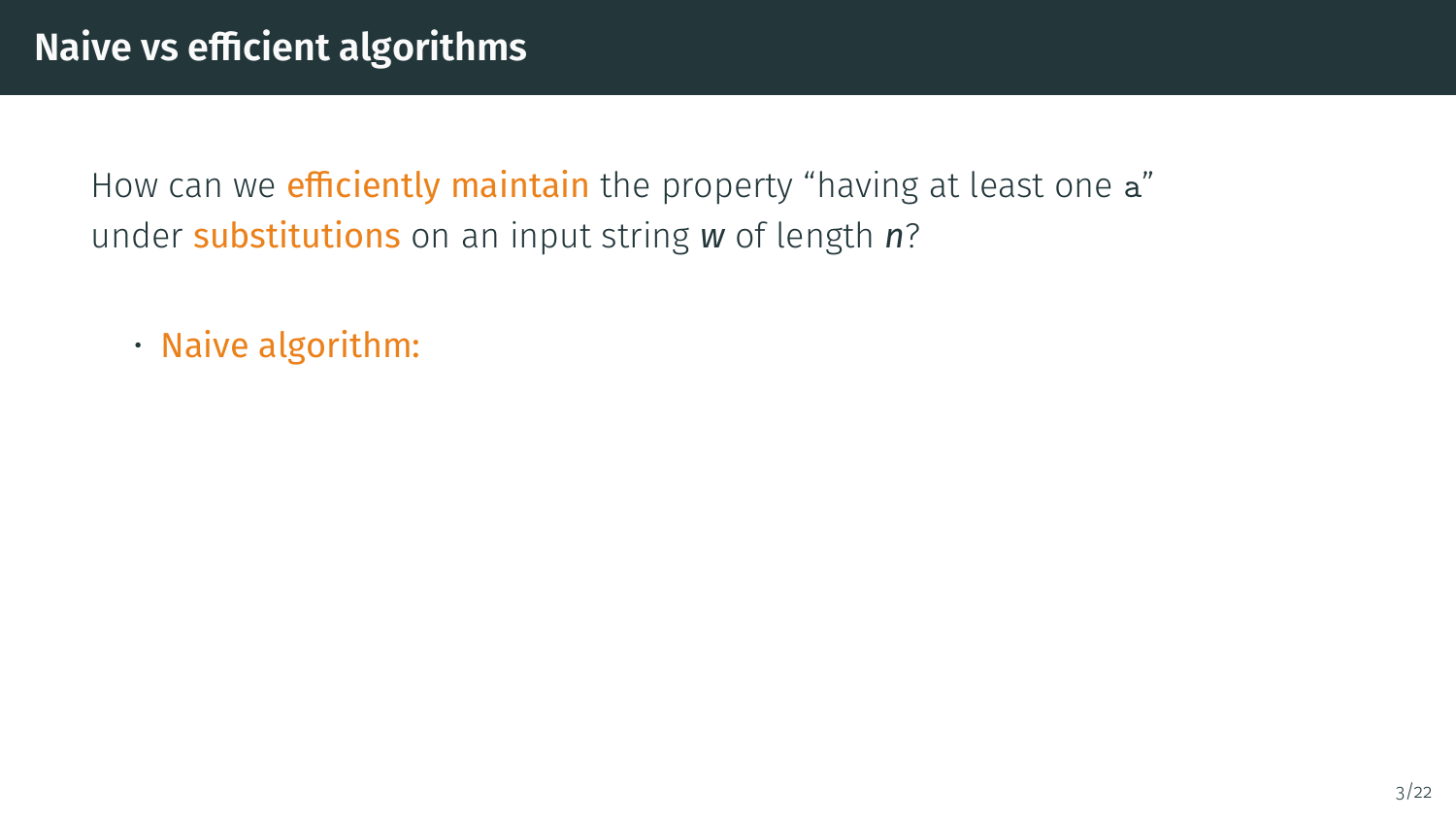• Naive algorithm: After each substitution, go over *w* and search for an a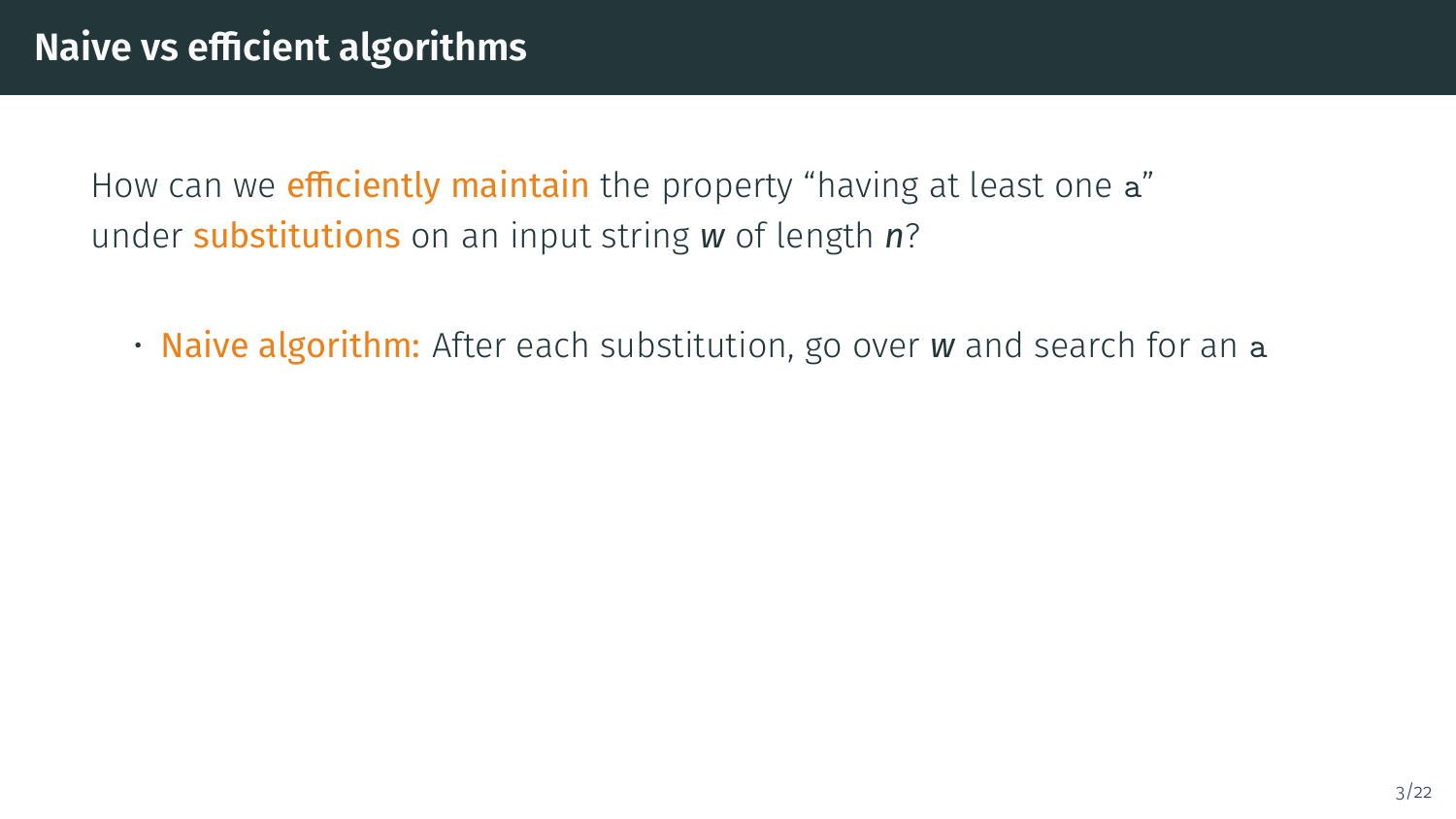• Naive algorithm: After each substitution, go over *w* and search for an a  $\rightarrow$  Complexity per update: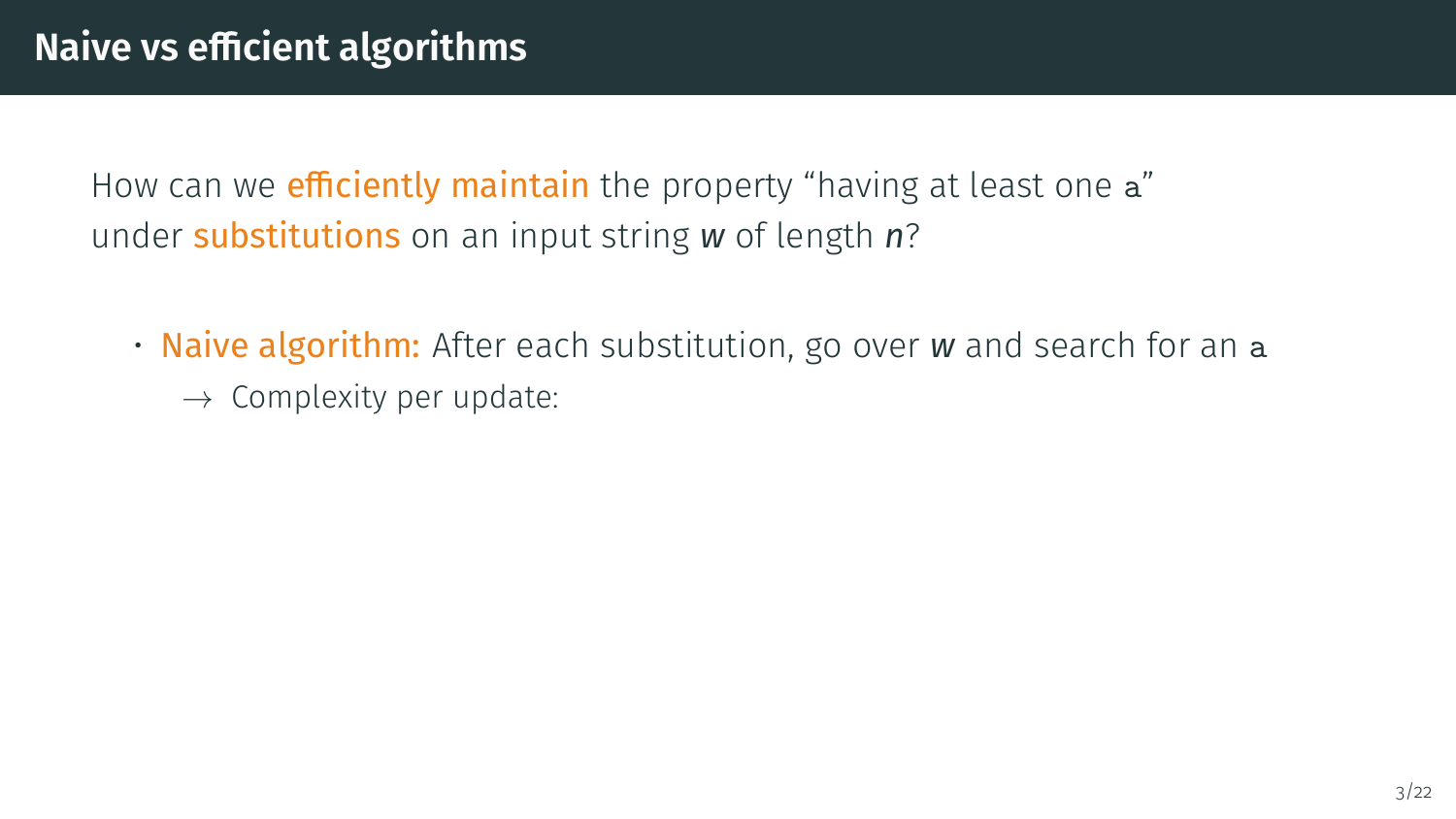• Naive algorithm: After each substitution, go over *w* and search for an a  $\rightarrow$  Complexity per update: **linear** in the length of w, i.e., in  $O(n)$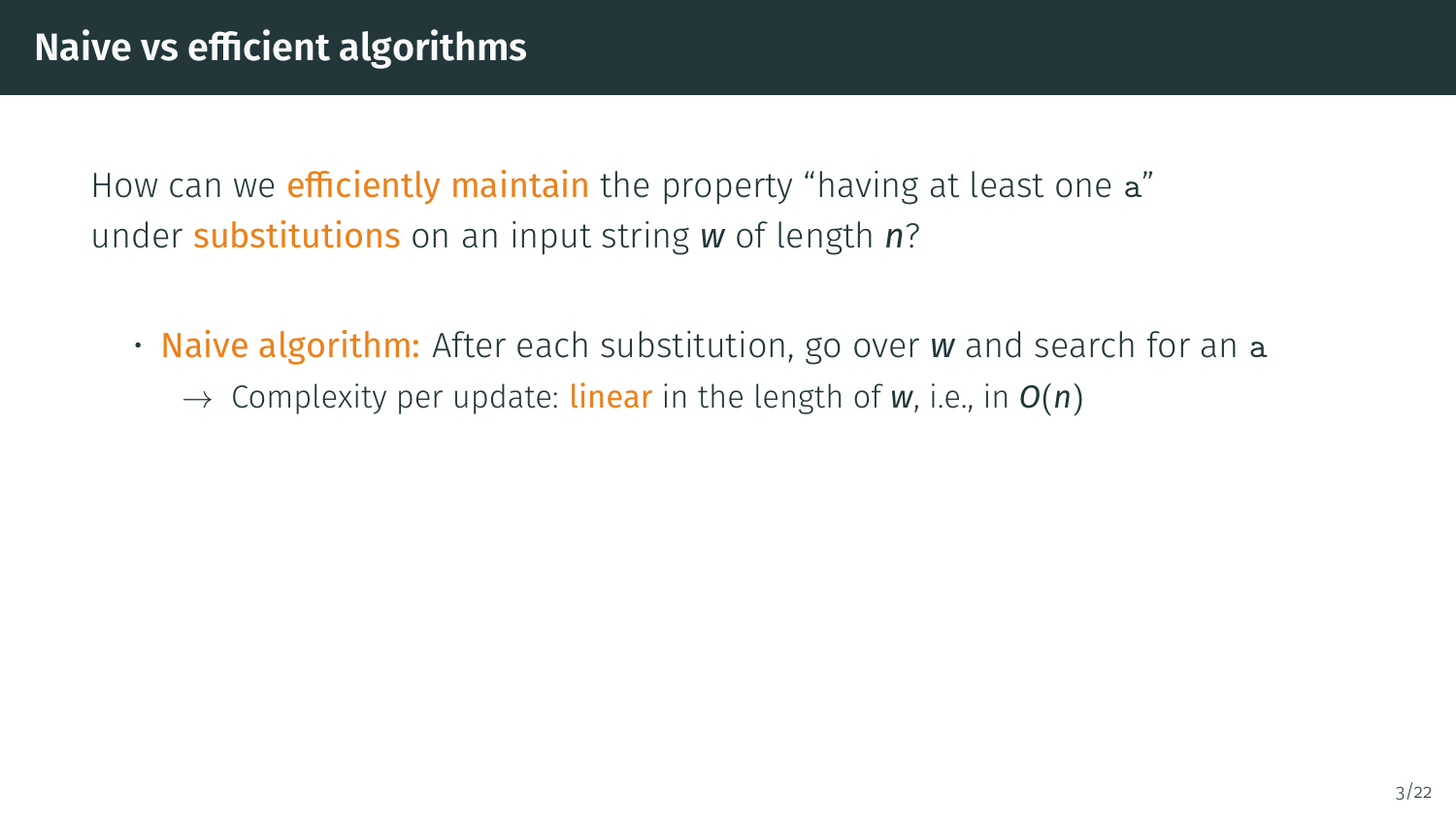- Naive algorithm: After each substitution, go over *w* and search for an a  $\rightarrow$  Complexity per update: **linear** in the length of w, i.e., in  $O(n)$
- Clever algorithm: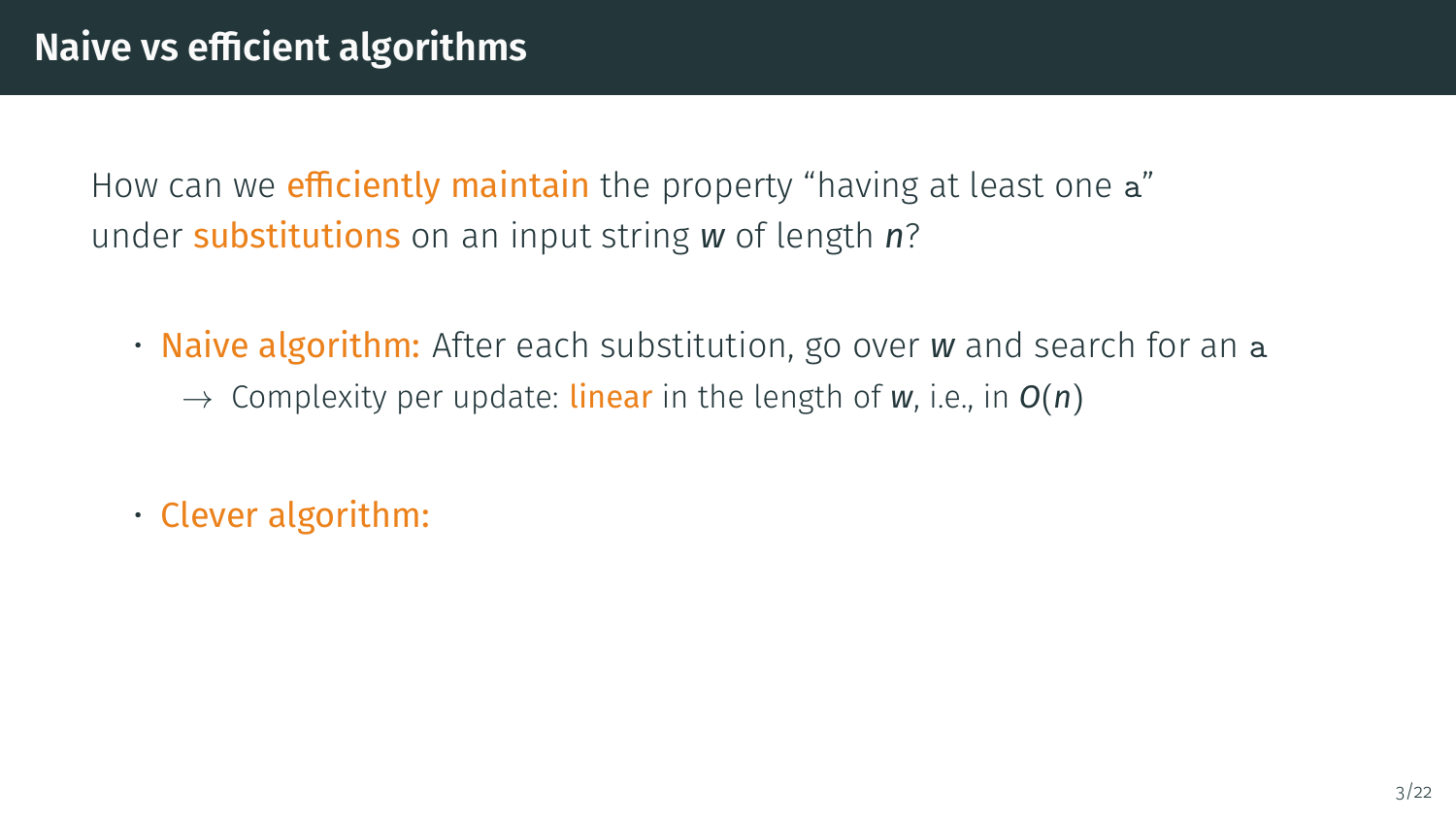- Naive algorithm: After each substitution, go over *w* and search for an a  $\rightarrow$  Complexity per update: **linear** in the length of w, i.e., in  $O(n)$
- Clever algorithm: Maintain a counter  $\kappa$  of the number of a's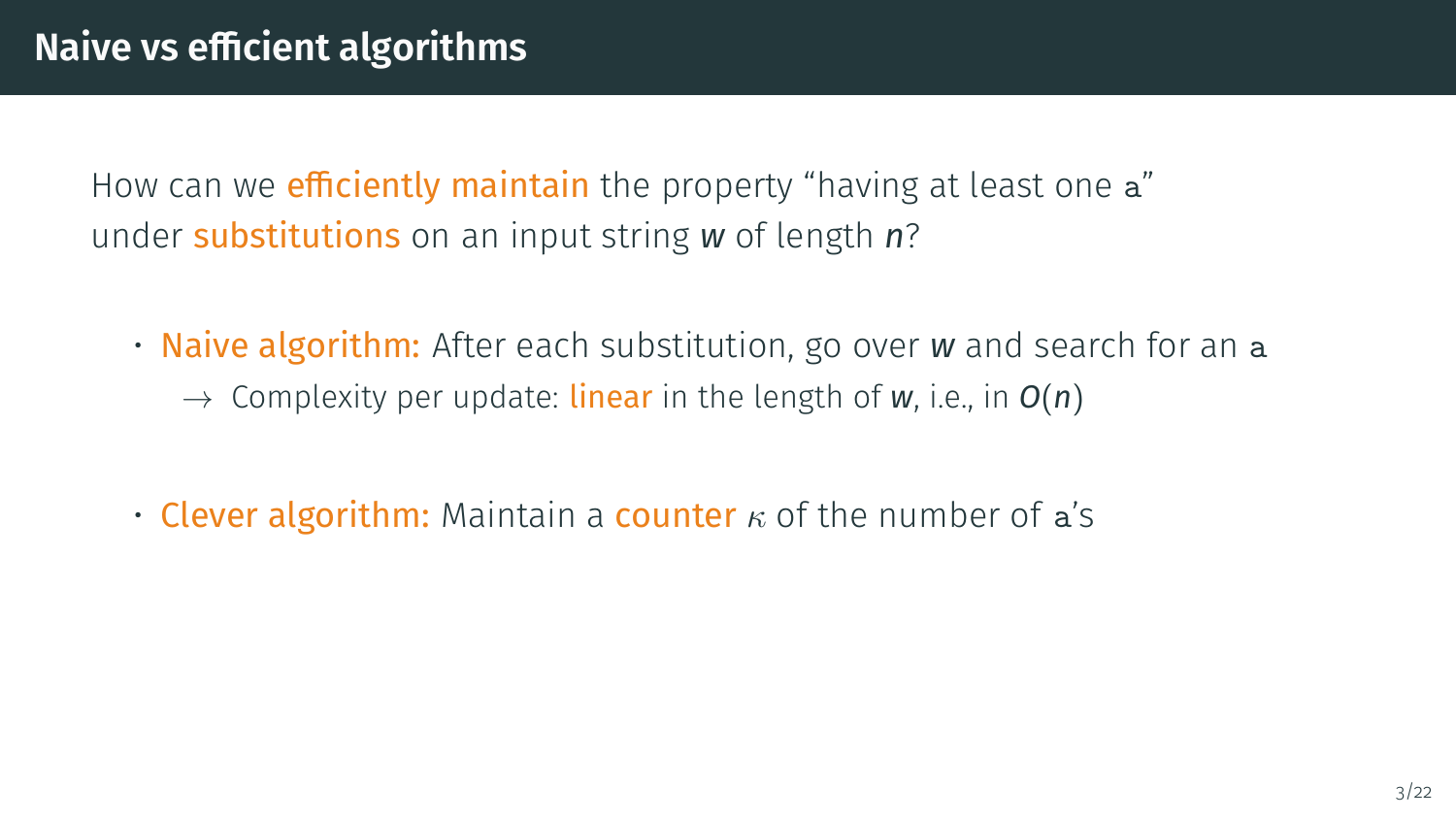- Naive algorithm: After each substitution, go over *w* and search for an a  $\rightarrow$  Complexity per update: **linear** in the length of w, i.e., in  $O(n)$
- Clever algorithm: Maintain a counter  $\kappa$  of the number of a's
	- If you replace an a by another character, decrement  $\kappa$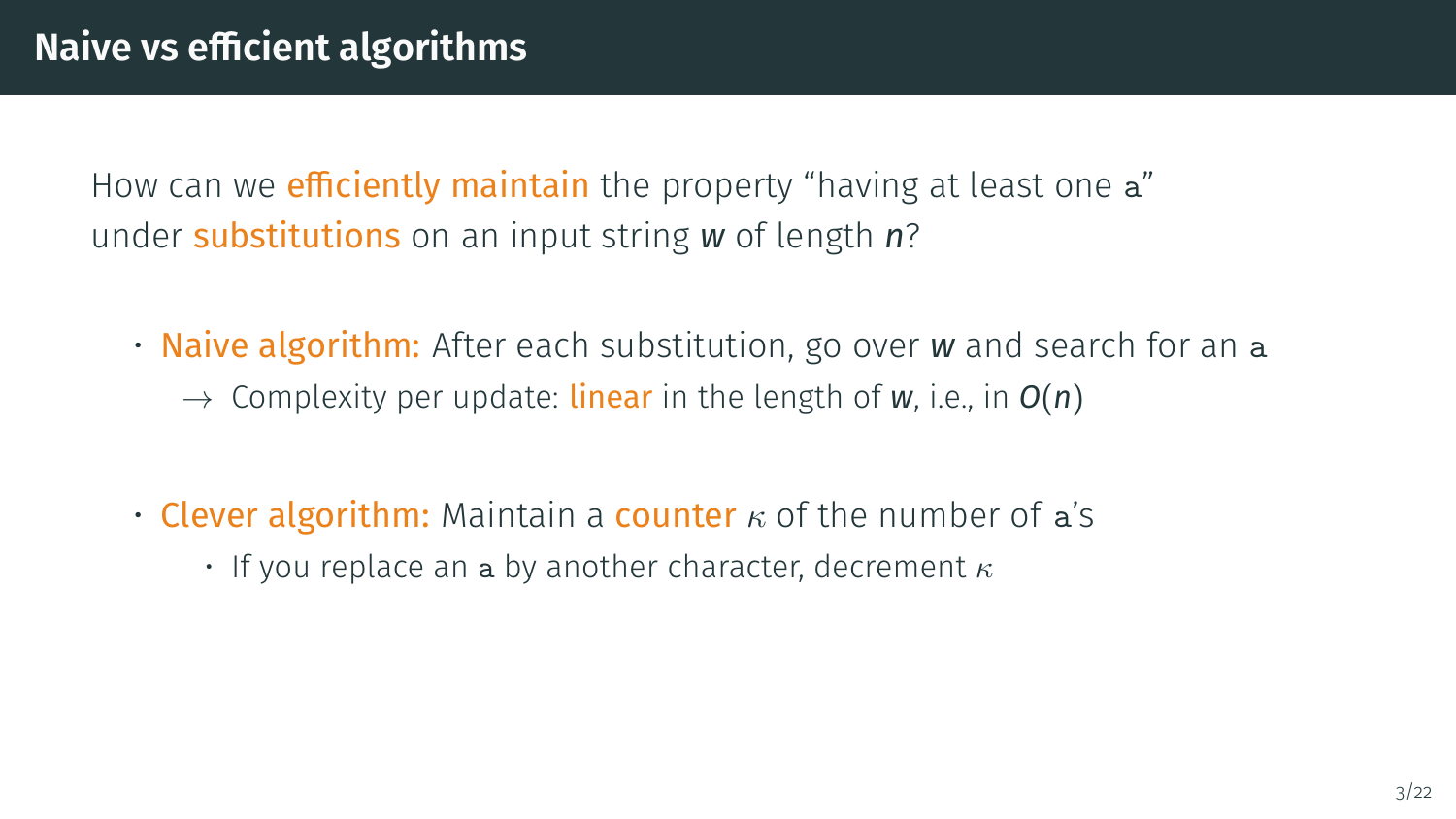- Naive algorithm: After each substitution, go over *w* and search for an a  $\rightarrow$  Complexity per update: **linear** in the length of w, i.e., in  $O(n)$
- Clever algorithm: Maintain a counter  $\kappa$  of the number of a's
	- If you replace an a by another character, decrement  $\kappa$
	- If you replace another character by an a, increment  $\kappa$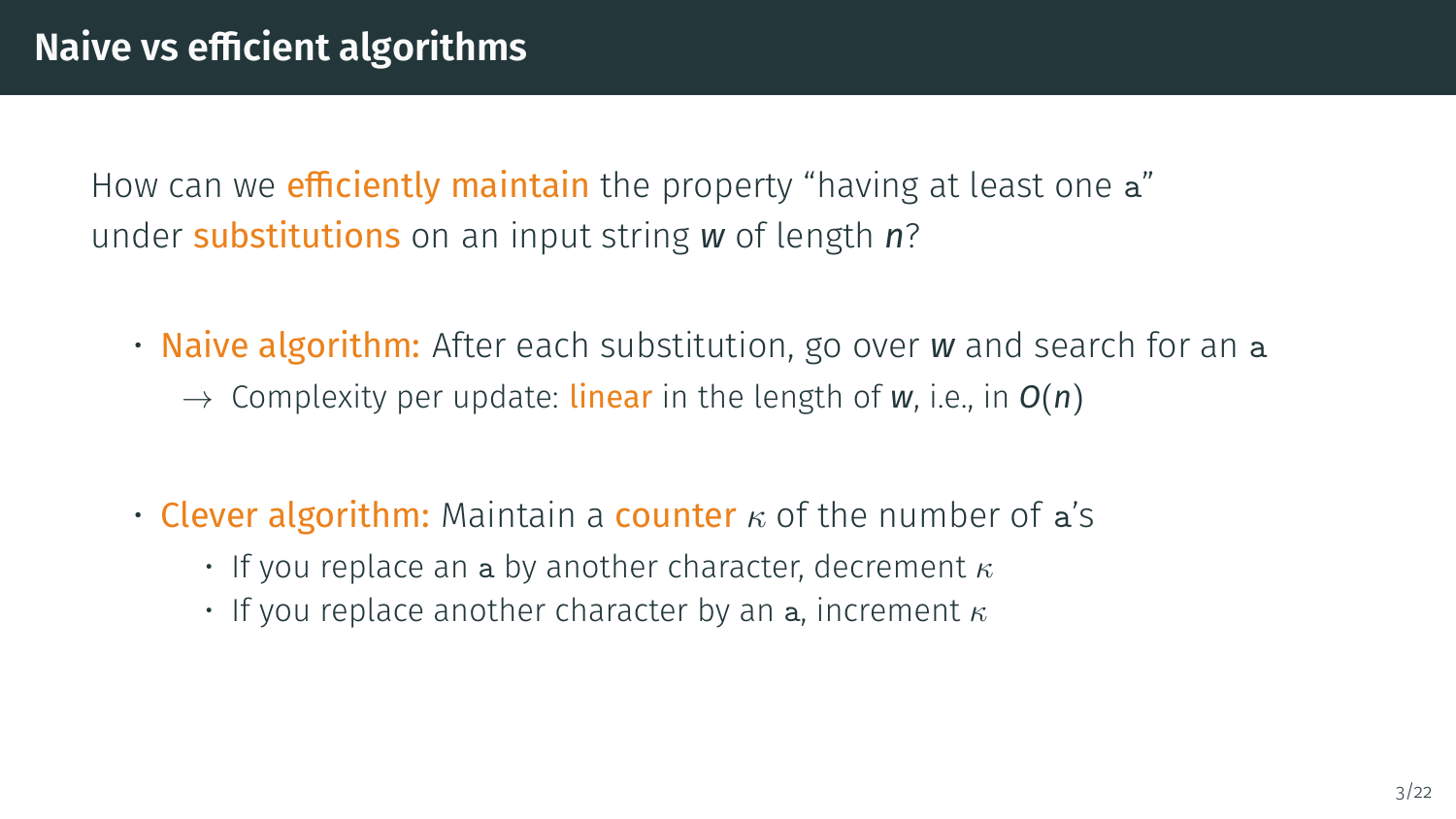- Naive algorithm: After each substitution, go over *w* and search for an a  $\rightarrow$  Complexity per update: **linear** in the length of w, i.e., in  $O(n)$
- Clever algorithm: Maintain a counter  $\kappa$  of the number of a's
	- If you replace an a by another character, decrement  $\kappa$
	- If you replace another character by an a, increment  $\kappa$
	- $\cdot$  If  $\kappa > 0$  then *w* contains an a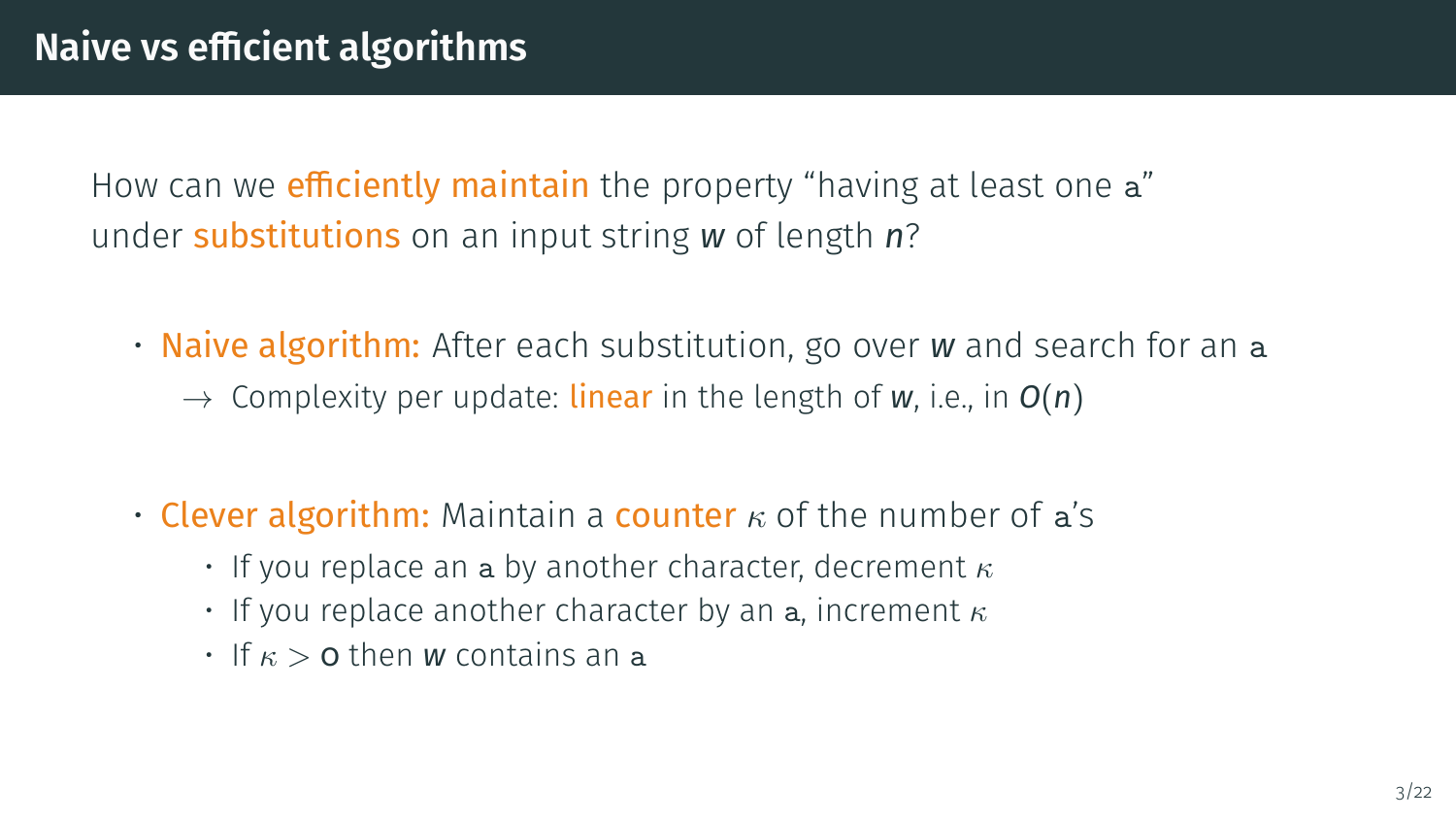• Naive algorithm: After each substitution, go over *w* and search for an a  $\rightarrow$  Complexity per update: **linear** in the length of w, i.e., in  $O(n)$ 

- Clever algorithm: Maintain a counter  $\kappa$  of the number of a's
	- If you replace an a by another character, decrement  $\kappa$
	- If you replace another character by an a, increment  $\kappa$
	- $\cdot$  If  $\kappa > 0$  then *w* contains an a
	- $\rightarrow$  Complexity per update: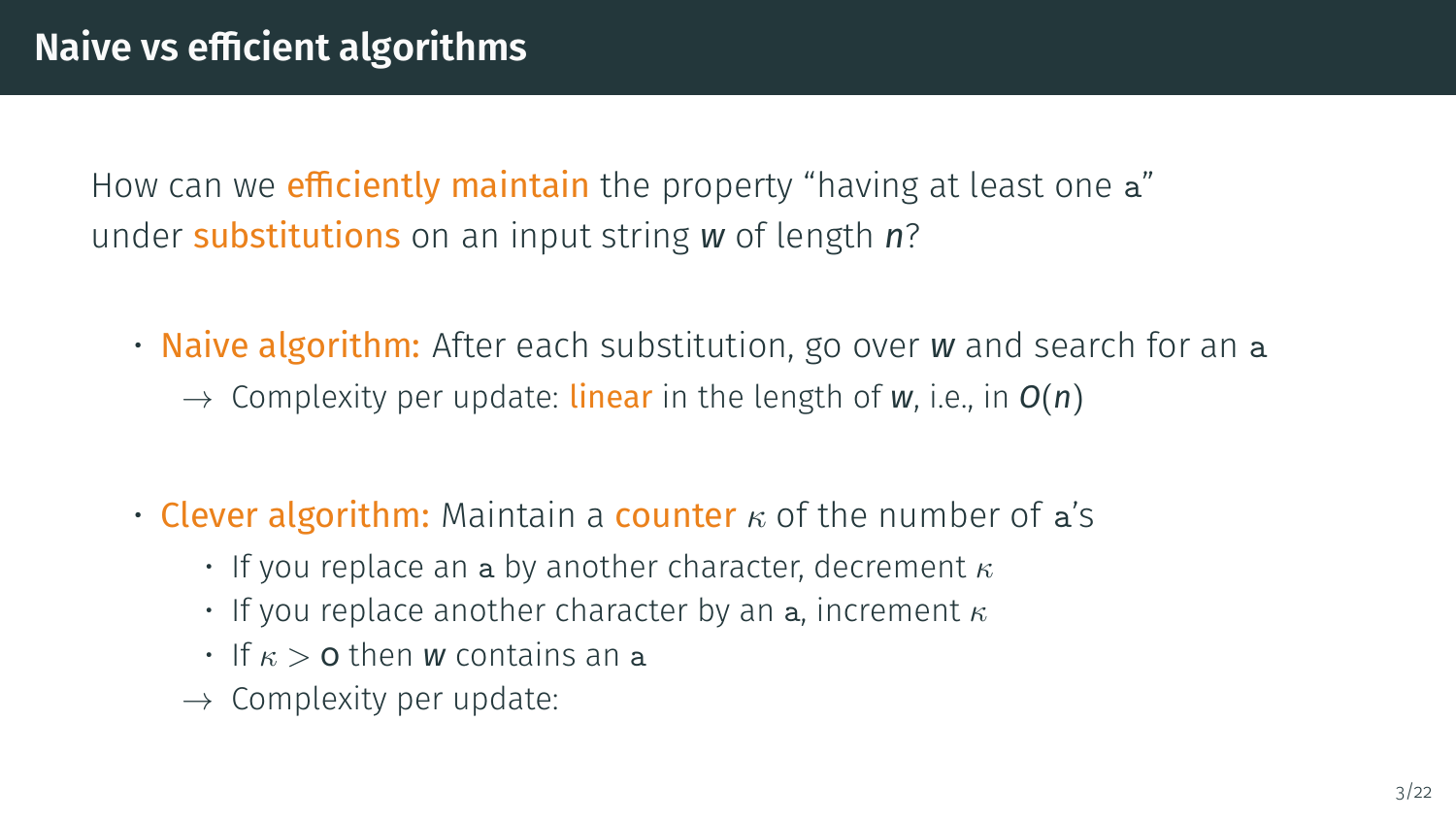• Naive algorithm: After each substitution, go over *w* and search for an a  $\rightarrow$  Complexity per update: **linear** in the length of w, i.e., in  $O(n)$ 

- Clever algorithm: Maintain a counter  $\kappa$  of the number of a's
	- If you replace an a by another character, decrement  $\kappa$
	- If you replace another character by an a, increment  $\kappa$
	- $\cdot$  If  $\kappa > 0$  then *w* contains an a
	- $\rightarrow$  Complexity per update: **constant** (in the RAM model)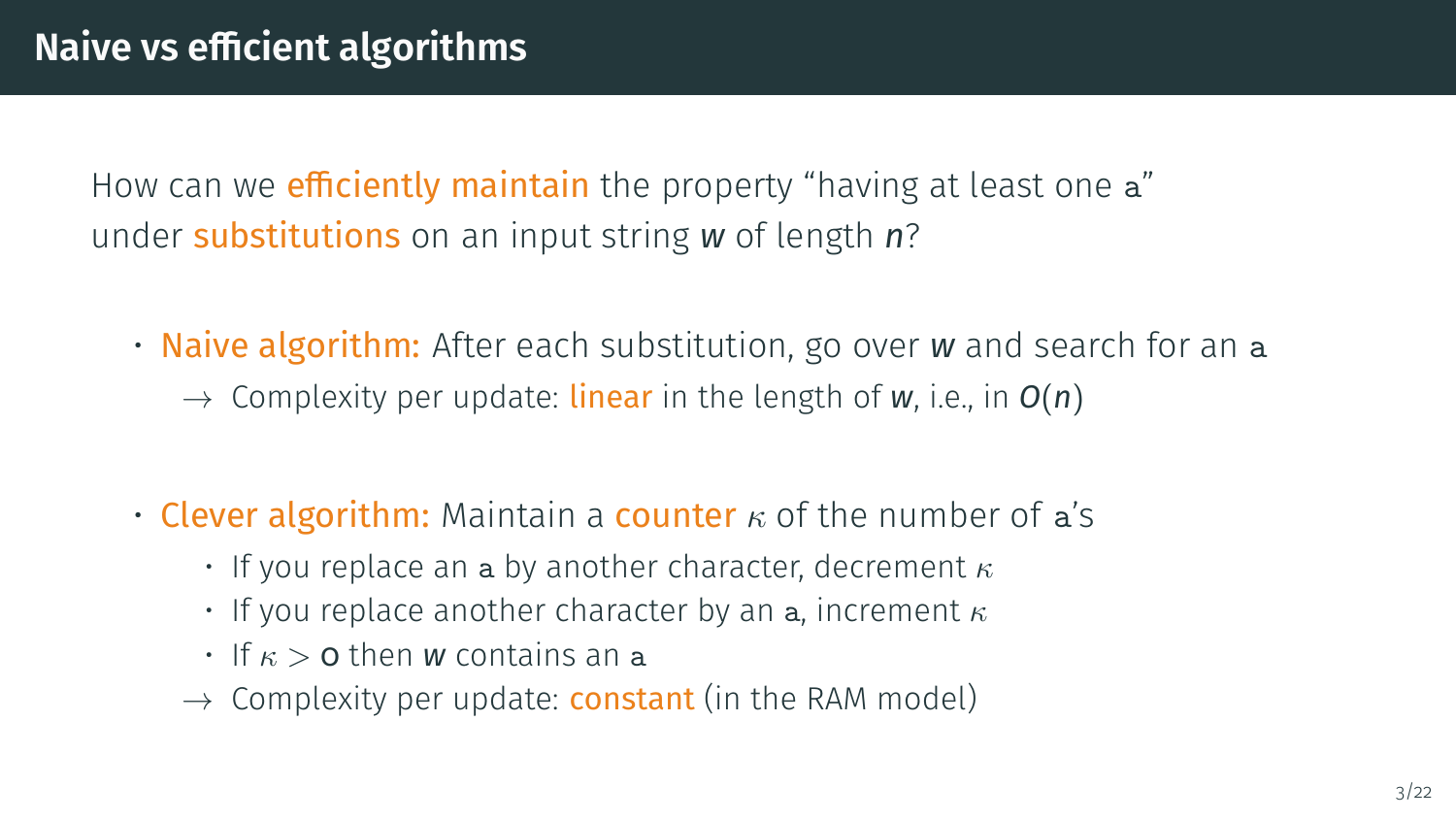We focus on the **dynamic membership** problem: incremental maintenance of membership to a regular language

- Dynamic membership under **substitution updates** 
	- A general-purpose *O*(log *n*) algorithm
	- Better algorithms for *specific languages*: [A., Jachiet, Paperman, ICALP'21]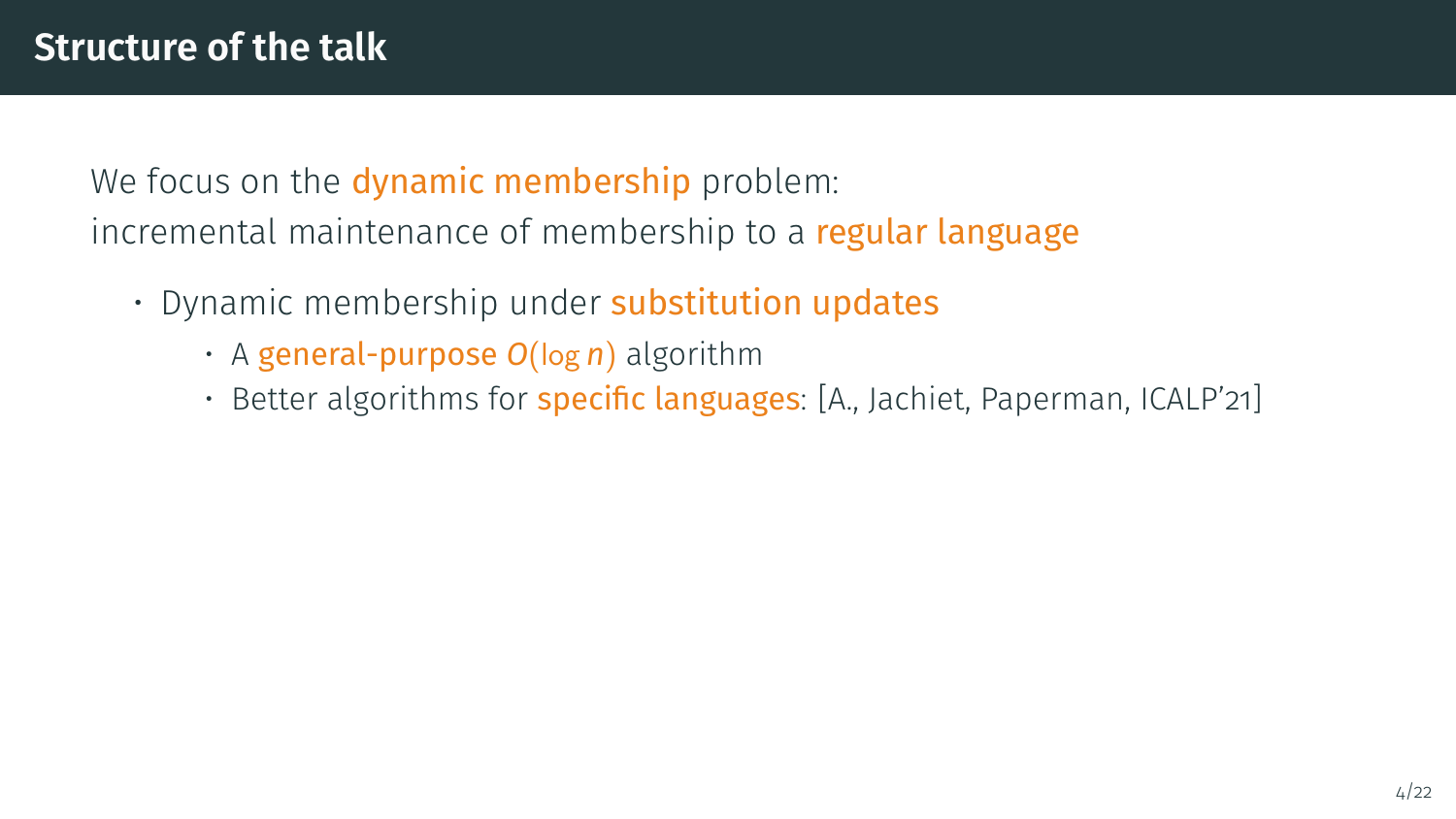We focus on the **dynamic membership** problem: incremental maintenance of membership to a regular language

- Dynamic membership under substitution updates
	- A general-purpose *O*(log *n*) algorithm
	- Better algorithms for **specific languages**: [A., Jachiet, Paperman, ICALP'21]
- $\cdot$  Dynamic membership under other update operations
	- Endpoint updates: push and pop at the beginning and end
	- Insertions and deletions
	- Splitting and joining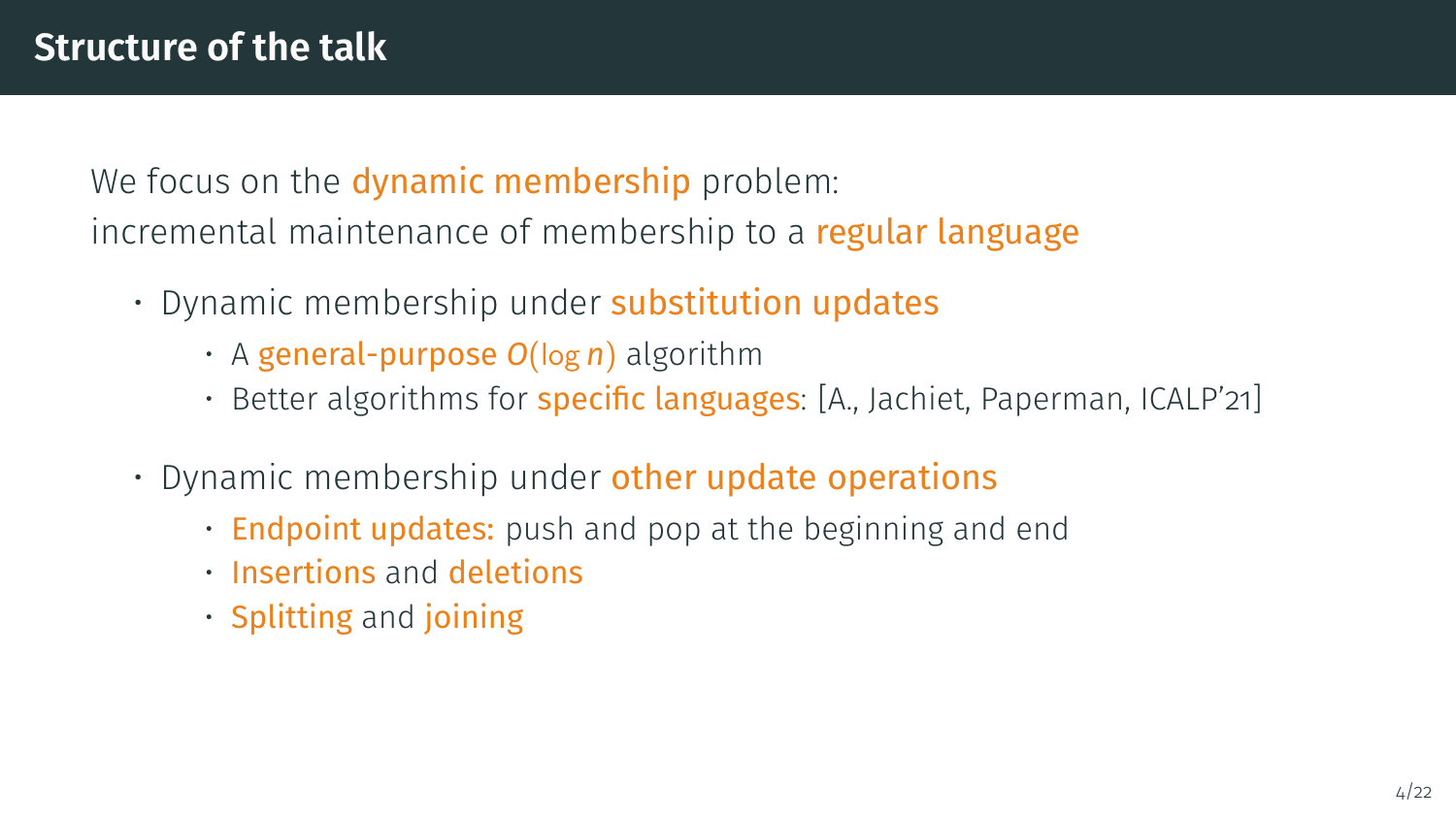We focus on the **dynamic membership** problem: incremental maintenance of membership to a regular language

- Dynamic membership under substitution updates
	- A general-purpose *O*(log *n*) algorithm
	- Better algorithms for **specific languages**: [A., Jachiet, Paperman, ICALP'21]
- $\cdot$  Dynamic membership under other update operations
	- Endpoint updates: push and pop at the beginning and end
	- Insertions and deletions
	- Splitting and joining
- Beyond dynamic membership: incremental maintenance for enumeration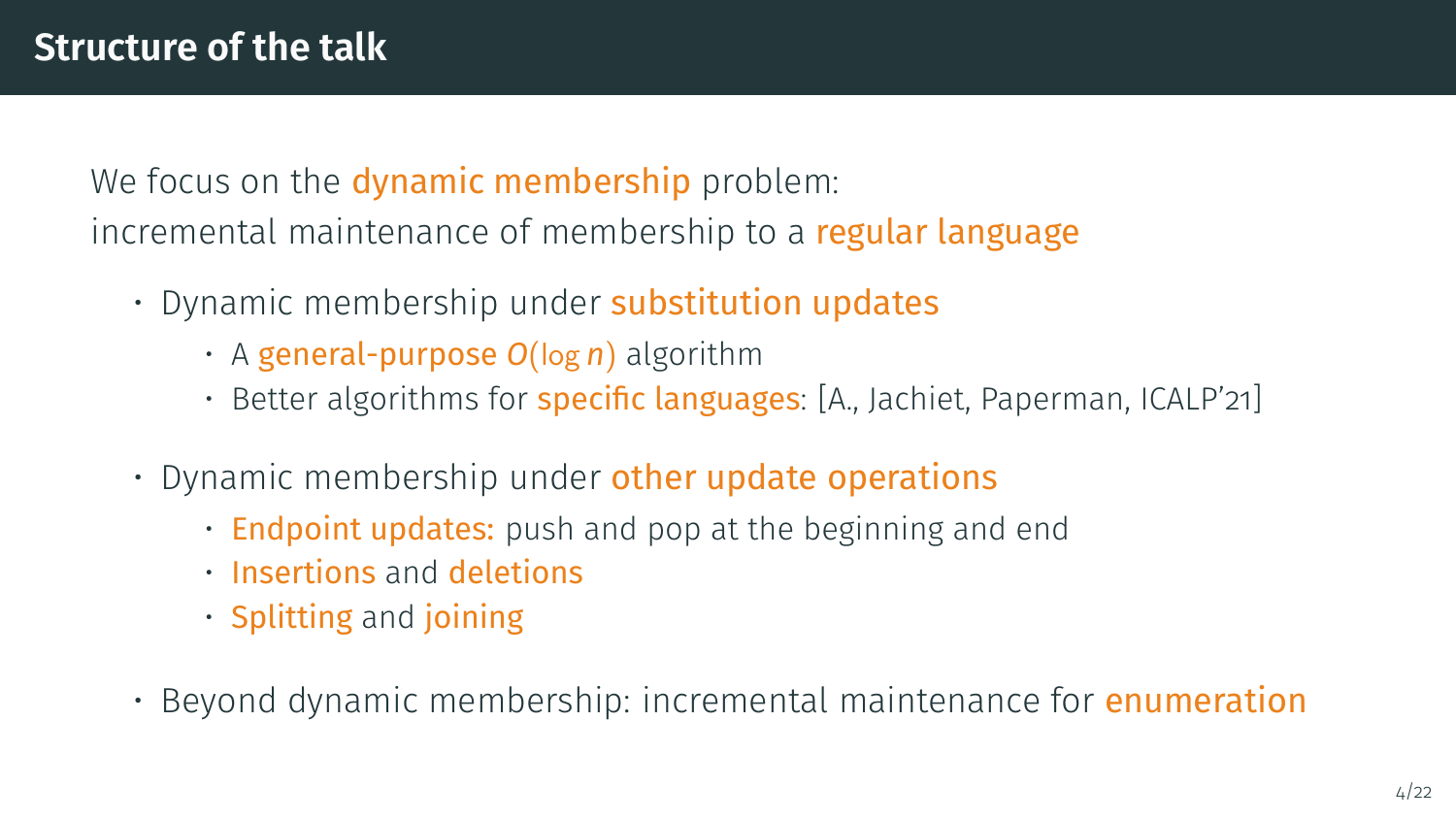<span id="page-19-0"></span>**[Regular languages and](#page-19-0) [substitution updates](#page-19-0)**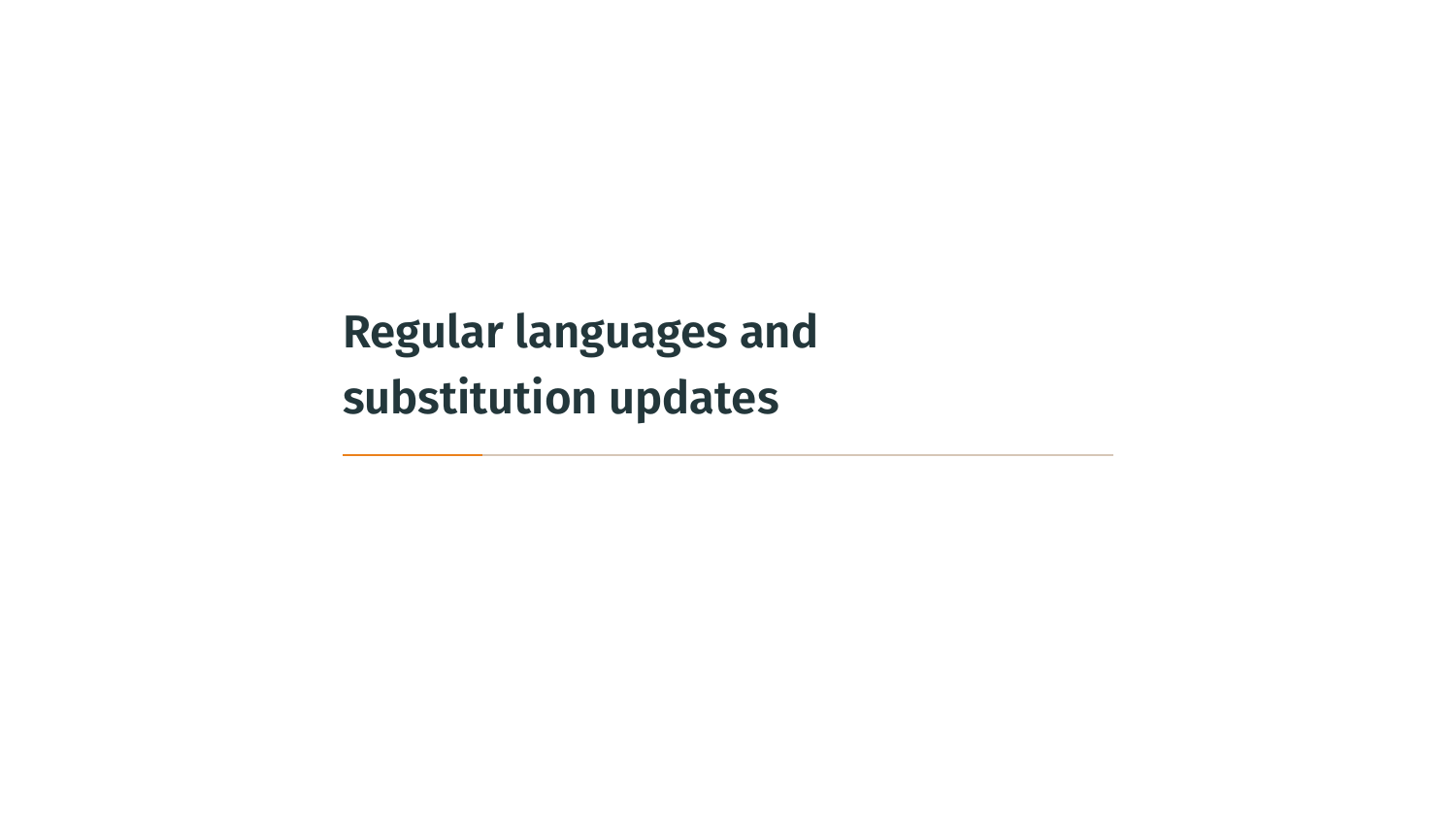## **Problem: dynamic membership for regular languages under substitutions**

• Fix a regular language *L*

 $\rightarrow$  E.g.,  $L = (ab)^*$ 

 $\cdot$  Read an **input string** w with  $n := |w|$ 

 $\rightarrow$  E.g.,  $w = abbbab$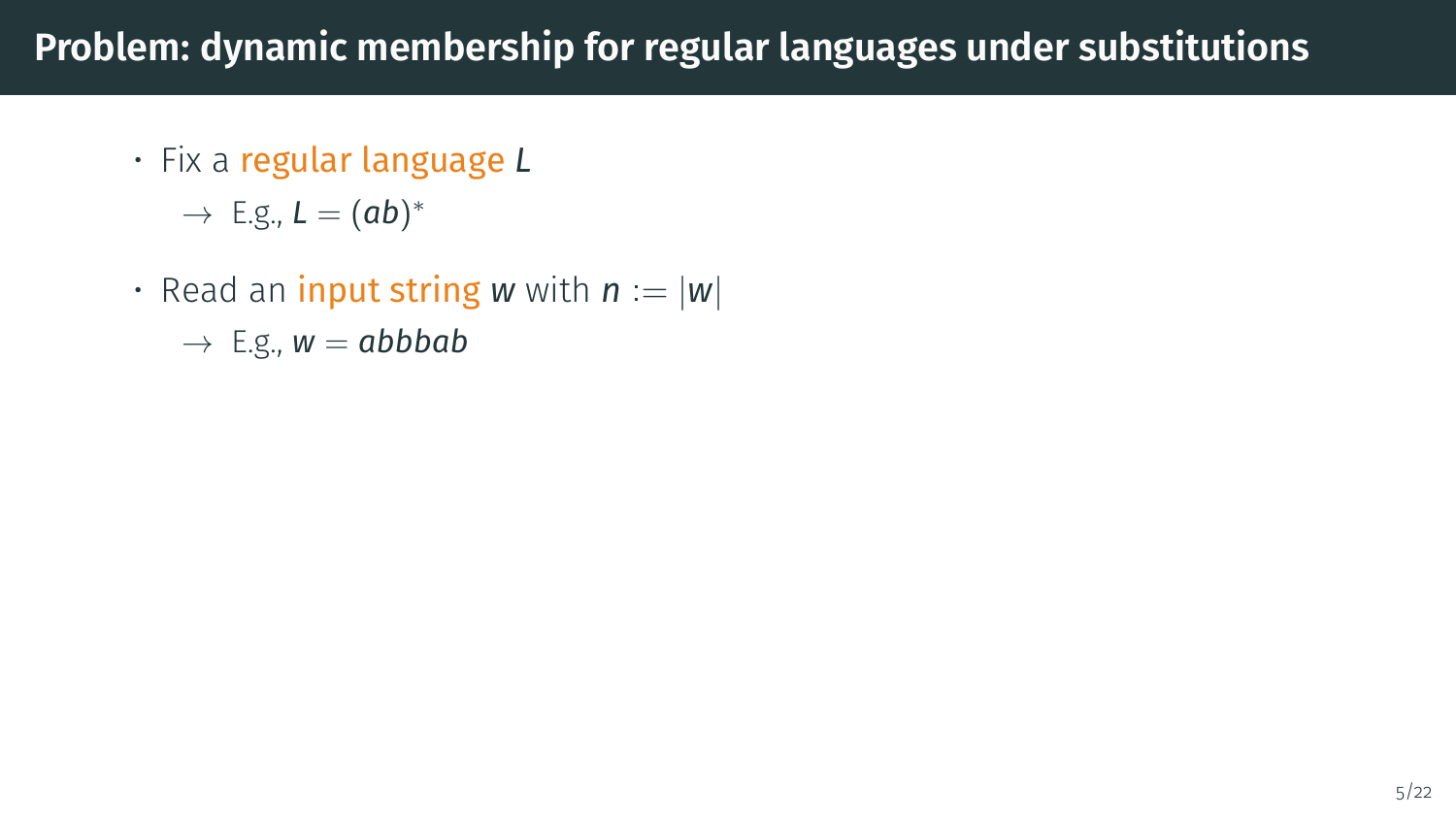## **Problem: dynamic membership for regular languages under substitutions**

• Fix a regular language *L*

 $\rightarrow$  E.g.,  $L = (ab)^*$ 

• Read an **input string** w with  $n := |w|$ 

 $\rightarrow$  E.g.,  $w = abbbab$ 

- Maintain the membership of *w* to *L* under substitution updates
	- $\rightarrow$  Initially, we have **w**  $\notin$  **L**
	- → Replace character at position 3 with *a*: we now have *w* ∈ *L*
	- $\rightarrow$  The **length** *n* never changes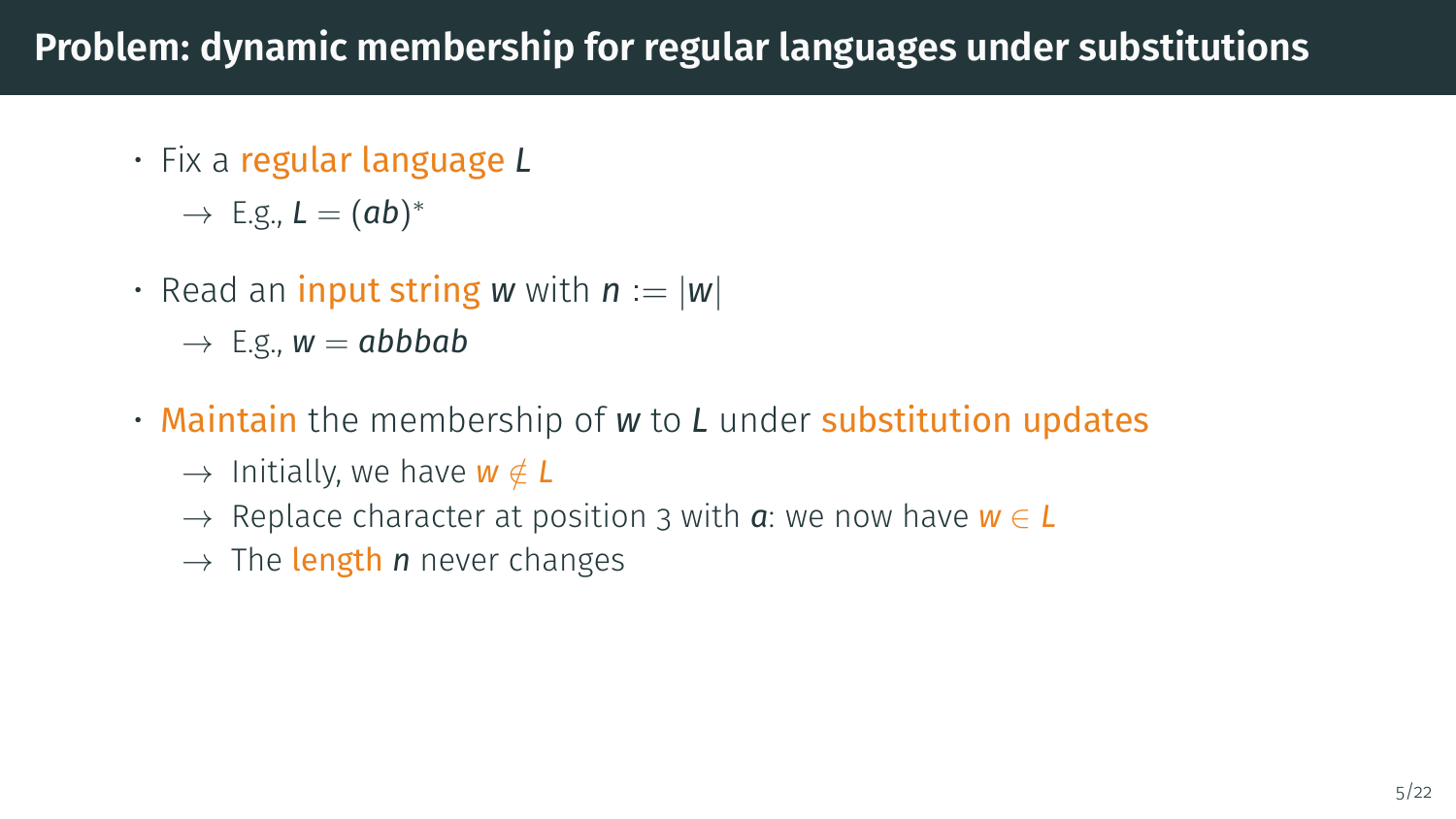## **Problem: dynamic membership for regular languages under substitutions**

• Fix a regular language *L*

 $\rightarrow$  E.g.,  $L = (ab)^*$ 

• Read an **input string** w with  $n := |w|$ 

 $\rightarrow$  E.g.,  $w = abbbab$ 

- Maintain the membership of *w* to *L* under substitution updates
	- $\rightarrow$  Initially, we have **w**  $\notin$  **L**
	- → Replace character at position 3 with *a*: we now have *w* ∈ *L*
	- $\rightarrow$  The **length** *n* never changes
- Model: RAM model
	- Cell size in Θ(log(*n*))
	- Unit-cost arithmetics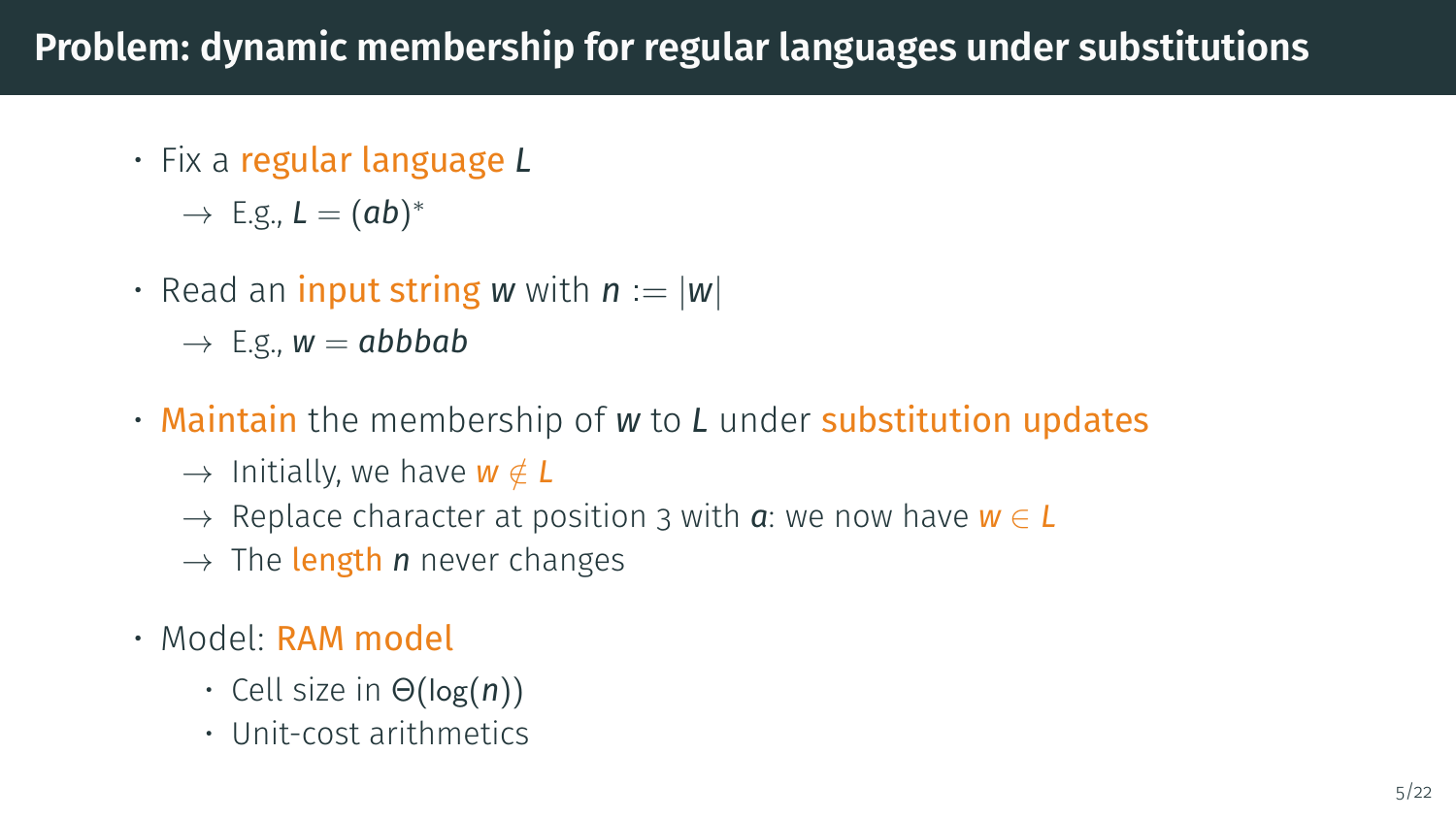Fix the language *L* = (*ab*) ∗ : start 0 1 *a b*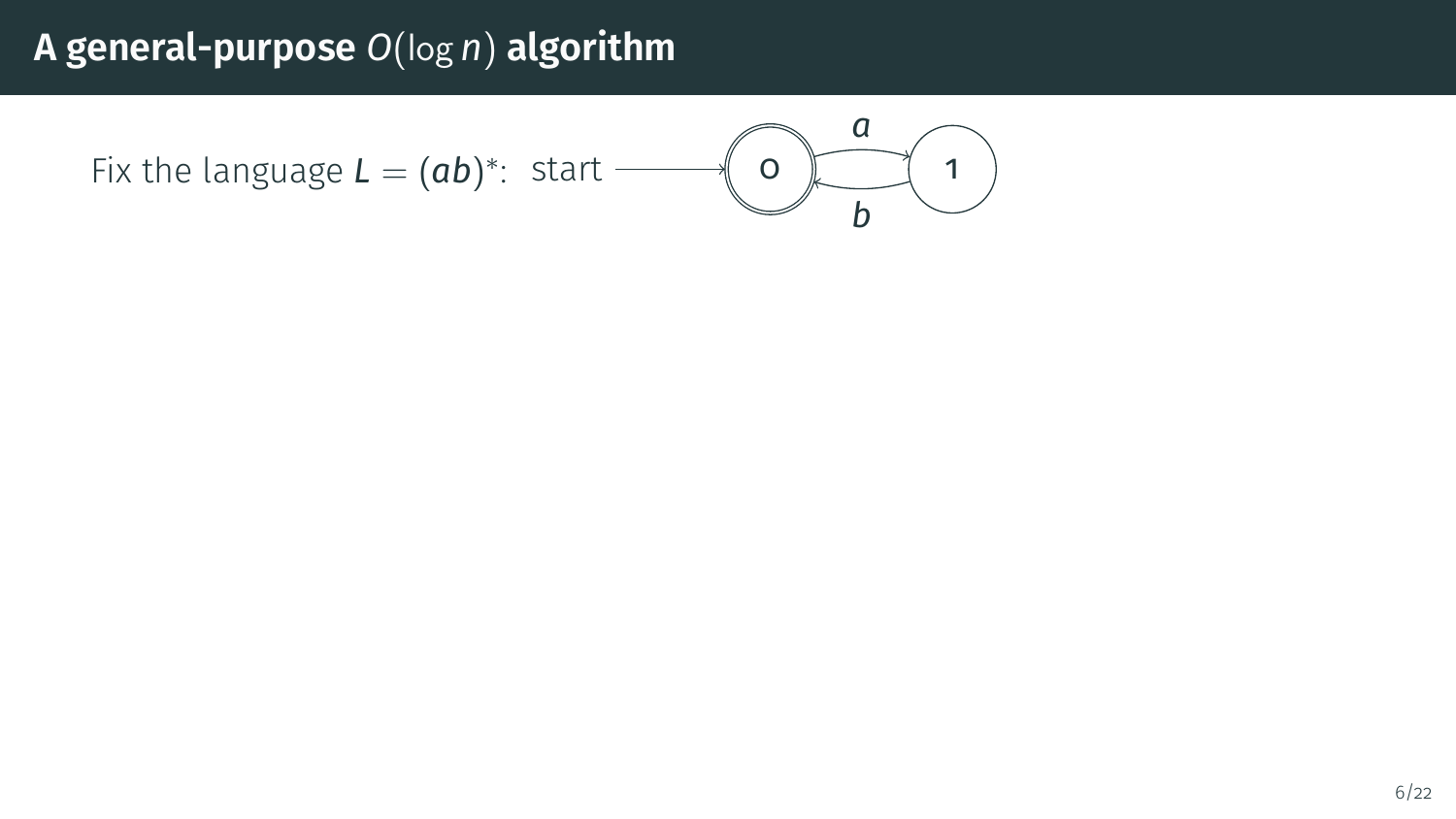Fix the language *L* = (*ab*) ∗ : start 0 1 *a b*

 $\cdot$  Build a **balanced binary tree** on the input string  $w = abbbab$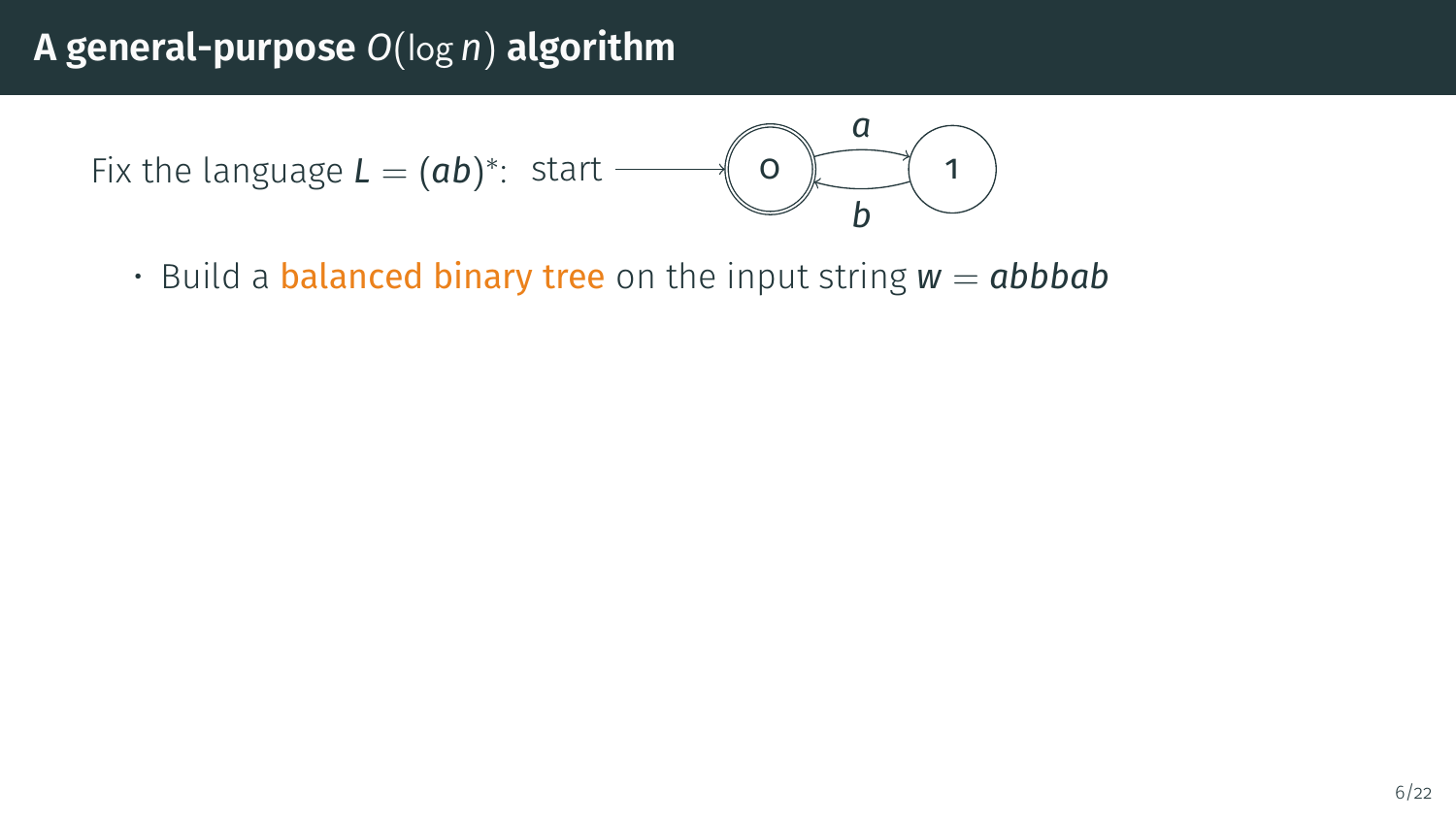Fix the language *L* = (*ab*) ∗ : start 0 1 *a b*

 $\cdot$  Build a **balanced binary tree** on the input string  $w = abbbab$ 

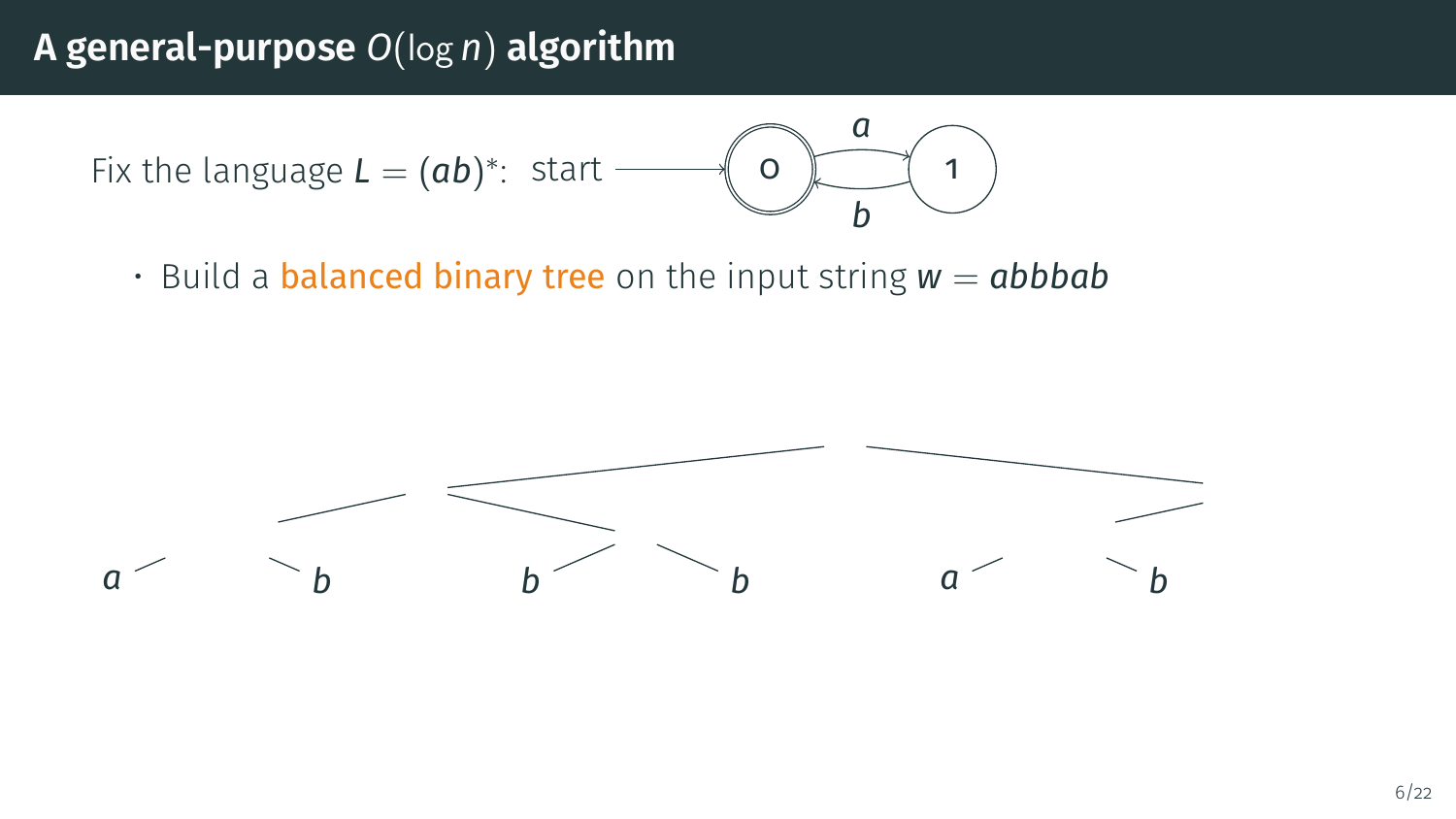Fix the language *L* = (*ab*) ∗ : start 0 1 *a b*

- $\cdot$  Build a **balanced binary tree** on the input string  $w = abbbab$
- $\cdot$  Label each node  $n$  by the transition monoid element: all pairs  $q \leadsto q'$  such that we can go from *q* to *q* ′ by reading the factor below *n*

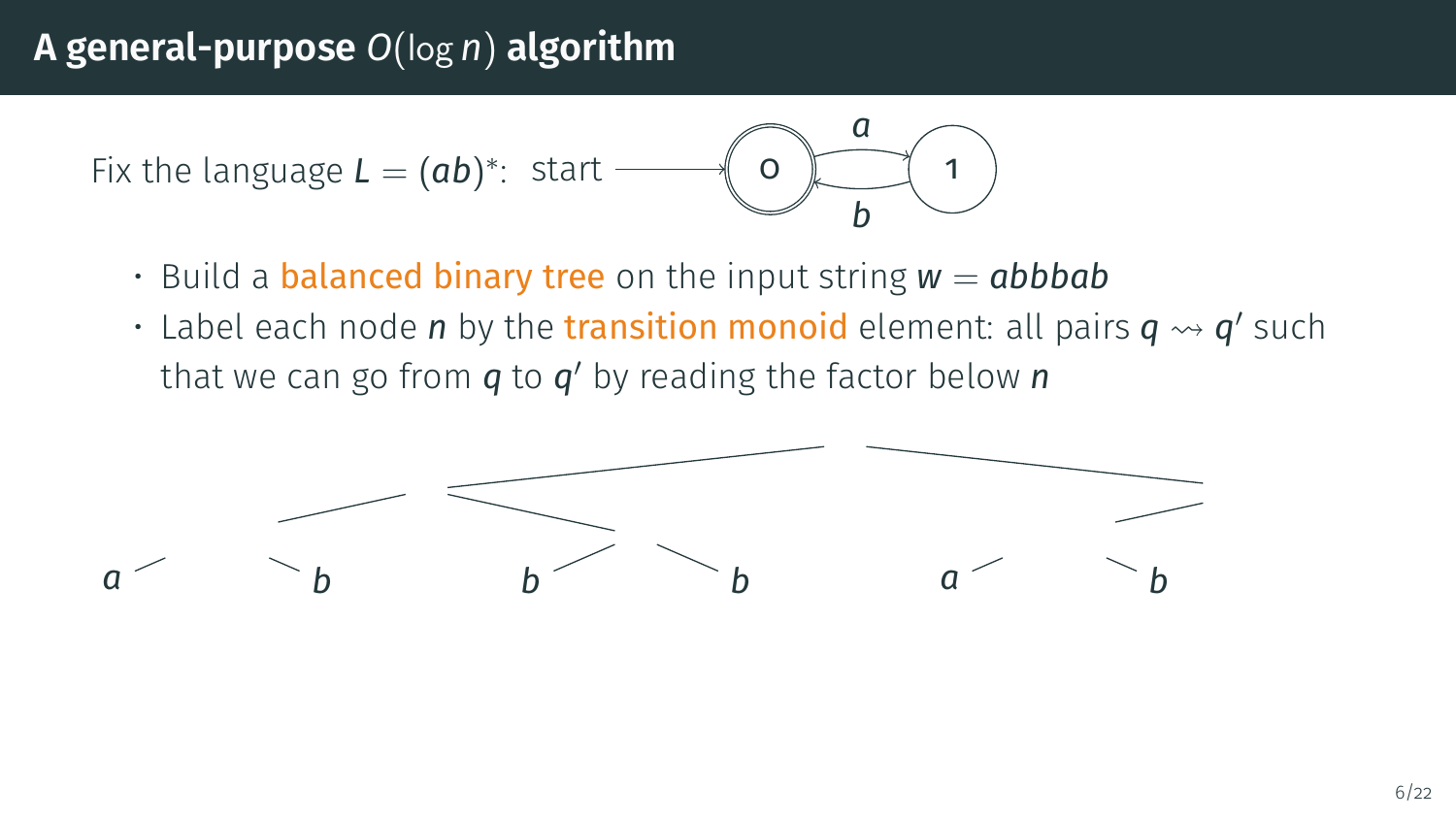Fix the language *L* = (*ab*) ∗ : start 0 1 *a b*

- $\cdot$  Build a **balanced binary tree** on the input string  $w = abbbab$
- $\cdot$  Label each node  $n$  by the transition monoid element: all pairs  $q \leadsto q'$  such that we can go from *q* to *q* ′ by reading the factor below *n*

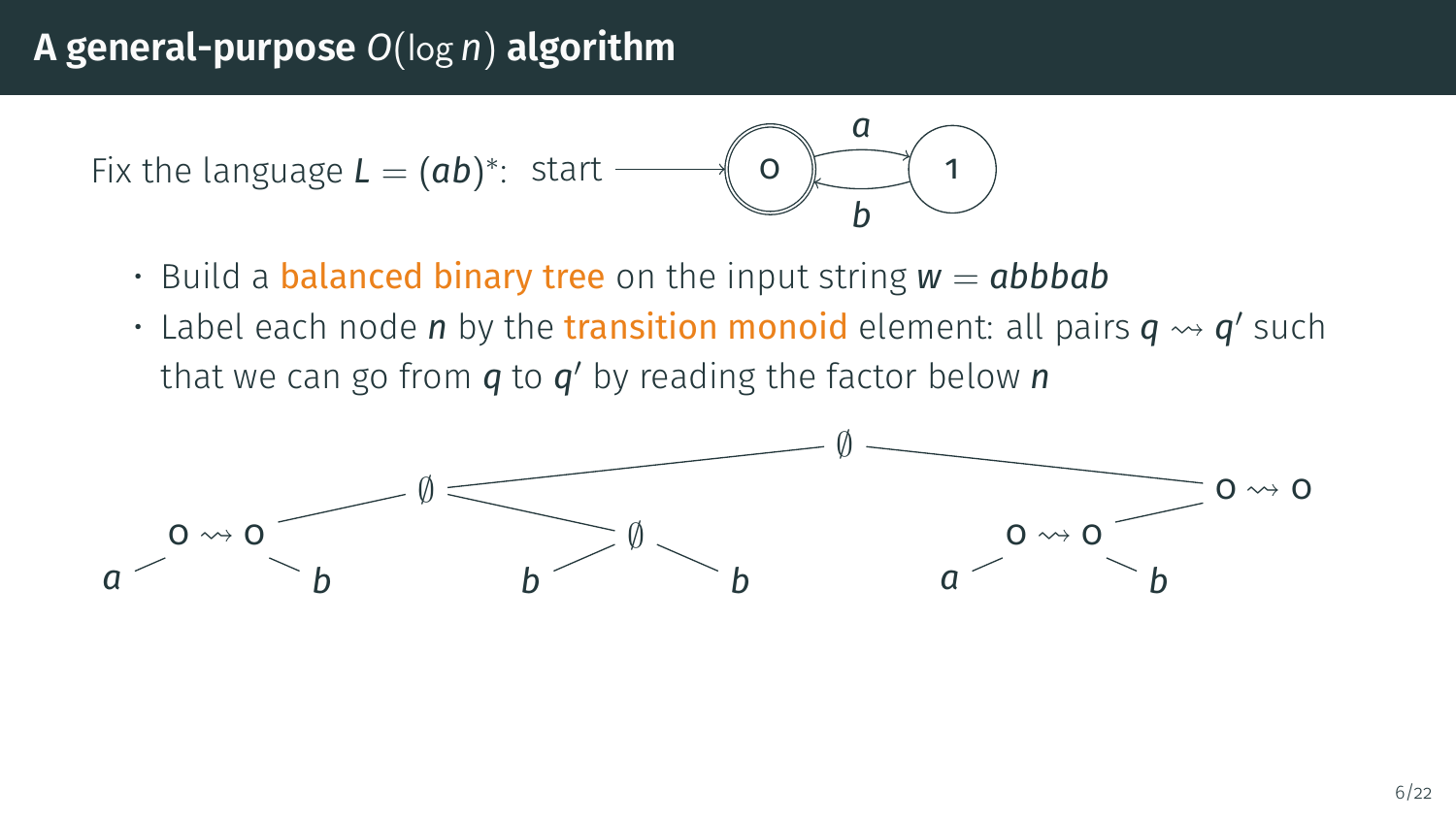Fix the language *L* = (*ab*) ∗ : start 0 1 *a b*

- $\cdot$  Build a **balanced binary tree** on the input string  $w = abbbab$
- $\cdot$  Label each node  $n$  by the transition monoid element: all pairs  $q \leadsto q'$  such that we can go from *q* to *q* ′ by reading the factor below *n*



- The tree root describes if *w* ∈ *L*
- We can update the tree for each substitution in *O*(log *n*)
- Can be improved to *O*(log *n*/ log log *n*) with a log-ary tree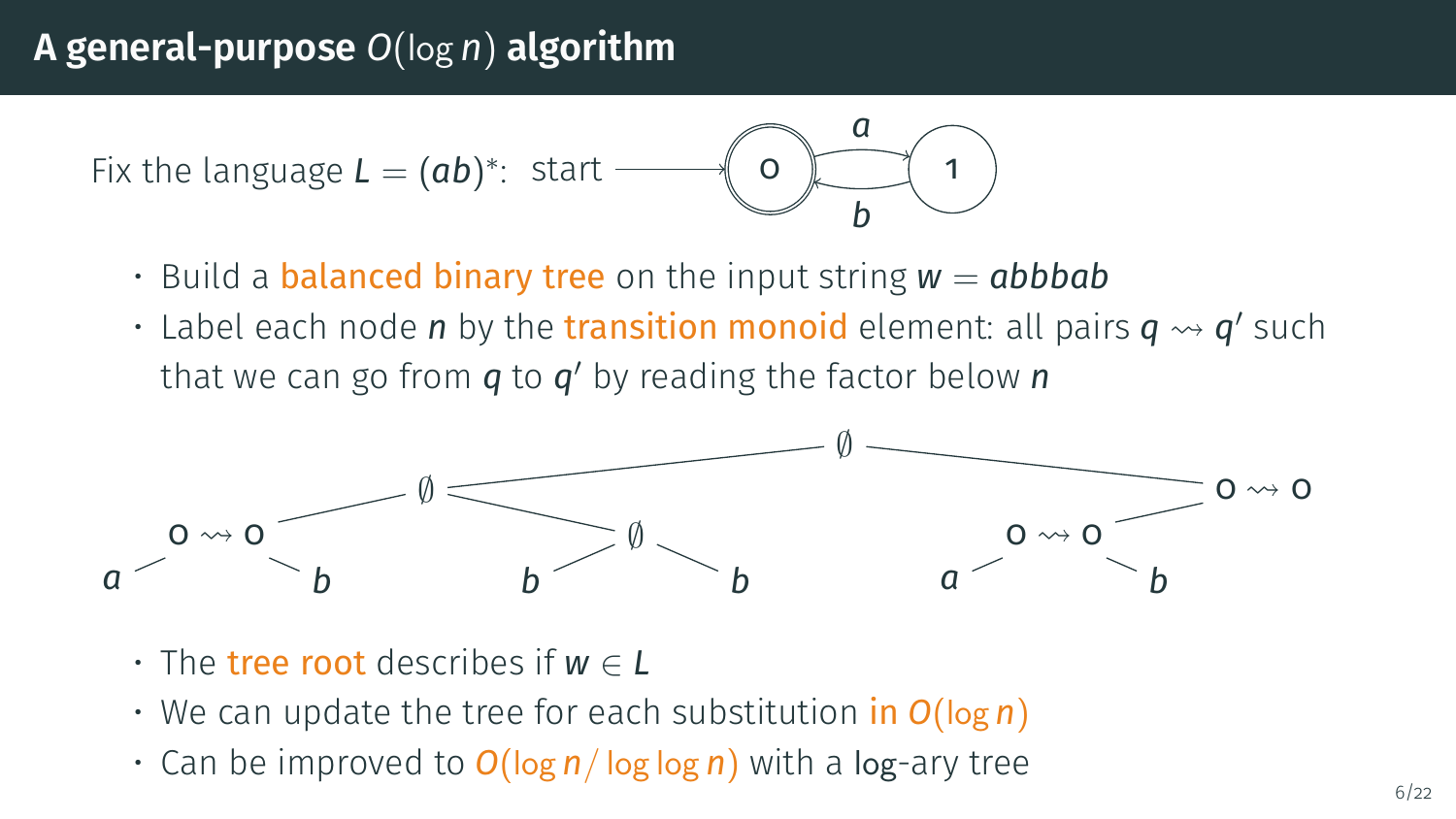#### For our language  $L = (ab)^*$  we can handle updates in  $O(1)$ :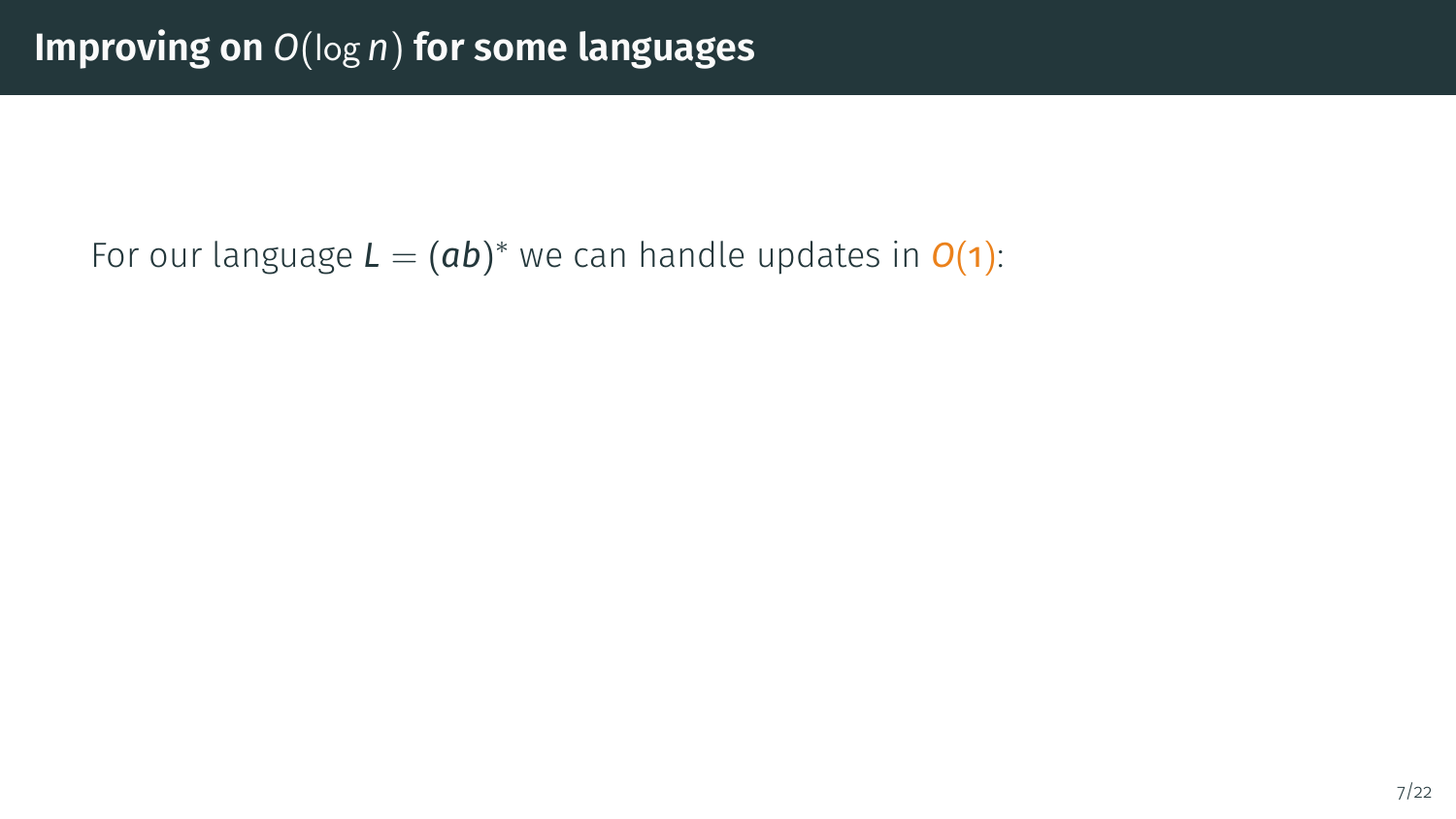For our language  $L = (ab)^*$  we can handle updates in  $O(1)$ :

- Check that *n* is even
- Count violations: *a*'s at even positions and *b*'s at odd positions
- Maintain this counter in constant time
- We have *w* ∈ *L* iff there are no violations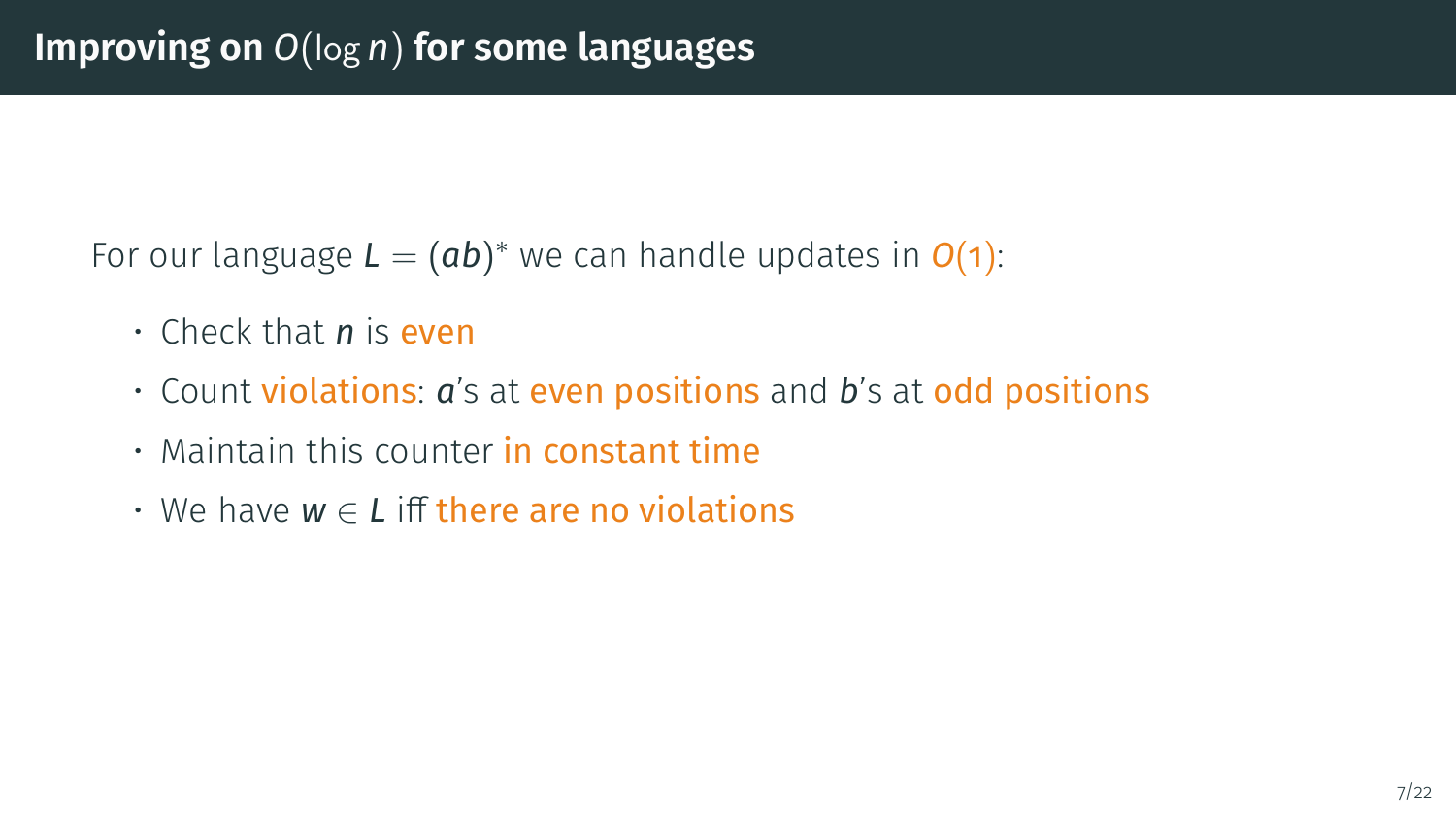For our language  $L = (ab)^*$  we can handle updates in  $O(1)$ :

- Check that *n* is even
- Count violations: *a*'s at even positions and *b*'s at odd positions
- Maintain this counter in constant time
- We have *w* ∈ *L* iff there are no violations

Question: what is the complexity of dynamic membership, depending on the fixed regular language *L*?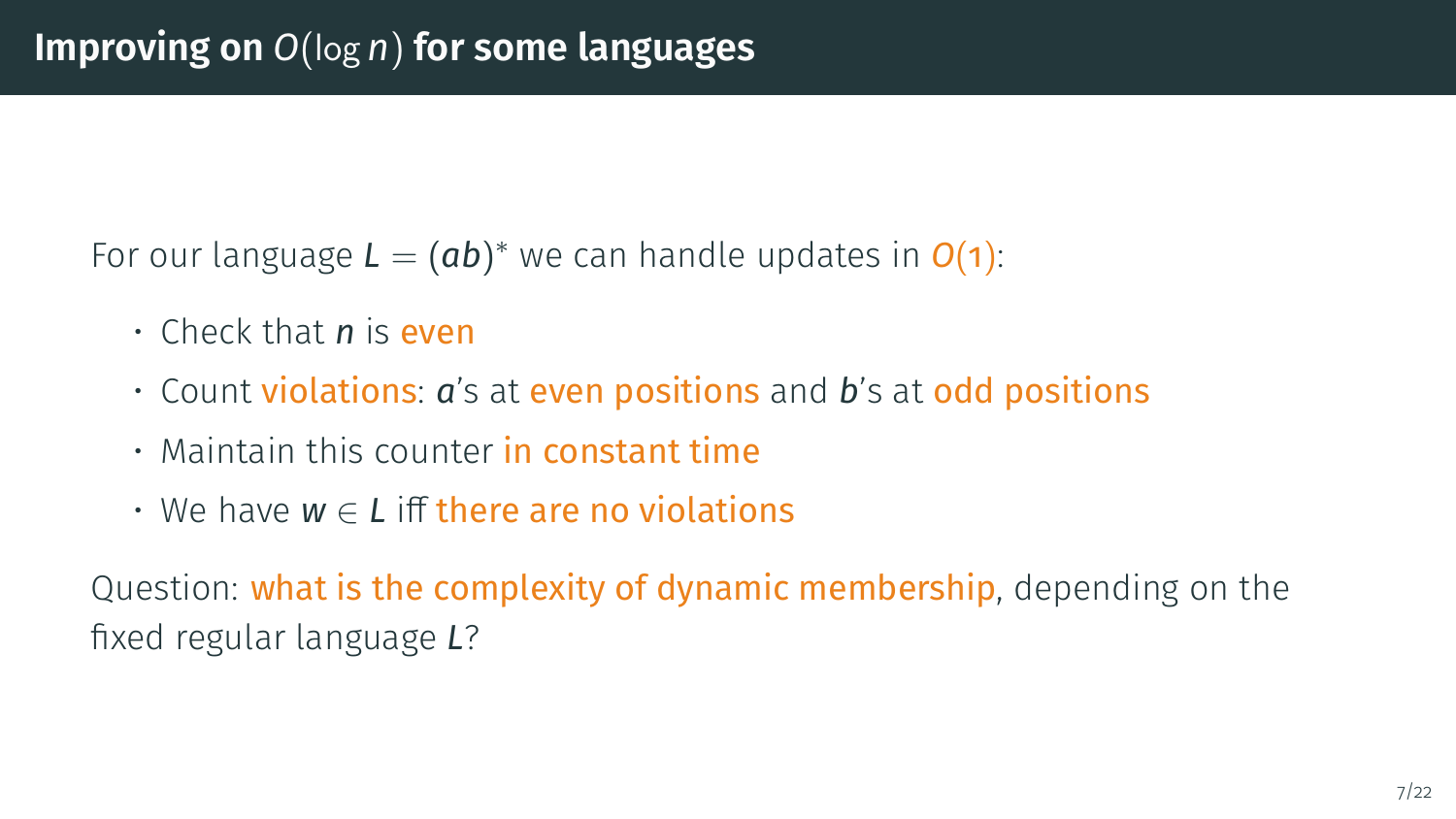#### **Summary of our results**



• We identify a class **QLZG** of regular languages:

- for any language in **QLZG**, dynamic membership is in *O*(1)
- for any language not in **QLZG**, we can reduce from a problem that we conjecture is not in *O*(1)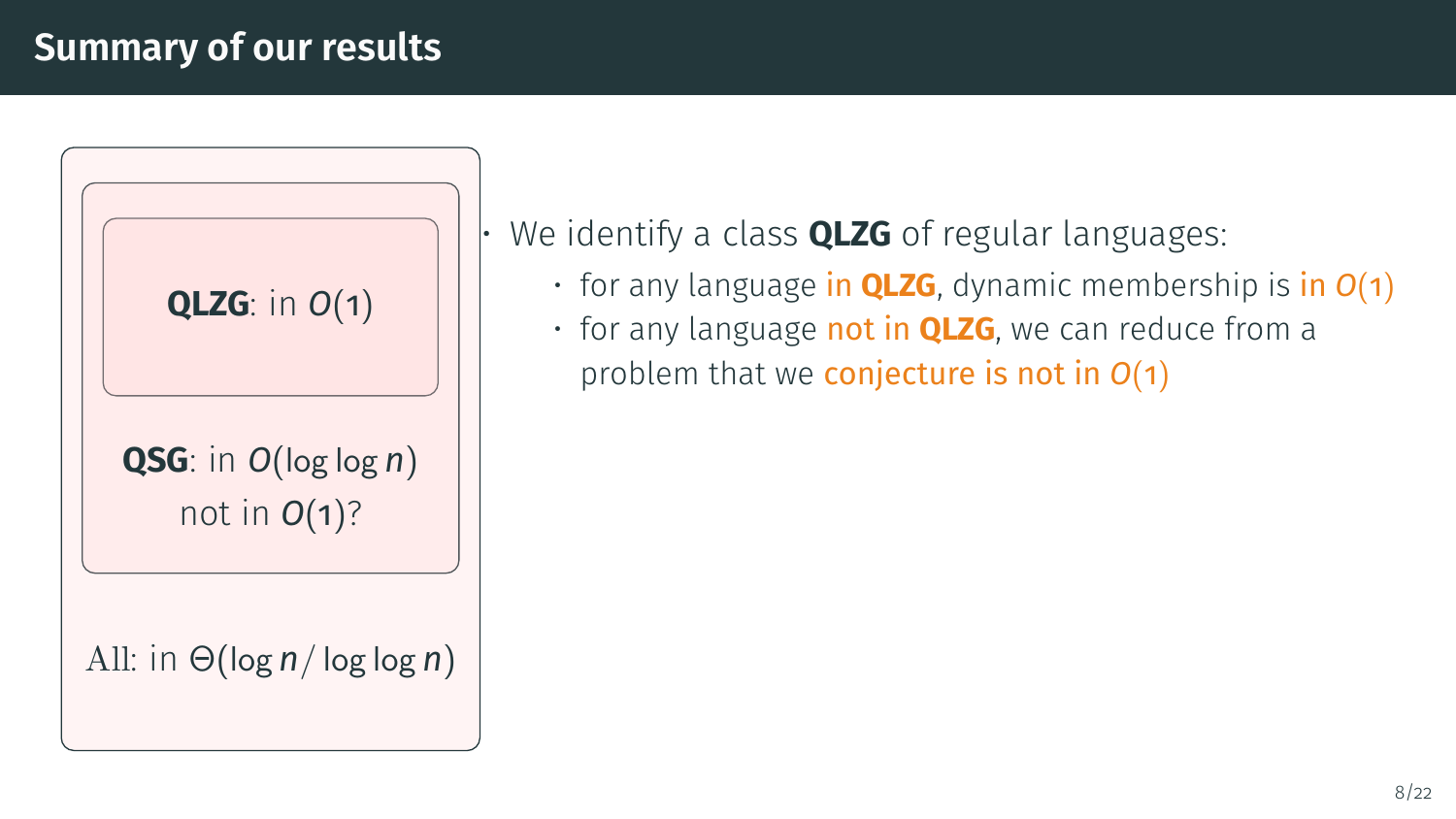#### **Summary of our results**



• We identify a class **QLZG** of regular languages:

- for any language in **QLZG**, dynamic membership is in *O*(1)
- for any language not in **QLZG**, we can reduce from a problem that we conjecture is not in *O*(1)
- We identify a class **QSG** of regular languages:
	- for any language in **QSG**, the problem is in *O*(log log *n*)
	- for any language not in **QSG**, it is in Ω(log *n*/ log log *n*) (lower bound of Skovbjerg Frandsen et al.)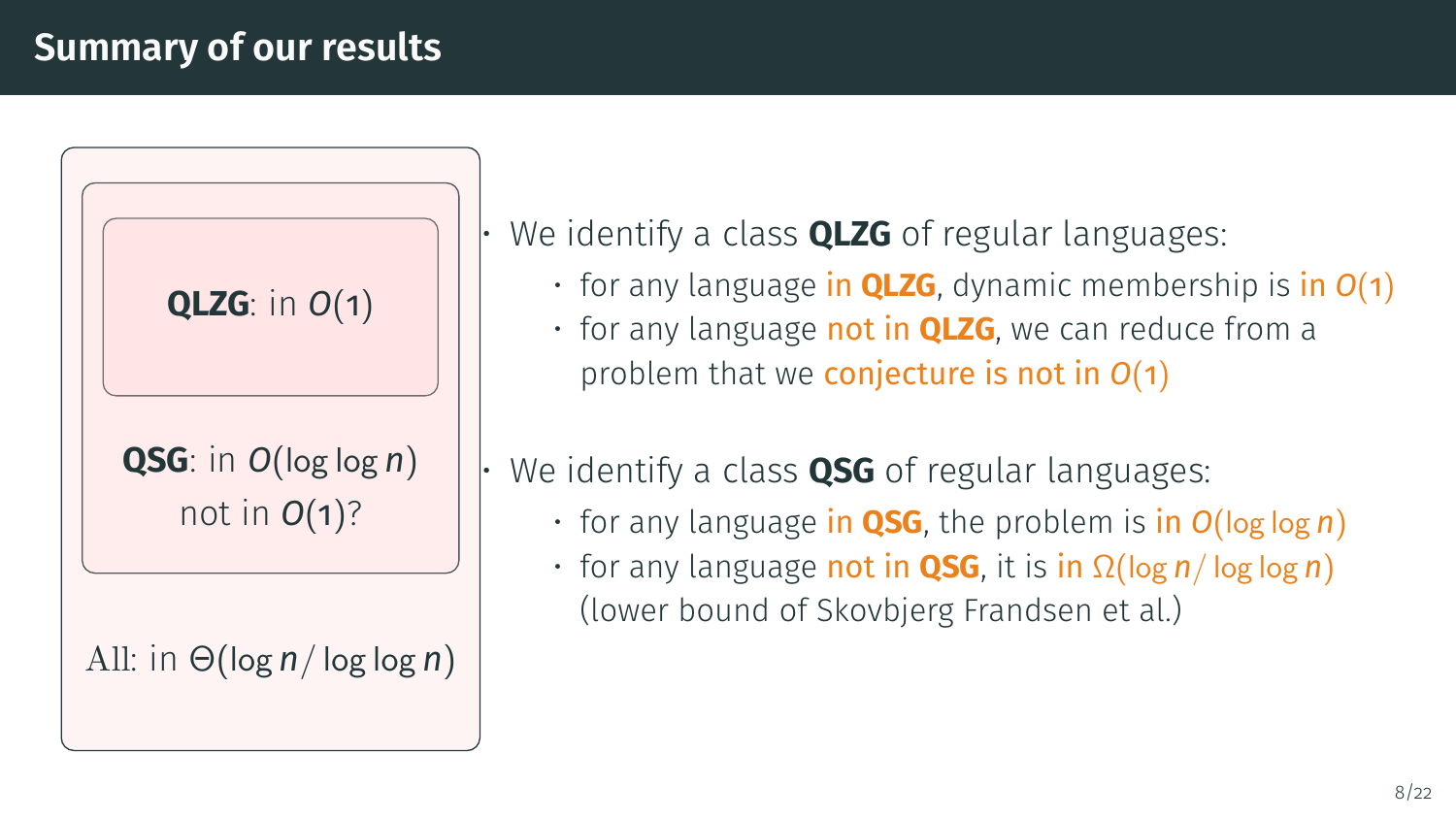#### **Summary of our results**



• We identify a class **QLZG** of regular languages:

- for any language in **QLZG**, dynamic membership is in *O*(1)
- for any language not in **QLZG**, we can reduce from a problem that we conjecture is not in *O*(1)
- We identify a class **QSG** of regular languages:
	- for any language in **QSG**, the problem is in *O*(log log *n*)
	- for any language not in **QSG**, it is in Ω(log *n*/ log log *n*) (lower bound of Skovbjerg Frandsen et al.)

• The problem is always in *O*(log *n*/ log log *n*)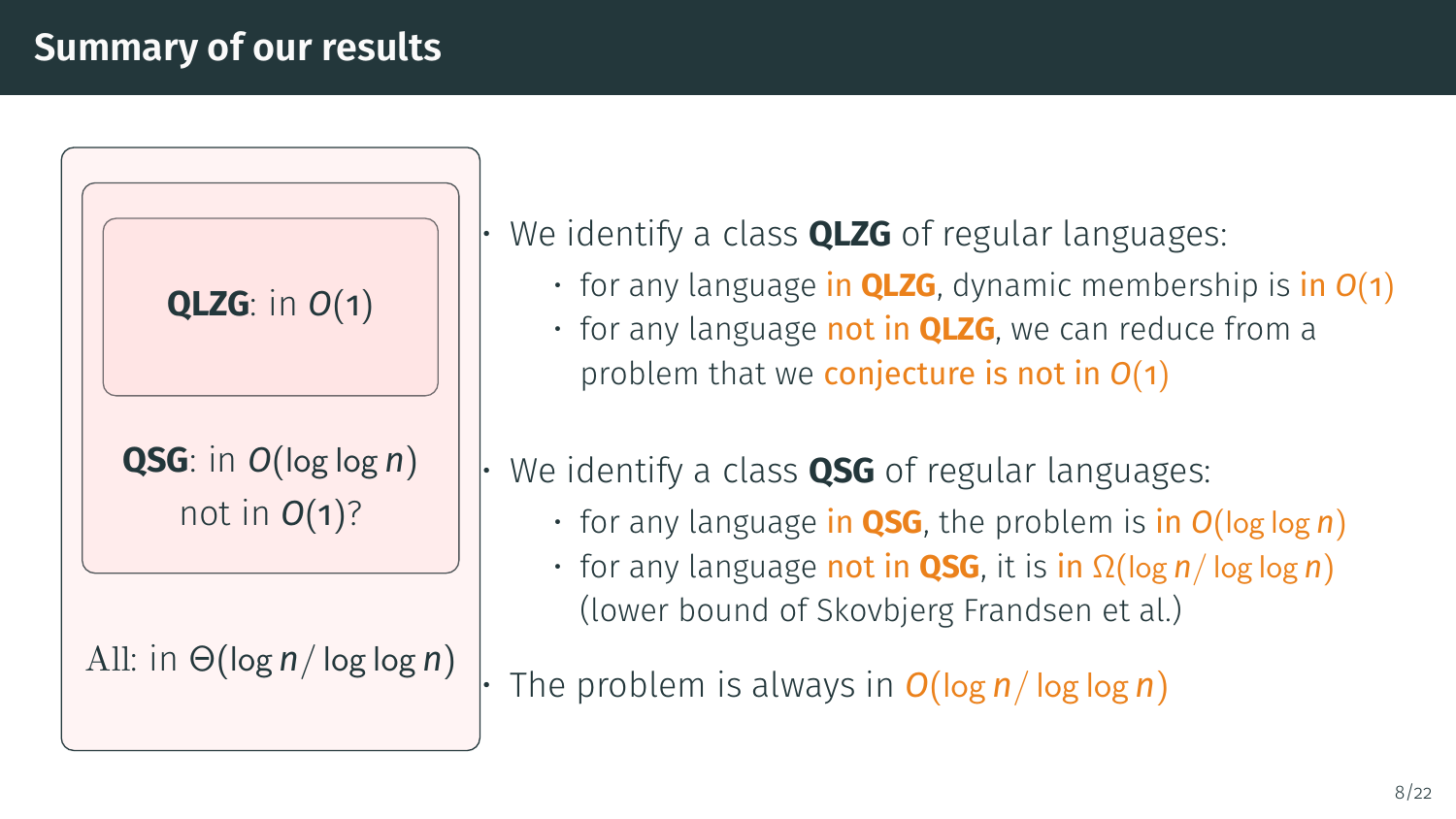<span id="page-35-0"></span>**[Regular languages](#page-35-0) [and more expressive updates](#page-35-0)**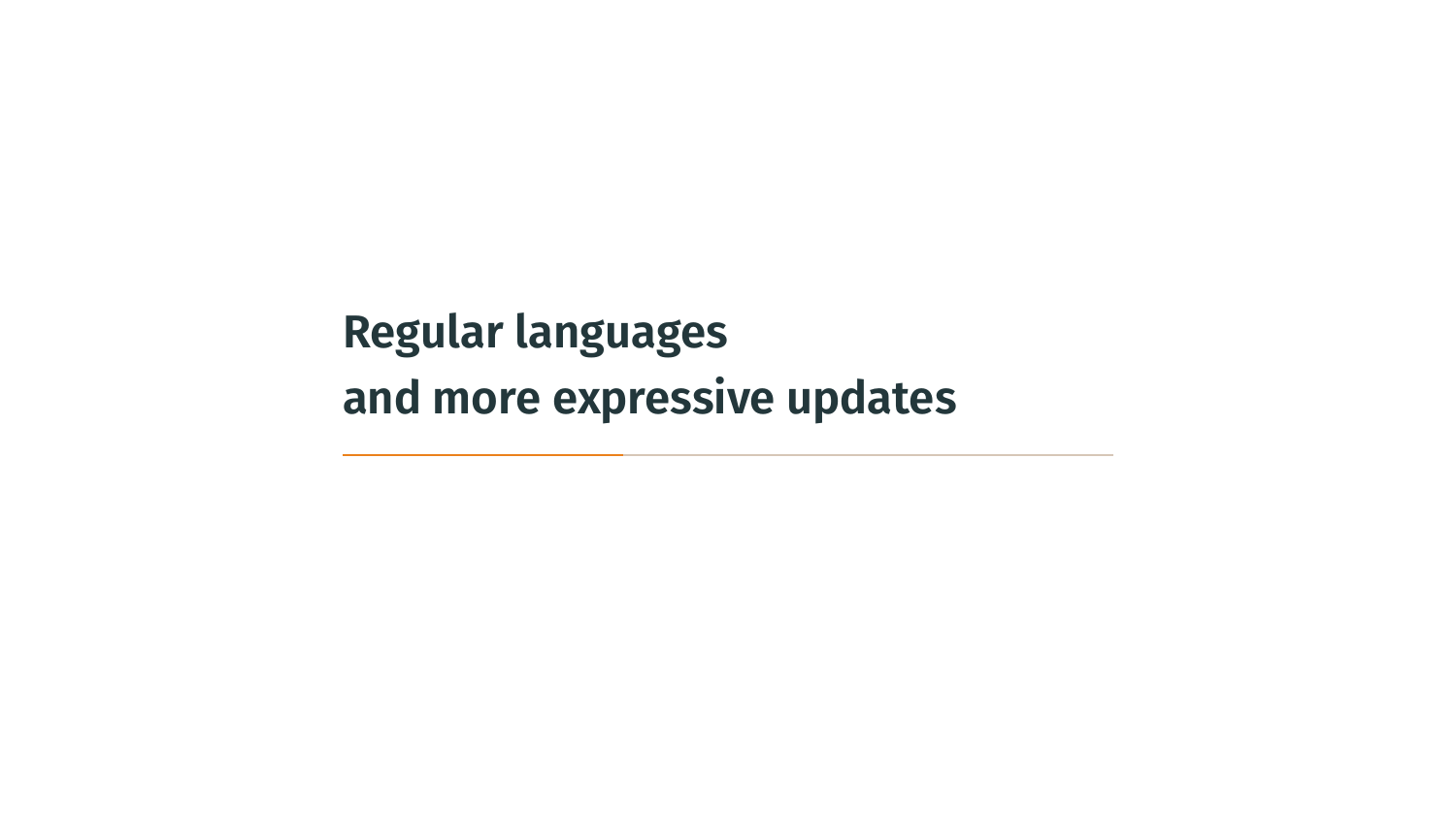• Simplest updates that change the string length: endpoint updates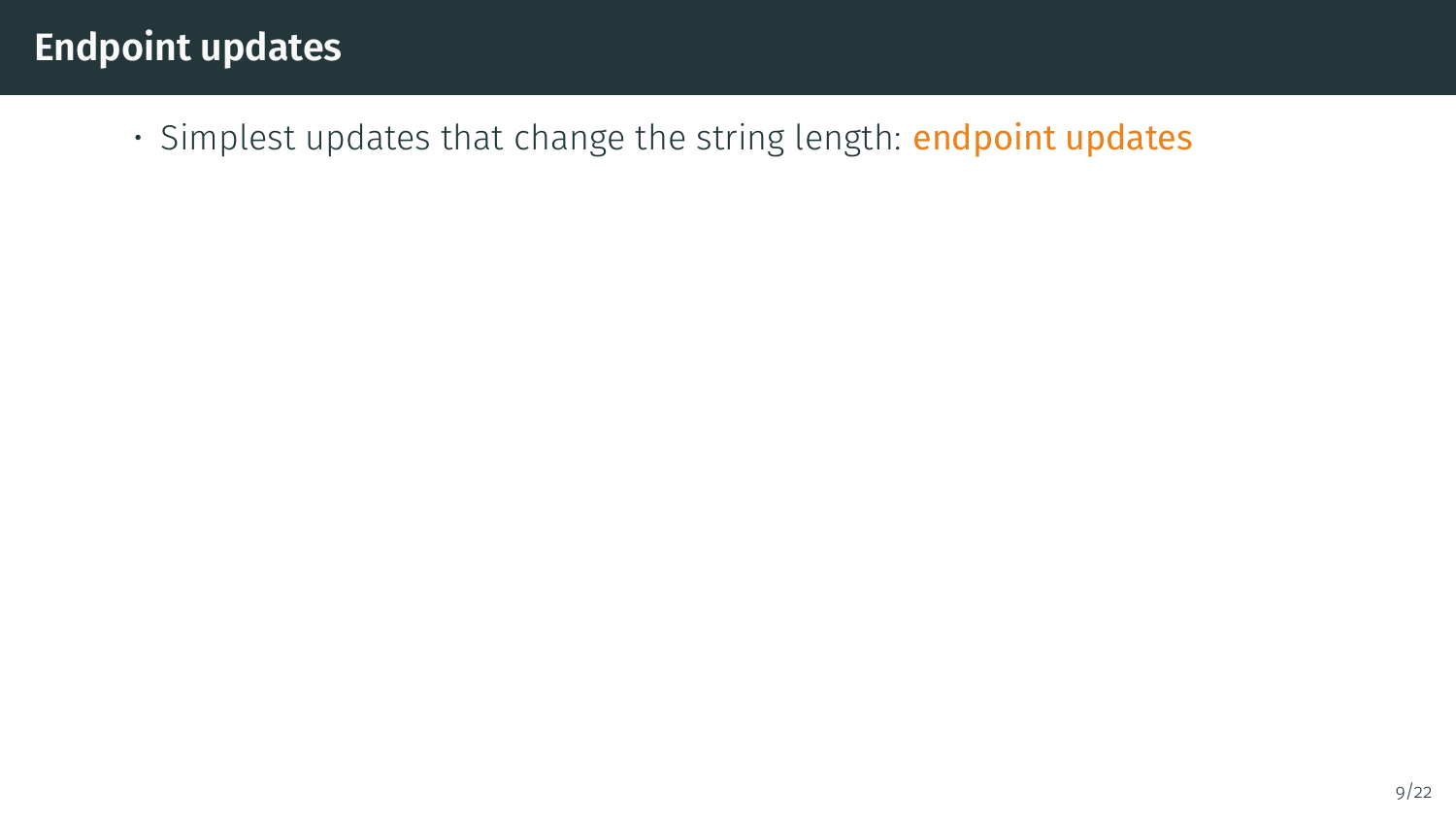- Simplest updates that change the string length: endpoint updates
	- Insert a letter at the **beginning** of the string, or delete the first letter
	- Insert a letter at the **end** of the string, or delete the last letter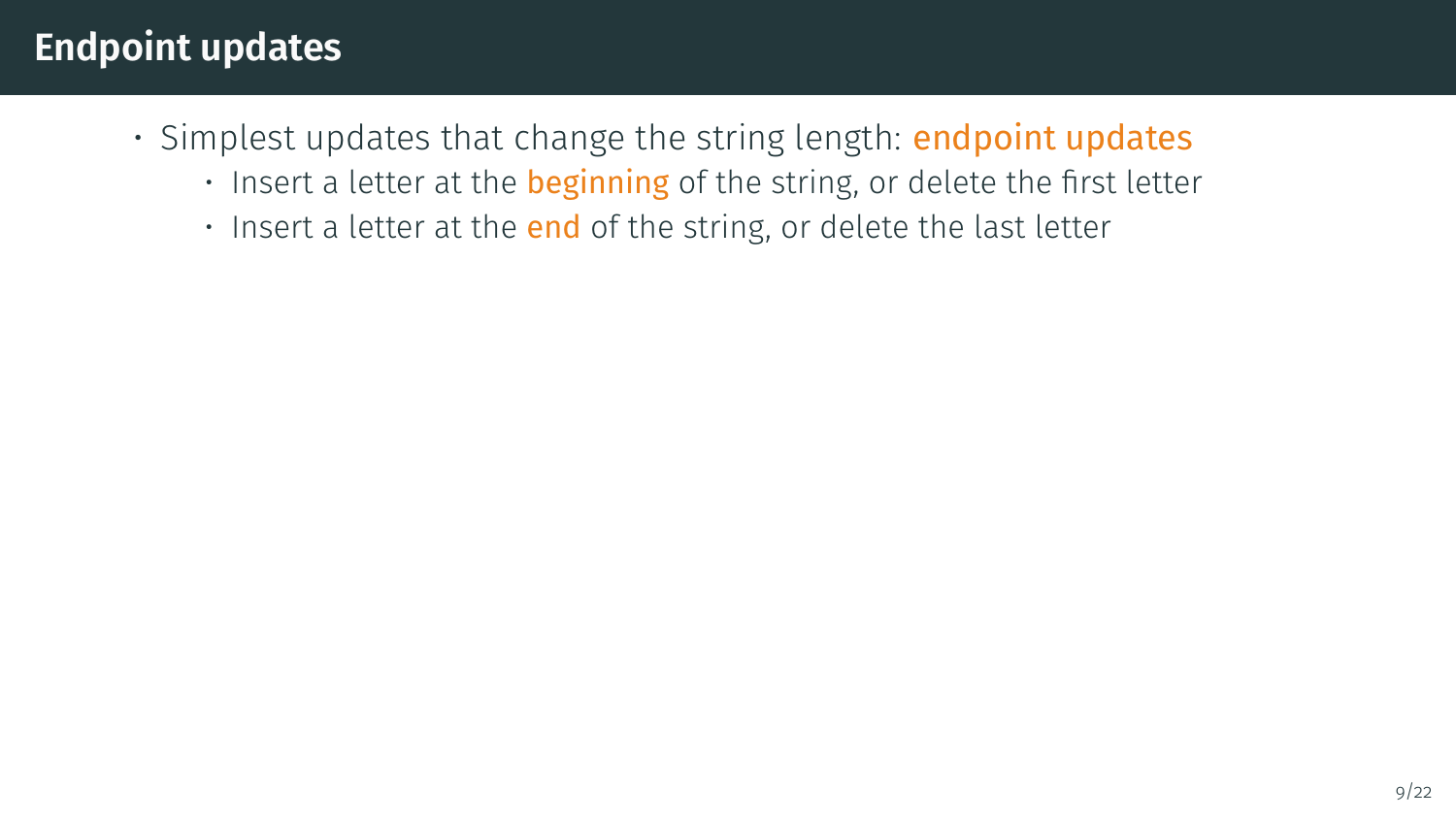- Simplest updates that change the string length: **endpoint updates** 
	- Insert a letter at the **beginning** of the string, or delete the first letter
	- Insert a letter at the end of the string, or delete the last letter
	- $\rightarrow$  Similar to a **doubly-ended queue** (deque)
	- $\rightarrow$  Special case: sliding window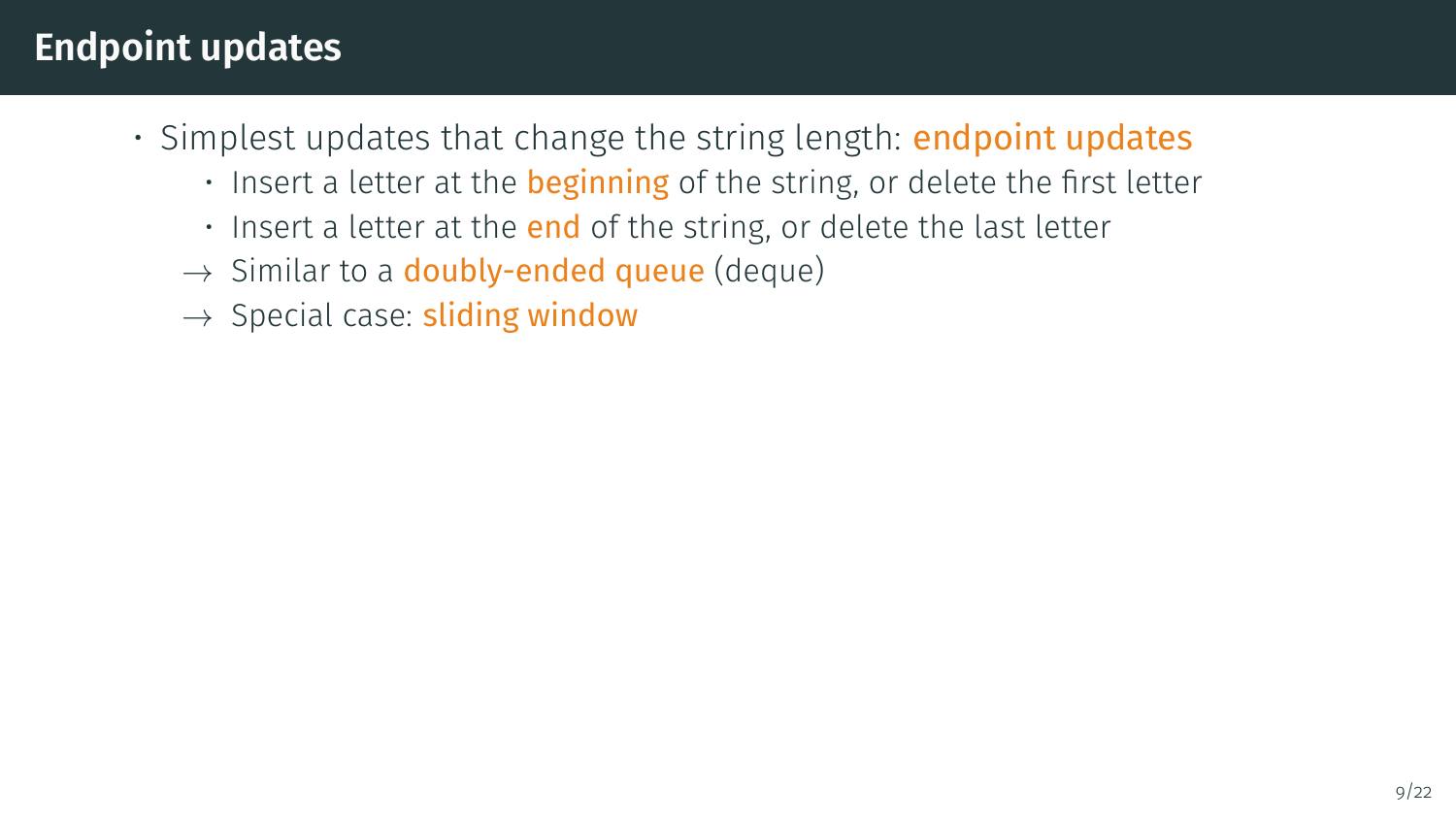- Simplest updates that change the string length: **endpoint updates** 
	- $\cdot$  Insert a letter at the **beginning** of the string, or delete the first letter
	- $\cdot$  Insert a letter at the **end** of the string, or delete the last letter
	- $\rightarrow$  Similar to a **doubly-ended queue** (deque)
	- $\rightarrow$  Special case: sliding window

#### **Theorem**

*Dynamic membership to any fixed regular language under endpoint updates at the end of the string is possible in constant time*

#### **Proof:**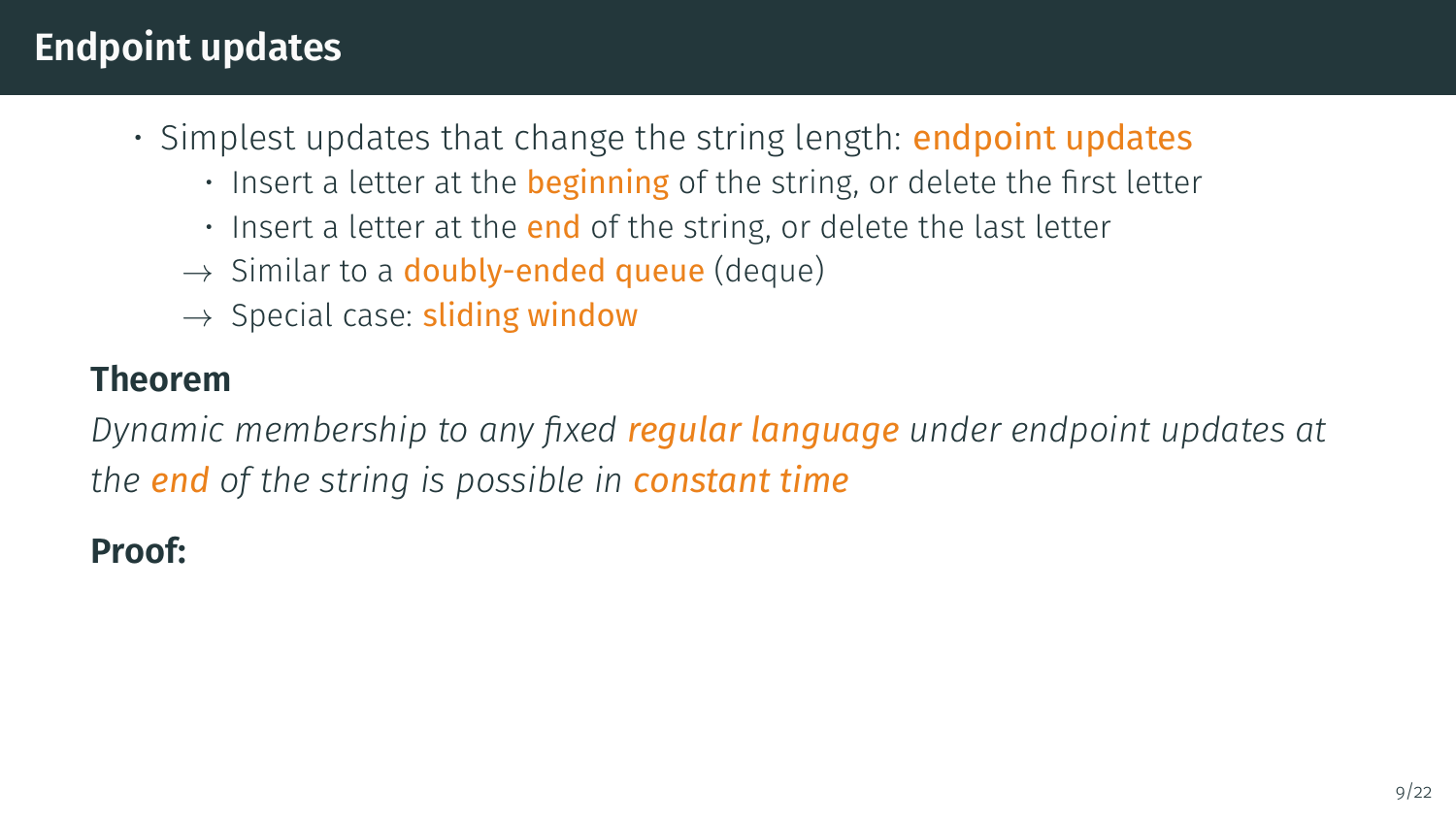- Simplest updates that change the string length: **endpoint updates** 
	- Insert a letter at the **beginning** of the string, or delete the first letter
	- $\cdot$  Insert a letter at the **end** of the string, or delete the last letter
	- $\rightarrow$  Similar to a **doubly-ended queue** (deque)
	- $\rightarrow$  Special case: sliding window

#### **Theorem**

*Dynamic membership to any fixed regular language under endpoint updates at the end of the string is possible in constant time*

**Proof:** simply extend/truncate the run of a deterministic automaton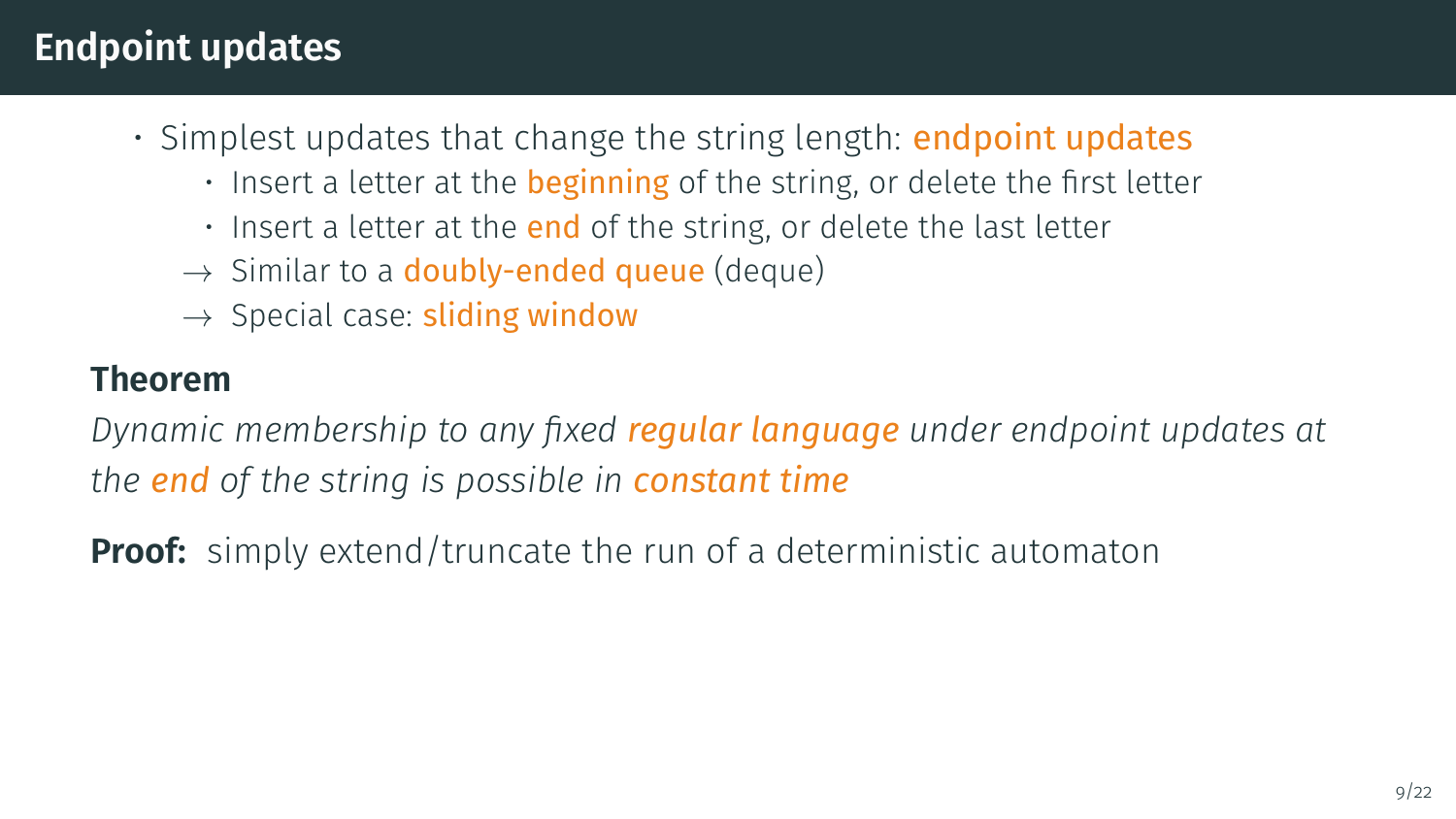- Simplest updates that change the string length: **endpoint updates** 
	- Insert a letter at the **beginning** of the string, or delete the first letter
	- $\cdot$  Insert a letter at the **end** of the string, or delete the last letter
	- $\rightarrow$  Similar to a **doubly-ended queue** (deque)
	- $\rightarrow$  Special case: sliding window

#### **Theorem**

*Dynamic membership to any fixed regular language under endpoint updates at the end of the string is possible in constant time*

**Proof:** simply extend/truncate the run of a deterministic automaton

#### **Theorem**

*The same holds for udpates at the beginning of the string*

#### **Proof:**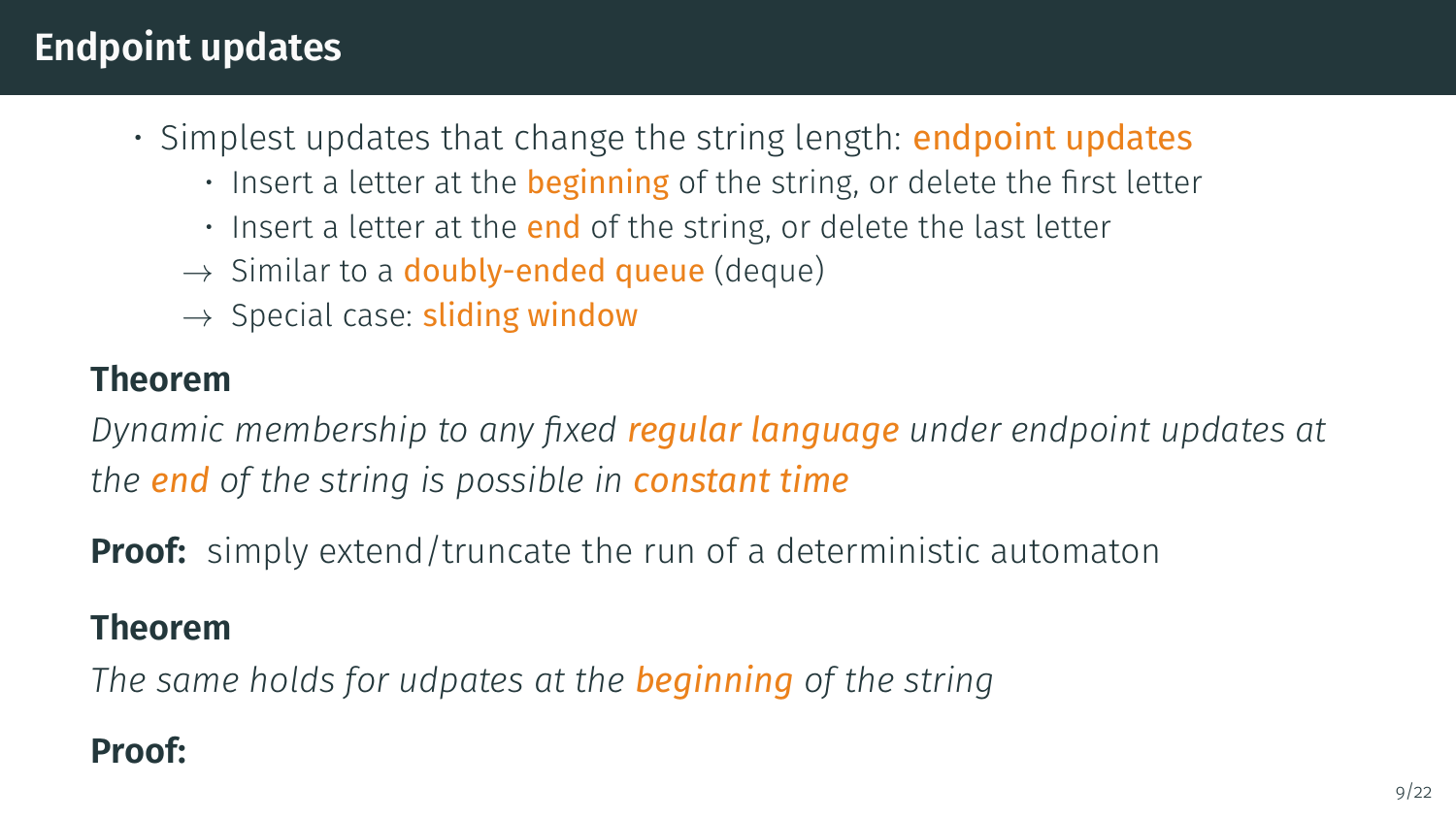- Simplest updates that change the string length: **endpoint updates** 
	- Insert a letter at the **beginning** of the string, or delete the first letter
	- $\cdot$  Insert a letter at the **end** of the string, or delete the last letter
	- $\rightarrow$  Similar to a **doubly-ended queue** (deque)
	- $\rightarrow$  Special case: sliding window

#### **Theorem**

*Dynamic membership to any fixed regular language under endpoint updates at the end of the string is possible in constant time*

**Proof:** simply extend/truncate the run of a deterministic automaton

#### **Theorem**

*The same holds for udpates at the beginning of the string*

**Proof:** regular languages are closed under reversal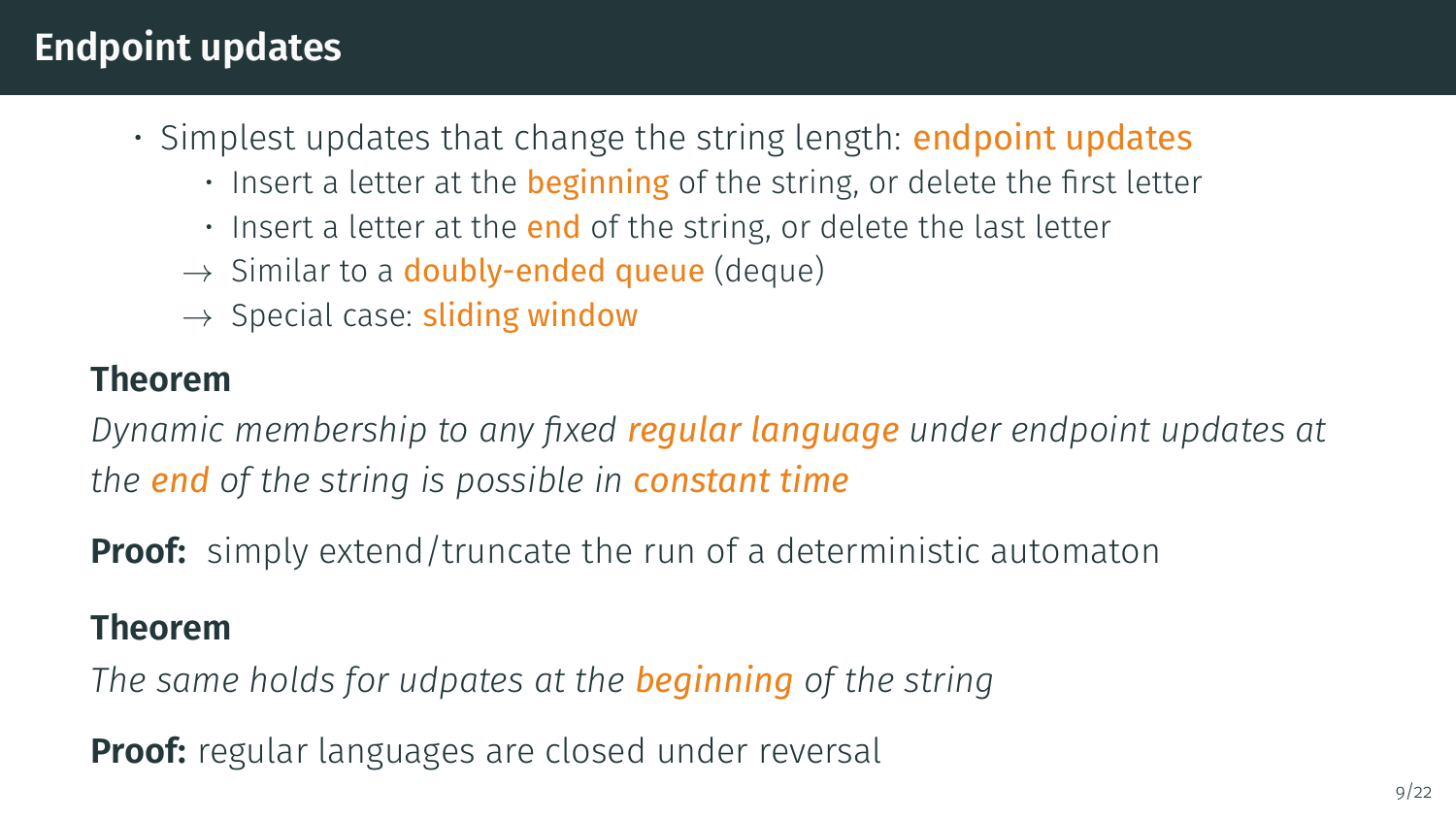*Dynamic membership to any fixed regular language under endpoint updates is possible in constant time*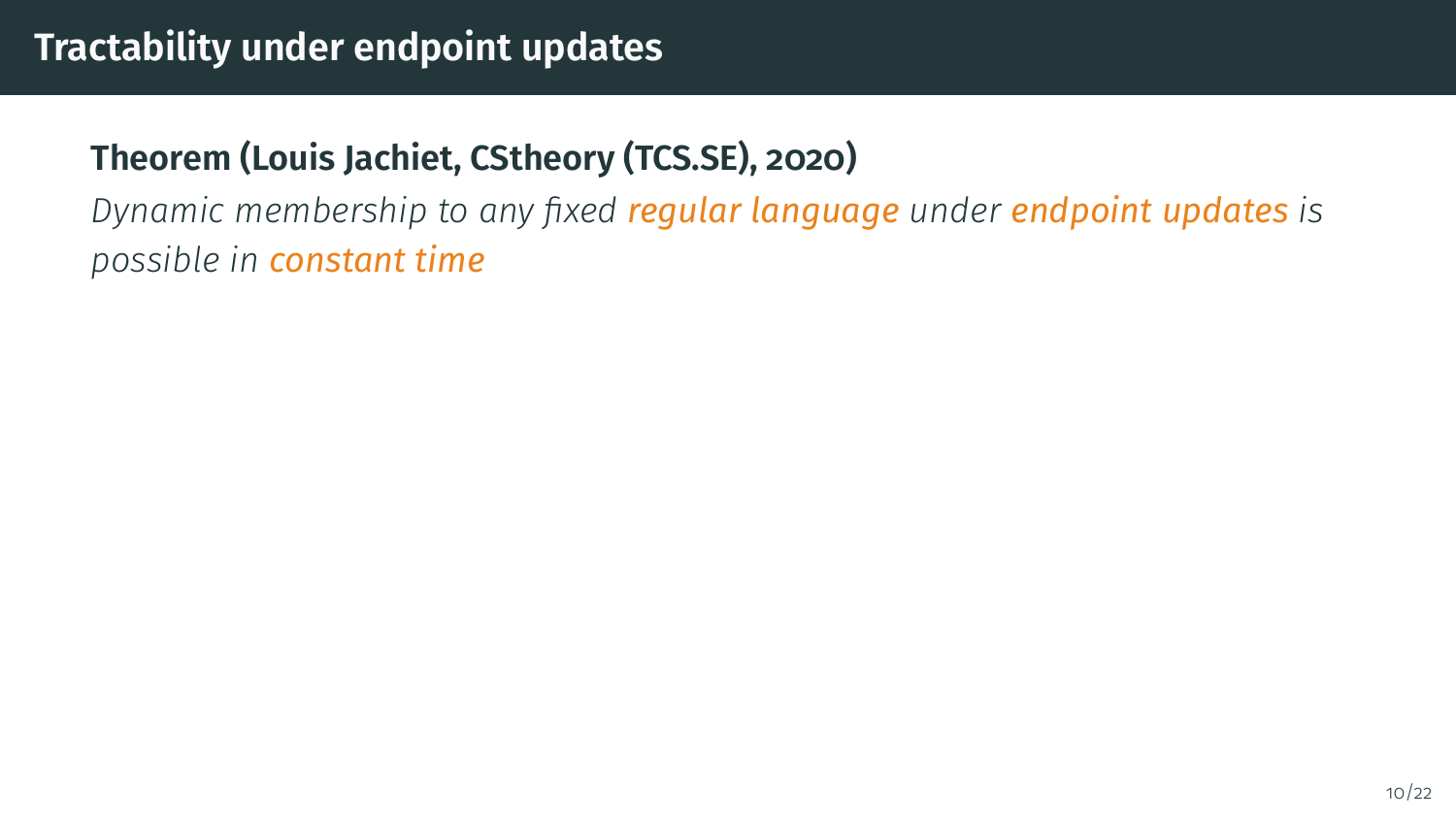*Dynamic membership to any fixed regular language under endpoint updates is possible in constant time*

**Proof** ("guardian algorithm"):

- $\cdot$  Store the string in an amortized circular buffer
- We will again store the transition monoid element achieved by some factors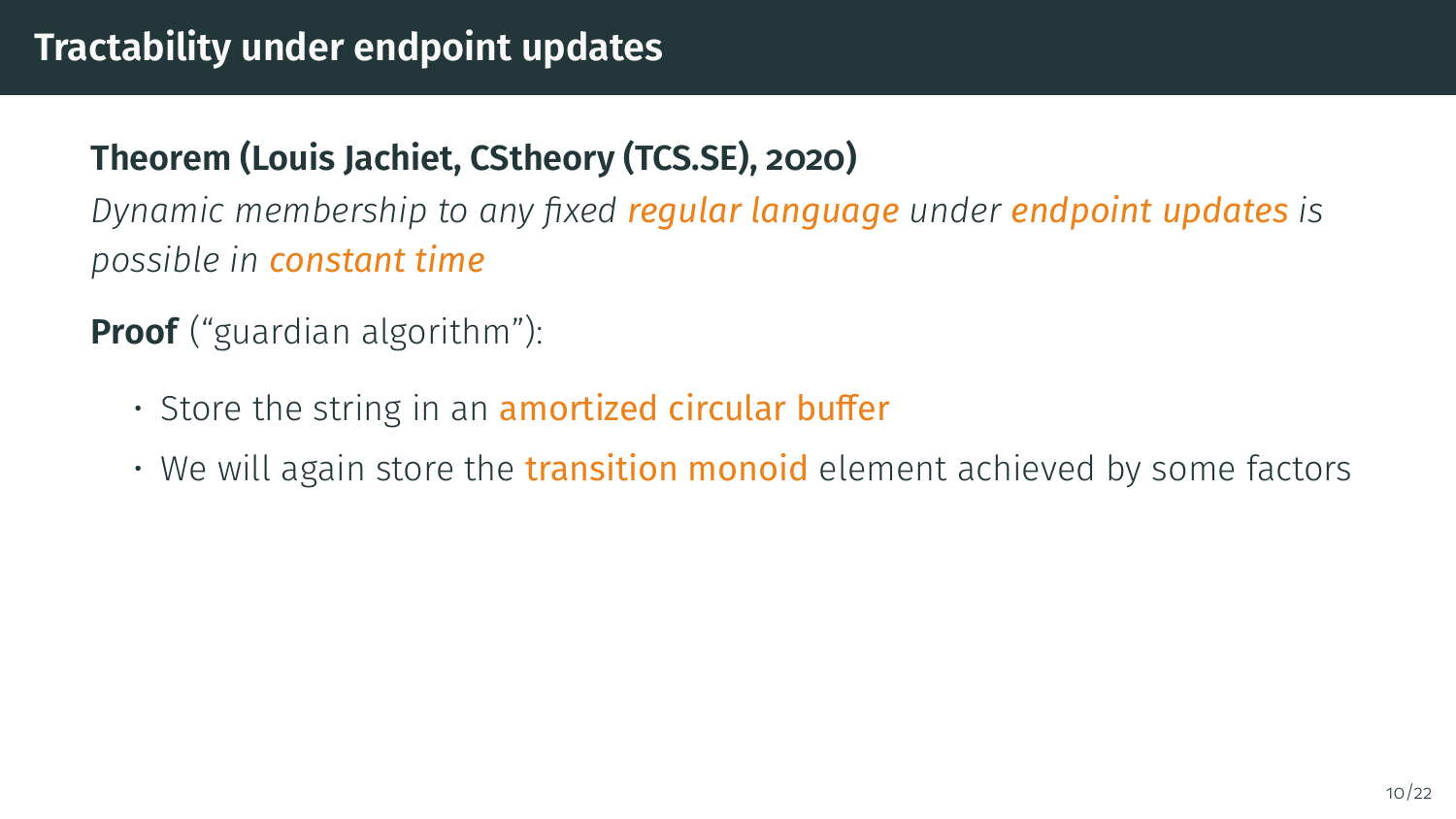*Dynamic membership to any fixed regular language under endpoint updates is possible in constant time*

**Proof** ("guardian algorithm"):

- $\cdot$  Store the string in an amortized circular buffer
- We will again store the transition monoid element achieved by some factors
- Naive idea: split the string in two (put a **guardian** in the middle):
	- store the transition monoid elements of all suffixes of the first half
	- and of all prefixes of the second half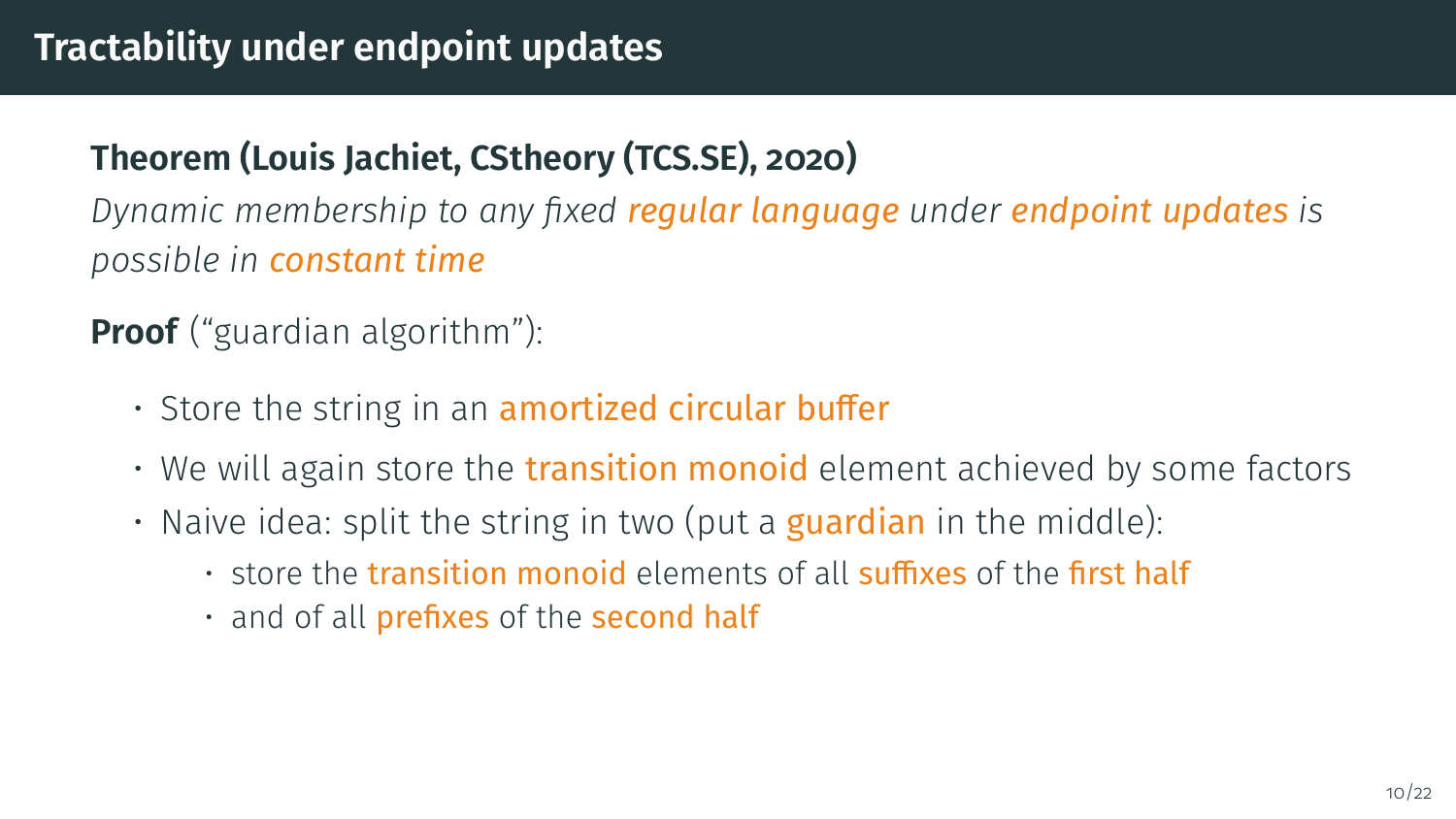*Dynamic membership to any fixed regular language under endpoint updates is possible in constant time*

**Proof** ("guardian algorithm"):

- $\cdot$  Store the string in an amortized circular buffer
- We will again store the transition monoid element achieved by some factors
- Naive idea: split the string in two (put a **guardian** in the middle):
	- store the transition monoid elements of all suffixes of the first half
	- and of all prefixes of the second half
- $\cdot$  Whenever the updates shift the string too much and the guardian is far from the current middle, create a new guardian at the new middle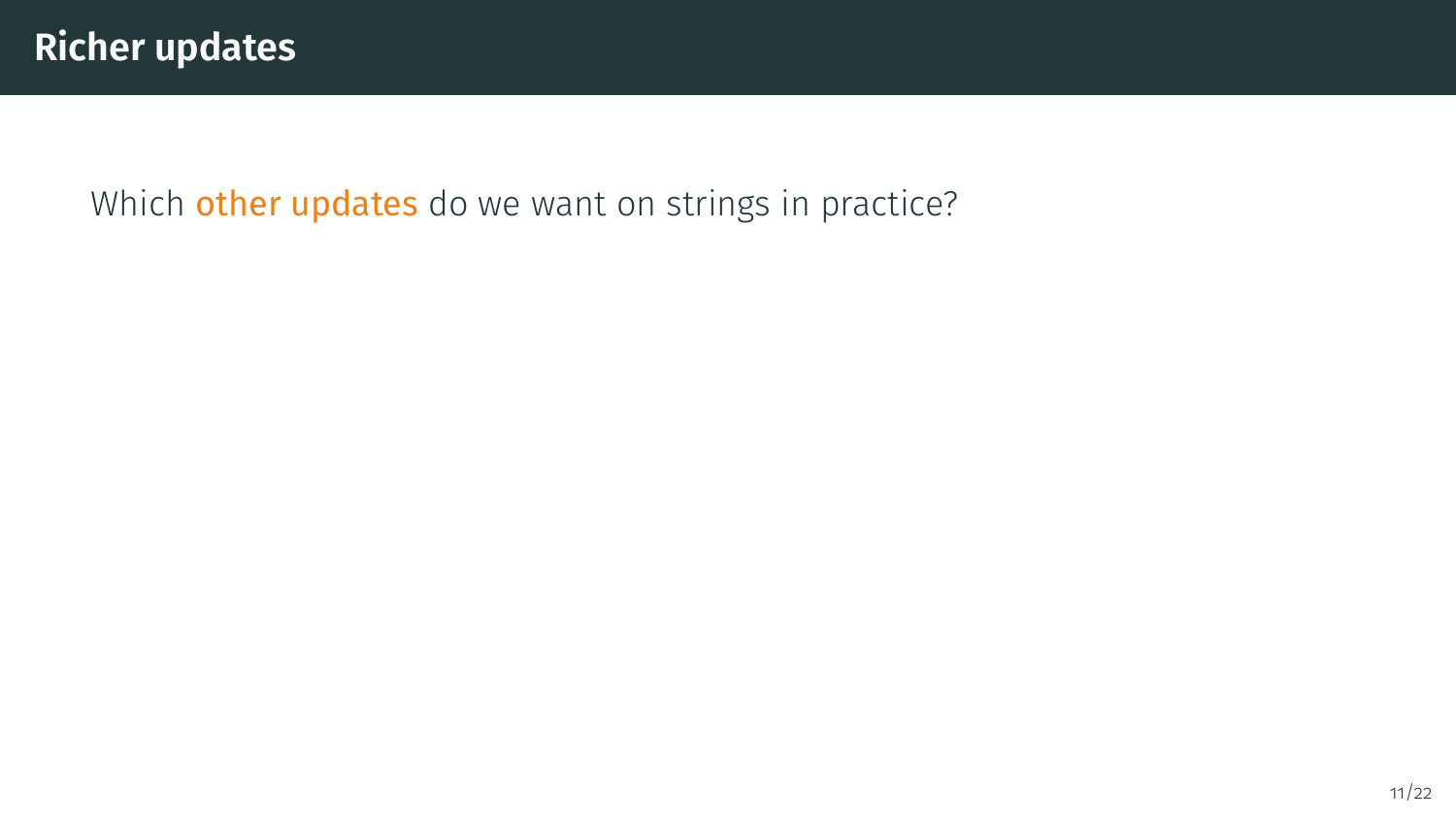• Insertion and deletion at arbitrary positions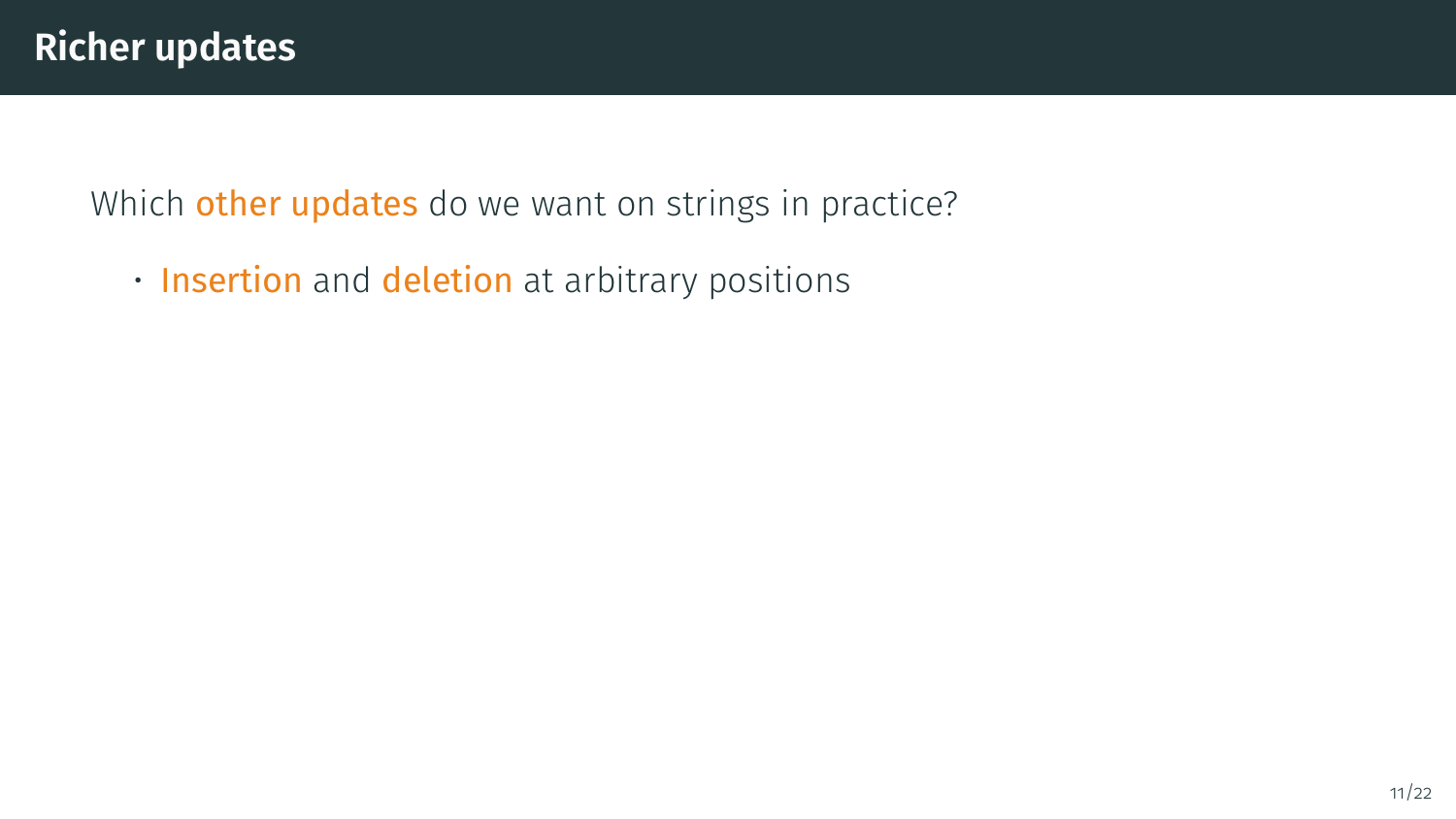- Insertion and deletion at arbitrary positions
- Split a string in two, and join two strings
	- Special case: cut and paste a factor to a different place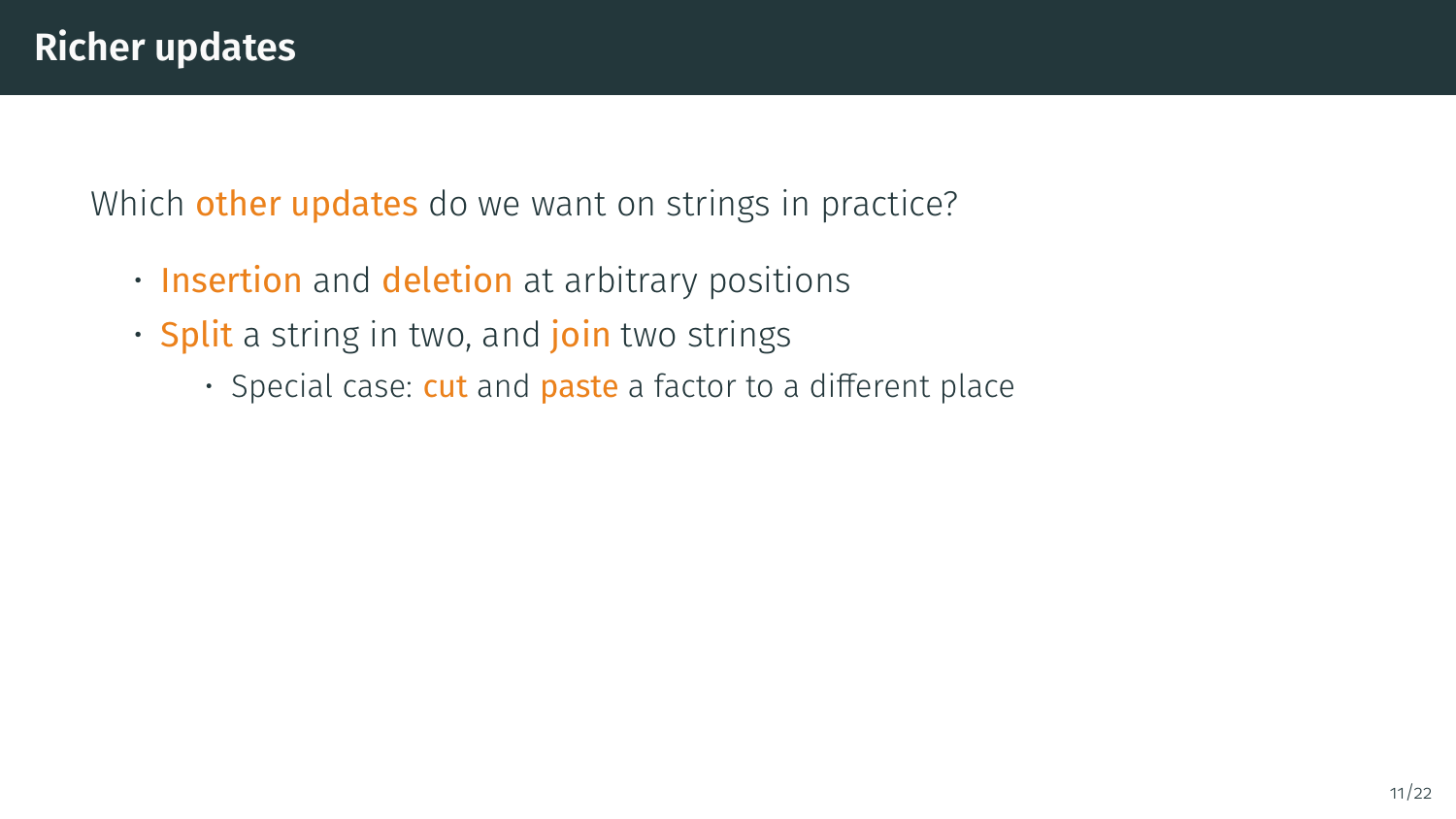- Insertion and deletion at arbitrary positions
- **Split** a string in two, and **join** two strings
	- Special case: cut and paste a factor to a different place

# **Theorem (Folklore?)**

*Dynamic membership to any fixed regular language under insertion, substitution, deletion, split, join is possible in O*(log *n*) *time*

**Proof:** use balancing binary trees (AVL trees) instead of the fixed complete binary tree of the *O*(log *n*) algorithm for substitutions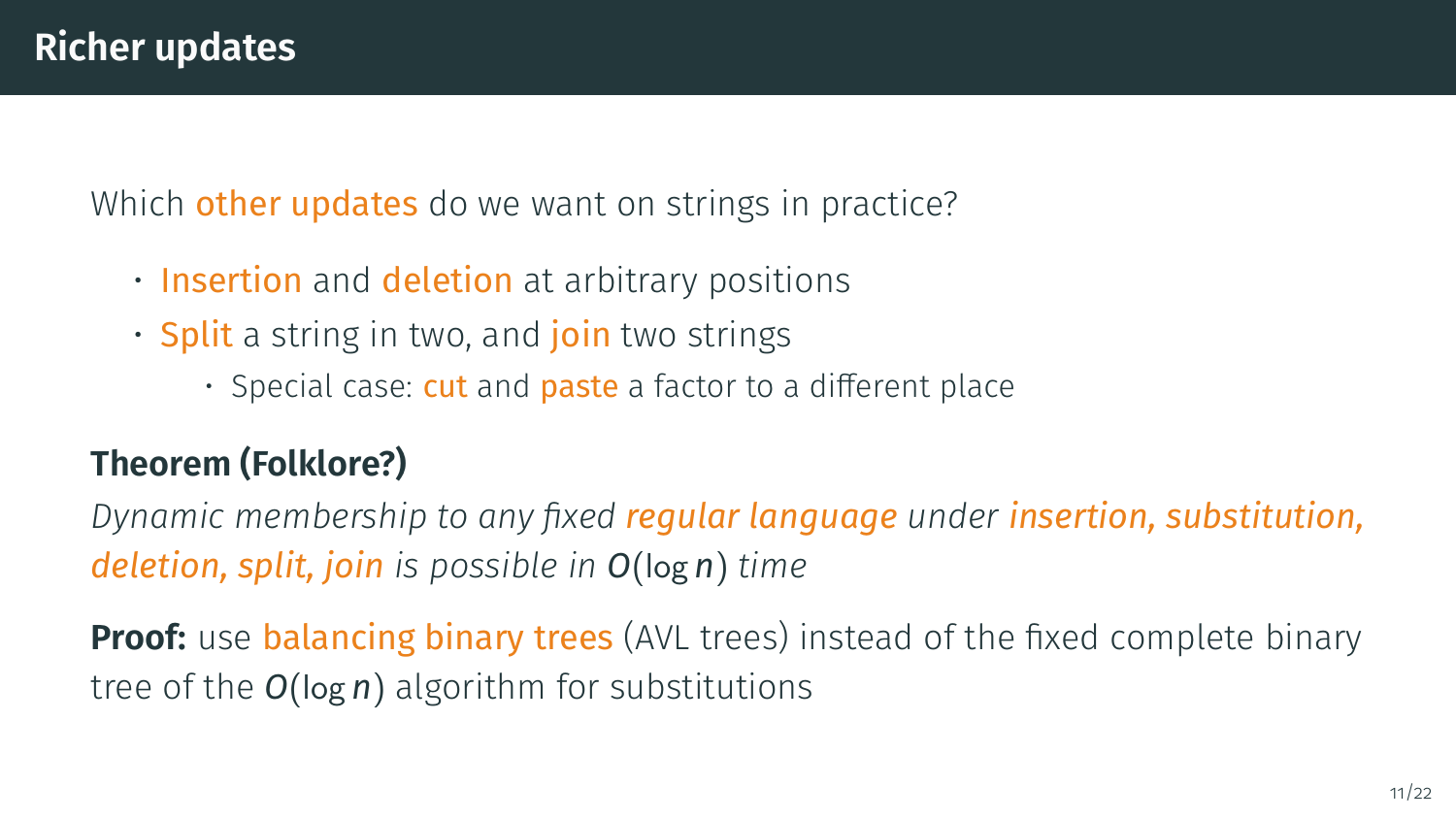## **Doing better than** *O*(log *n*) **with insertions and deletions?**

- For substitutions, we could do better than *O*(log *n*) for some subclasses of the regular languages
- Is the same true when allowing arbitrary insertions and deletions?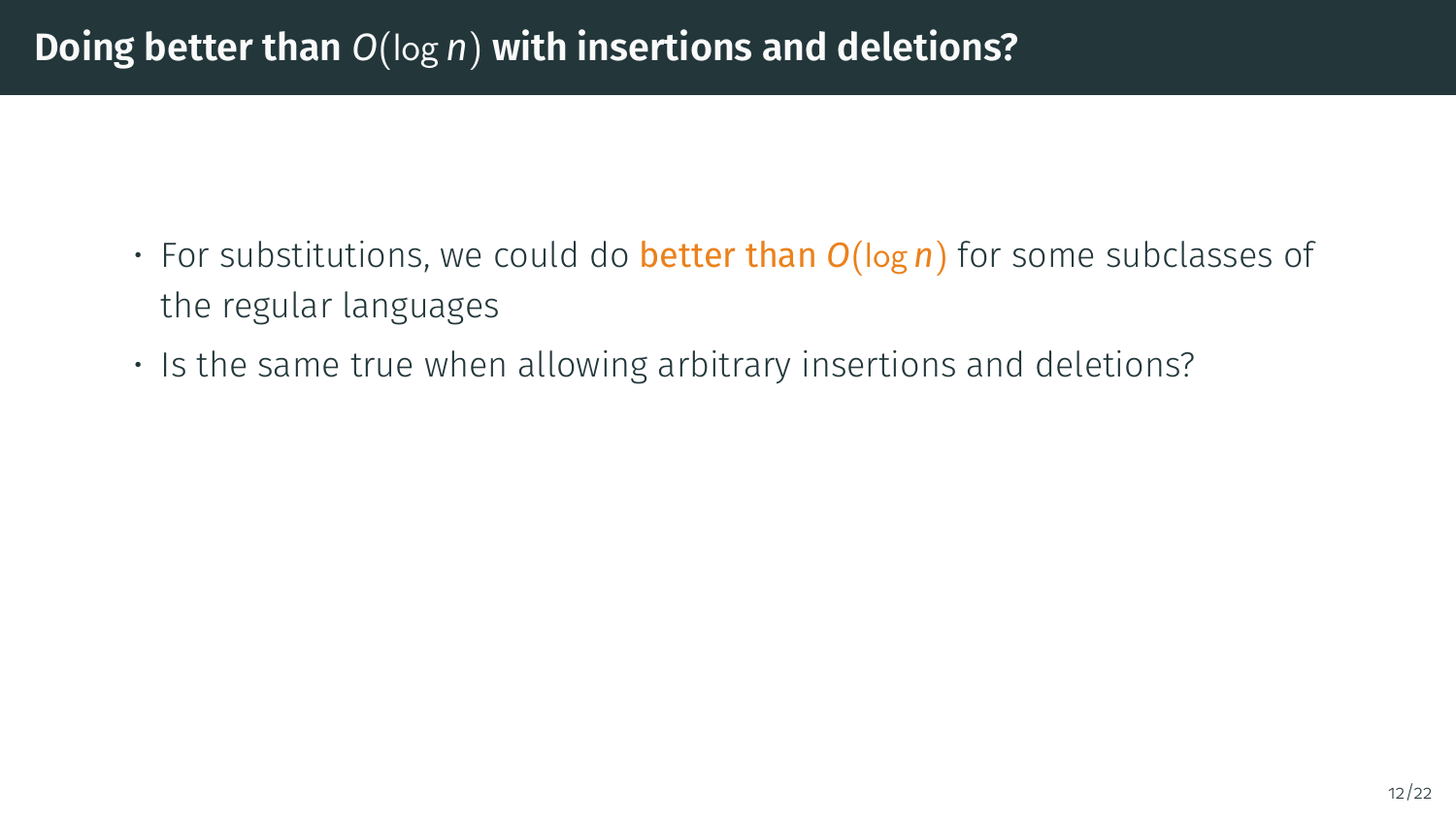## **Doing better than** *O*(log *n*) **with insertions and deletions?**

- For substitutions, we could do better than *O*(log *n*) for some subclasses of the regular languages
- Is the same true when allowing arbitrary insertions and deletions?

#### $\rightarrow$  No!

**Theorem (Question by Louis Jachiet, result by Kasper Green Larsen, mentioned by David Eppstein, CStheory (TCS.SE), 2020)**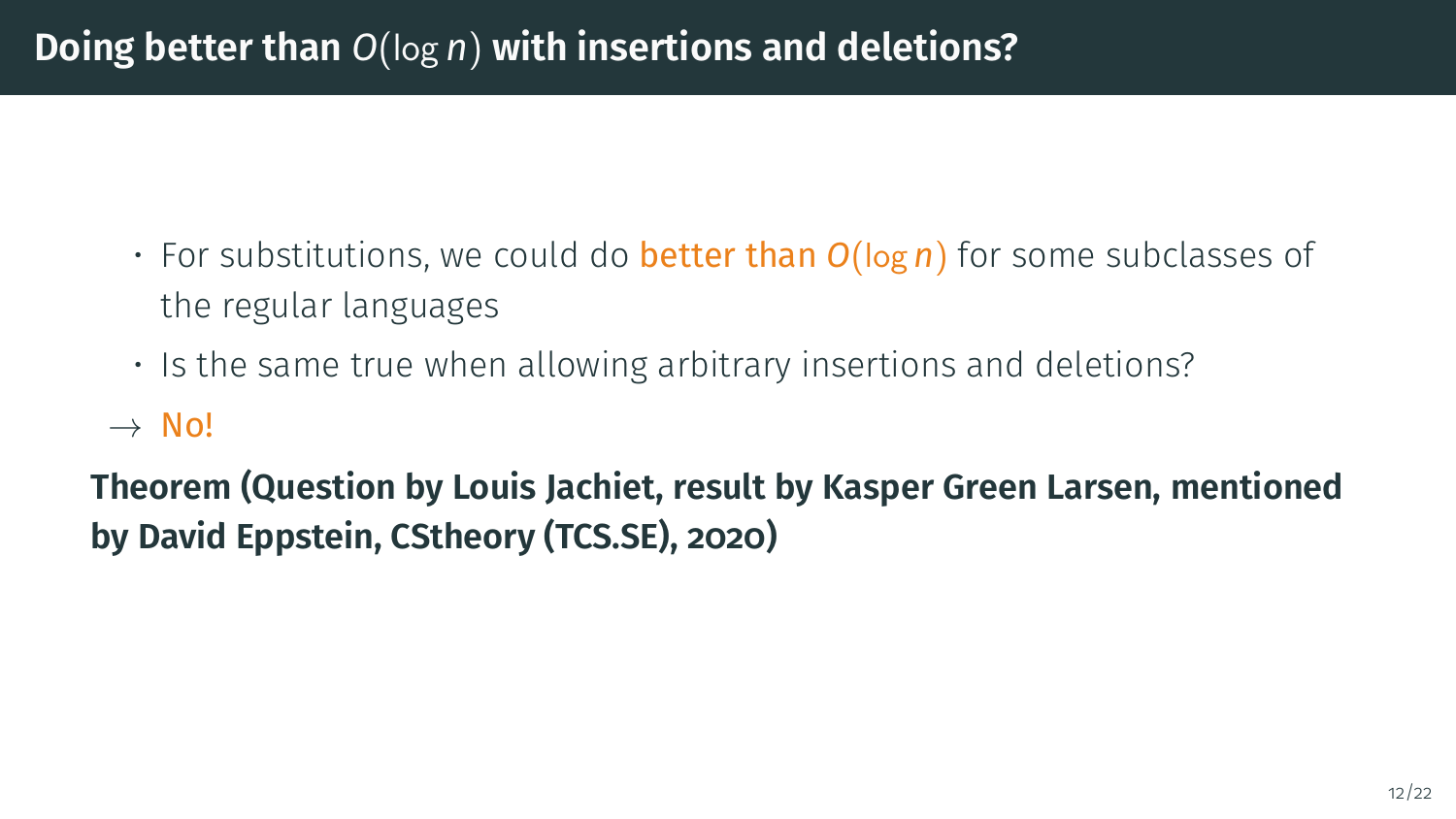# **Doing better than** *O*(log *n*) **with insertions and deletions?**

- For substitutions, we could do better than *O*(log *n*) for some subclasses of the regular languages
- Is the same true when allowing arbitrary insertions and deletions?

#### $\rightarrow$  No!

# **Theorem (Question by Louis Jachiet, result by Kasper Green Larsen, mentioned by David Eppstein, CStheory (TCS.SE), 2020)**

*Maintaining membership to the language* Σ <sup>∗</sup>*a*Σ ∗ *("does the string contain an a") under insertions and deletions is in* Ω(log *n*/ log log *n*)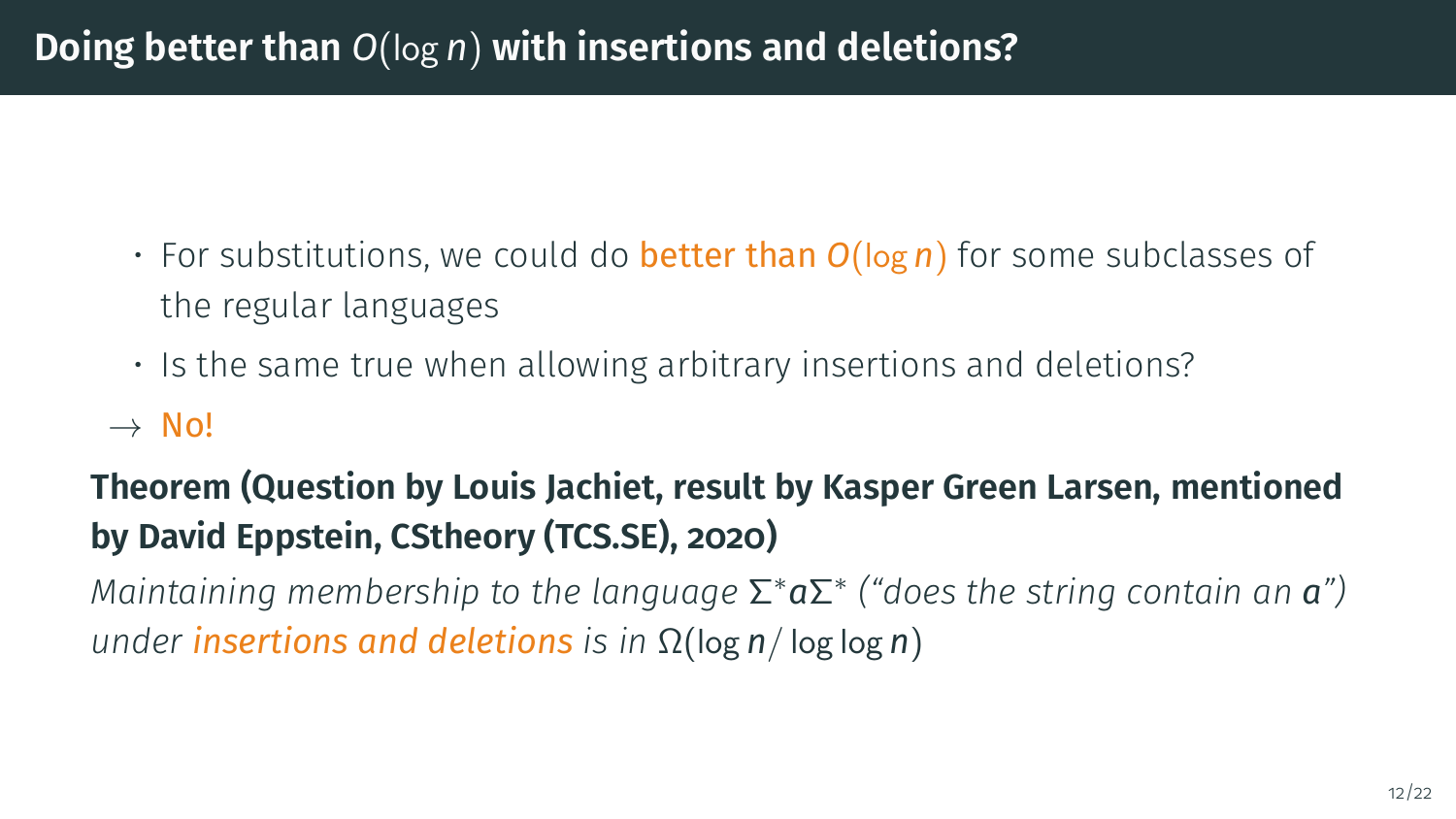• With endpoint updates: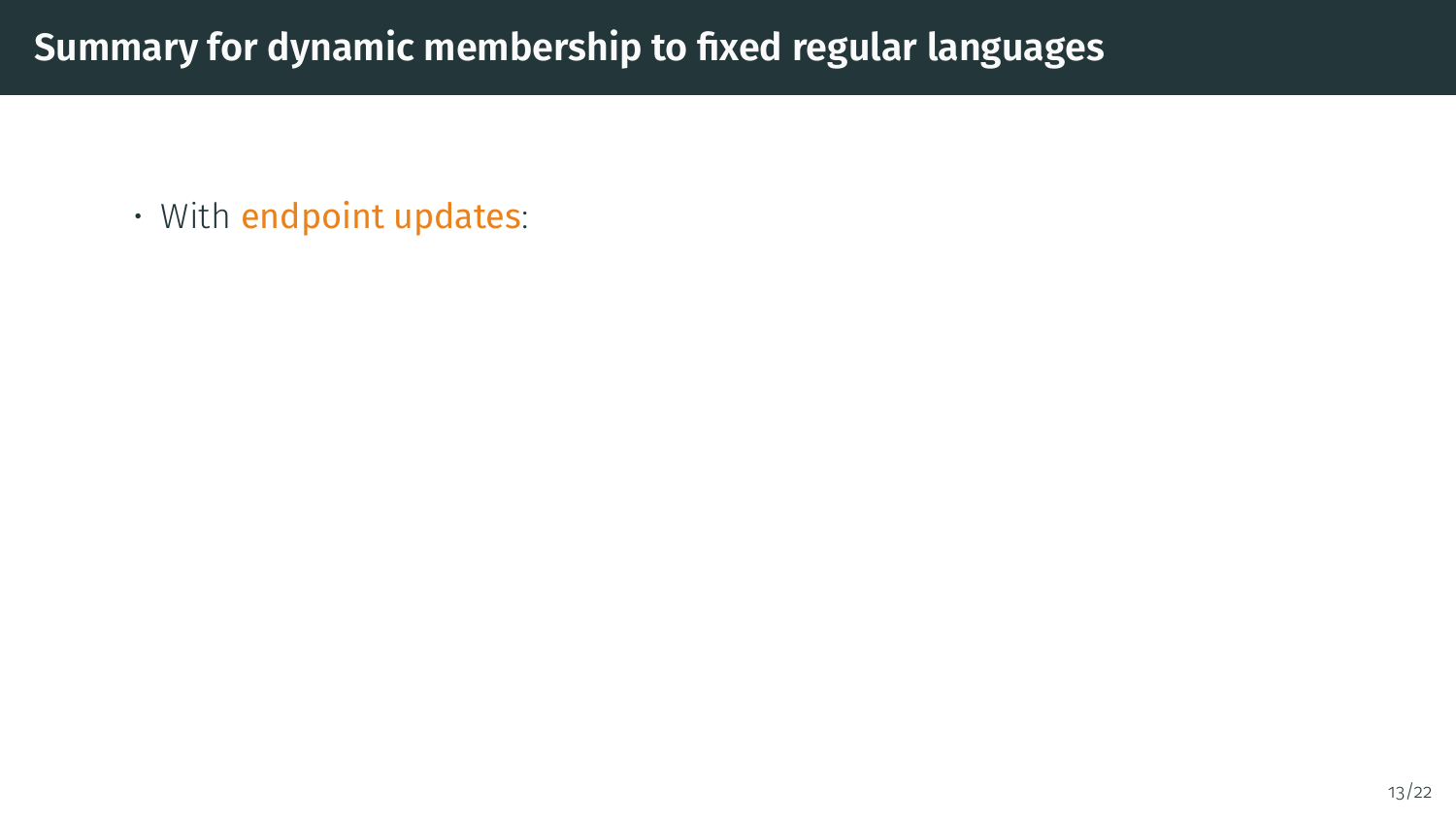• With endpoint updates: always doable in *O*(1)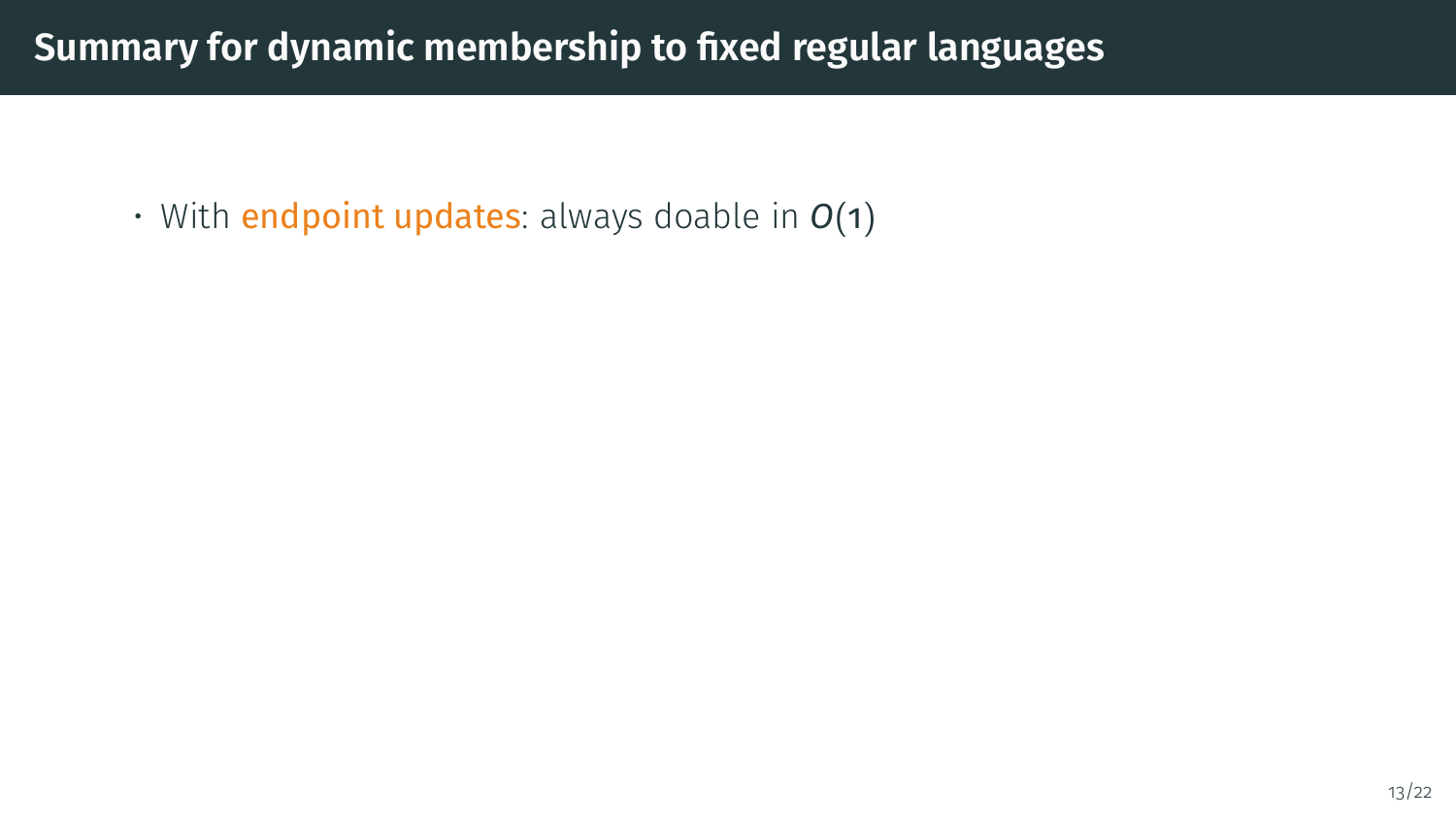- With endpoint updates: always doable in *O*(1)
- With substitution updates: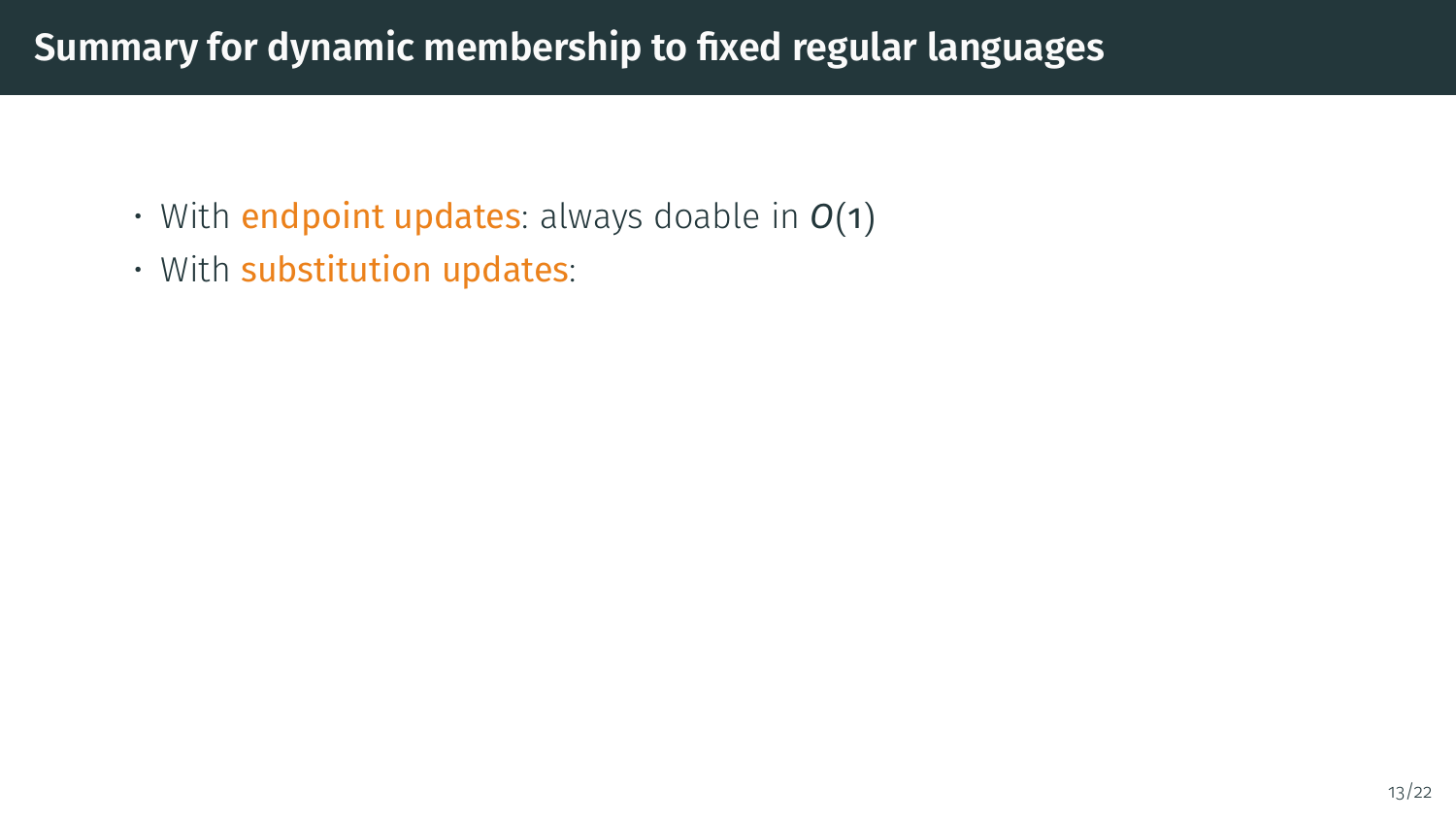- With endpoint updates: always doable in *O*(1)
- With substitution updates:
	- General bound Θ(log *n*/ log log *n*)
	- Characterization of some (all?) *O*(1) cases and *O*(log log *n*) cases
	- $\rightarrow$  Open question: are there other classes?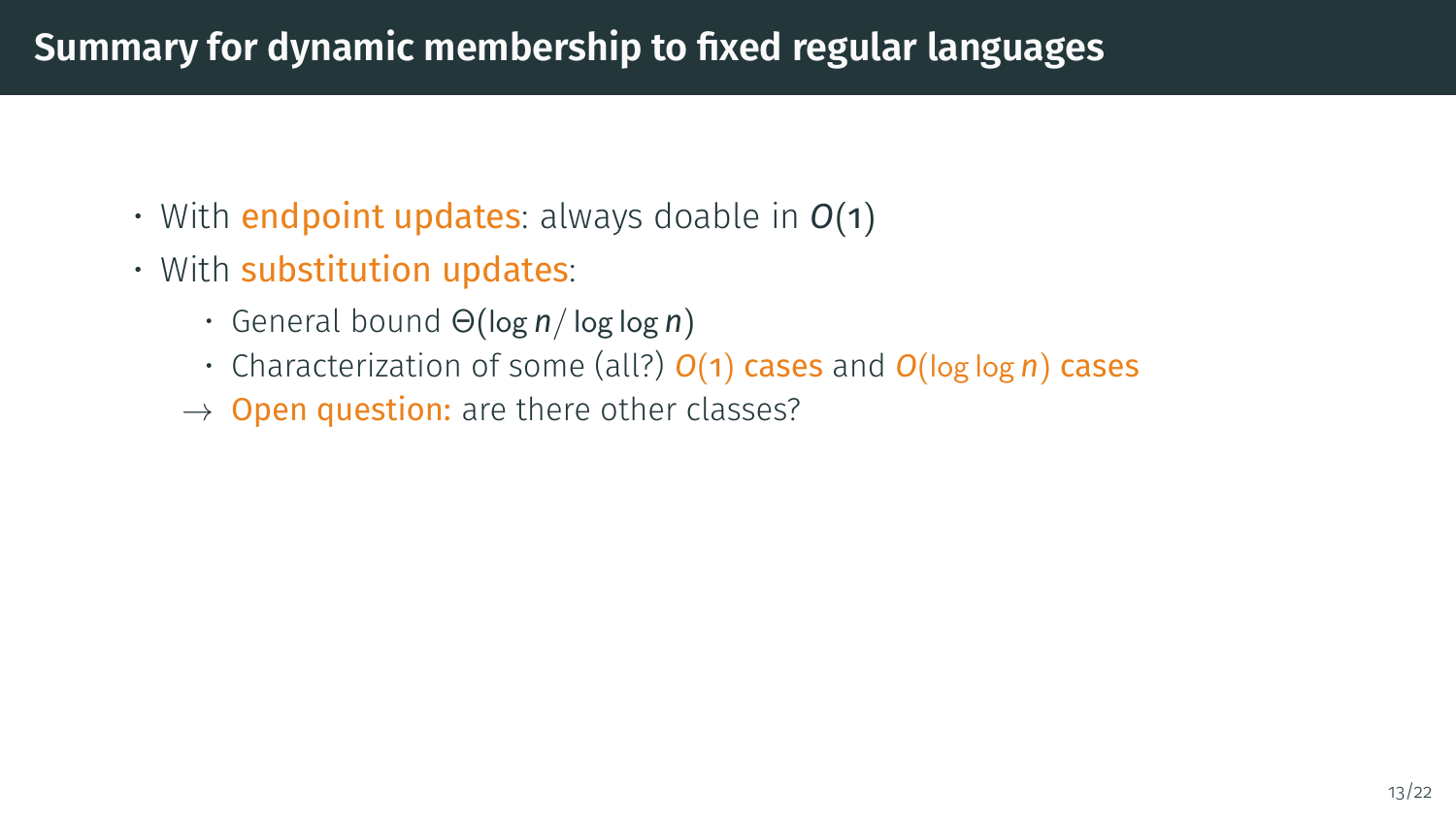- With endpoint updates: always doable in *O*(1)
- With substitution updates:
	- General bound Θ(log *n*/ log log *n*)
	- Characterization of some (all?) *O*(1) cases and *O*(log log *n*) cases
	- $\rightarrow$  Open question: are there other classes?
- With insertion and deletions: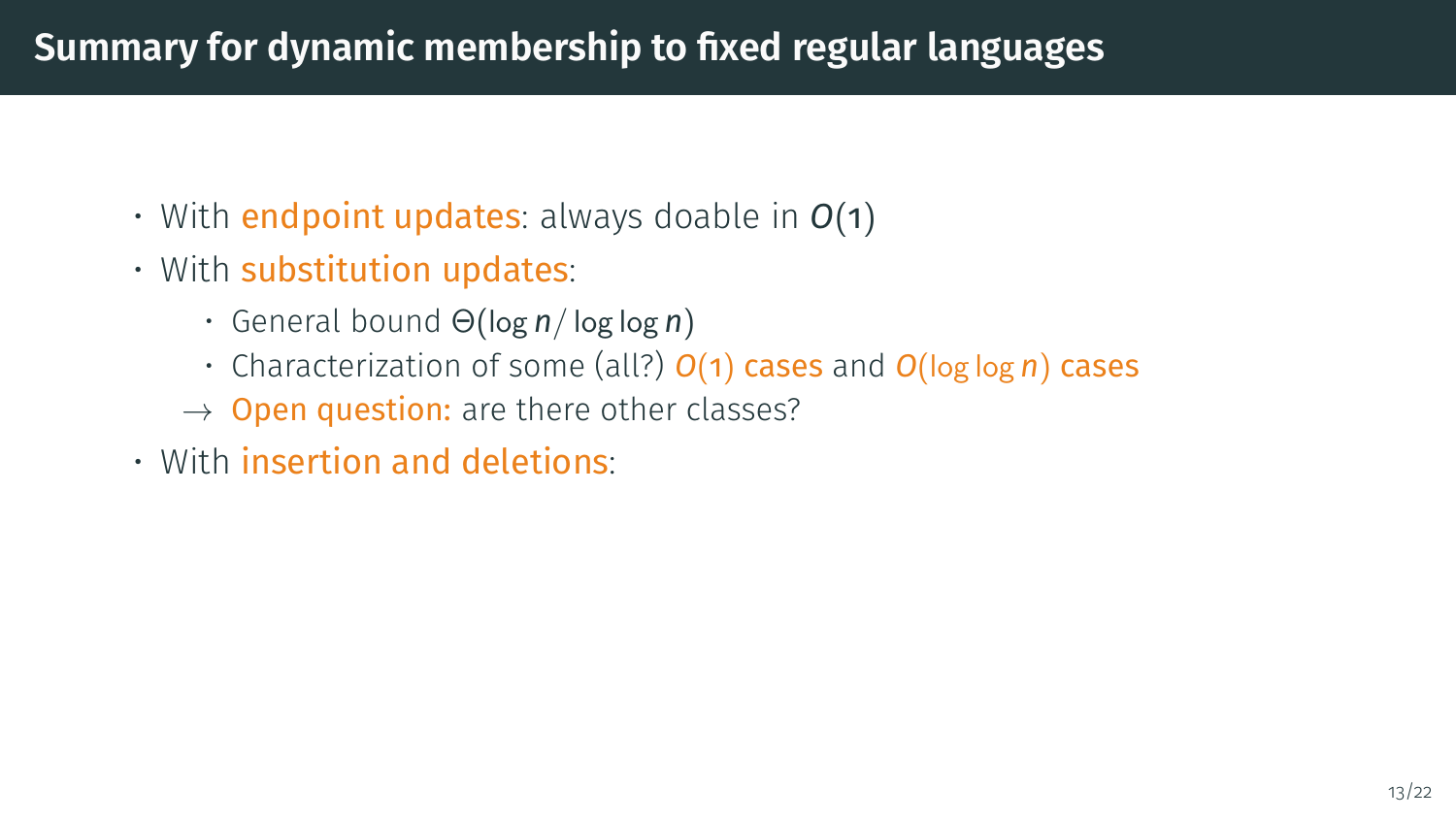- With endpoint updates: always doable in *O*(1)
- With substitution updates:
	- General bound Θ(log *n*/ log log *n*)
	- Characterization of some (all?) *O*(1) cases and *O*(log log *n*) cases
	- $\rightarrow$  Open question: are there other classes?
- With insertion and deletions:
	- General *O*(log *n*) bound with AVL-trees, event with split and join
	- Lower bound Ω(log *n*/ log log *n*) for essentially all languages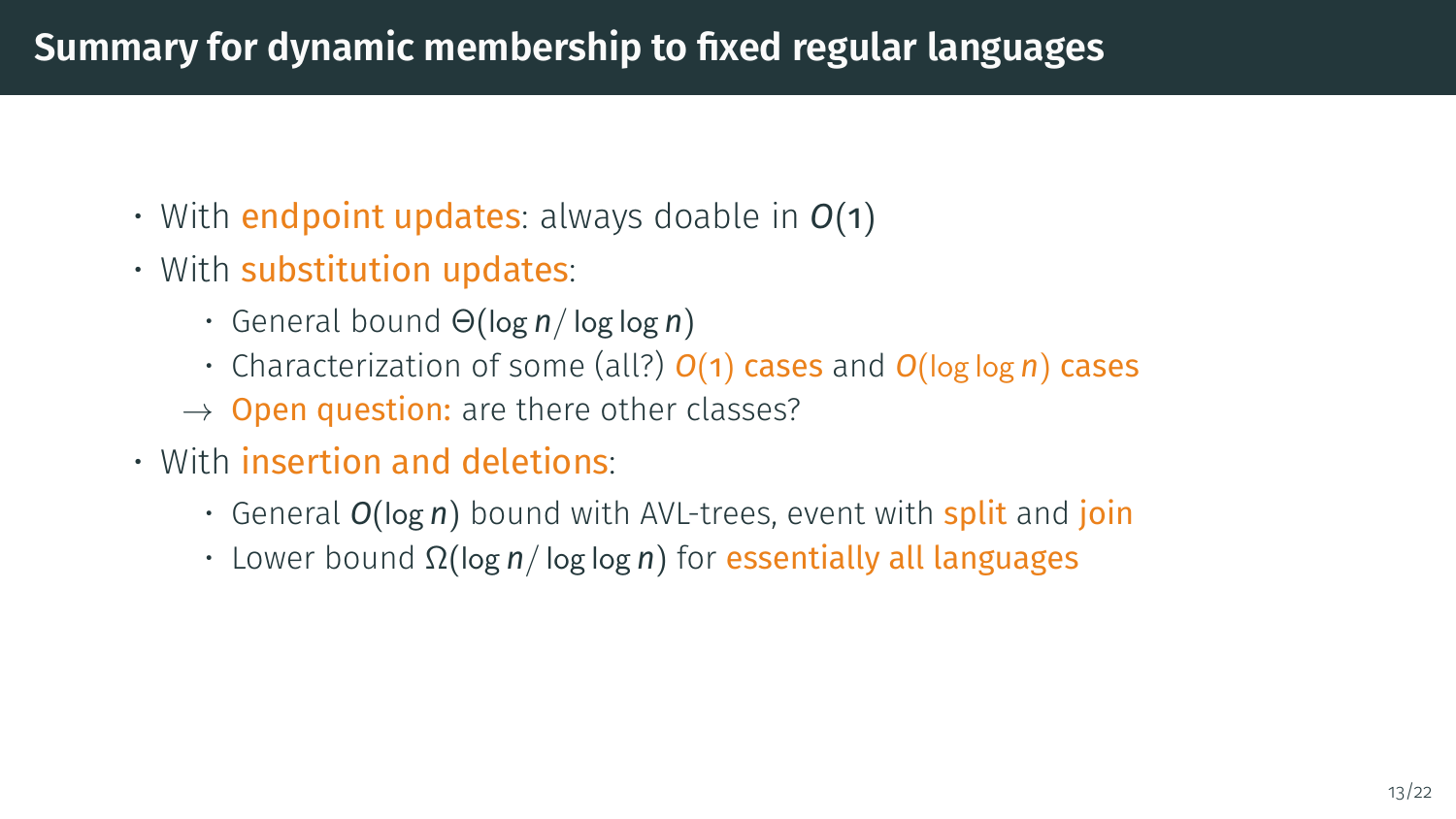- With endpoint updates: always doable in *O*(1)
- With substitution updates:
	- General bound Θ(log *n*/ log log *n*)
	- Characterization of some (all?) *O*(1) cases and *O*(log log *n*) cases
	- $\rightarrow$  Open question: are there other classes?
- With insertion and deletions:
	- General *O*(log *n*) bound with AVL-trees, event with split and join
	- Lower bound Ω(log *n*/ log log *n*) for essentially all languages
- $\rightarrow$  Open question: **combination** of substitutions + endpoint updates
- $\rightarrow$  Open question: different models, e.g., **doubly linked lists**?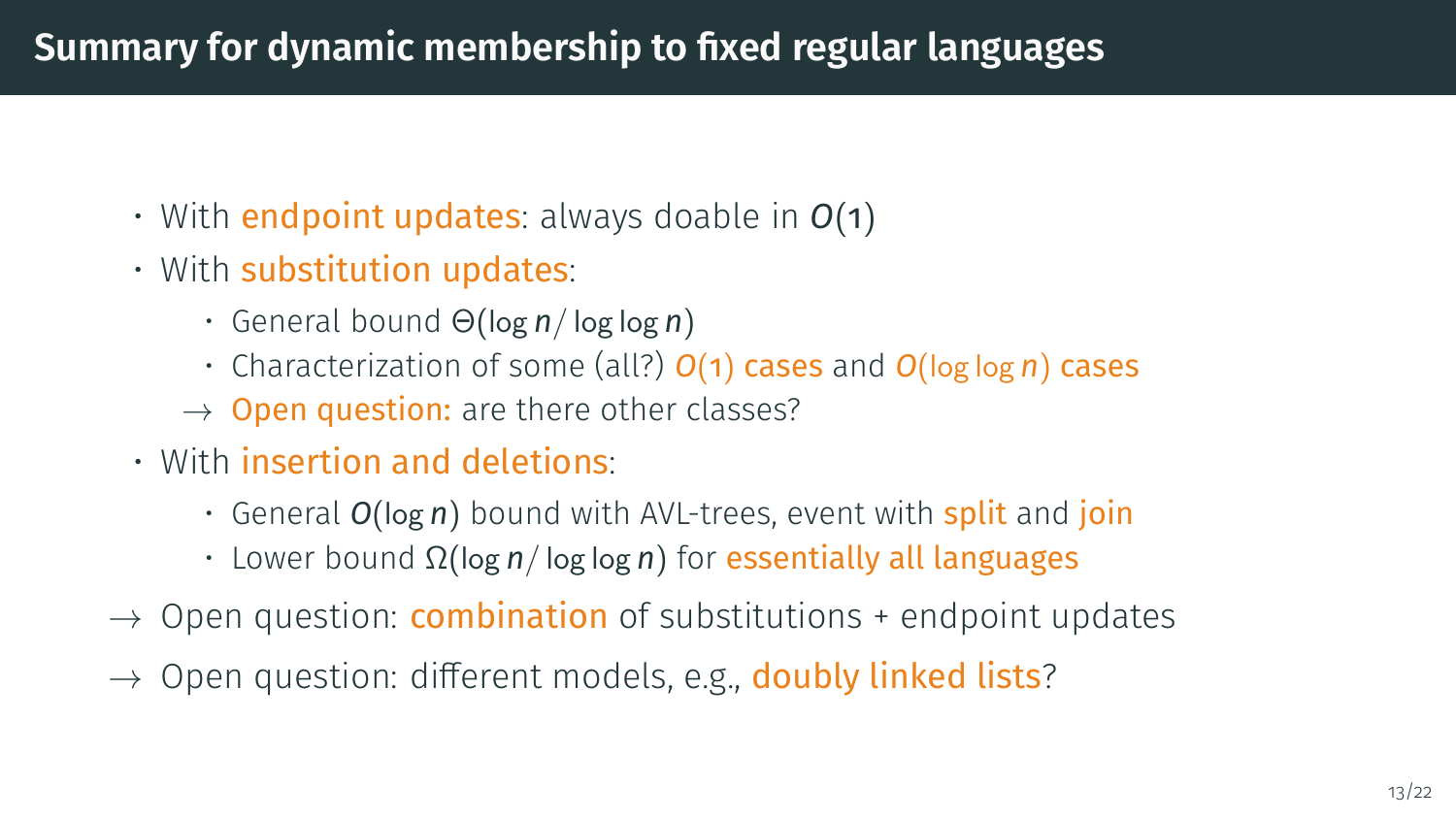<span id="page-61-0"></span>**[Incremental maintenance](#page-61-0) [for enumeration structures](#page-61-0)**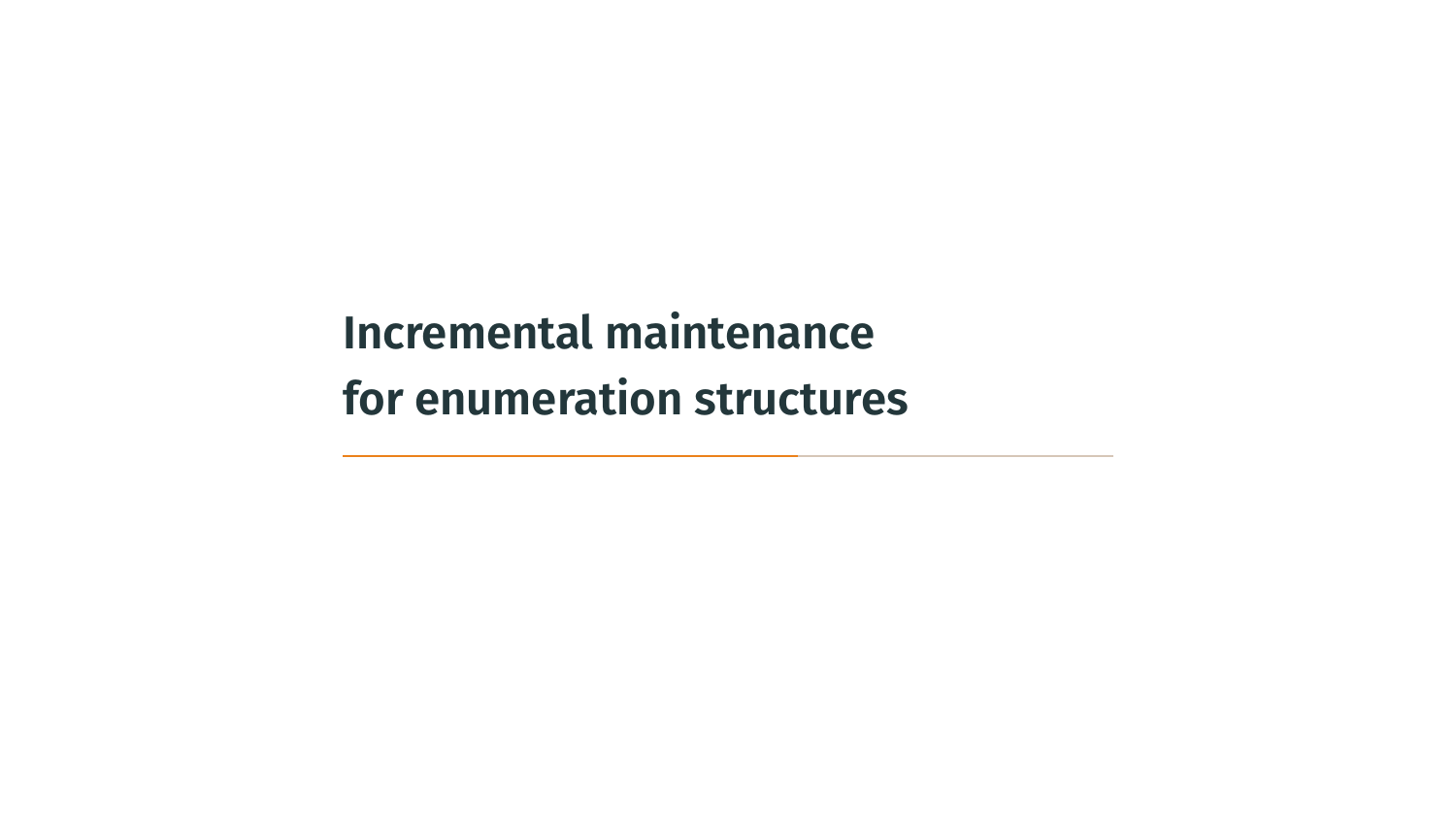- So far, we have only talked about maintaining Boolean information
	- → "does the string contain a factor *ab*<sup>∗</sup> *c*?"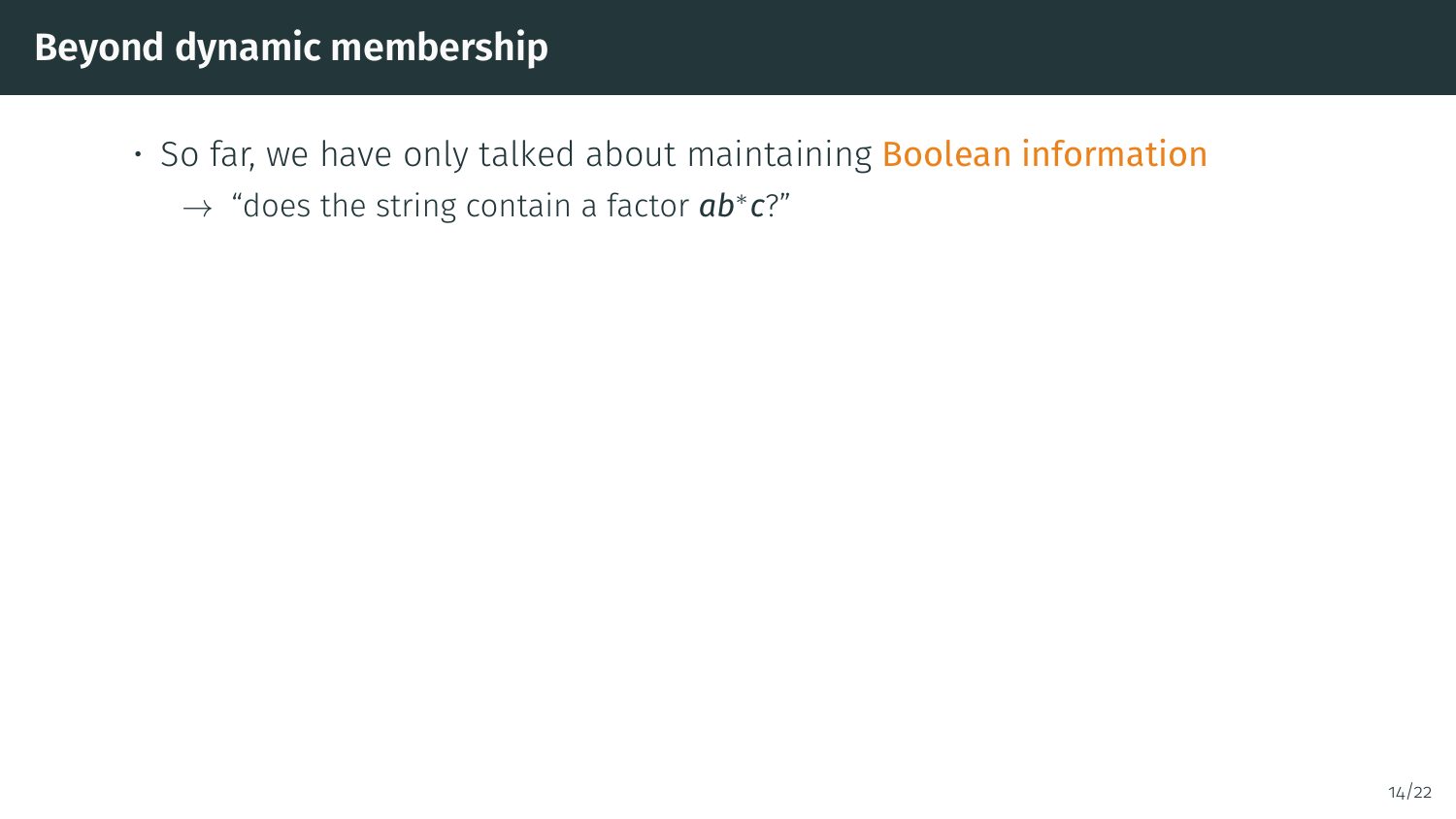- So far, we have only talked about maintaining **Boolean information** 
	- → "does the string contain a factor *ab*<sup>∗</sup> *c*?"
- More interesting: maintain non-Boolean information, i.e., a set of results: → "what are the factors *ab*<sup>∗</sup> *c*?"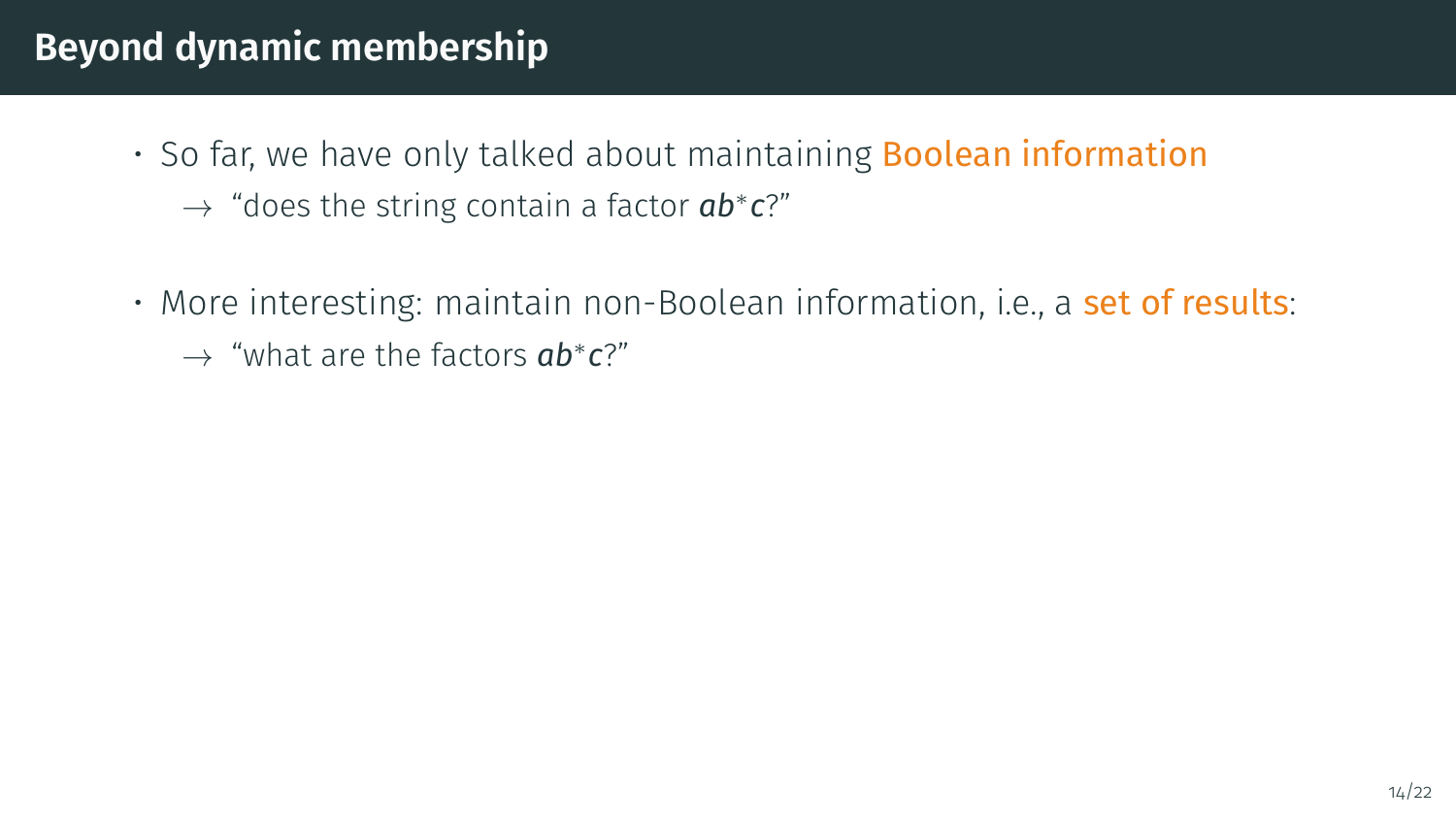- So far, we have only talked about maintaining **Boolean information** → "does the string contain a factor *ab*<sup>∗</sup> *c*?"
- More interesting: maintain non-Boolean information, i.e., a set of results: → "what are the factors *ab*<sup>∗</sup> *c*?"
- $\cdot$  Problem: there can be many results, so we cannot maintain the full set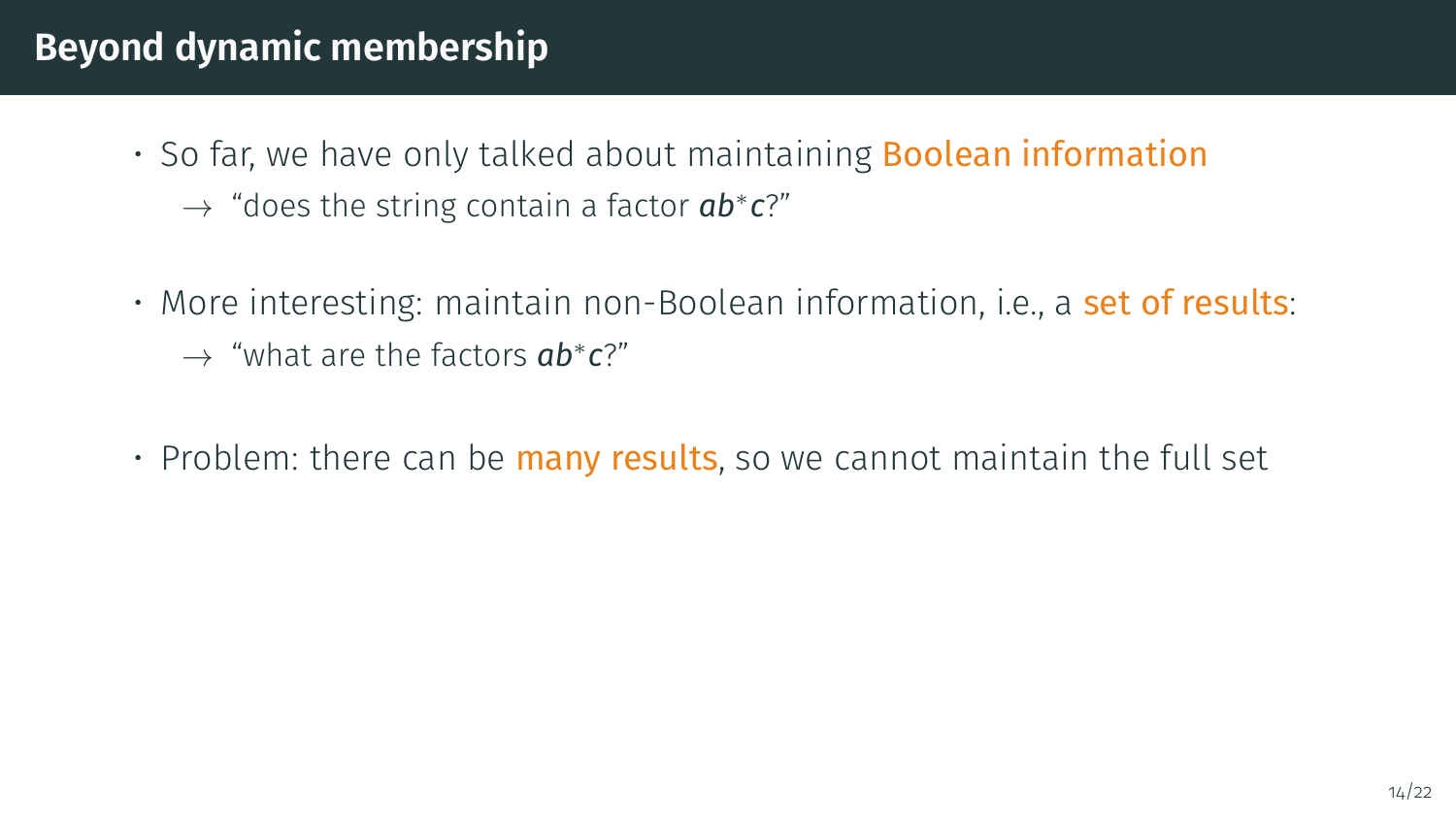- So far, we have only talked about maintaining **Boolean information** → "does the string contain a factor *ab*<sup>∗</sup> *c*?"
- More interesting: maintain non-Boolean information, i.e., a set of results: → "what are the factors *ab*<sup>∗</sup> *c*?"
- $\cdot$  Problem: there can be many results, so we cannot maintain the full set
- Ideas: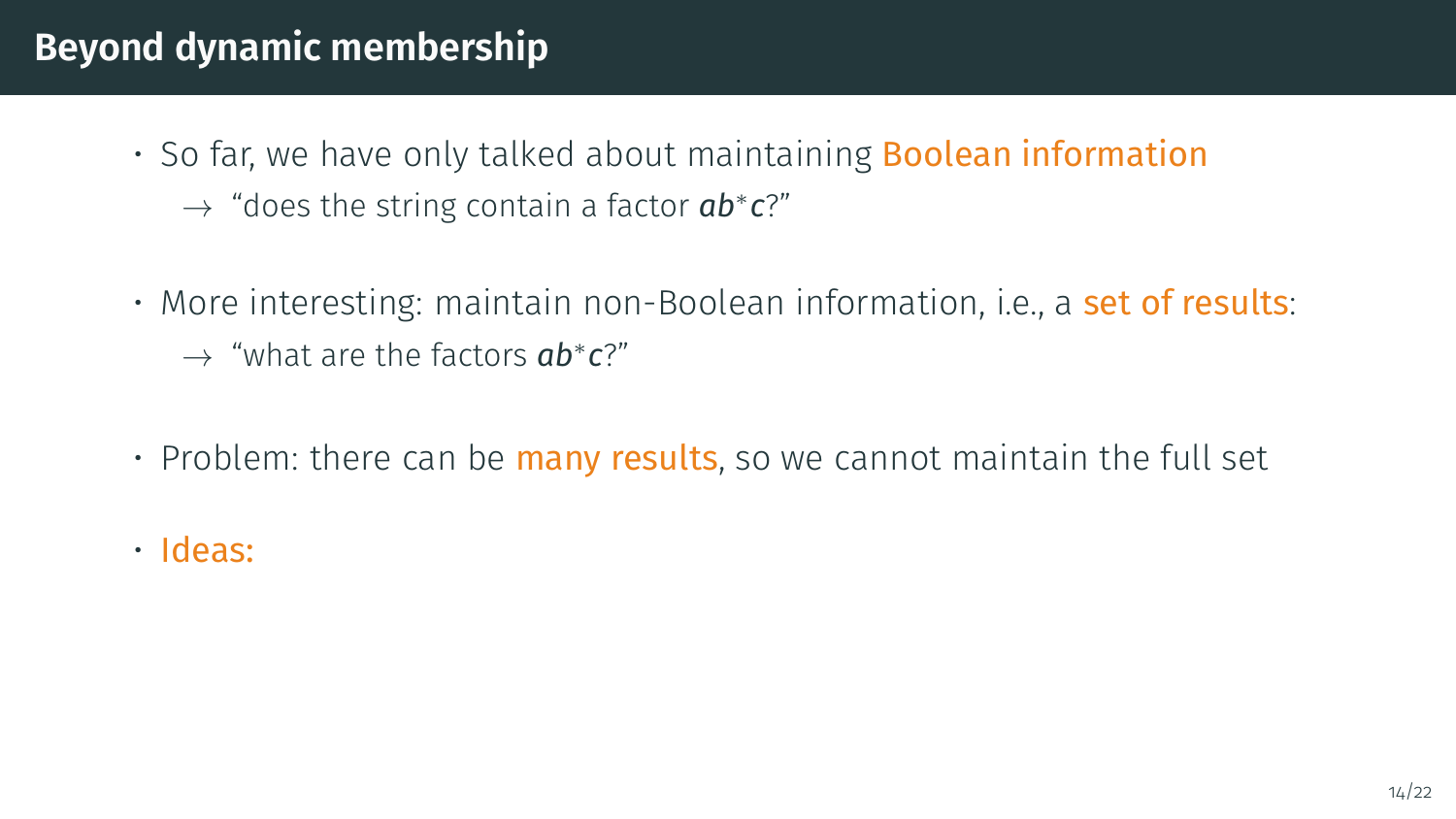- So far, we have only talked about maintaining **Boolean information** → "does the string contain a factor *ab*<sup>∗</sup> *c*?"
- More interesting: maintain non-Boolean information, i.e., a set of results: → "what are the factors *ab*<sup>∗</sup> *c*?"
- $\cdot$  Problem: there can be many results, so we cannot maintain the full set
- Ideas:
	- "what is the first factor *ab*<sup>∗</sup> *c*?"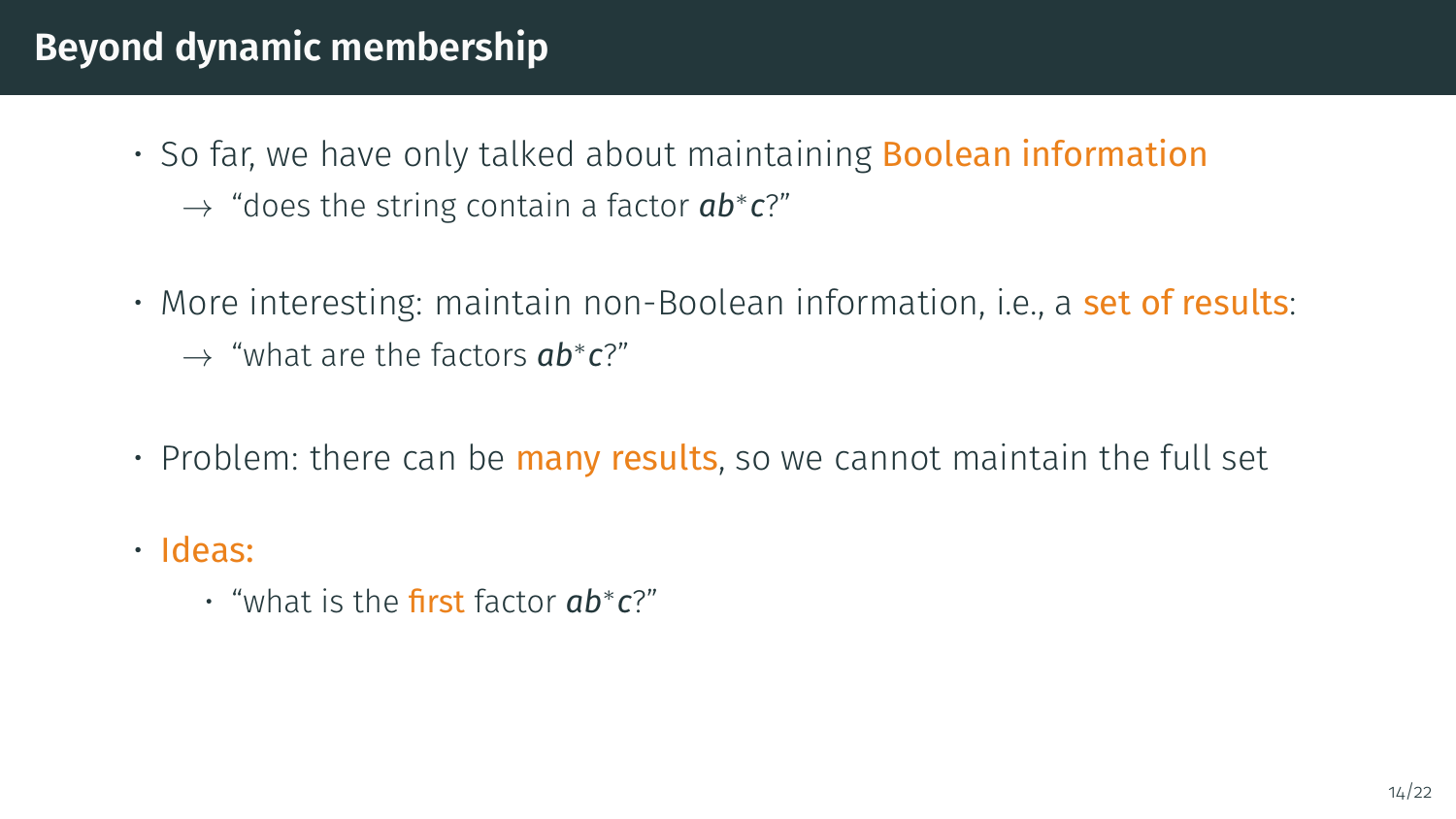- So far, we have only talked about maintaining **Boolean information** → "does the string contain a factor *ab*<sup>∗</sup> *c*?"
- More interesting: maintain non-Boolean information, i.e., a set of results: → "what are the factors *ab*<sup>∗</sup> *c*?"
- $\cdot$  Problem: there can be many results, so we cannot maintain the full set
- Ideas:
	- "what is the first factor *ab*<sup>∗</sup> *c*?"
	- "how many factors *ab*<sup>∗</sup> *c* are there?"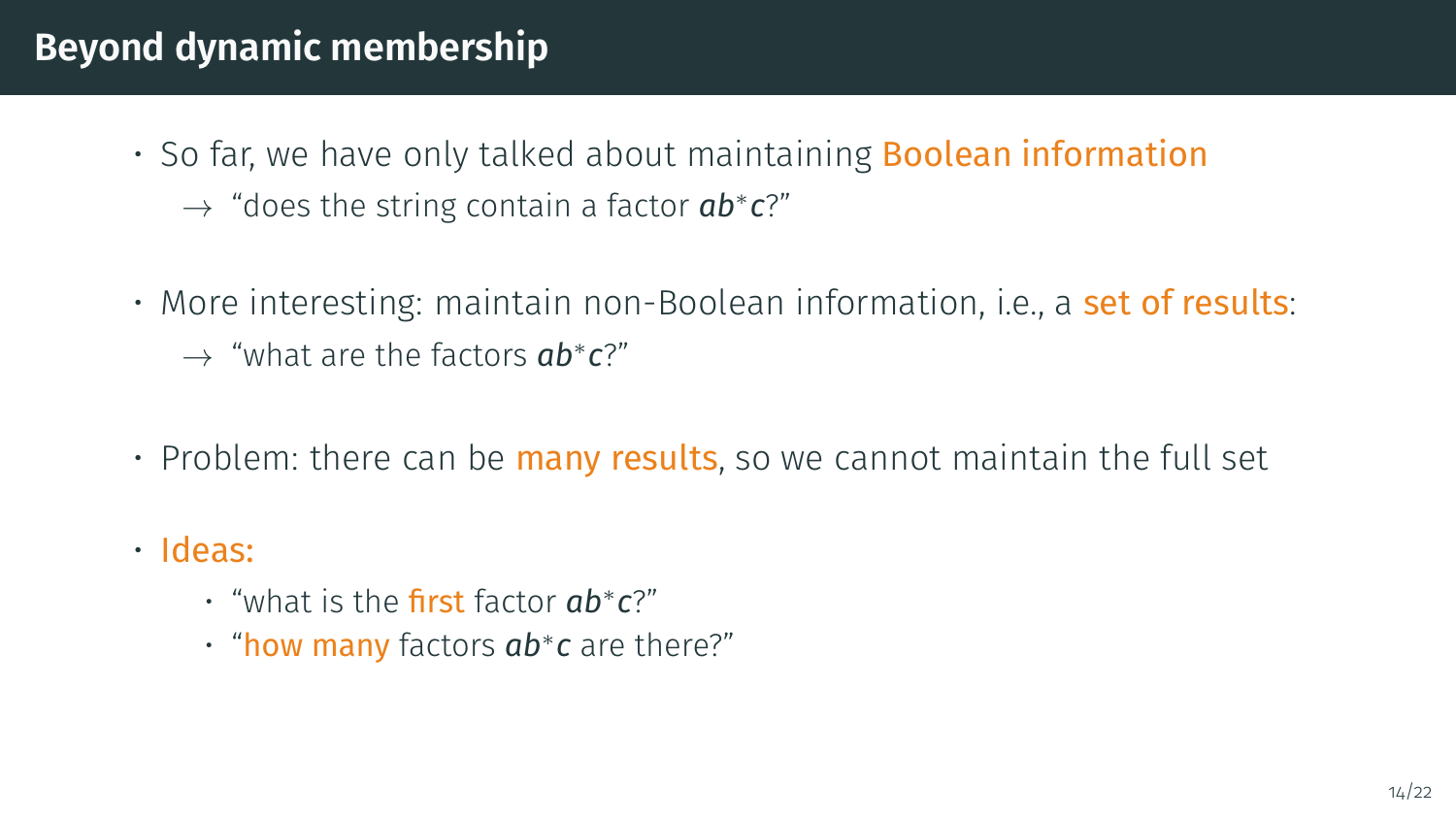- So far, we have only talked about maintaining **Boolean information** → "does the string contain a factor *ab*<sup>∗</sup> *c*?"
- More interesting: maintain non-Boolean information, i.e., a set of results: → "what are the factors *ab*<sup>∗</sup> *c*?"
- $\cdot$  Problem: there can be many results, so we cannot maintain the full set
- Ideas:
	- "what is the first factor *ab*<sup>∗</sup> *c*?"
	- "how many factors *ab*<sup>∗</sup> *c* are there?"
	- "compute an index to test efficiently if a factor is of the form *ab*<sup>∗</sup> *c*?"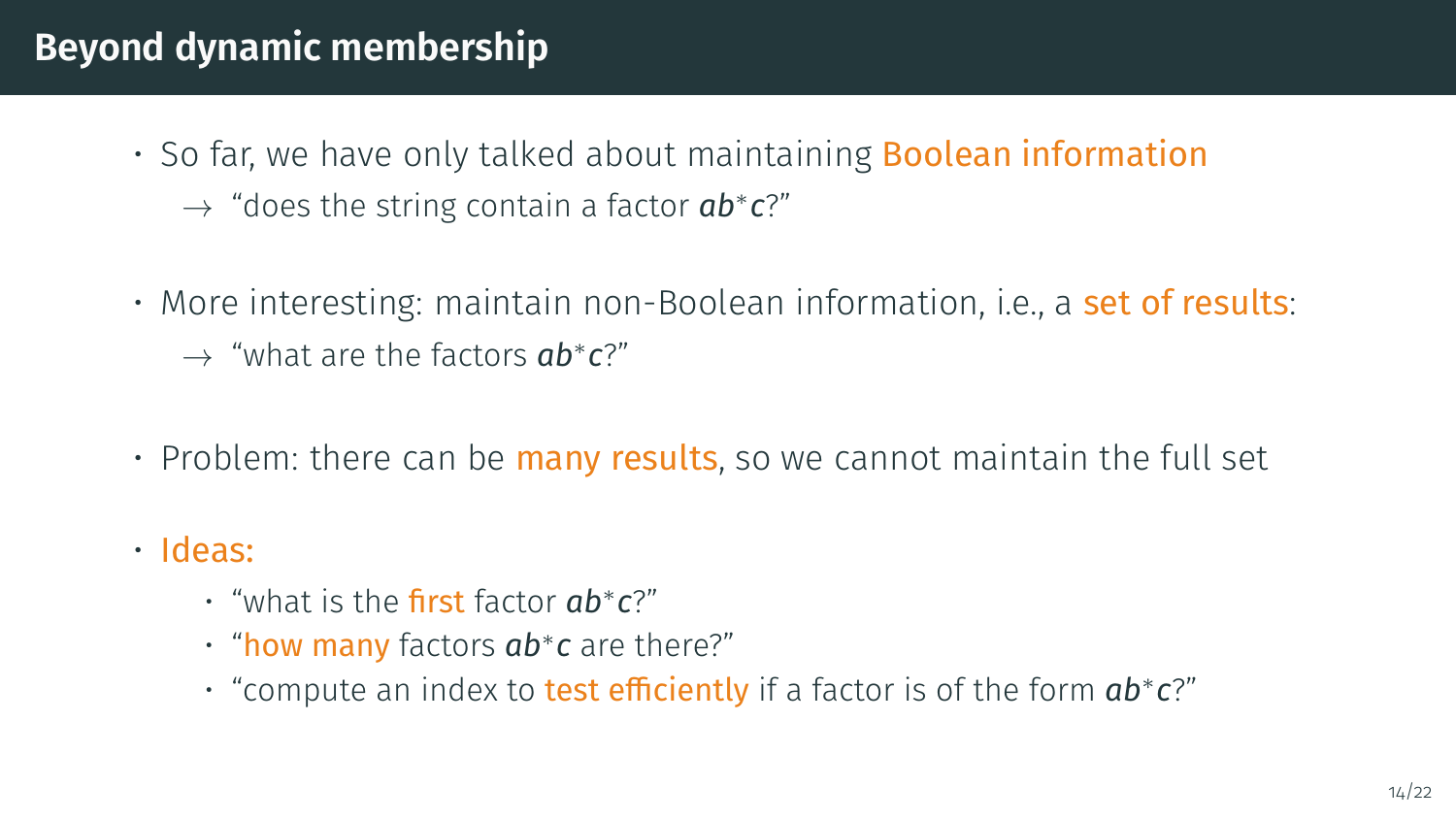- So far, we have only talked about maintaining **Boolean information** → "does the string contain a factor *ab*<sup>∗</sup> *c*?"
- More interesting: maintain non-Boolean information, i.e., a set of results: → "what are the factors *ab*<sup>∗</sup> *c*?"
- $\cdot$  Problem: there can be many results, so we cannot maintain the full set
- Ideas:
	- "what is the first factor *ab*<sup>∗</sup> *c*?"
	- "how many factors *ab*<sup>∗</sup> *c* are there?"
	- "compute an index to test efficiently if a factor is of the form *ab*<sup>∗</sup> *c*?"
	- → "compute an index to enumerate efficiently the factors *ab*<sup>∗</sup> *c*"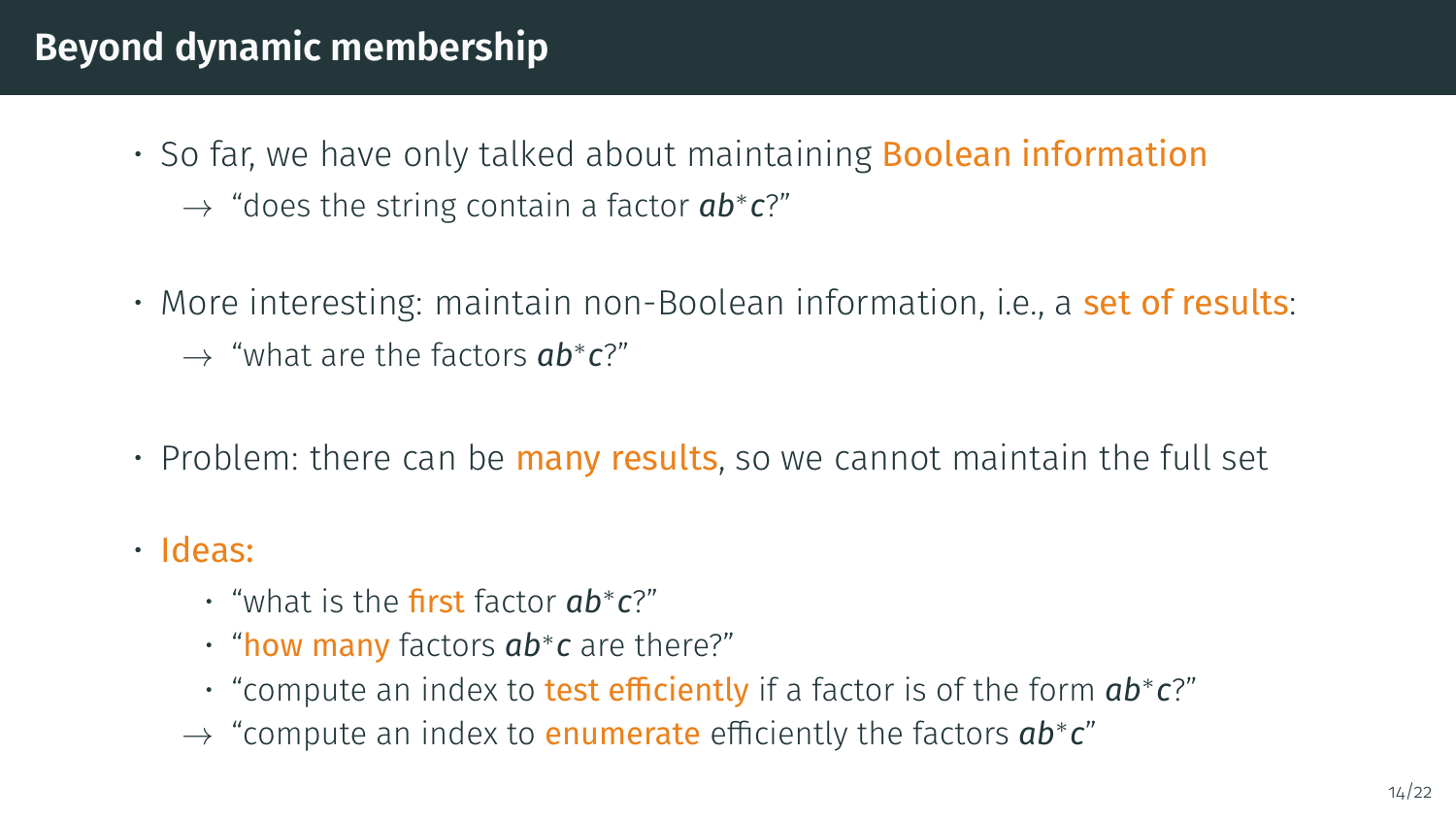# **Generalizing factors**

What is the right notion of result that we want to find in a string?

• Factors? suffixes? prefixes?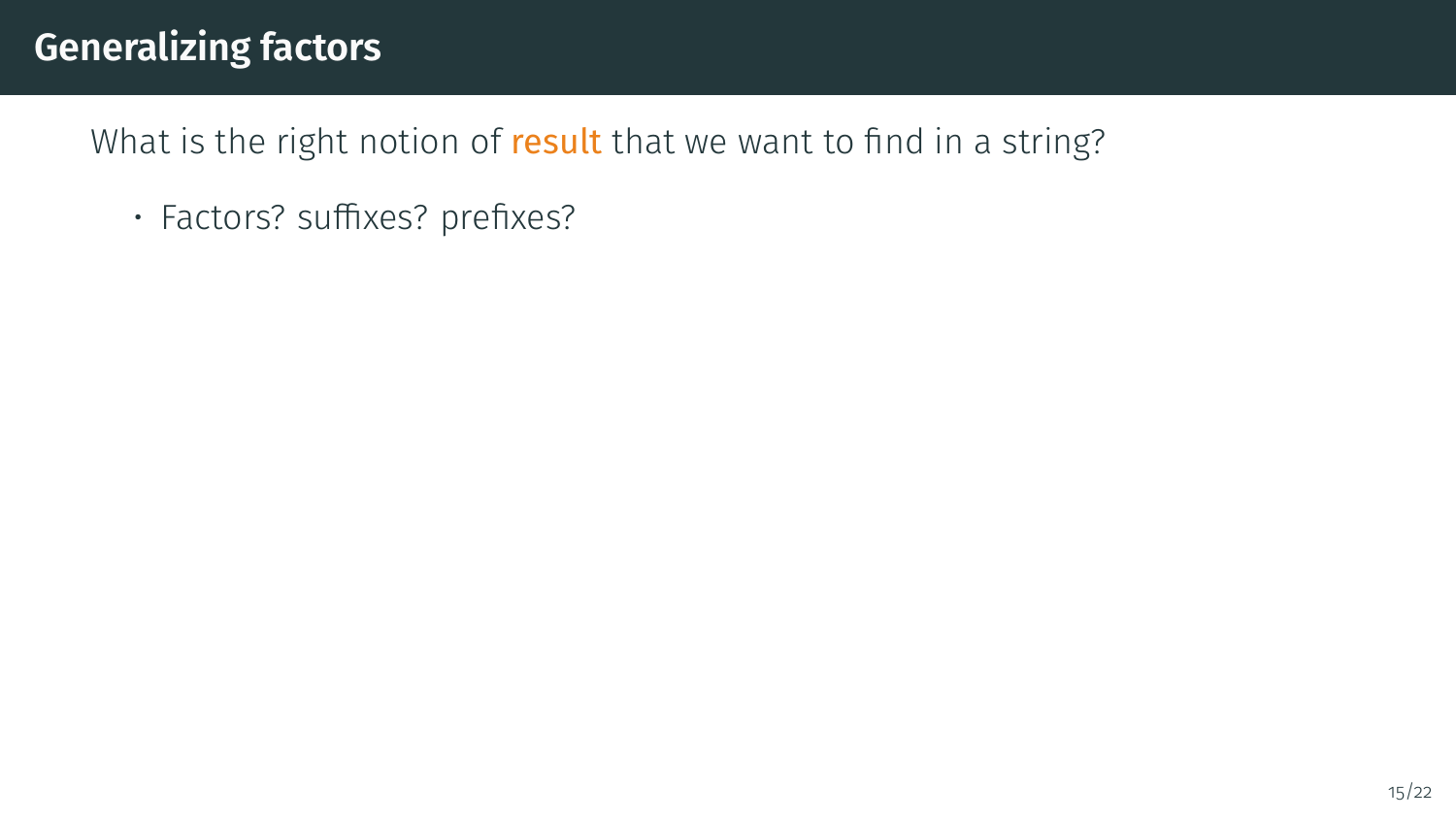# **Generalizing factors**

What is the right notion of result that we want to find in a string?

- Factors? suffixes? prefixes?
- Pairs of factors? Tuples of factors?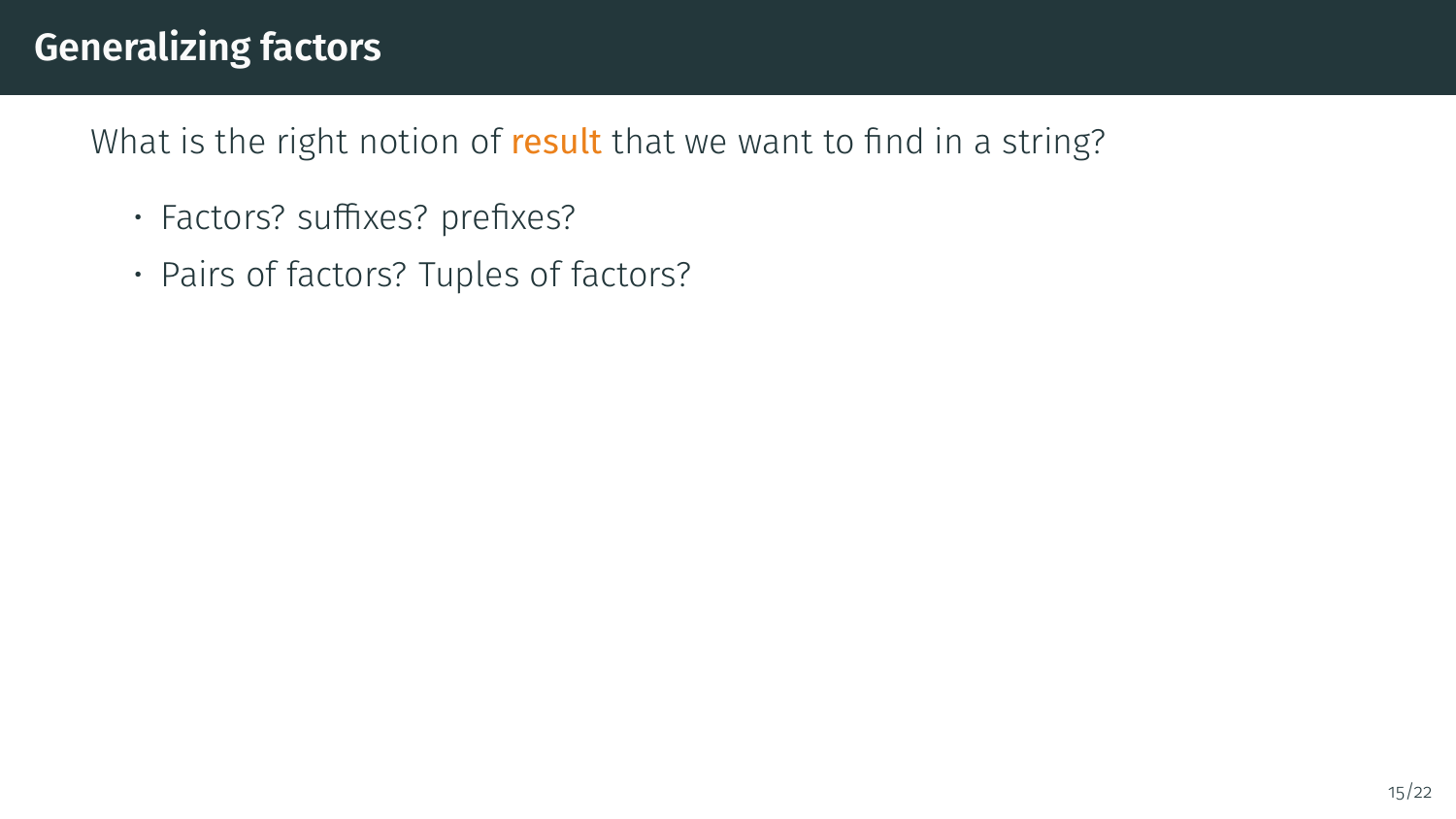# **Generalizing factors**

What is the right notion of result that we want to find in a string?

- Factors? suffixes? prefixes?
- Pairs of factors? Tuples of factors?
- A robust notion: automata with captures

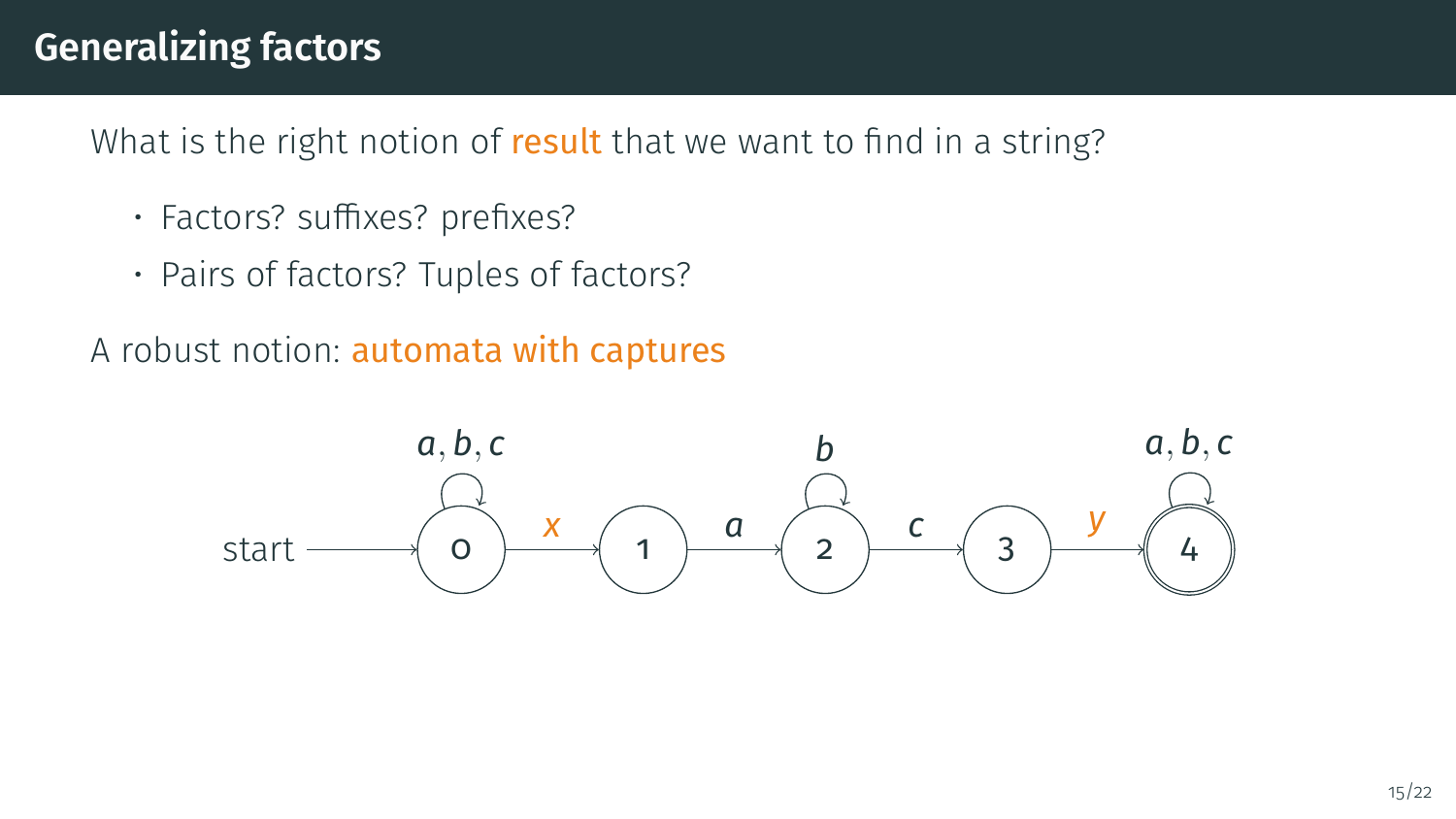# **Generalizing factors**

What is the right notion of result that we want to find in a string?

- Factors? suffixes? prefixes?
- Pairs of factors? Tuples of factors?
- A robust notion: automata with captures



- Equivalently: monadic second-order queries with free variables
- Special case: document spanners studied in information extraction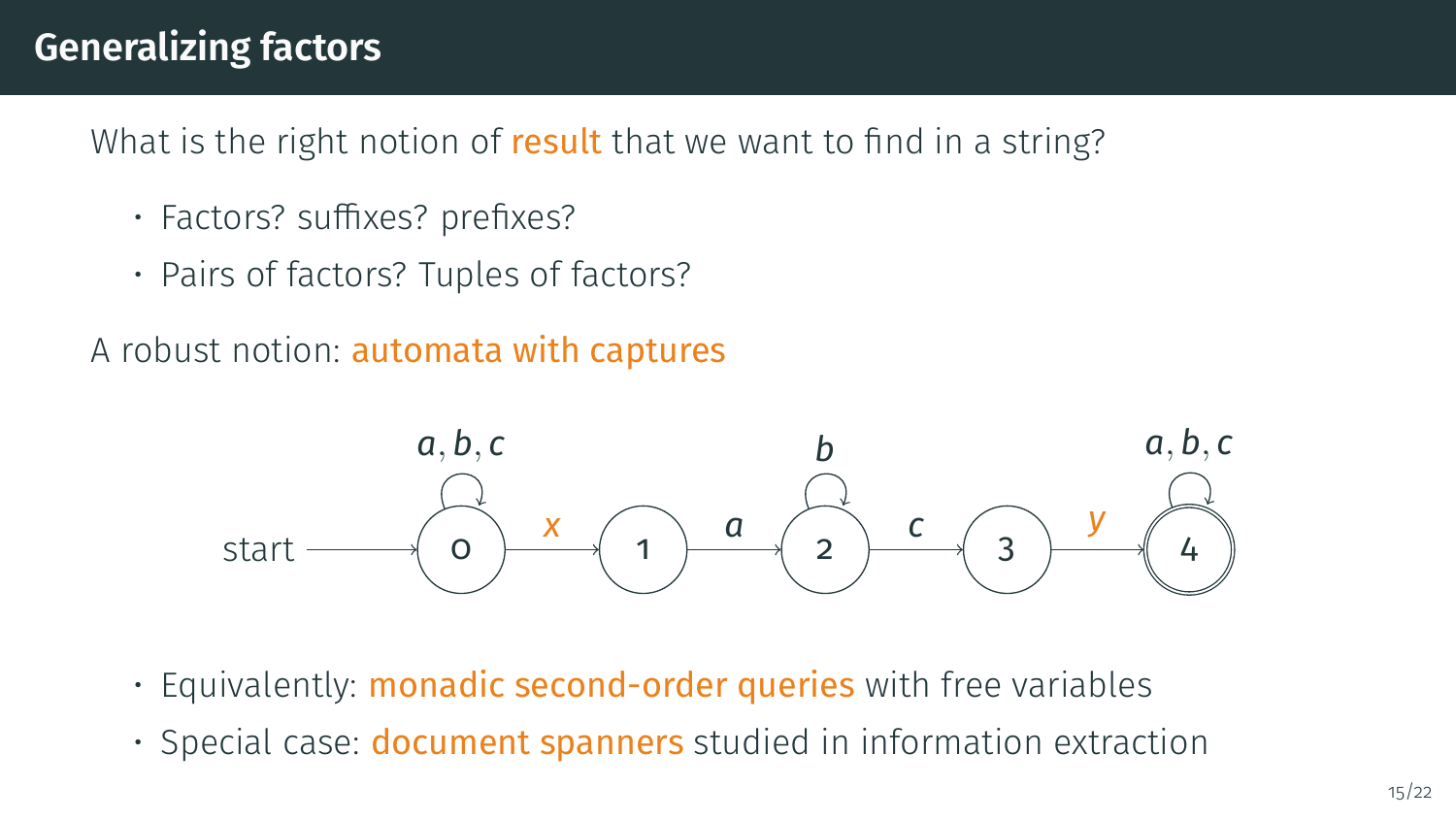Consider the automaton with captures *A* on an input string *w*:

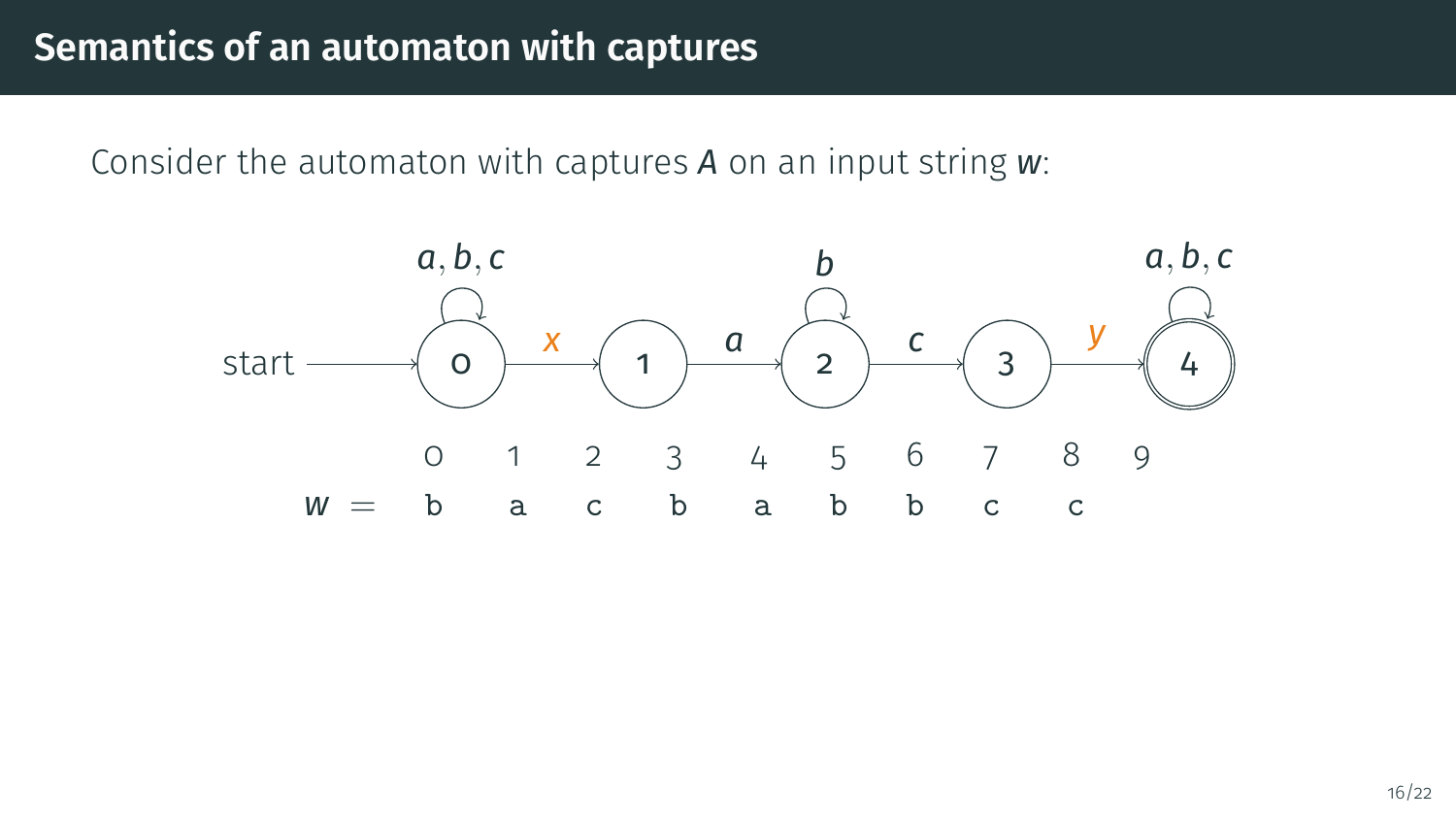Consider the automaton with captures *A* on an input string *w*:



Set of results of *A* on *w*: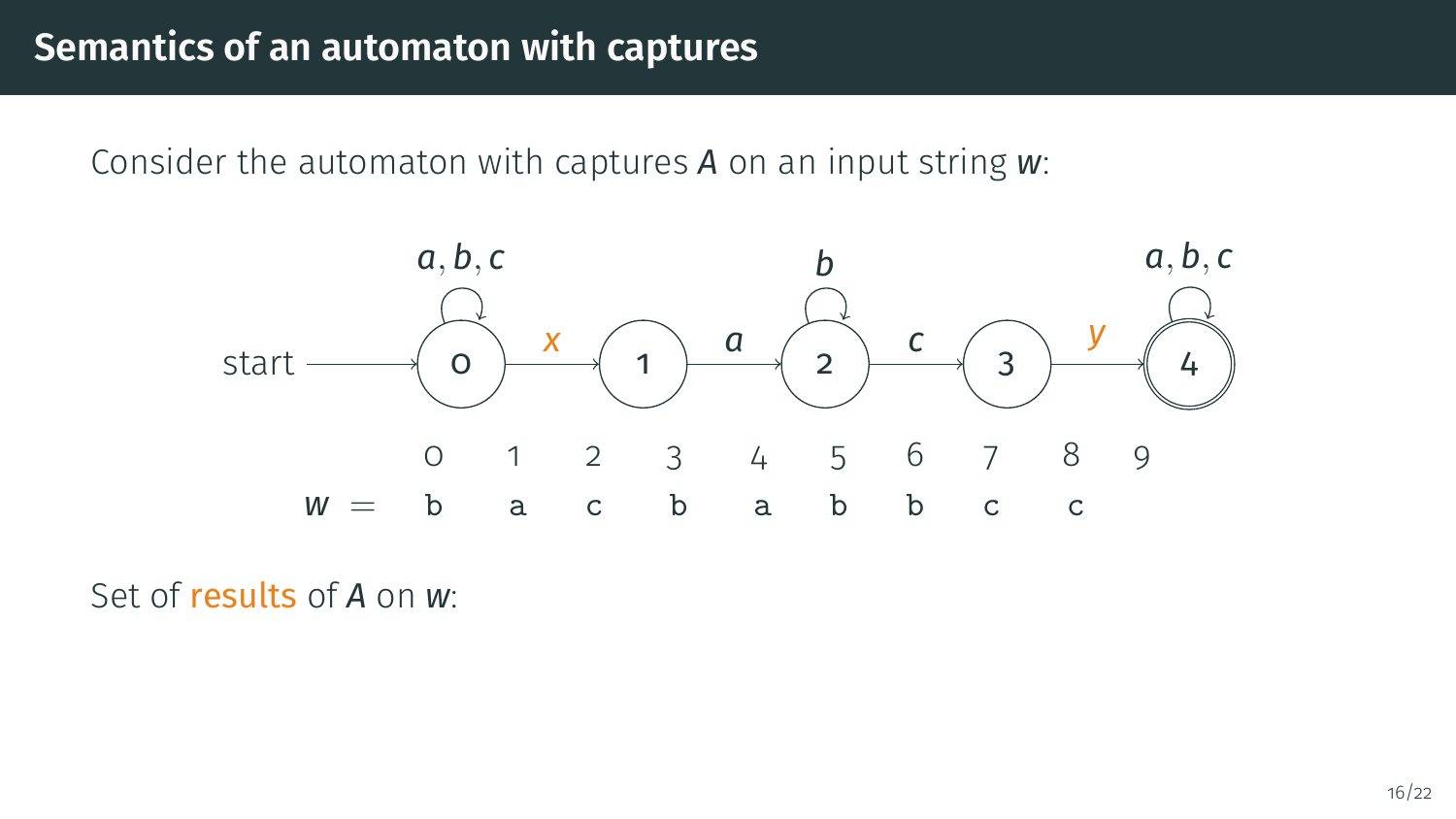Consider the automaton with captures *A* on an input string *w*:



Set of results of *A* on *w*: positions where to insert *x* and *y* in *w* such that *A* accepts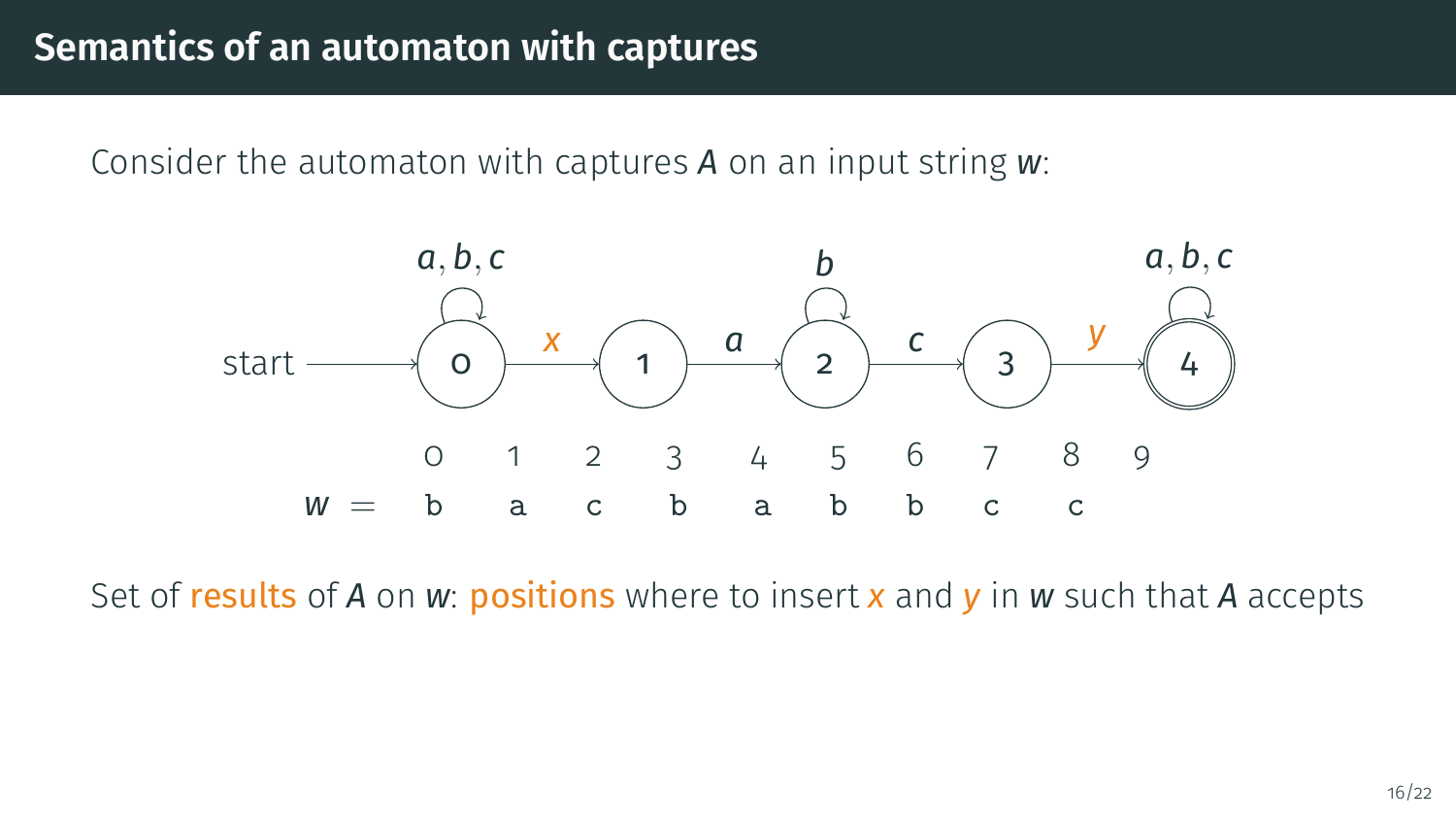Consider the automaton with captures *A* on an input string *w*:



Set of results of *A* on *w*: positions where to insert *x* and *y* in *w* such that *A* accepts Here, two results: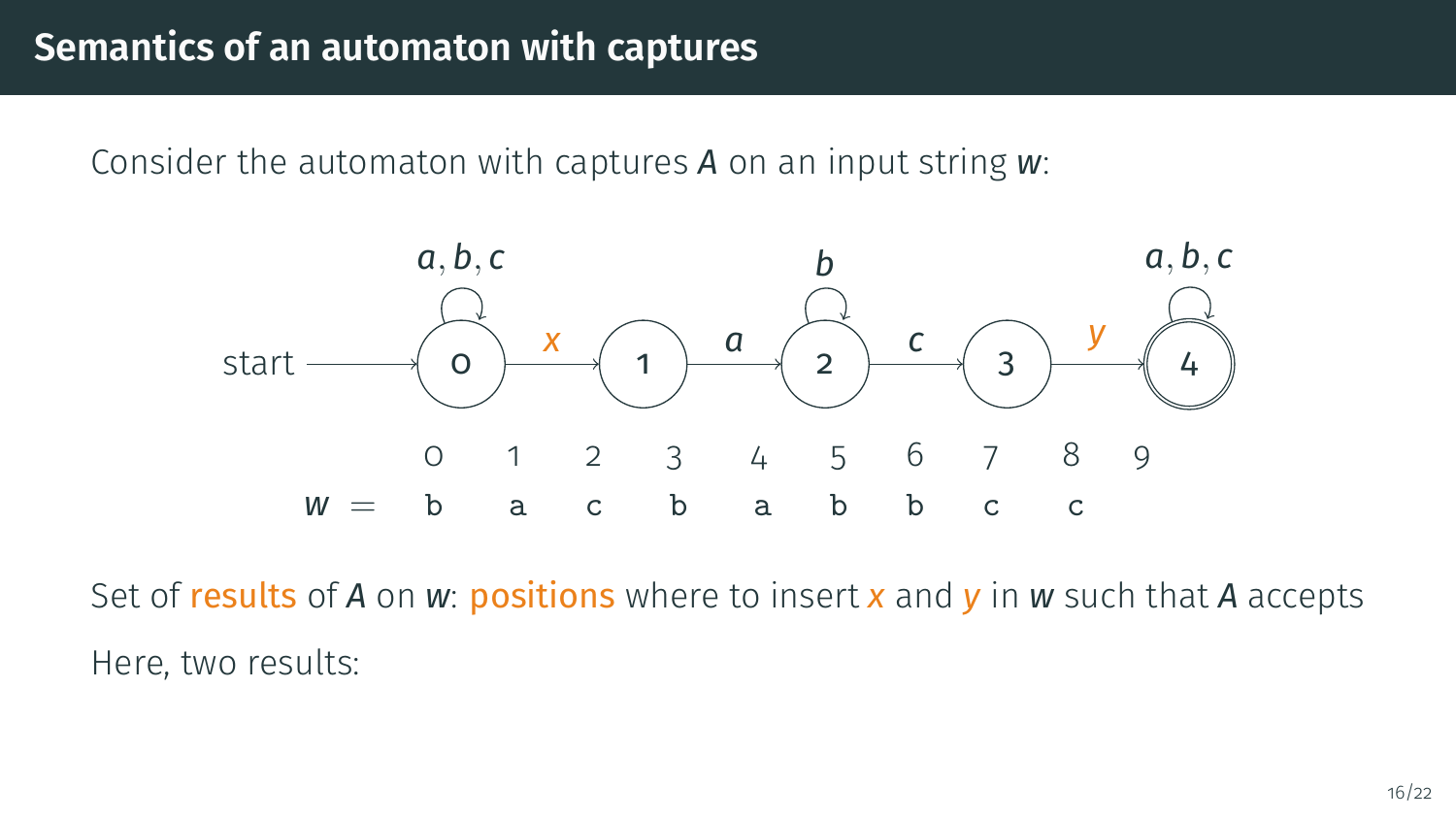Consider the automaton with captures *A* on an input string *w*:



Set of results of *A* on *w*: positions where to insert *x* and *y* in *w* such that *A* accepts Here, two results: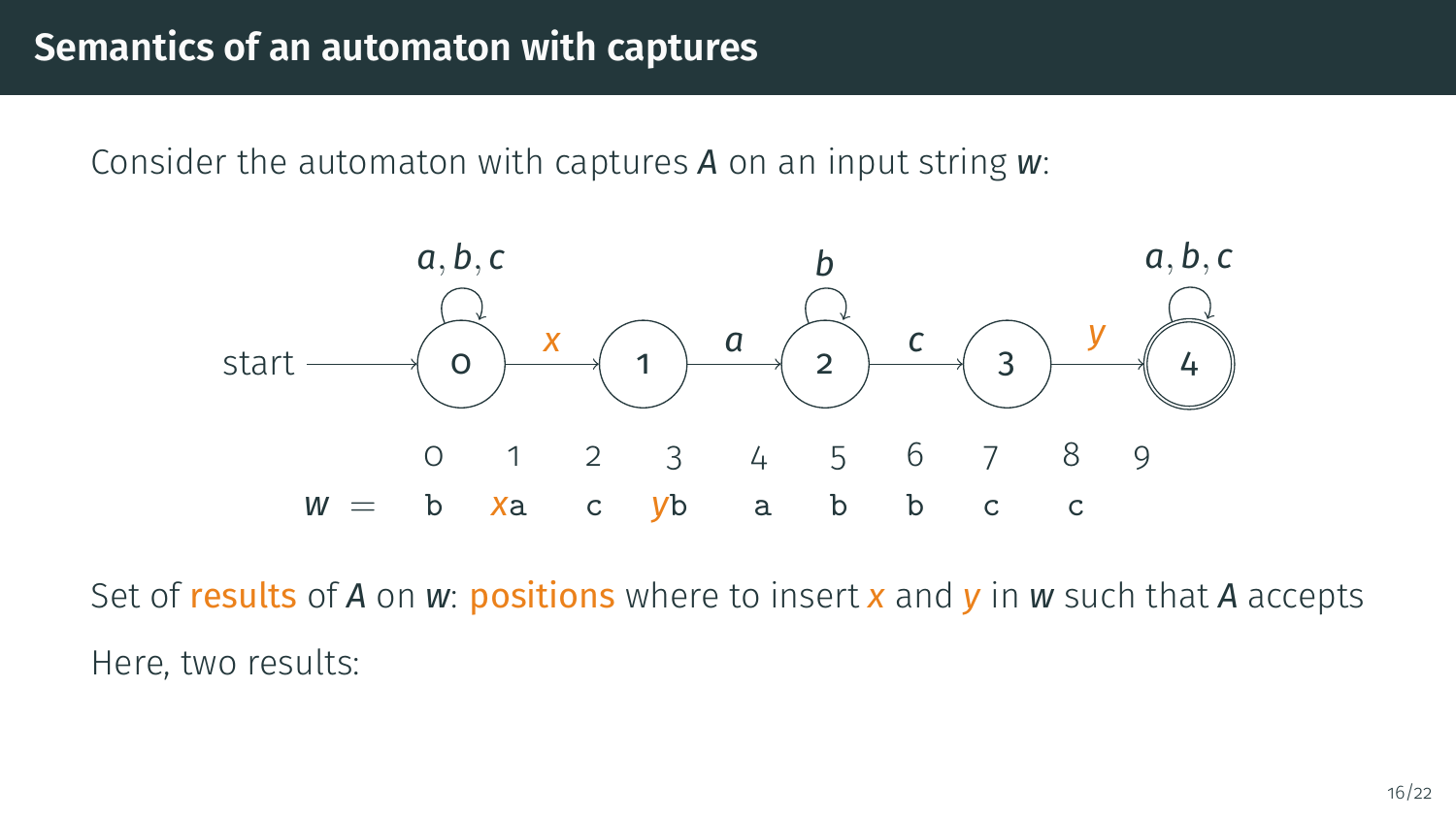Consider the automaton with captures *A* on an input string *w*:



Set of results of *A* on *w*: positions where to insert *x* and *y* in *w* such that *A* accepts Here, two results: {*x* : 1, *y* : 3} and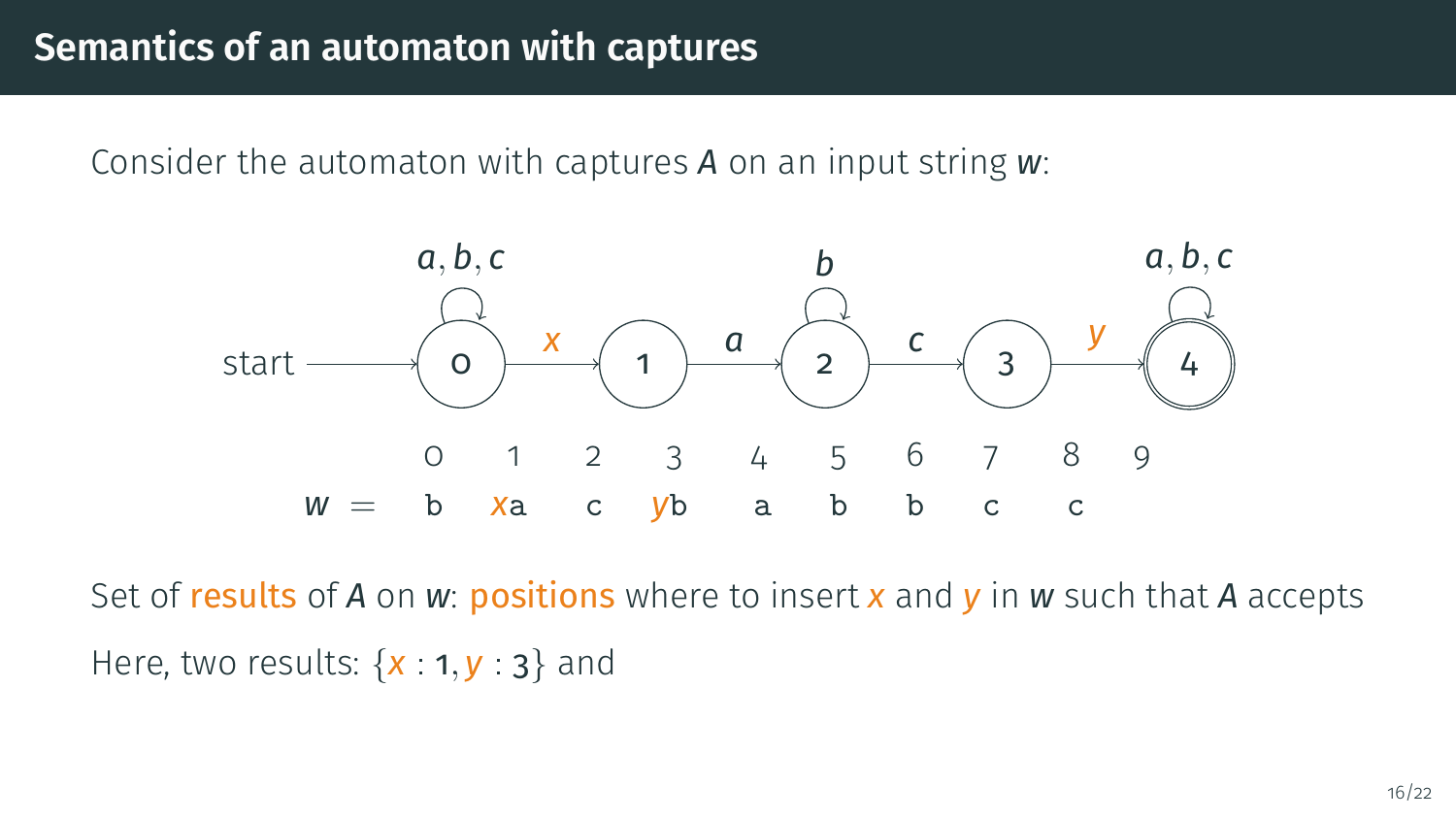Consider the automaton with captures *A* on an input string *w*:



Set of results of *A* on *w*: positions where to insert *x* and *y* in *w* such that *A* accepts Here, two results: {*x* : 1, *y* : 3} and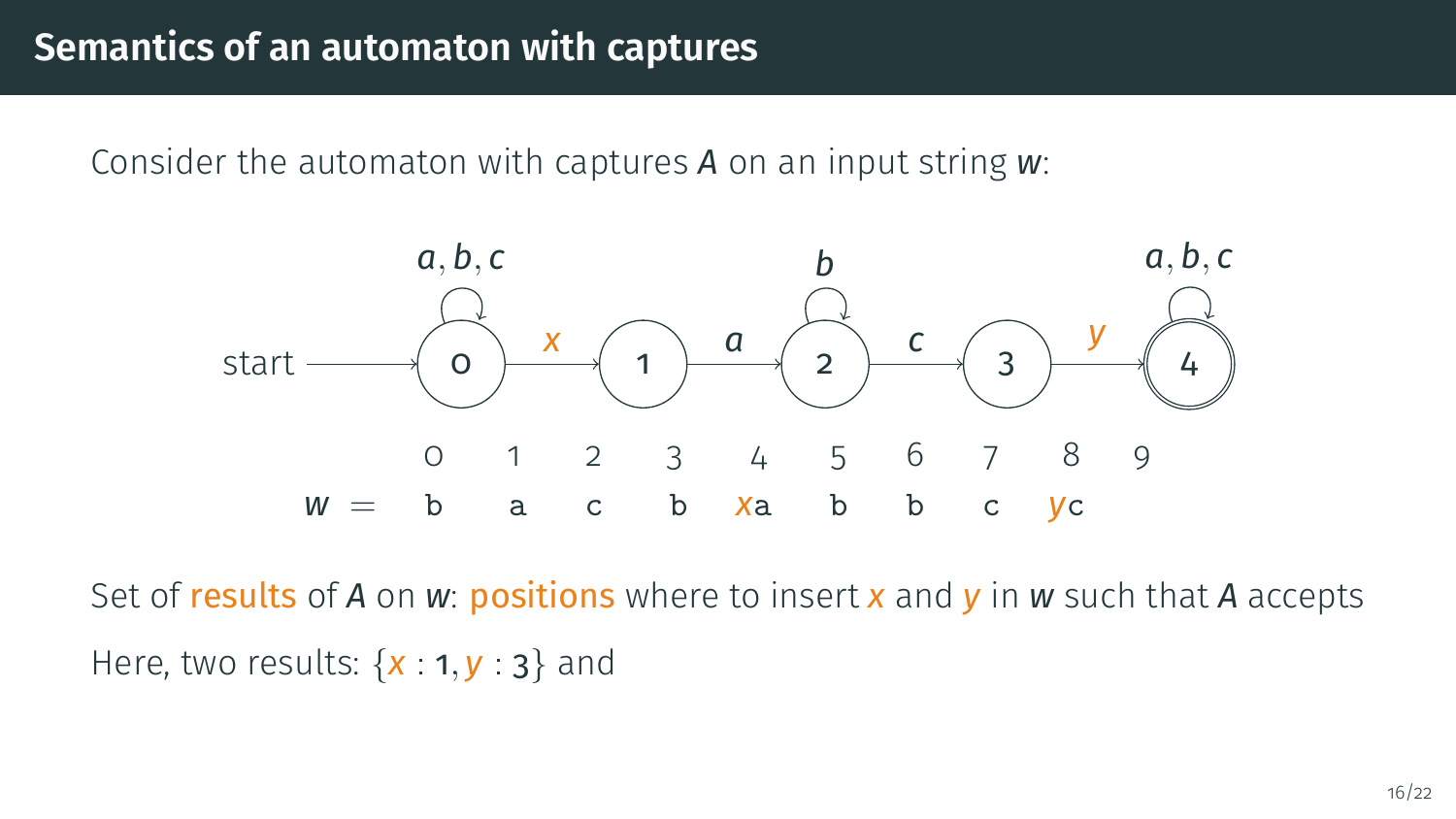Consider the automaton with captures *A* on an input string *w*:



Set of results of *A* on *w*: positions where to insert *x* and *y* in *w* such that *A* accepts Here, two results: {*x* : 1, *y* : 3} and {*x* : 4, *y* : 8}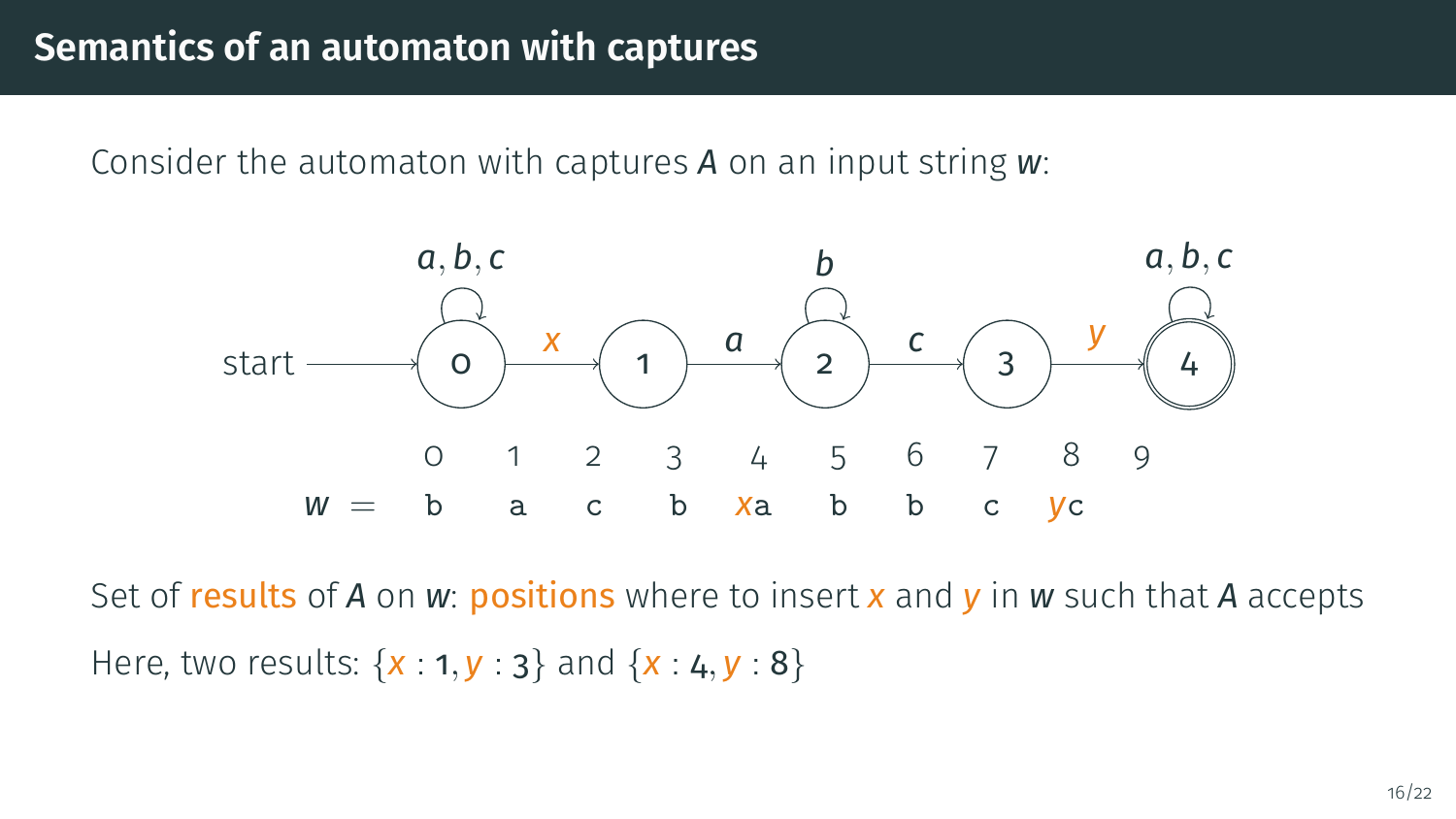Consider the automaton with captures *A* on an input string *w*:



Set of results of *A* on *w*: positions where to insert *x* and *y* in *w* such that *A* accepts Here, two results: {*x* : 1, *y* : 3} and {*x* : 4, *y* : 8}

In this case: endpoints of the factors which are in language *ab*<sup>∗</sup> *c*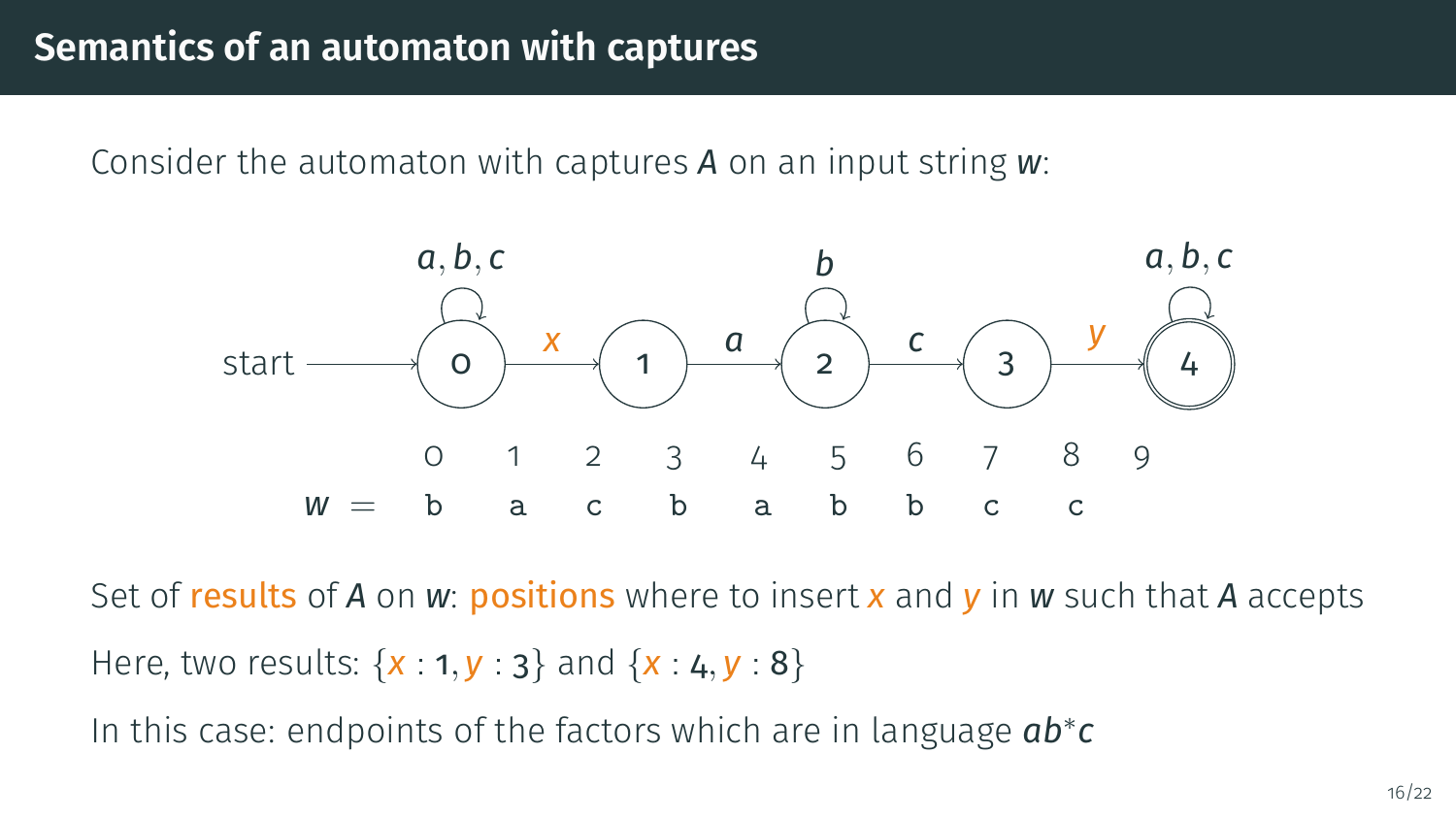We want all the results of an automaton with captures on a string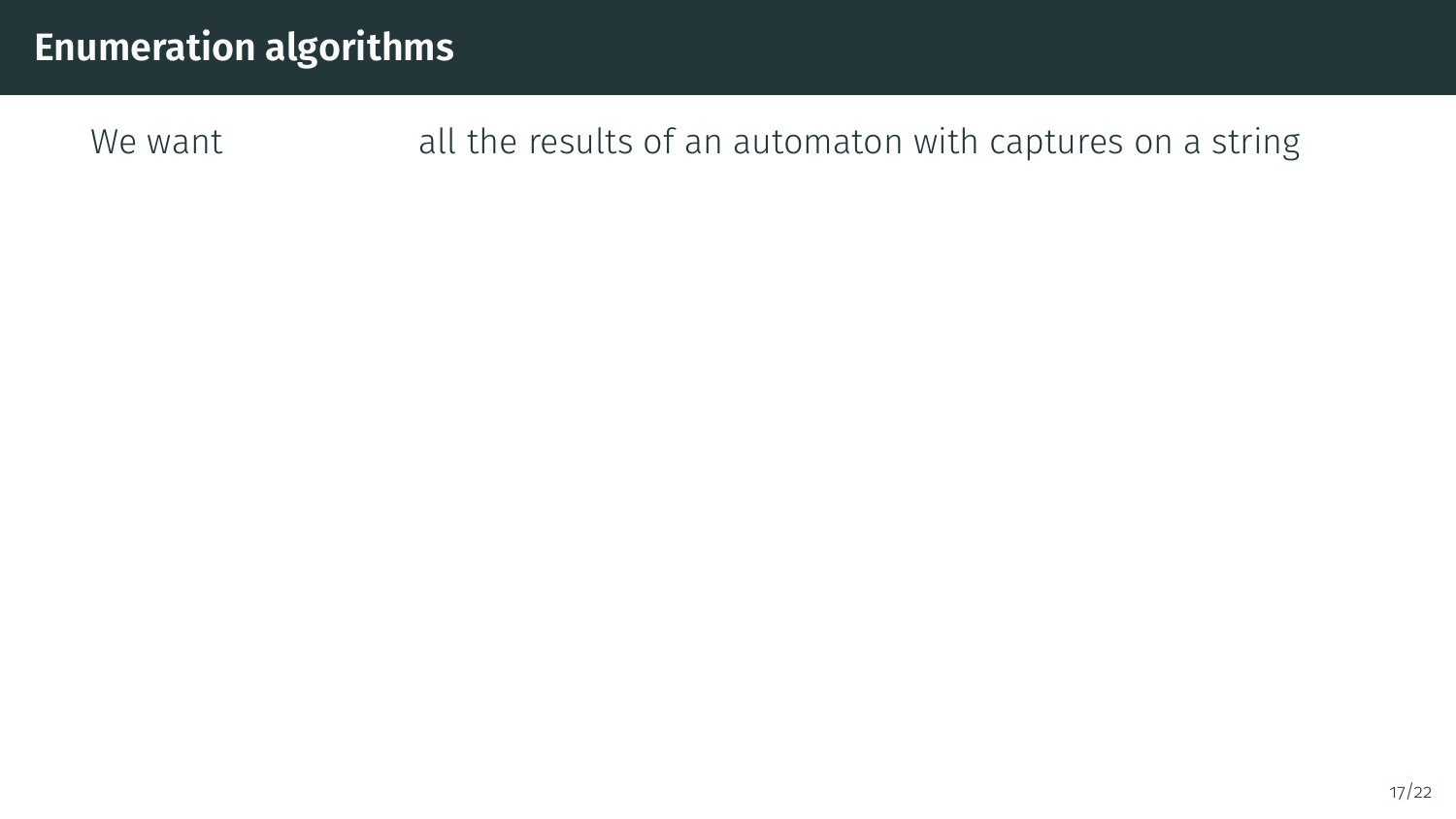We want an *index* of all the results of an automaton with captures on a string: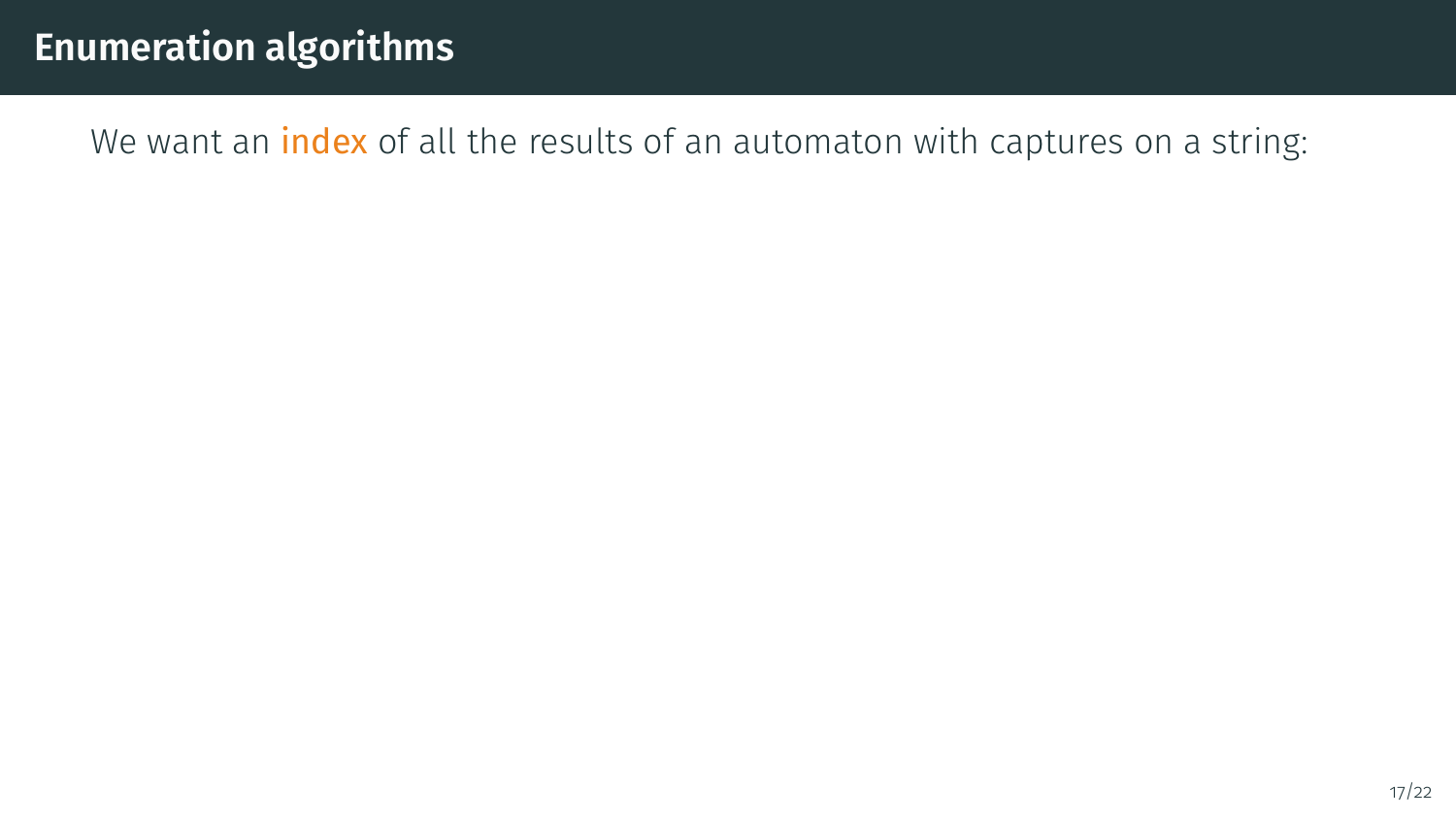We want an *index* of all the results of an automaton with captures on a string:

• Enumeration algorithm: produce the results in streaming, one after the other, without repetitions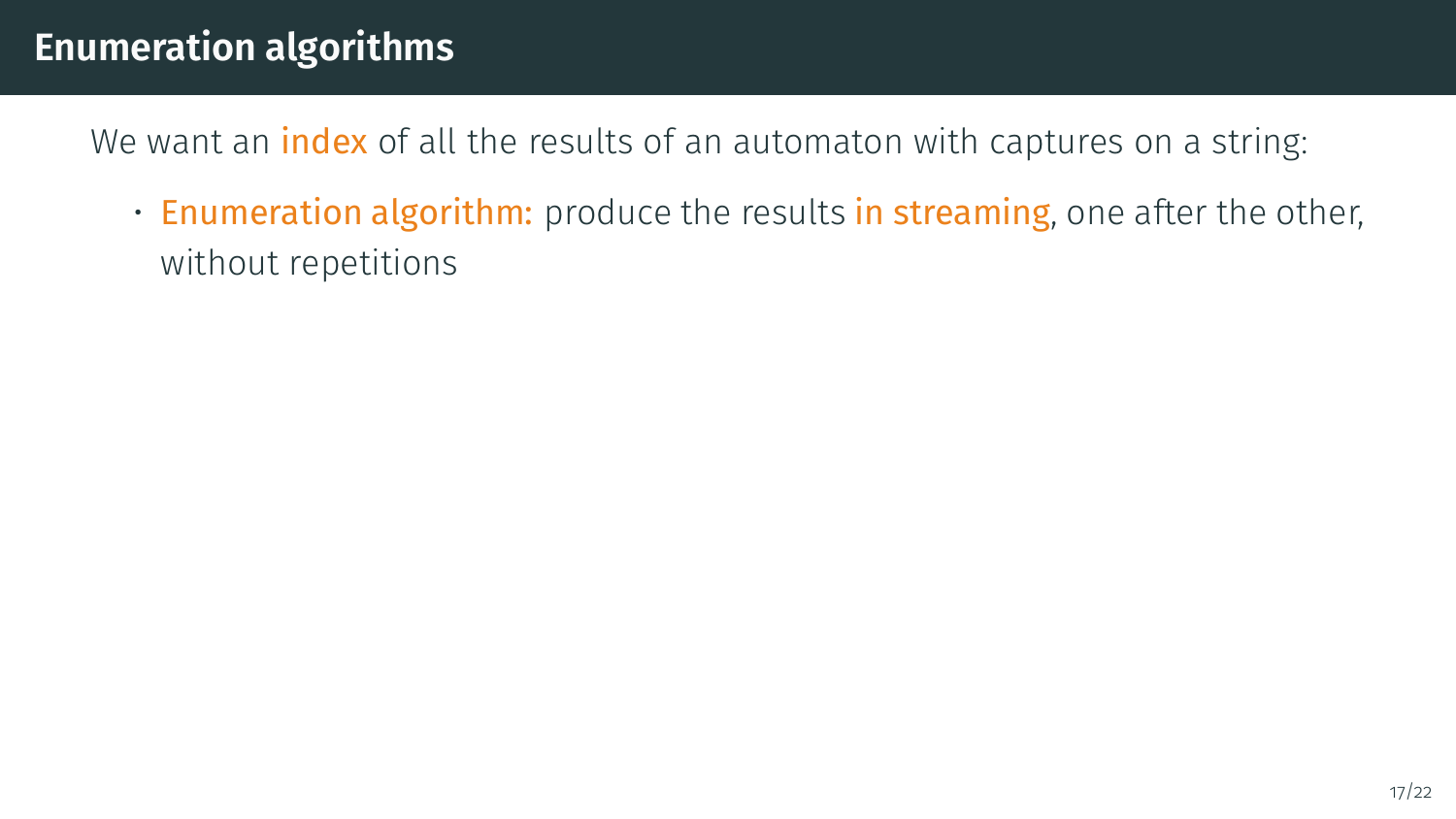We want an **index** of all the results of an automaton with captures on a string:

- Enumeration algorithm: produce the results in streaming, one after the other, without repetitions
- Performance: maximal delay between two consecutive results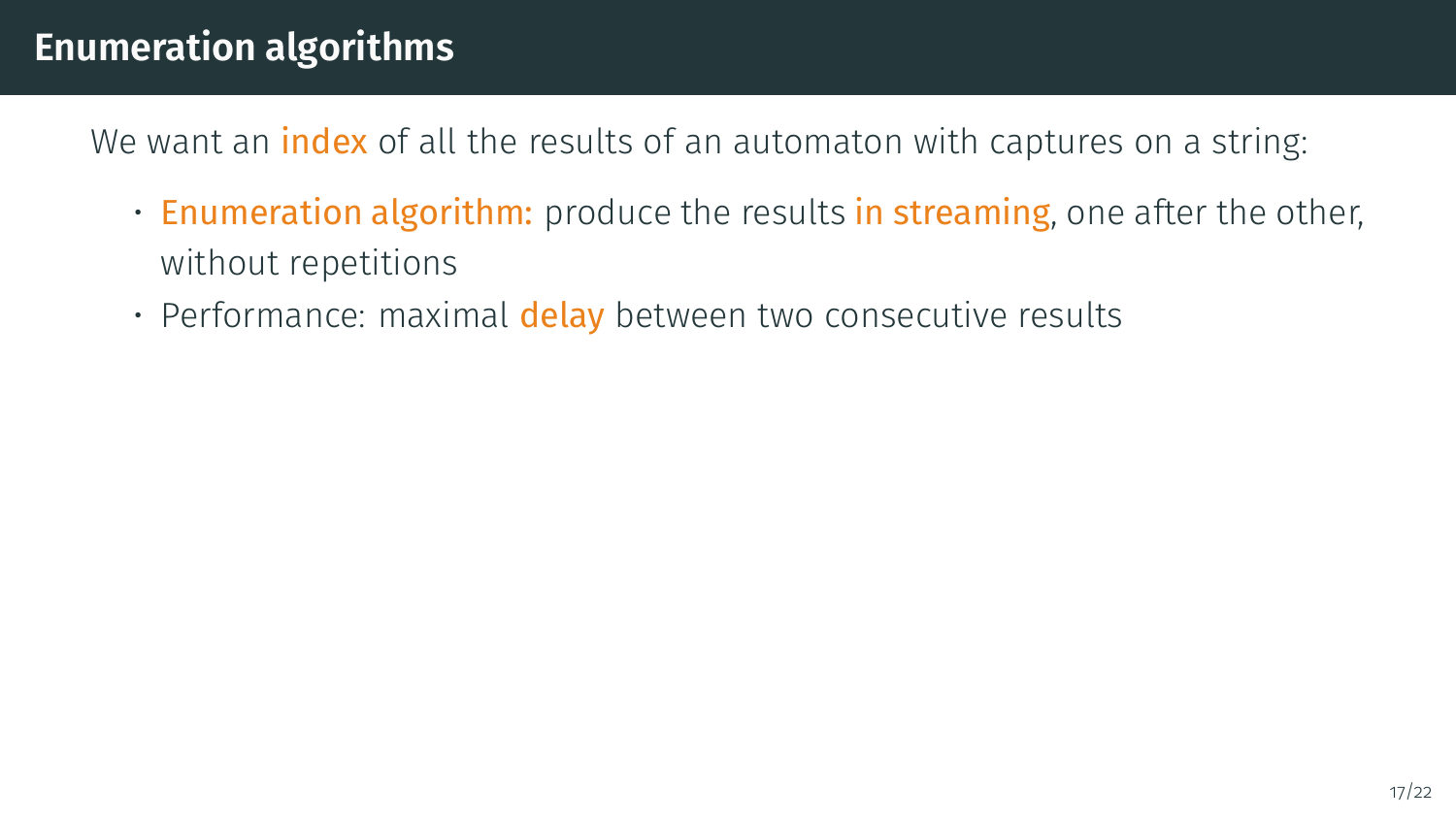We want an **index** of all the results of an automaton with captures on a string:

- Enumeration algorithm: produce the results in streaming, one after the other, without repetitions
- Performance: maximal delay between two consecutive results

Example: enumerate the results of start  $\longrightarrow$  0



Goal: **constant-delay**, independent from the string length. Several uses: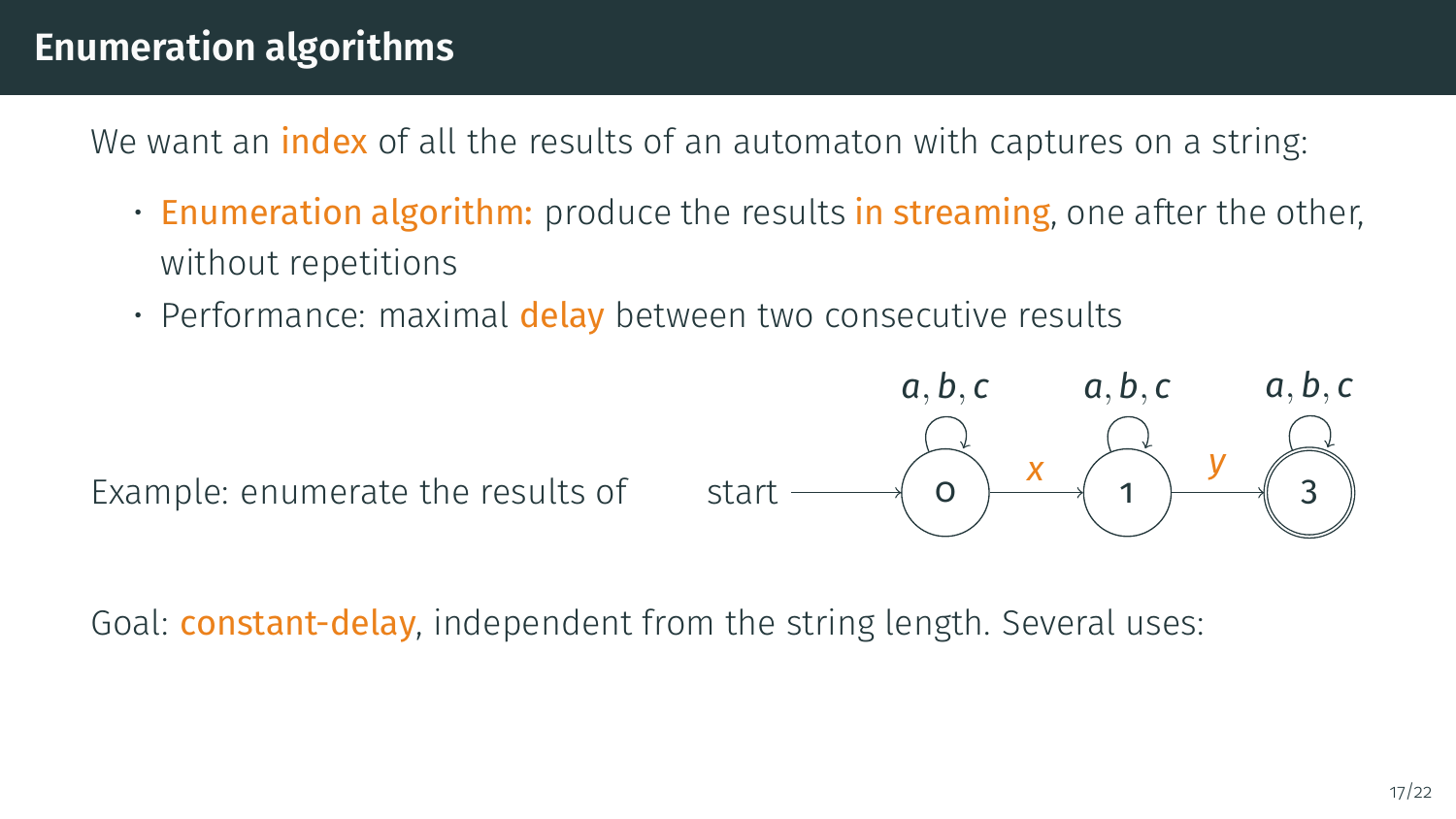We want an **index** of all the results of an automaton with captures on a string:

- Enumeration algorithm: produce the results in streaming, one after the other, without repetitions
- Performance: maximal delay between two consecutive results



Goal: **constant-delay**, independent from the string length. Several uses:

- We can check if there is at least one result, in **constant time**
- We can produce all results in **output-linear time**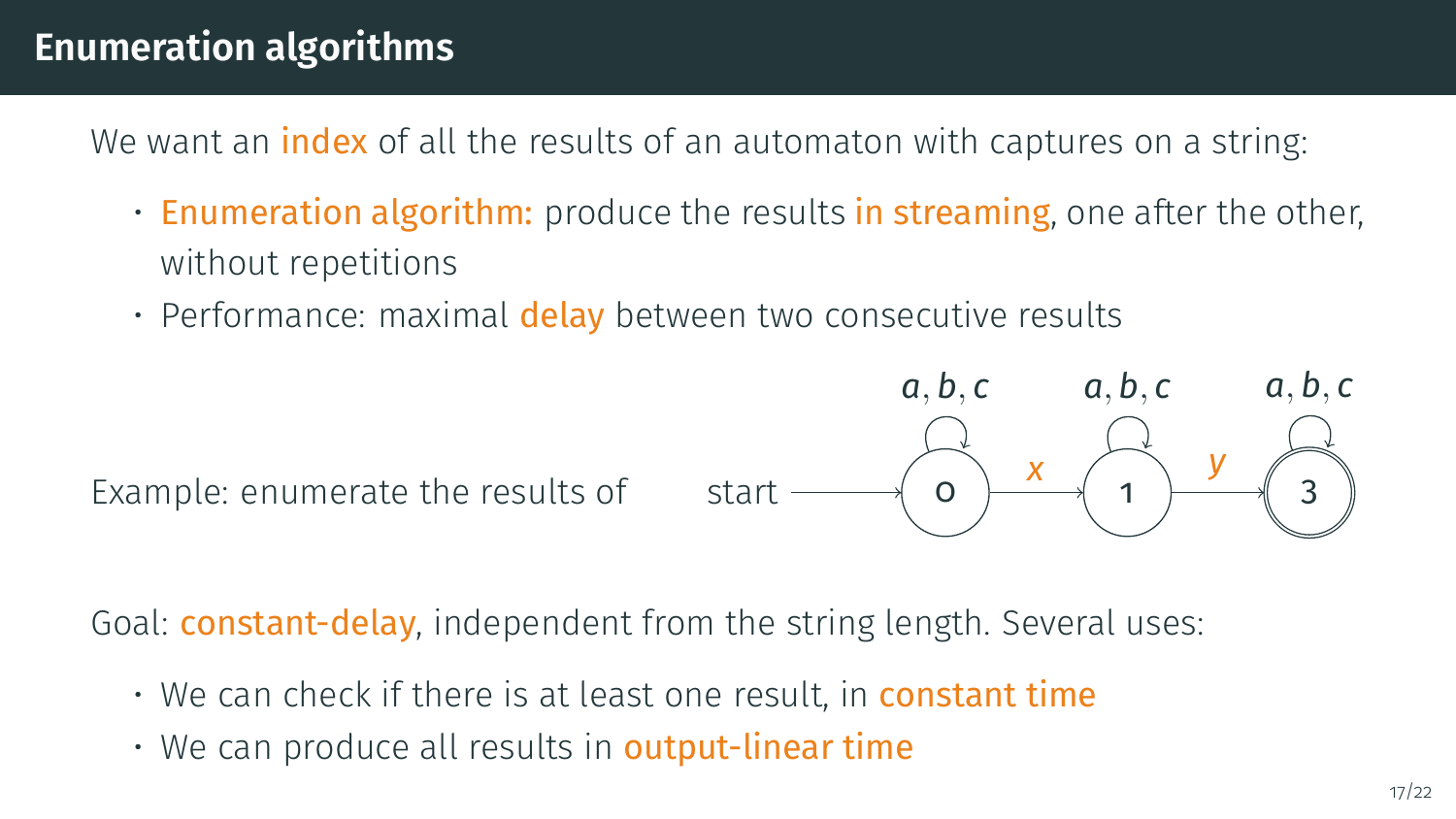#### **Theorem ([\[Florenzano et al., 2018\]](#page-111-0))**

*For a fixed automaton with captures A, given a string w, we can prepare in O*(*w*) *a data structure to enumerate the results with constant-delay*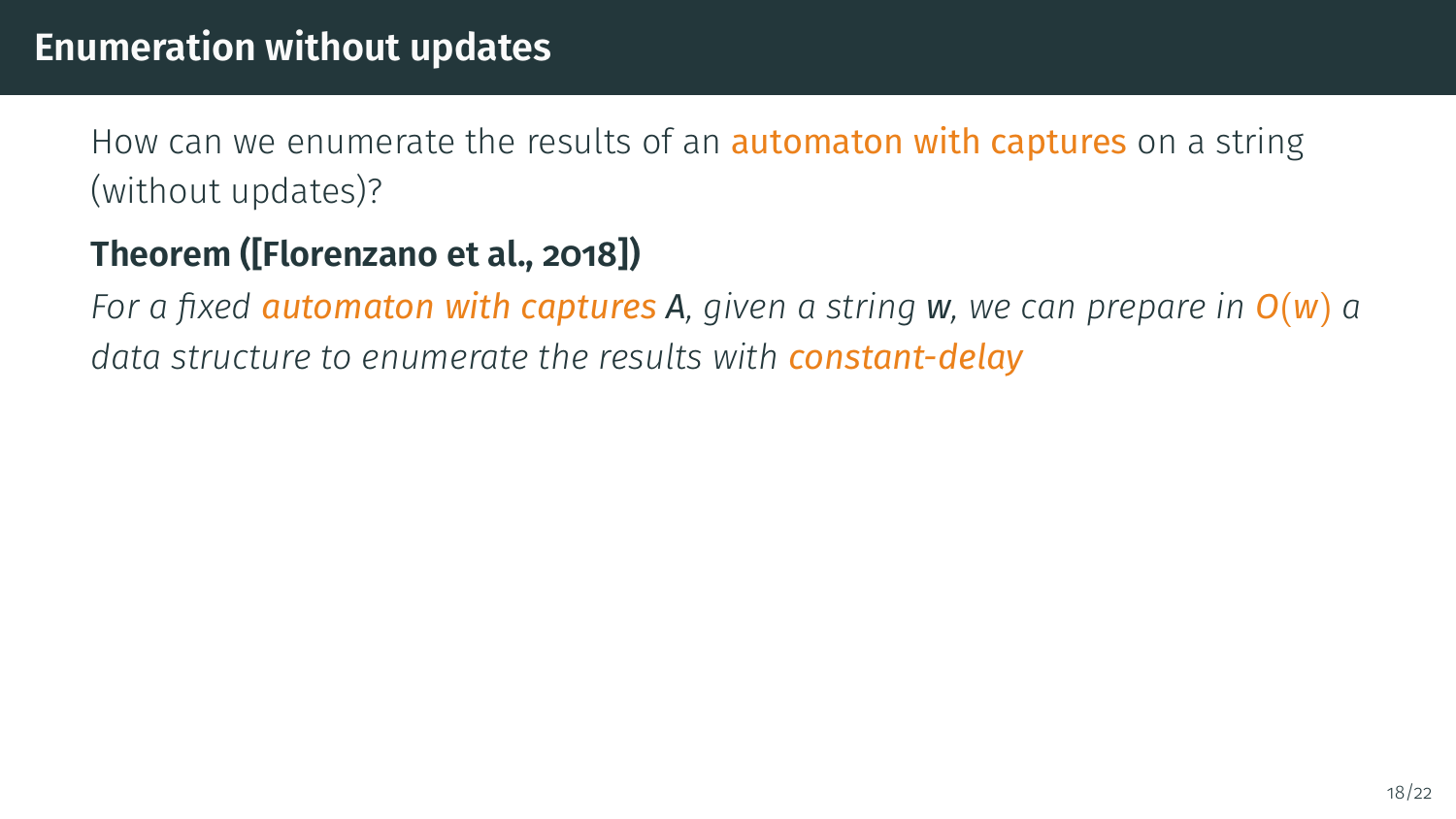# **Theorem ([\[Florenzano et al., 2018\]](#page-111-0))**

*For a fixed automaton with captures A, given a string w, we can prepare in O*(*w*) *a data structure to enumerate the results with constant-delay*

### **Proof:**

• Do a product of *A* and *w*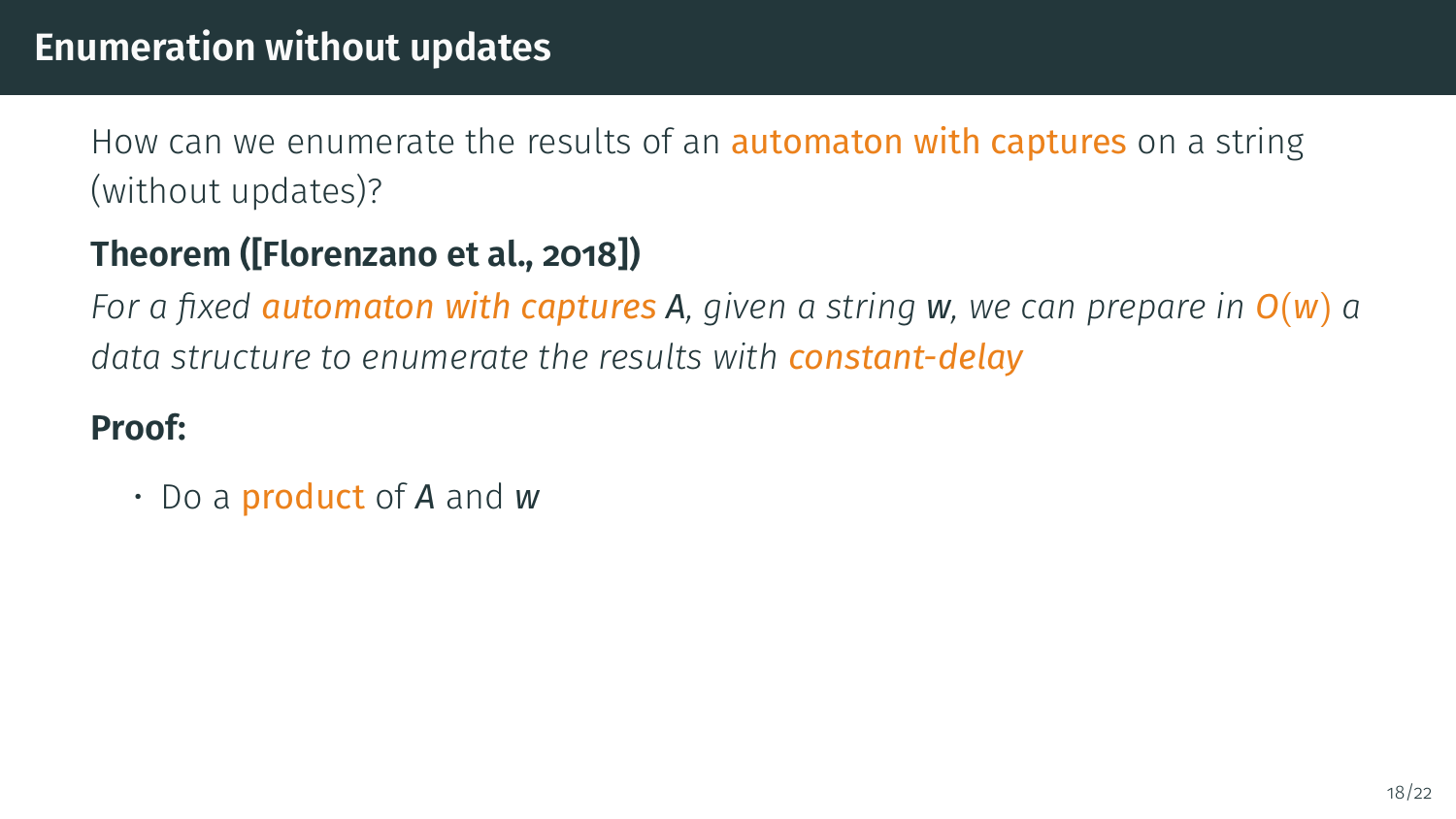# **Theorem ([\[Florenzano et al., 2018\]](#page-111-0))**

*For a fixed automaton with captures A, given a string w, we can prepare in O*(*w*) *a data structure to enumerate the results with constant-delay*

- Do a product of *A* and *w*
- Annotate variable transitions with the position in *w*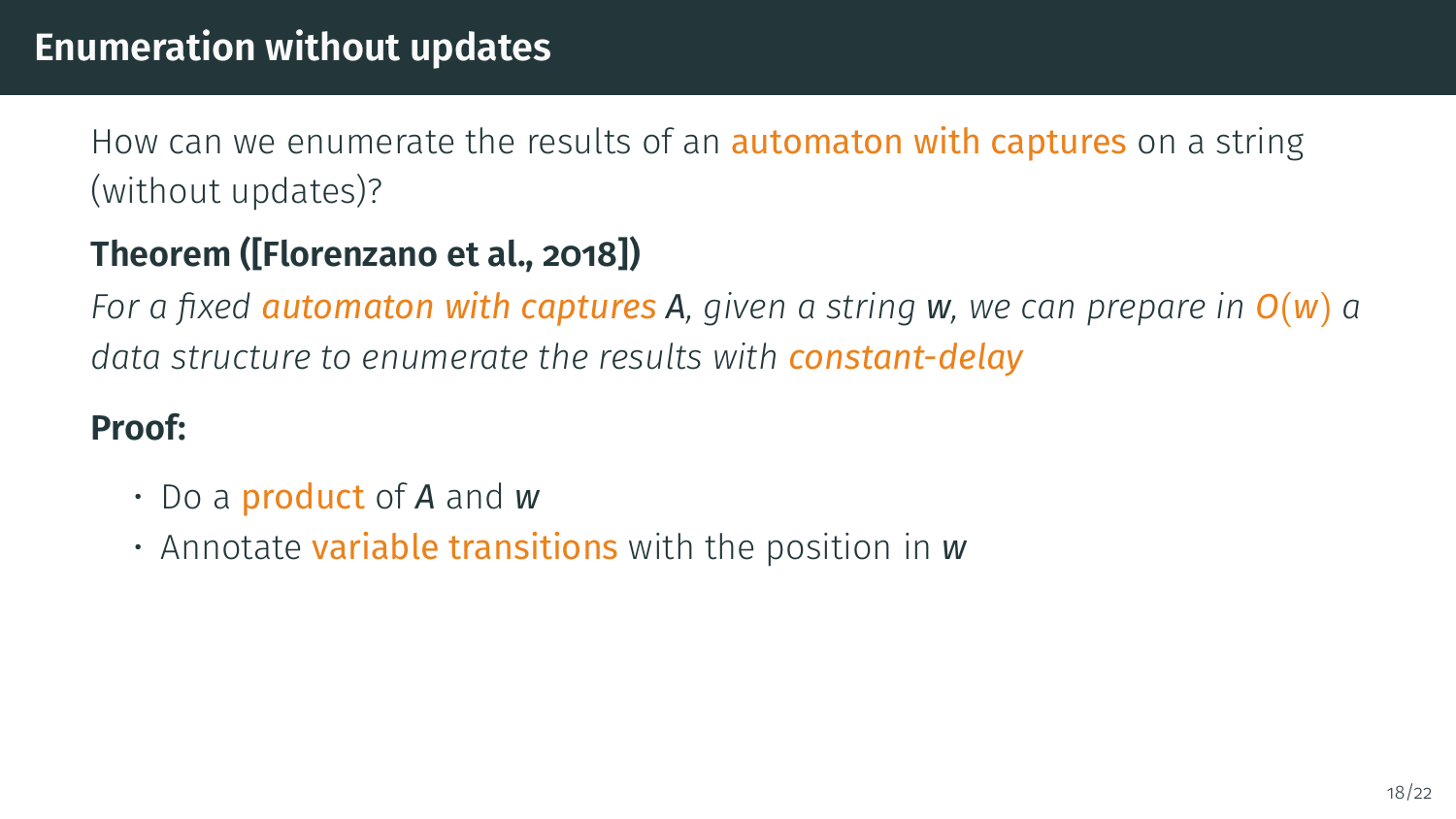# **Theorem ([\[Florenzano et al., 2018\]](#page-111-0))**

*For a fixed automaton with captures A, given a string w, we can prepare in O*(*w*) *a data structure to enumerate the results with constant-delay*

- Do a product of *A* and *w*
- Annotate variable transitions with the position in *w*
- Replace non-variable transitions by  $\epsilon$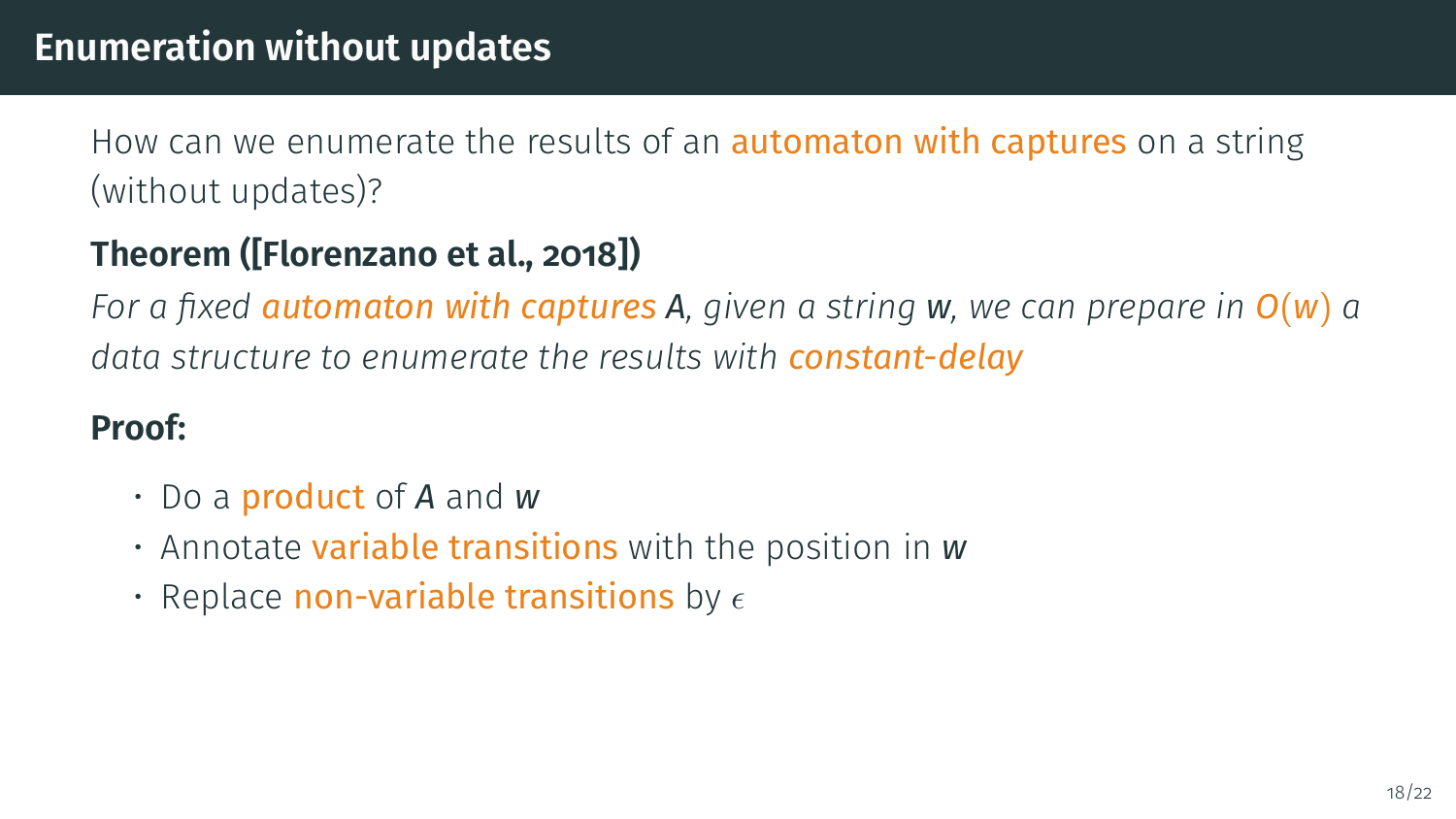# **Theorem ([\[Florenzano et al., 2018\]](#page-111-0))**

*For a fixed automaton with captures A, given a string w, we can prepare in O*(*w*) *a data structure to enumerate the results with constant-delay*

- Do a product of *A* and *w*
- Annotate variable transitions with the position in *w*
- Replace non-variable transitions by  $\epsilon$
- Do a form of  $\epsilon$ -removal (can be done in linear time here)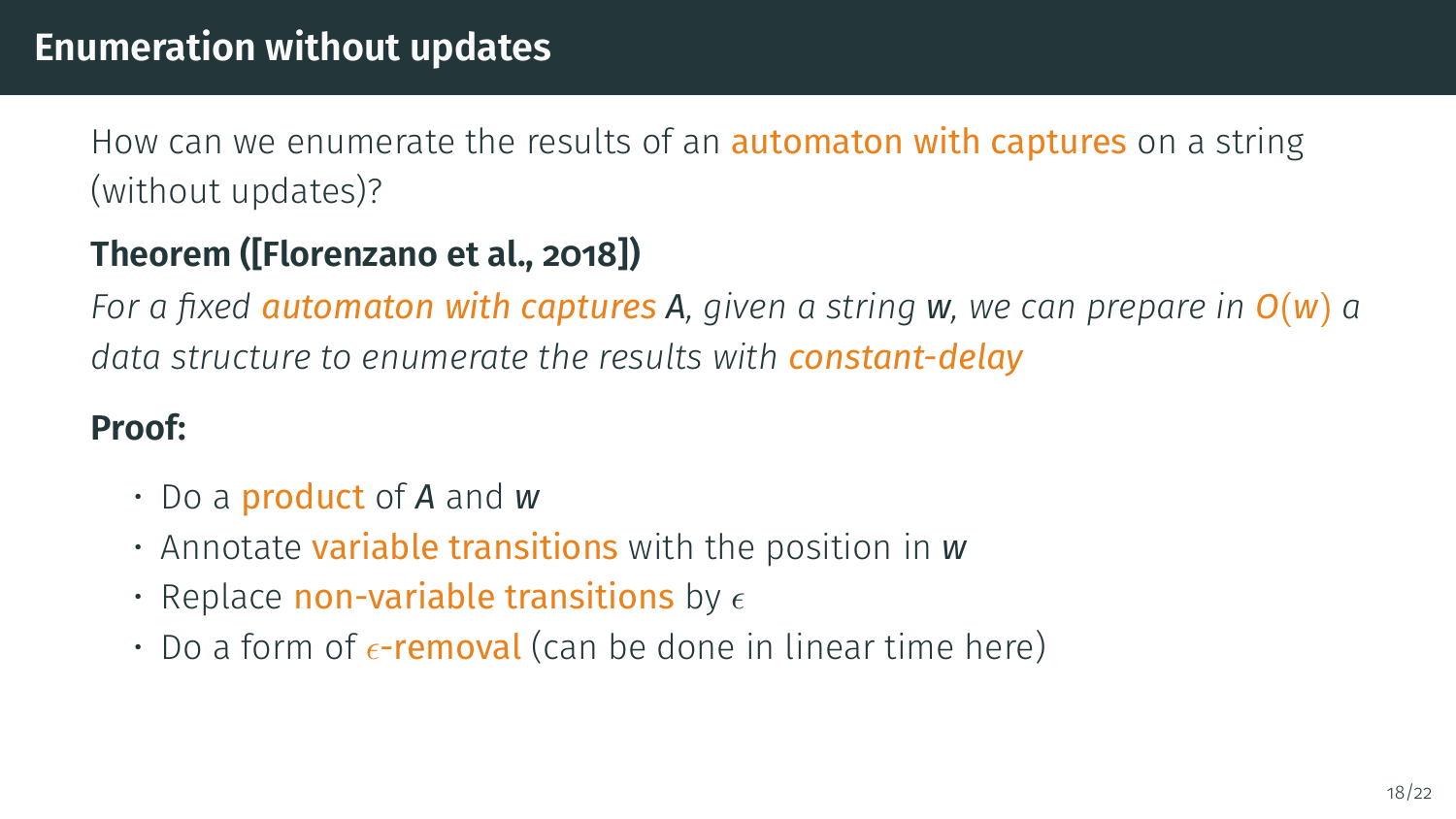# **Theorem ([\[Florenzano et al., 2018\]](#page-111-0))**

*For a fixed automaton with captures A, given a string w, we can prepare in O*(*w*) *a data structure to enumerate the results with constant-delay*

- Do a product of *A* and *w*
- Annotate variable transitions with the position in *w*
- Replace non-variable transitions by  $\epsilon$
- Do a form of  $\epsilon$ -removal (can be done in linear time here)
- $\cdot$  Enumerate the **paths** of the resulting DAG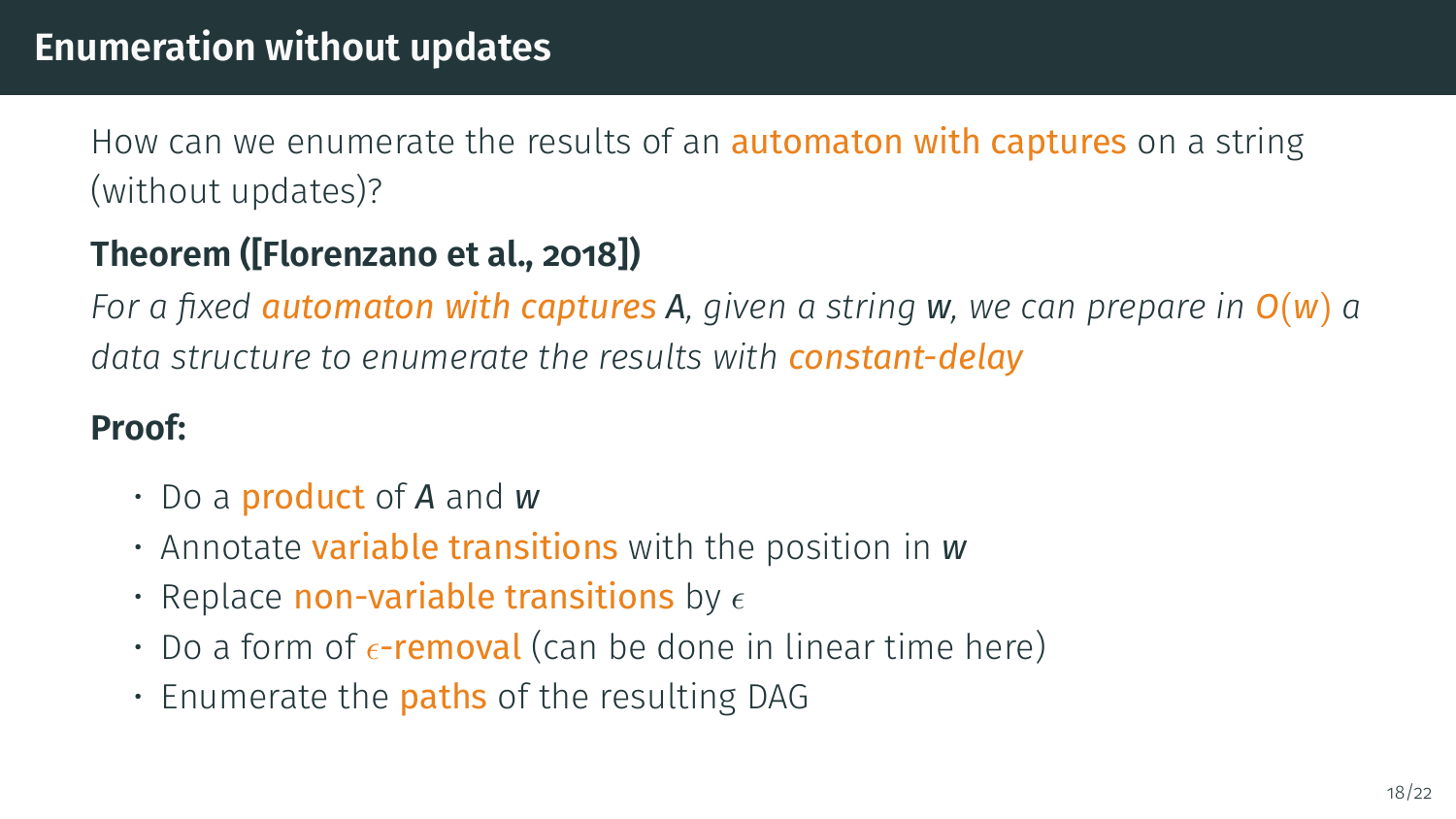# **Theorem ([\[Florenzano et al., 2018\]](#page-111-0))**

*For a fixed automaton with captures A, given a string w, we can prepare in O*(*w*) *a data structure to enumerate the results with constant-delay*

- Do a product of *A* and *w*
- Annotate variable transitions with the position in *w*
- Replace non-variable transitions by  $\epsilon$
- Do a form of  $\epsilon$ -removal (can be done in linear time here)
- $\cdot$  Enumerate the **paths** of the resulting DAG
- $\rightarrow$  Can we incrementally maintain enumeration structures under updates?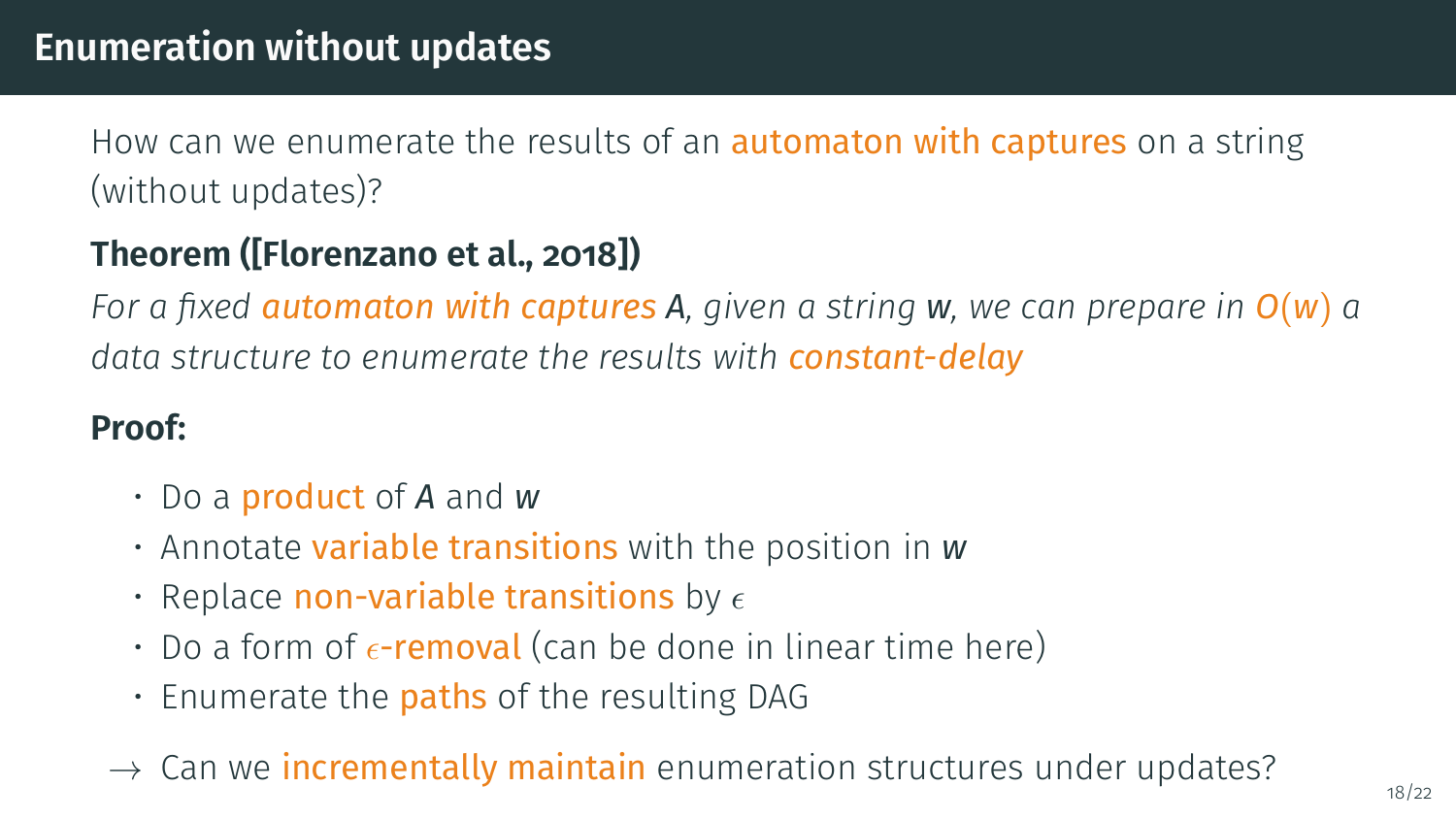## **Theorem ([\[Niewerth and Segoufin, 2018\]](#page-112-0))**

*We can maintain a constant-delay enumeration structure for automata with captures under insertion, substitution, and deletion updates in time O*(log *n*)

**Proof:** complex formal language results (Krohn-Rhodes theory).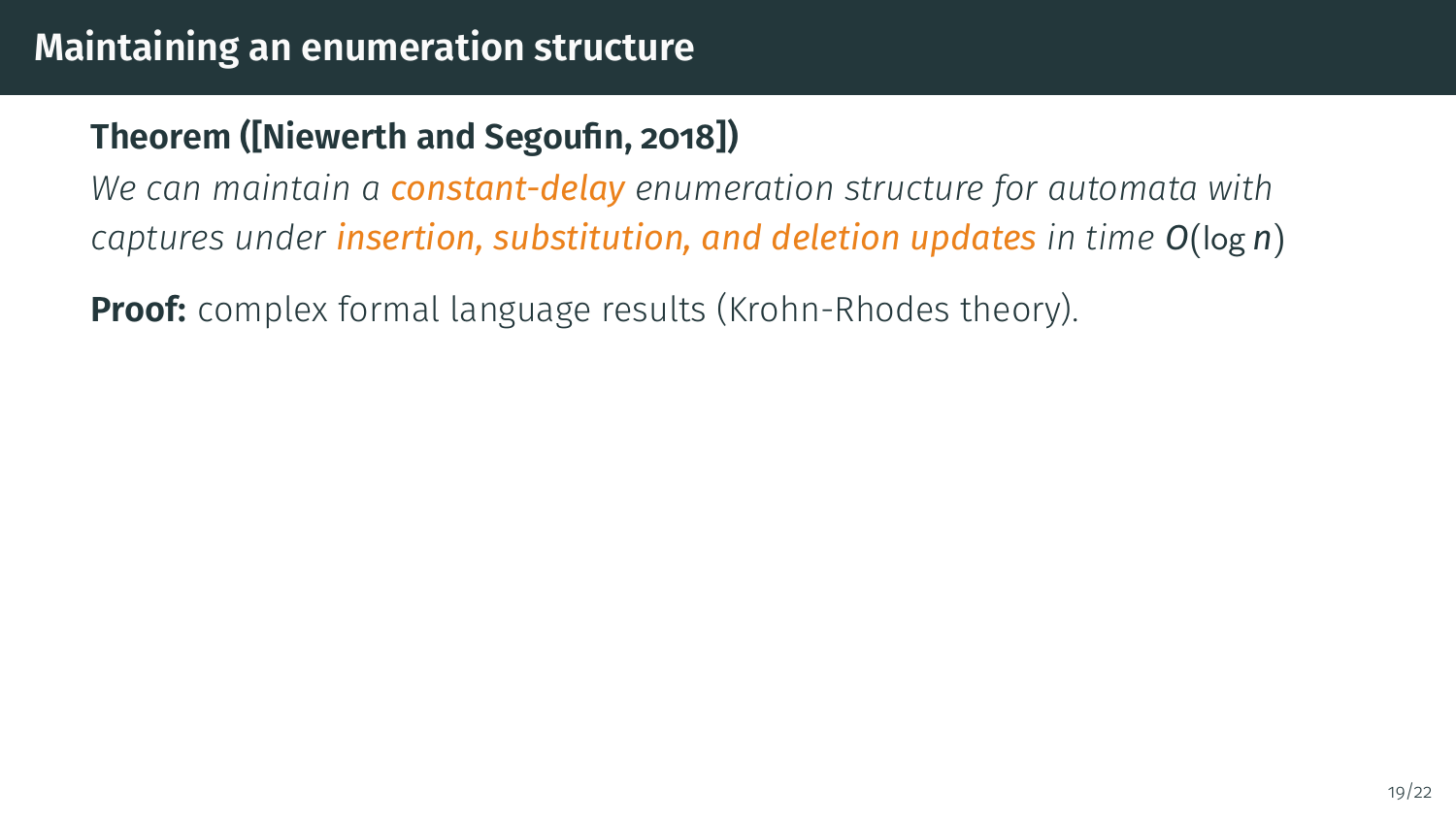# **Theorem ([\[Niewerth and Segoufin, 2018\]](#page-112-0))**

*We can maintain a constant-delay enumeration structure for automata with captures under insertion, substitution, and deletion updates in time O*(log *n*)

**Proof:** complex formal language results (Krohn-Rhodes theory).

## **Theorem ([\[Schmid and Schweikardt, 2022\]](#page-112-1))**

*The same holds with join and split (and more complex edit operations) but with logarithmic delay.*

**Proof:** balancing straight-line programs (SLP)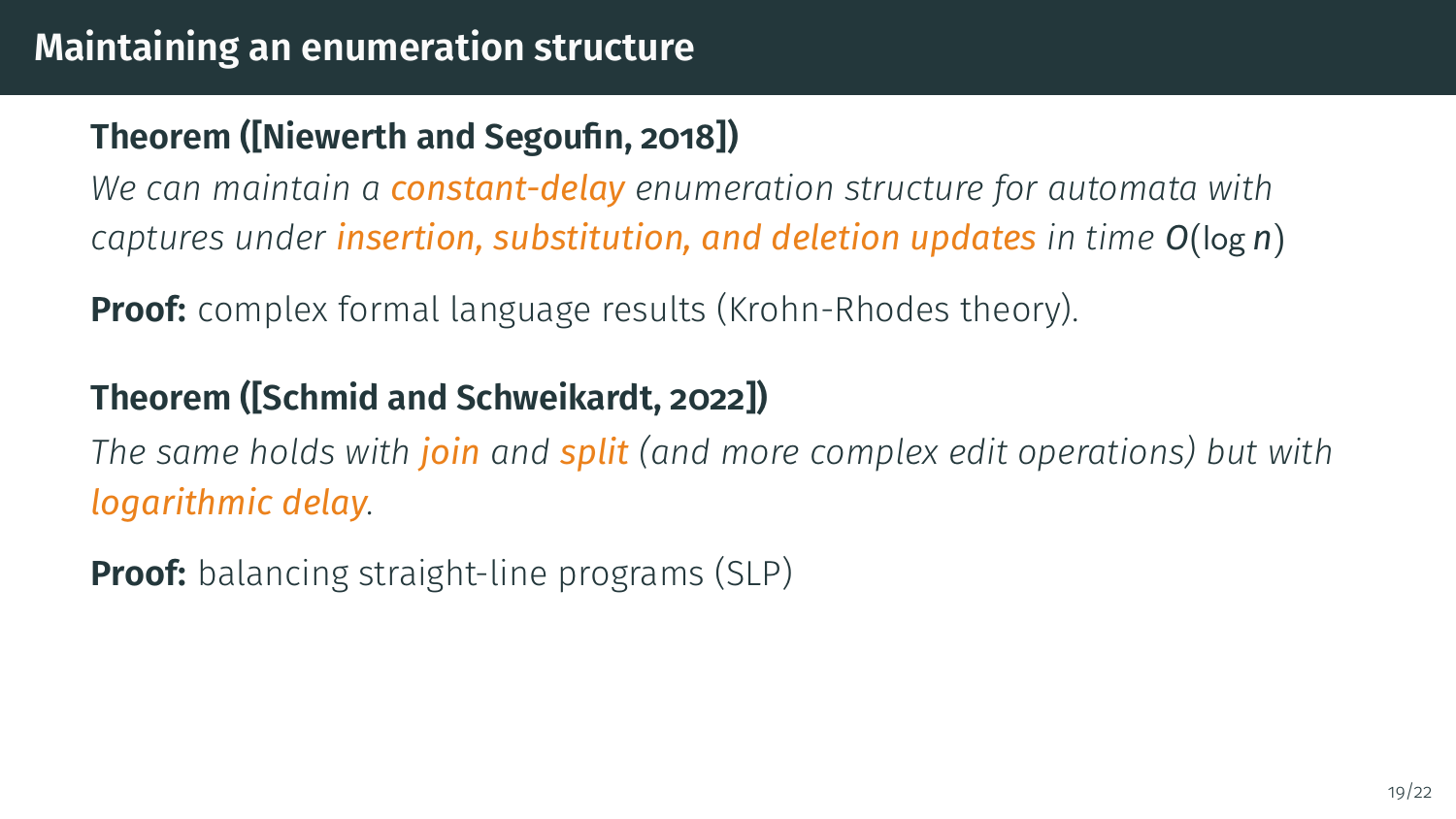## **Theorem ([\[Niewerth and Segoufin, 2018\]](#page-112-0))**

*We can maintain a constant-delay enumeration structure for automata with captures under insertion, substitution, and deletion updates in time O*(log *n*)

**Proof:** complex formal language results (Krohn-Rhodes theory).

## **Theorem ([\[Schmid and Schweikardt, 2022\]](#page-112-1))**

*The same holds with join and split (and more complex edit operations) but with logarithmic delay.*

**Proof:** balancing straight-line programs (SLP)

#### **Conjecture**

*Both are doable: support join and split in time O*(log *n*) *and constant-delay*

Also: support **endpoint updates** with constant time and constant-delay  $\frac{1}{19/22}$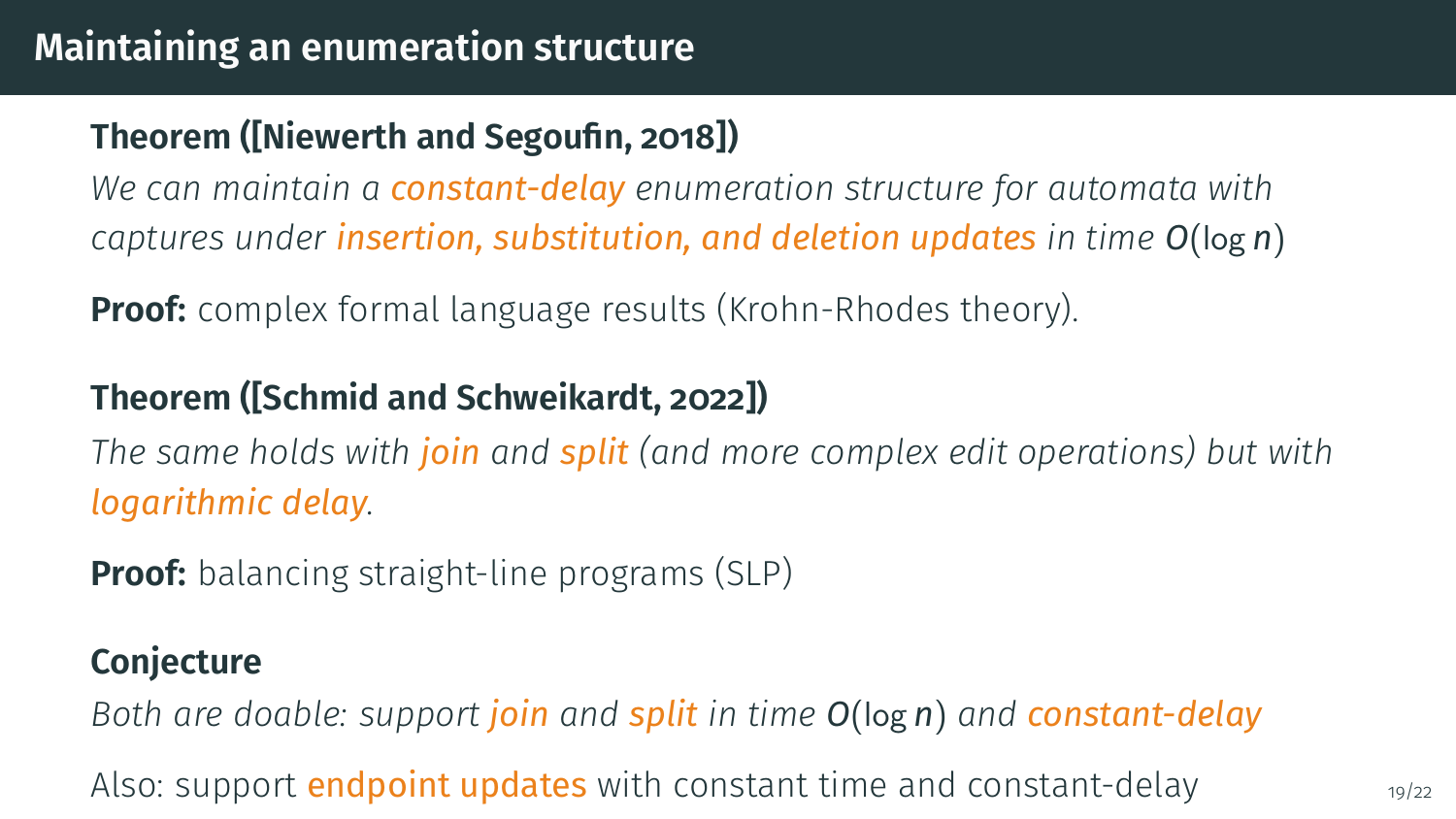• Can we have a complexity better than *O*(log *n*)?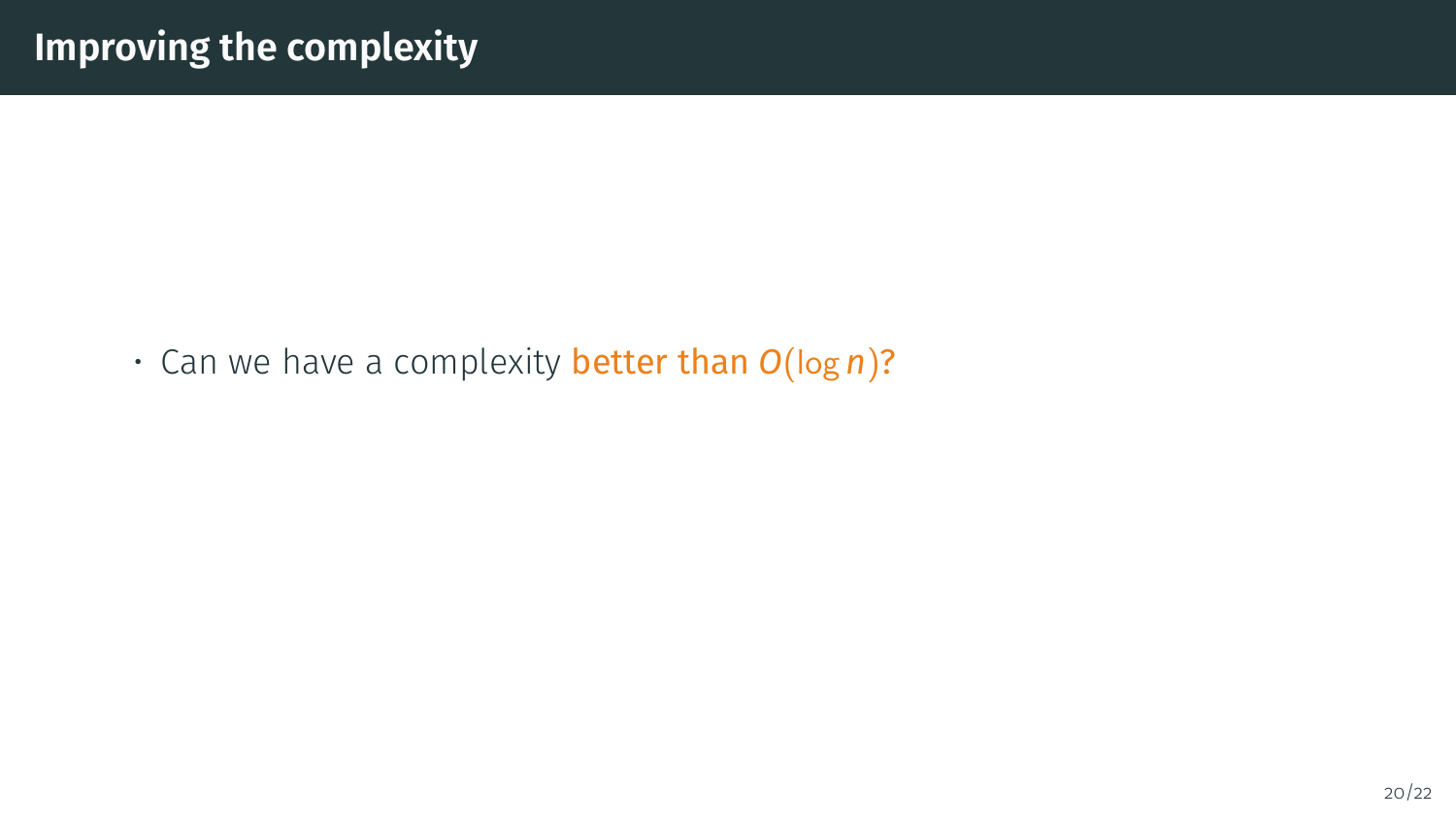- Can we have a complexity better than *O*(log *n*)?
- Idea: restricting to **specific languages** of automata with captures (like in our classification of regular languages under updates)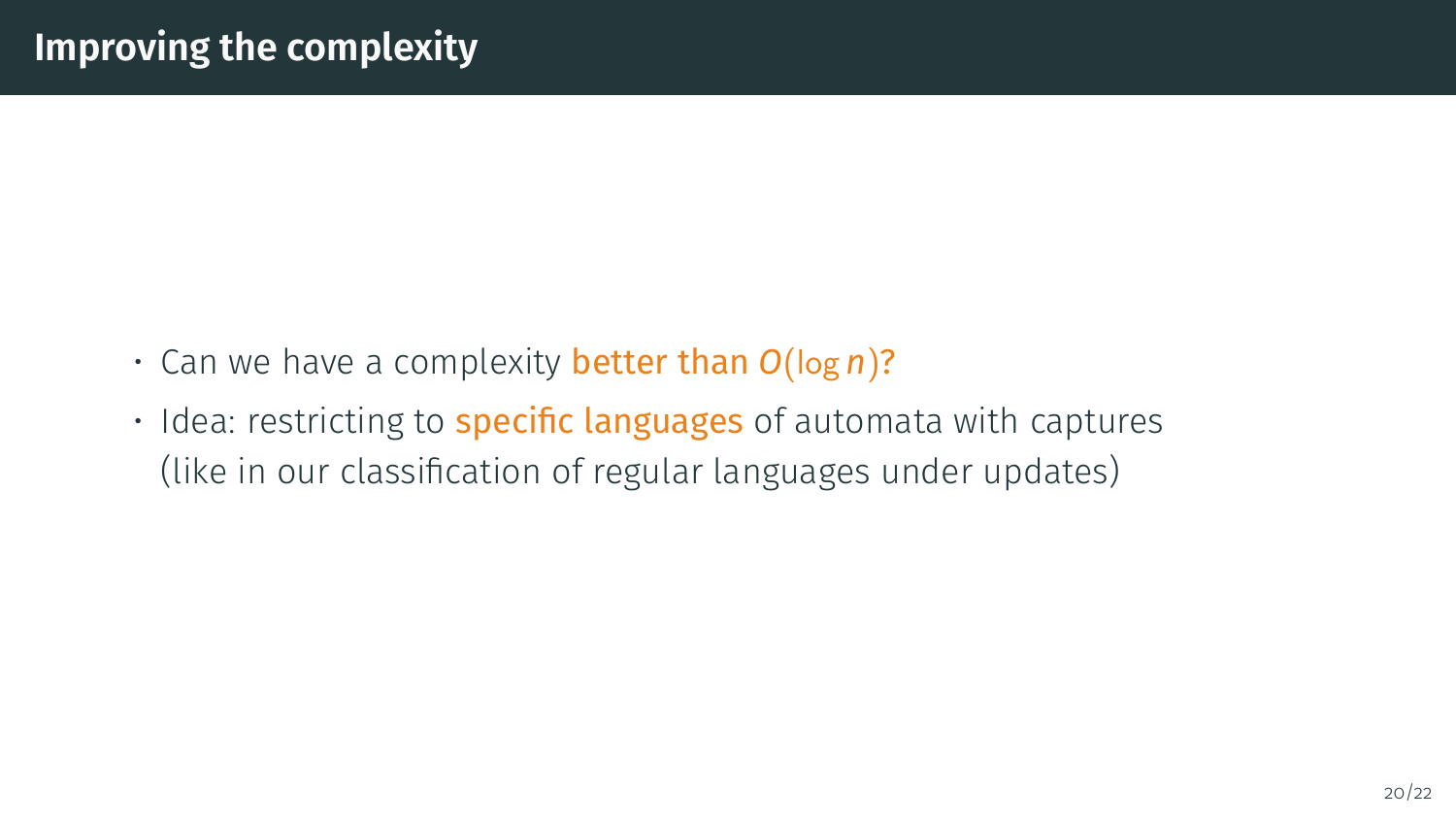- Can we have a complexity better than *O*(log *n*)?
- Idea: restricting to **specific languages** of automata with captures (like in our classification of regular languages under updates)
- $\rightarrow$  Open research question!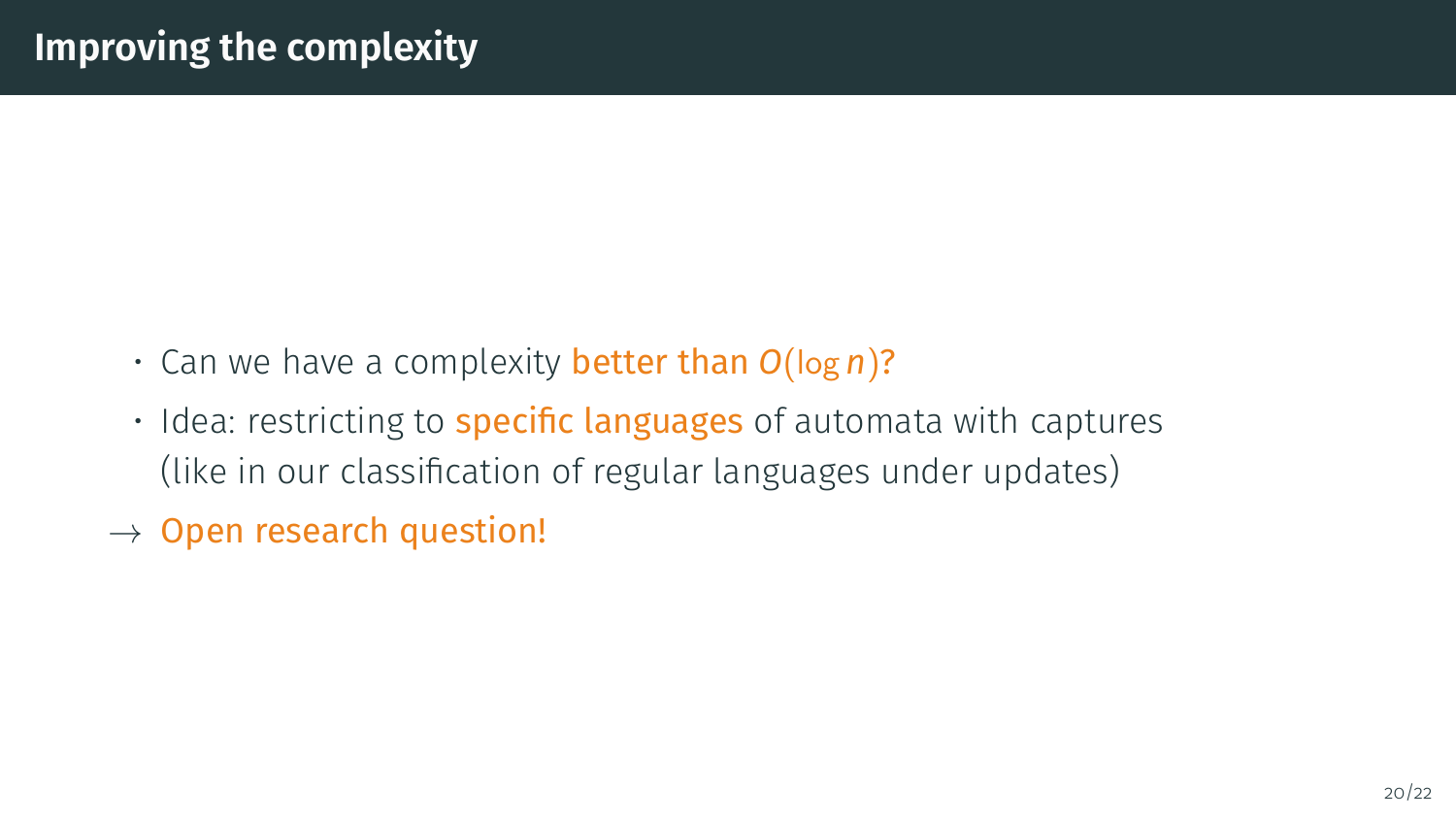<span id="page-102-0"></span>**[Conclusion and perspectives](#page-102-0)**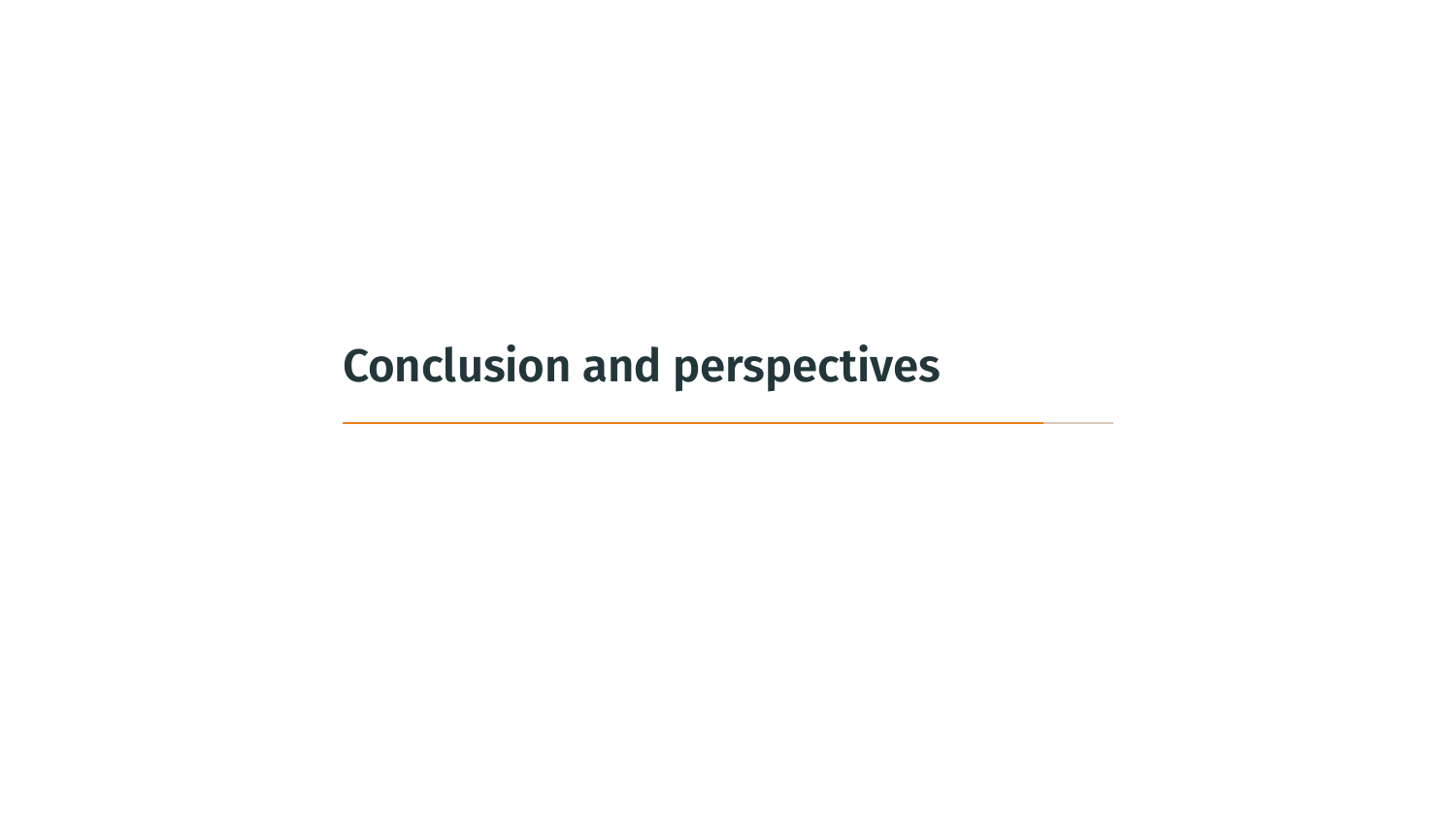- We want to incrementally maintain information on a string under updates
- Simple Boolean problem: **dynamic membership** to a regular language
- More expressive problem: **maintaining an enumeration structure** for an automaton with captures
- General case: everything should always be in *O*(log *n*) (?)
- Better cases:
	- Endpoint updates: everything is in *O*(1) (?)
	- Substitution updates for dynamic membership: *O*(1) or *O*(log log *n*) or Θ(log *n*/ log log *n*) (... or?) depending on the language
- Future research: identify more cases below *O*(log *n*)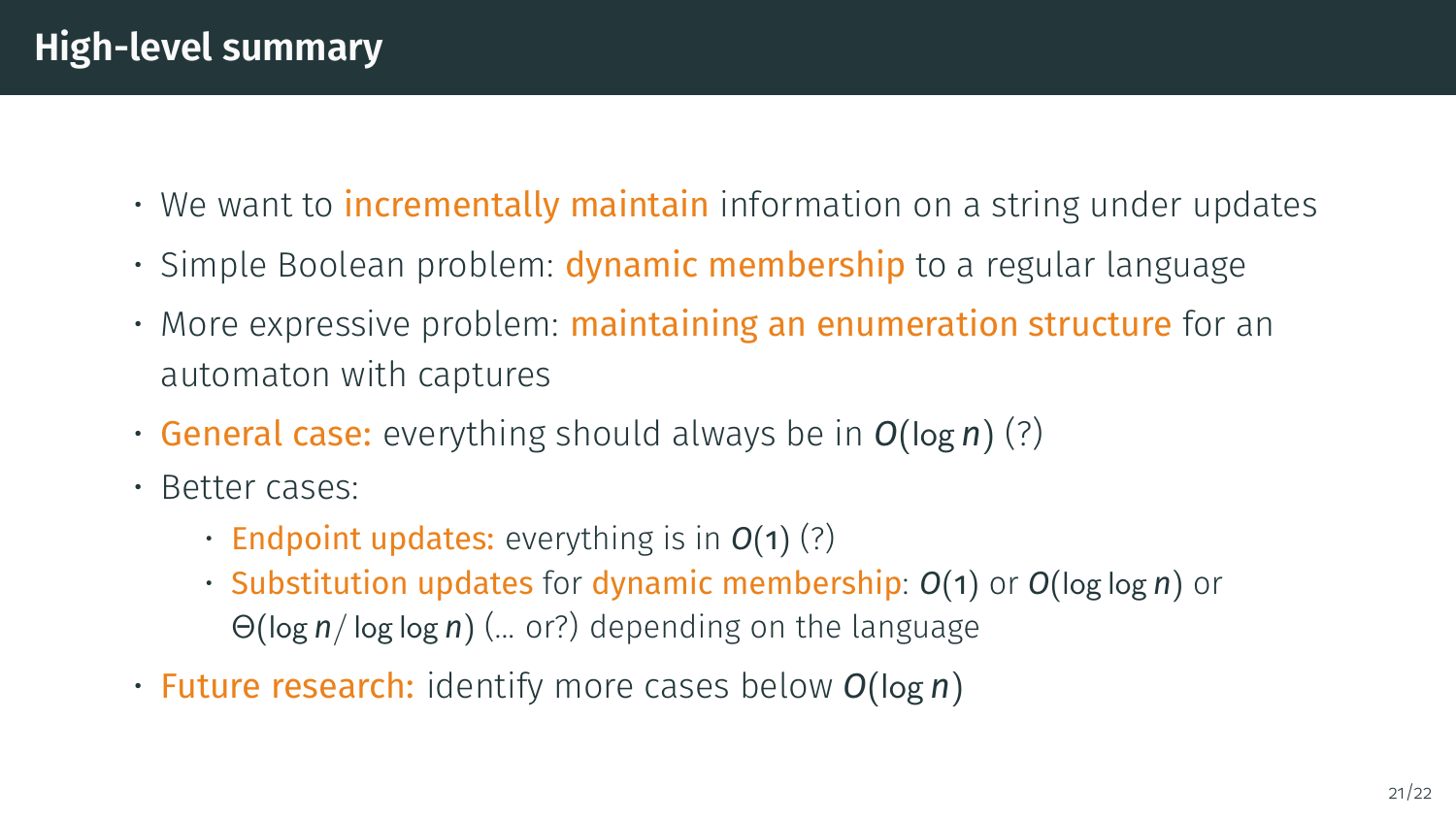- $\cdot$  Maintaining a structure for **infix testing**, membership testing, etc.
	- $\rightarrow$  Without updates: factorization forests, or structure of [Bojańczyk, 2009]
	- $\rightarrow$  With substitutions: amounts to incremental maintenance for another language
	- $\rightarrow$  With endpoint updates: should be possible in constant-time too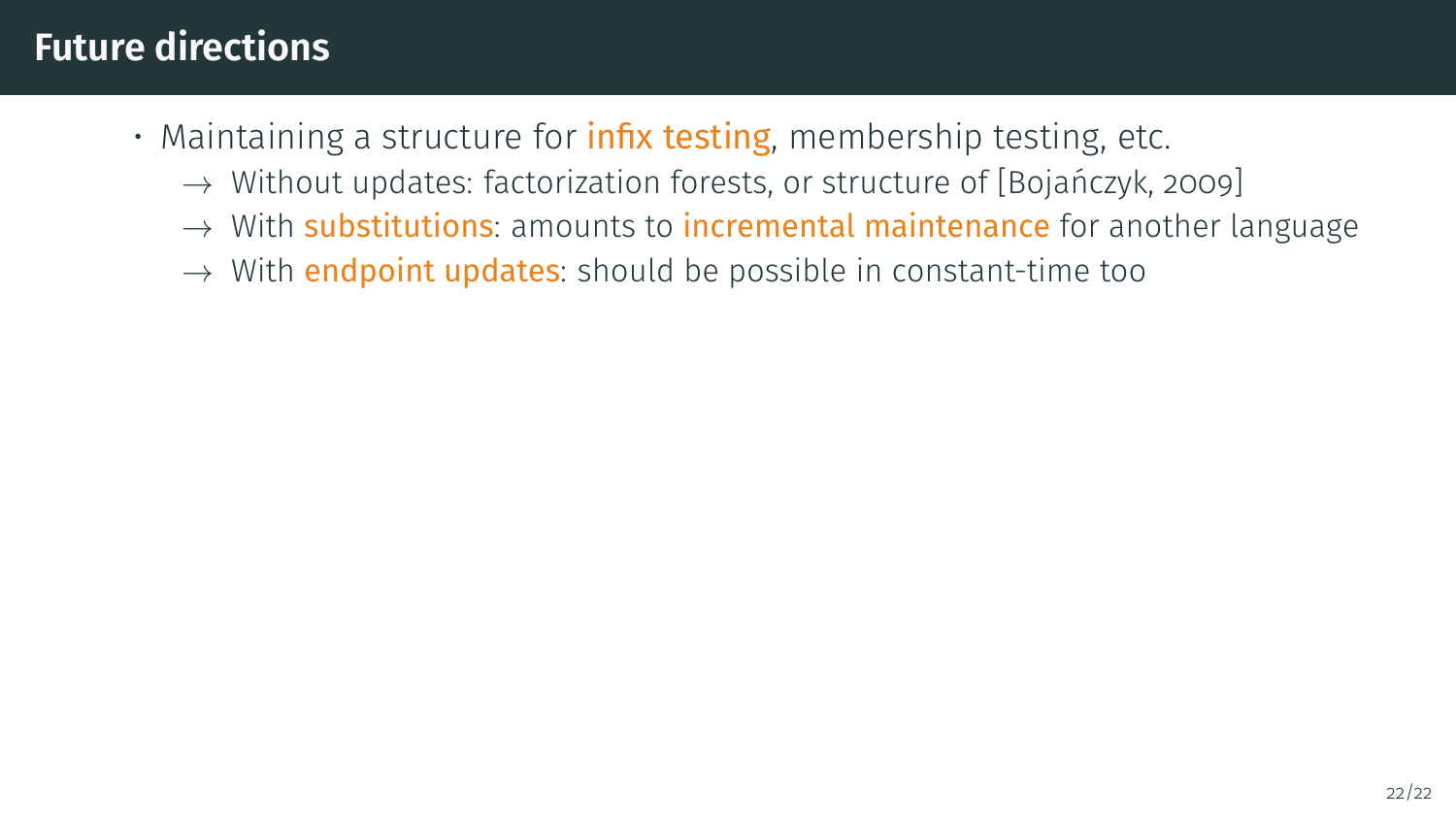- $\cdot$  Maintaining a structure for **infix testing**, membership testing, etc.
	- $\rightarrow$  Without updates: factorization forests, or structure of [Bojańczyk, 2009]
	- $\rightarrow$  With substitutions: amounts to incremental maintenance for another language
	- $\rightarrow$  With endpoint updates: should be possible in constant-time too
- Maintaining a **count**: number of results, acceptance probability, etc.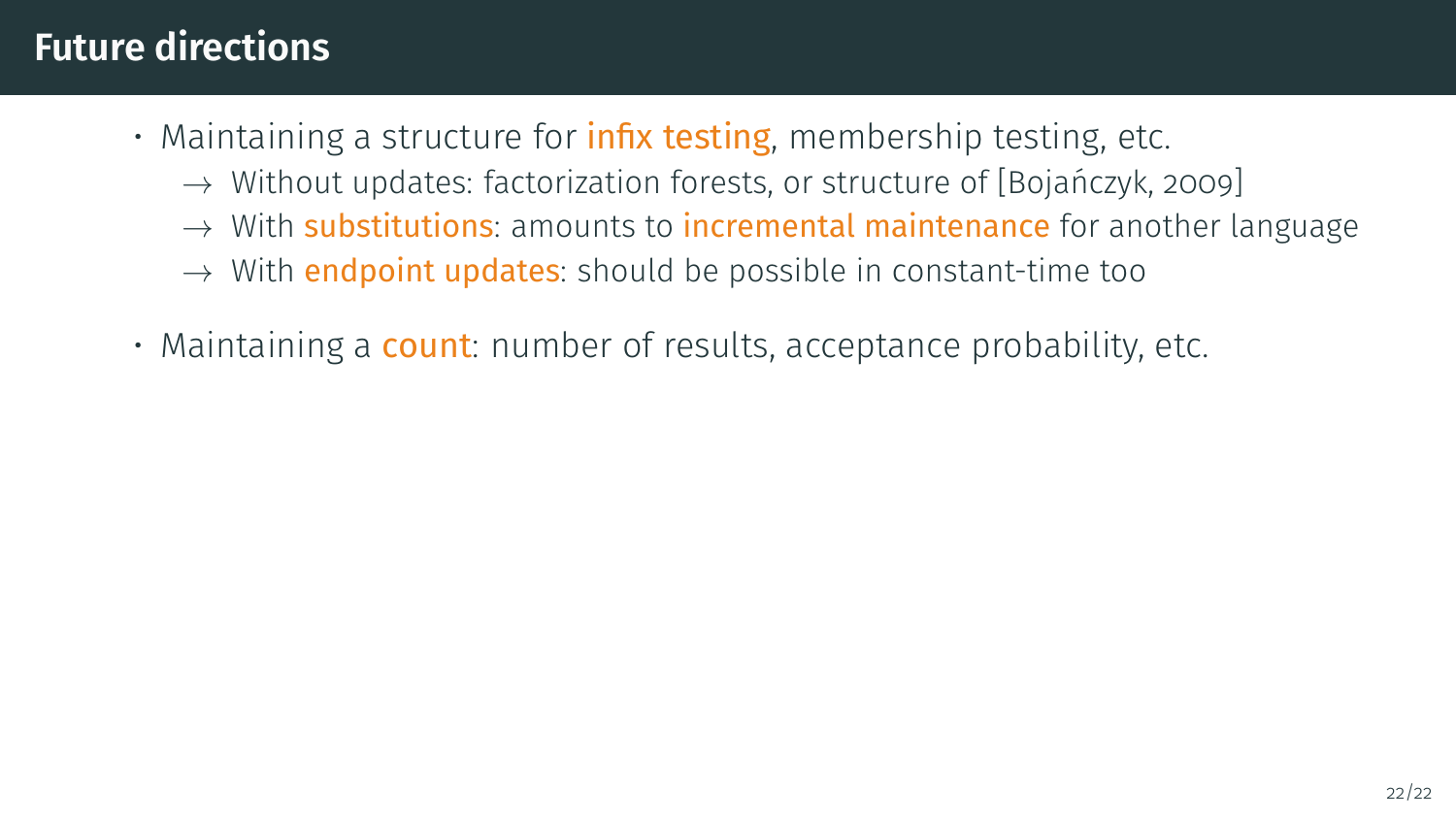- $\cdot$  Maintaining a structure for **infix testing**, membership testing, etc.
	- $\rightarrow$  Without updates: factorization forests, or structure of [Bojańczyk, 2009]
	- $\rightarrow$  With substitutions: amounts to incremental maintenance for another language
	- $\rightarrow$  With endpoint updates: should be possible in constant-time too
- Maintaining a **count**: number of results, acceptance probability, etc.
- Extending from regular languages to context-free languages
	- $\rightarrow$  Related work: incremental parsing?
	- $\rightarrow$  Data structures for **enumeration**: [\[Peterfreund, 2021\]](#page-112-2) [\[Amarilli et al., 2022\]](#page-109-0)
	- $\rightarrow$  More research and more algebraic tools needed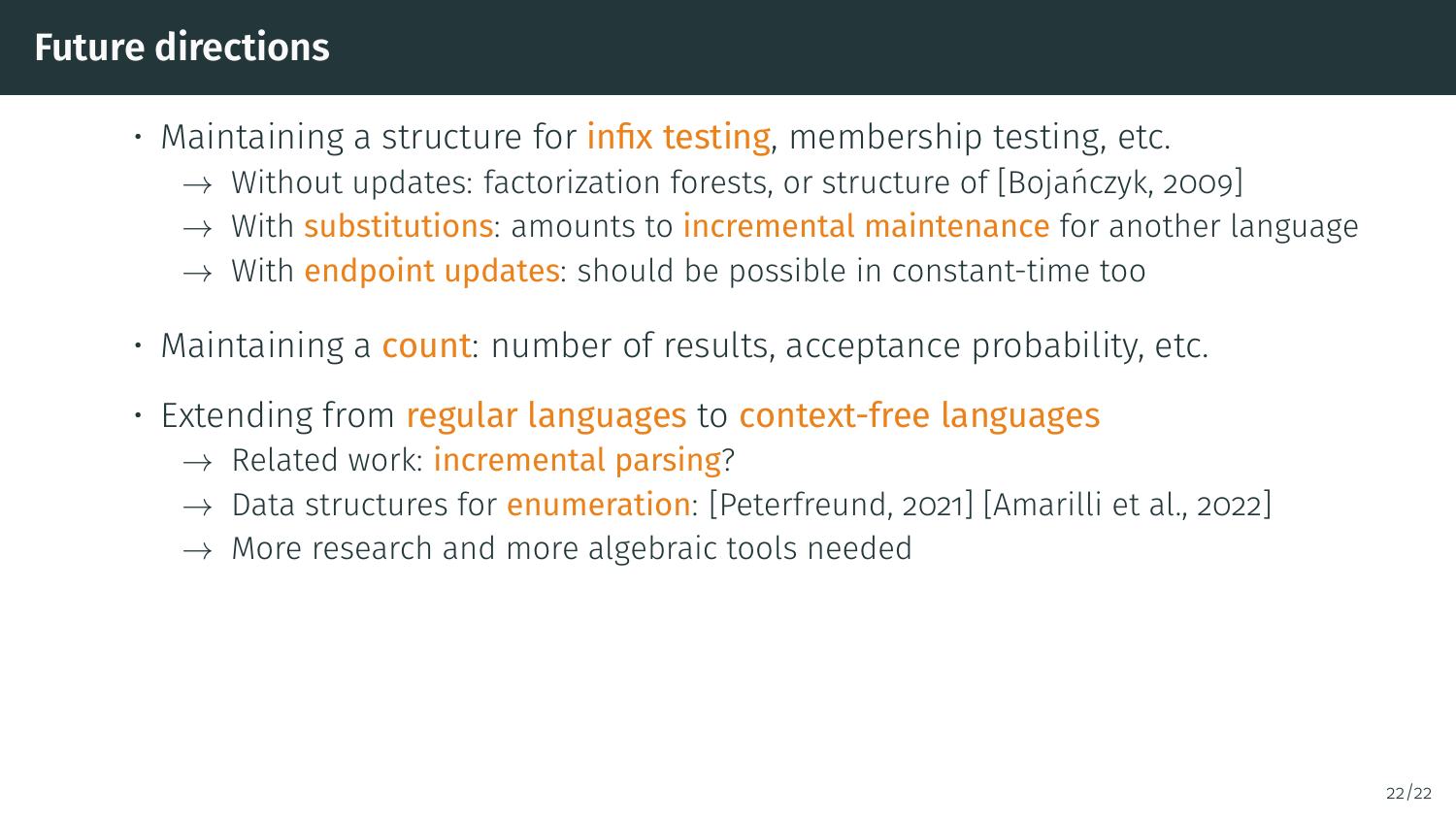- $\cdot$  Maintaining a structure for **infix testing**, membership testing, etc.
	- $\rightarrow$  Without updates: factorization forests, or structure of [Bojańczyk, 2009]
	- $\rightarrow$  With substitutions: amounts to incremental maintenance for another language
	- $\rightarrow$  With endpoint updates: should be possible in constant-time too
- Maintaining a **count**: number of results, acceptance probability, etc.
- Extending from regular languages to context-free languages
	- $\rightarrow$  Related work: incremental parsing?
	- $\rightarrow$  Data structures for **enumeration**: [\[Peterfreund, 2021\]](#page-112-2) [\[Amarilli et al., 2022\]](#page-109-0)
	- $\rightarrow$  More research and more algebraic tools needed
- Extending from string to trees
	- → Doable in *O*(log<sup>2</sup> *n*) [\[Losemann and Martens, 2014\]](#page-111-1)
	- → Still *O*(log *n*)? [\[Amarilli et al., 2019\]](#page-109-1), proof currently broken
	- $\rightarrow$  Better than  $O(\log n)$ : more research and more algebraic tools needed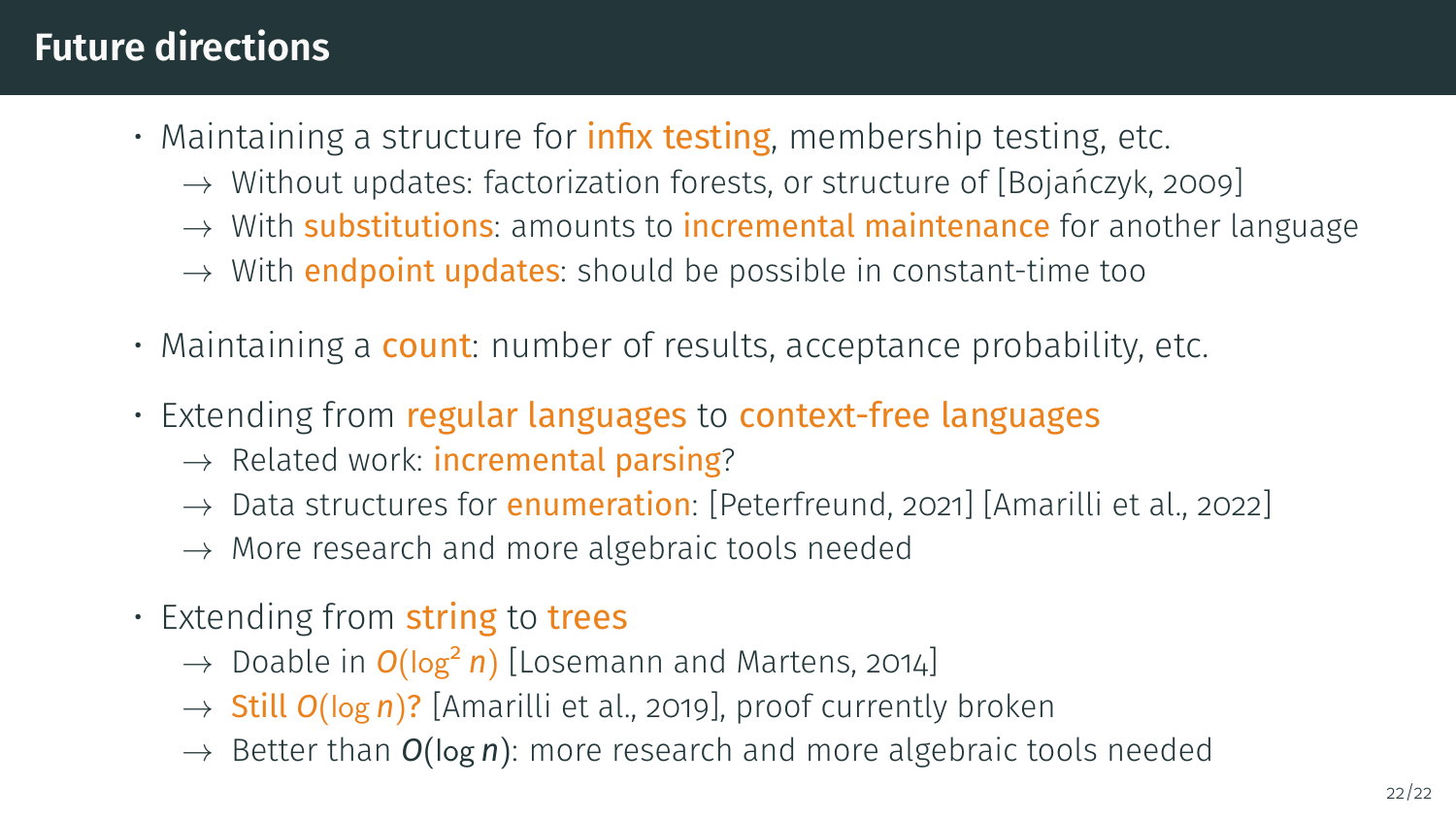### **Future directions**

- Maintaining a structure for **infix testing**, membership testing, etc.
	- $\rightarrow$  Without updates: factorization forests, or structure of [Bojańczyk, 2009]
	- $\rightarrow$  With substitutions: amounts to incremental maintenance for another language
	- $\rightarrow$  With endpoint updates: should be possible in constant-time too
- Maintaining a **count**: number of results, acceptance probability, etc.
- Extending from regular languages to context-free languages
	- $\rightarrow$  Related work: incremental parsing?
	- $\rightarrow$  Data structures for **enumeration**: [\[Peterfreund, 2021\]](#page-112-0) [\[Amarilli et al., 2022\]](#page-109-0)
	- $\rightarrow$  More research and more algebraic tools needed
- Extending from string to trees
	- → Doable in *O*(log<sup>2</sup> *n*) [\[Losemann and Martens, 2014\]](#page-111-0)
	- → Still *O*(log *n*)? [\[Amarilli et al., 2019\]](#page-109-1), proof currently broken
	- $\rightarrow$  Better than  $O(\log n)$ : more research and more algebraic tools needed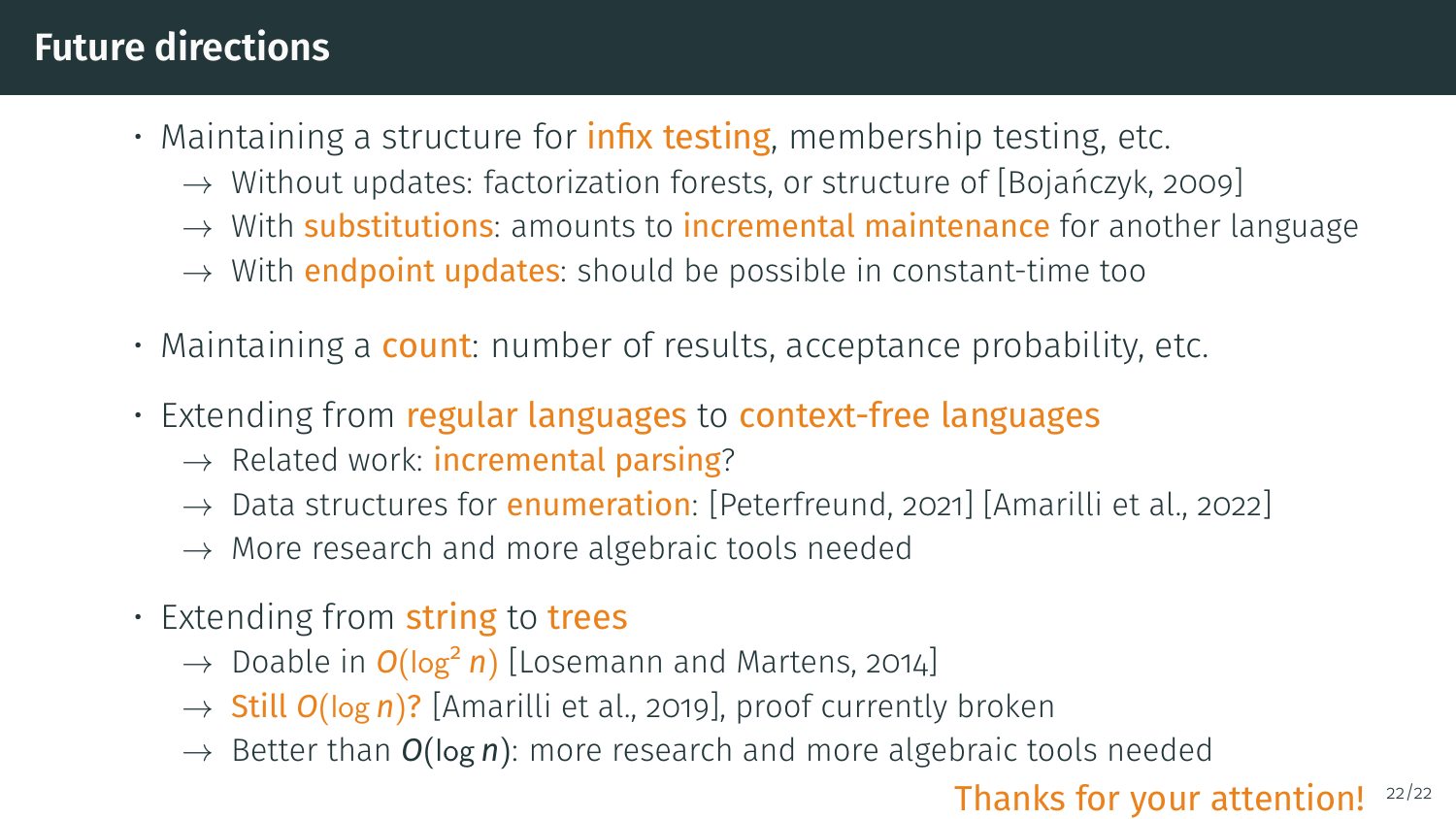<span id="page-109-1"></span>Ħ Amarilli, A., Bourhis, P., Mengel, S., and Niewerth, M. (2019). **[Enumeration on Trees With Tractable Combined Complexity and Efficient](https://arxiv.org/abs/1812.09519) [Updates.](https://arxiv.org/abs/1812.09519)**

In *[PODS](https://sigmod2019.org/)*.

- <span id="page-109-0"></span>Amarilli, A., Jachiet, L., Muñoz, M., and Riveros, C. (2022). 晶 **[Efficient Enumeration Algorithms for Annotated Grammars.](https://arxiv.org/abs/2201.00549)** In *[PODS](https://2022.sigmod.org/)*.
- 量 Amarilli, A., Jachiet, L., and Paperman, C. (2021). **[Dynamic Membership for Regular Languages.](http://arxiv.org/abs/2102.07728)** In *[ICALP](https://easyconferences.eu/icalp2021/)*.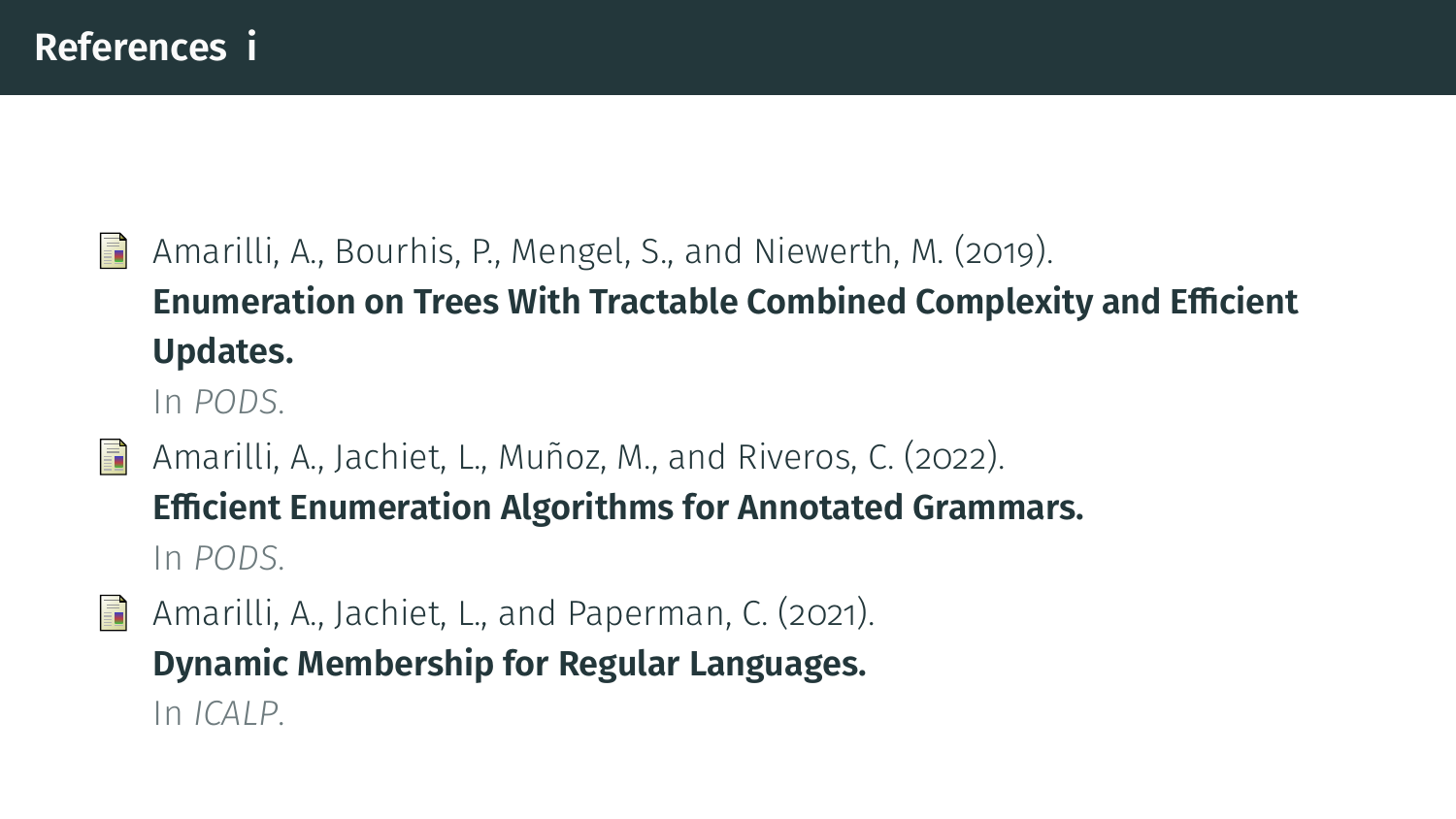#### **References ii**

Ħ

Amarilli, A. and Paperman, C. (2021). **[Locality and Centrality: The Variety ZG.](http://arxiv.org/abs/2102.07724)** Under review.

<span id="page-110-0"></span> $\Box$  Bojańczyk, M. (2009). **[Factorization Forests.](https://www.mimuw.edu.pl/~bojan/papers/forests-dlt.pdf)**

In *DLT*.



Eppstein, D.

#### **On the Complexity of a "List" Datastructure in the RAM Model.**

Theoretical Computer Science Stack Exchange.

URL: <https://cstheory.stackexchange.com/q/46749> (version: 2020-05-25).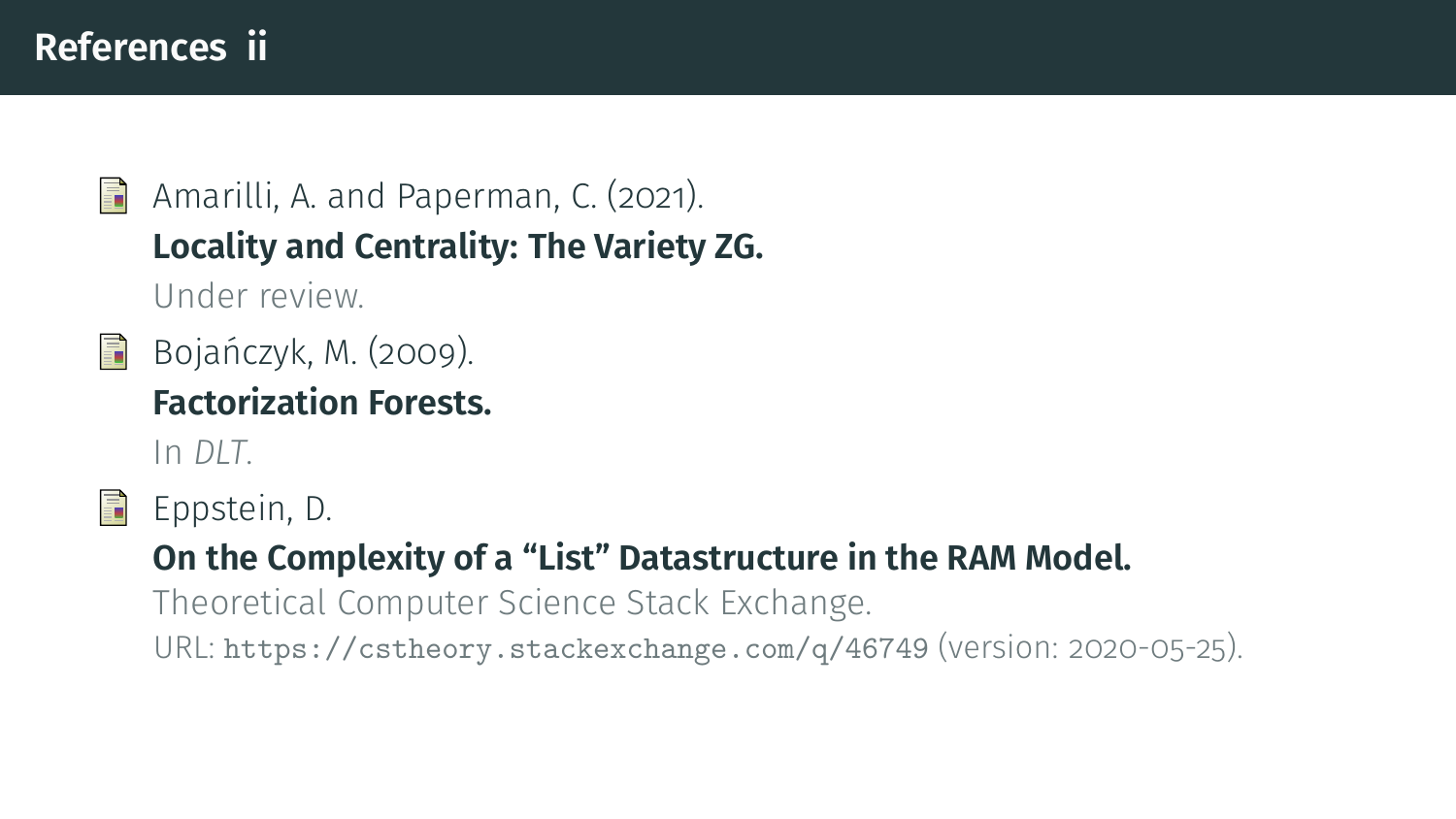Ħ Florenzano, F., Riveros, C., Ugarte, M., Vansummeren, S., and Vrgoc, D. (2018). **[Constant Delay Algorithms for Regular Document Spanners.](https://www.mimuw.edu.pl/~bojan/papers/forests-dlt.pdf)** In *PODS*.

Jachiet, L. 畐

#### **Constraints on Sliding Windows.**

Theoretical Computer Science Stack Exchange. URL: <https://cstheory.stackexchange.com/q/46762> (version: 2020-05-06).

<span id="page-111-0"></span>F Losemann, K. and Martens, W. (2014). **[MSO Queries on Trees: Enumerating Answers Under Updates.](http://www.theoinf.uni-bayreuth.de/download/lics14-preprint.pdf)** In *CSL-LICS*.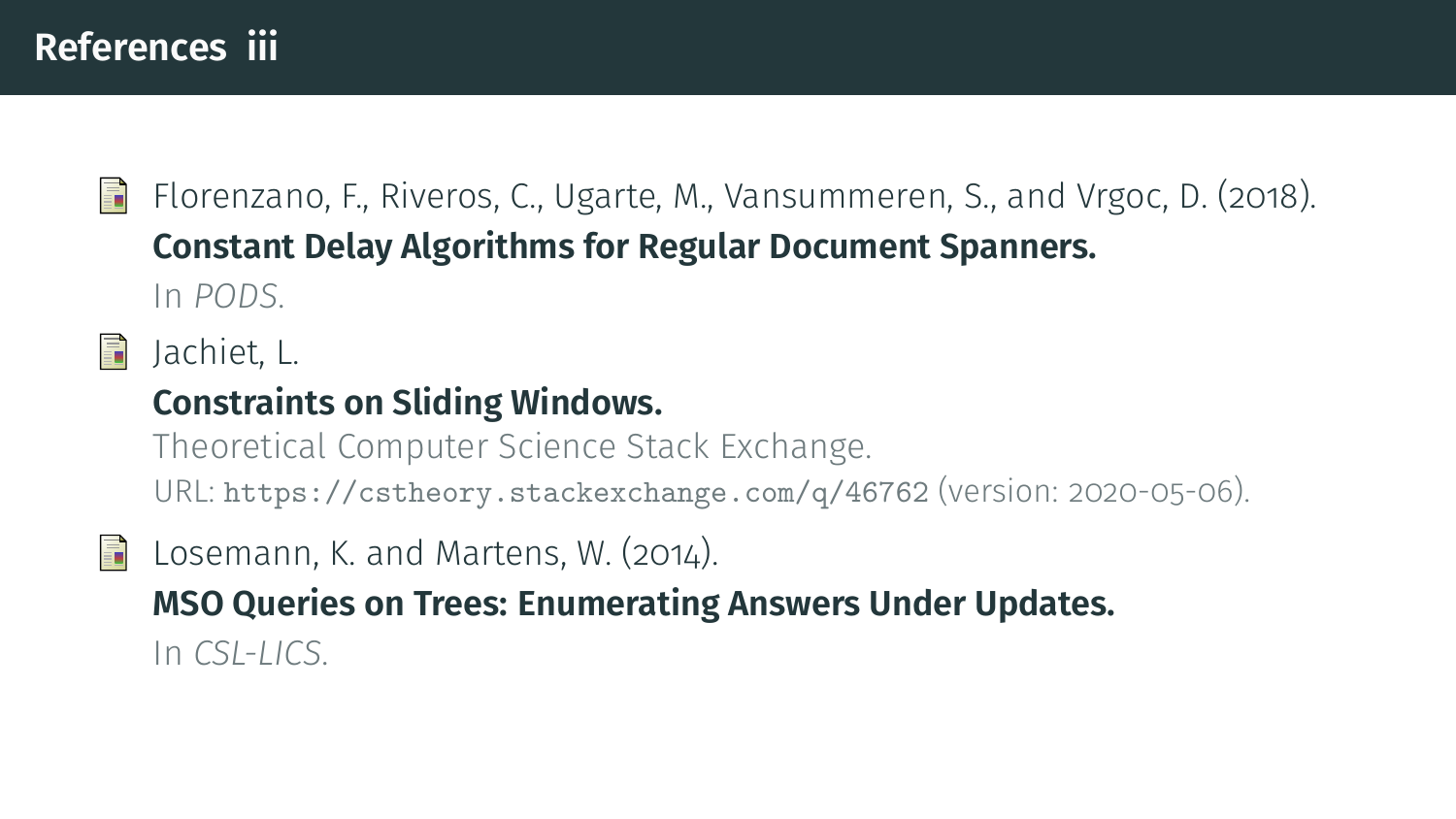#### **References iv**

#### Niewerth, M. and Segoufin, L. (2018). Ħ **[Enumeration of MSO Queries on Strings with Constant Delay and](https://www.di.ens.fr/~segoufin/Papers/Mypapers/enum-update-words.pdf) [Logarithmic Updates.](https://www.di.ens.fr/~segoufin/Papers/Mypapers/enum-update-words.pdf)**

In *PODS*.

#### <span id="page-112-0"></span>量 Peterfreund, L. (2021).

**[Grammars for Document Spanners.](https://drops.dagstuhl.de/opus/volltexte/2021/13715/pdf/LIPIcs-ICDT-2021-7.pdf)**

In *ICDT*.

- 
- Schmid, M. and Schweikardt, N. (2022).

**[Query Evaluation Over SLP-Represented Document Databases With Complex](https://hal.archives-ouvertes.fr/hal-03652005/) [Document Editing.](https://hal.archives-ouvertes.fr/hal-03652005/)**

In *PODS*.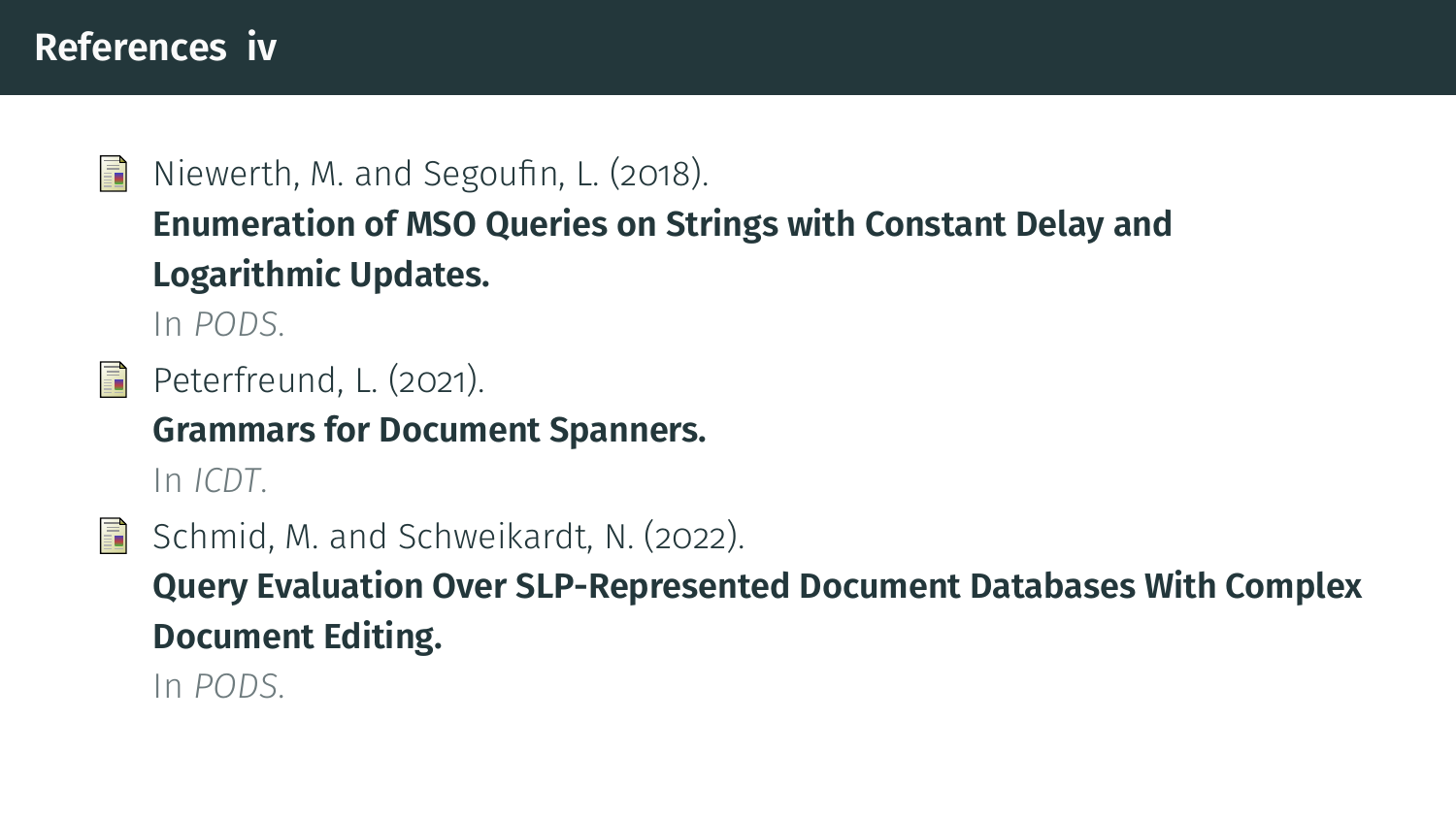

#### Skovbjerg Frandsen, G., Miltersen, P. B., and Skyum, S. (1997). **Dynamic Word Problems.** *JACM*, 44(2).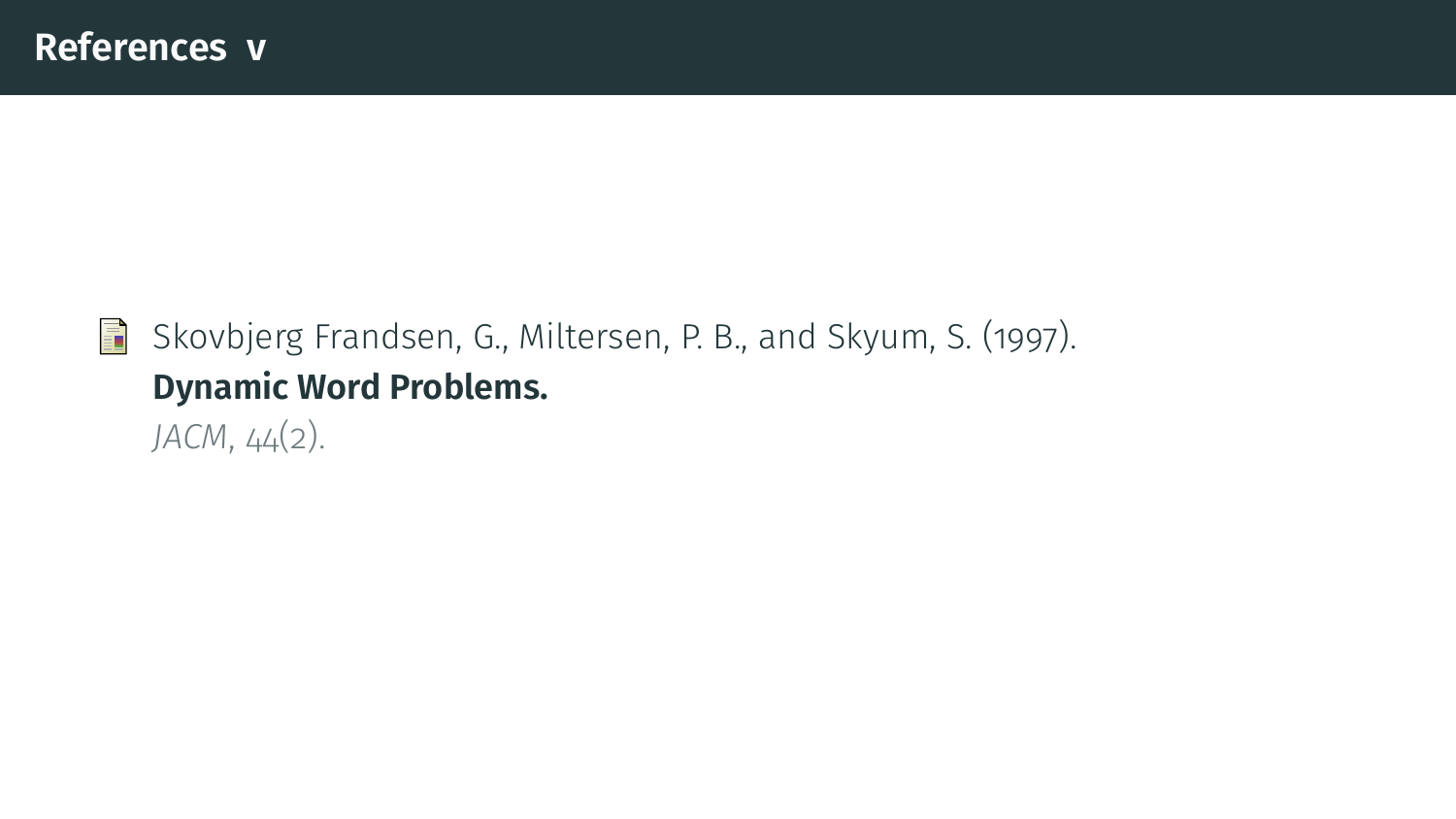

- Enumeration algorithms, links to circuit classes
	- Enumeration for regular spanners and grammars
	- In-order enumeration
	- Connections to knowledge compilation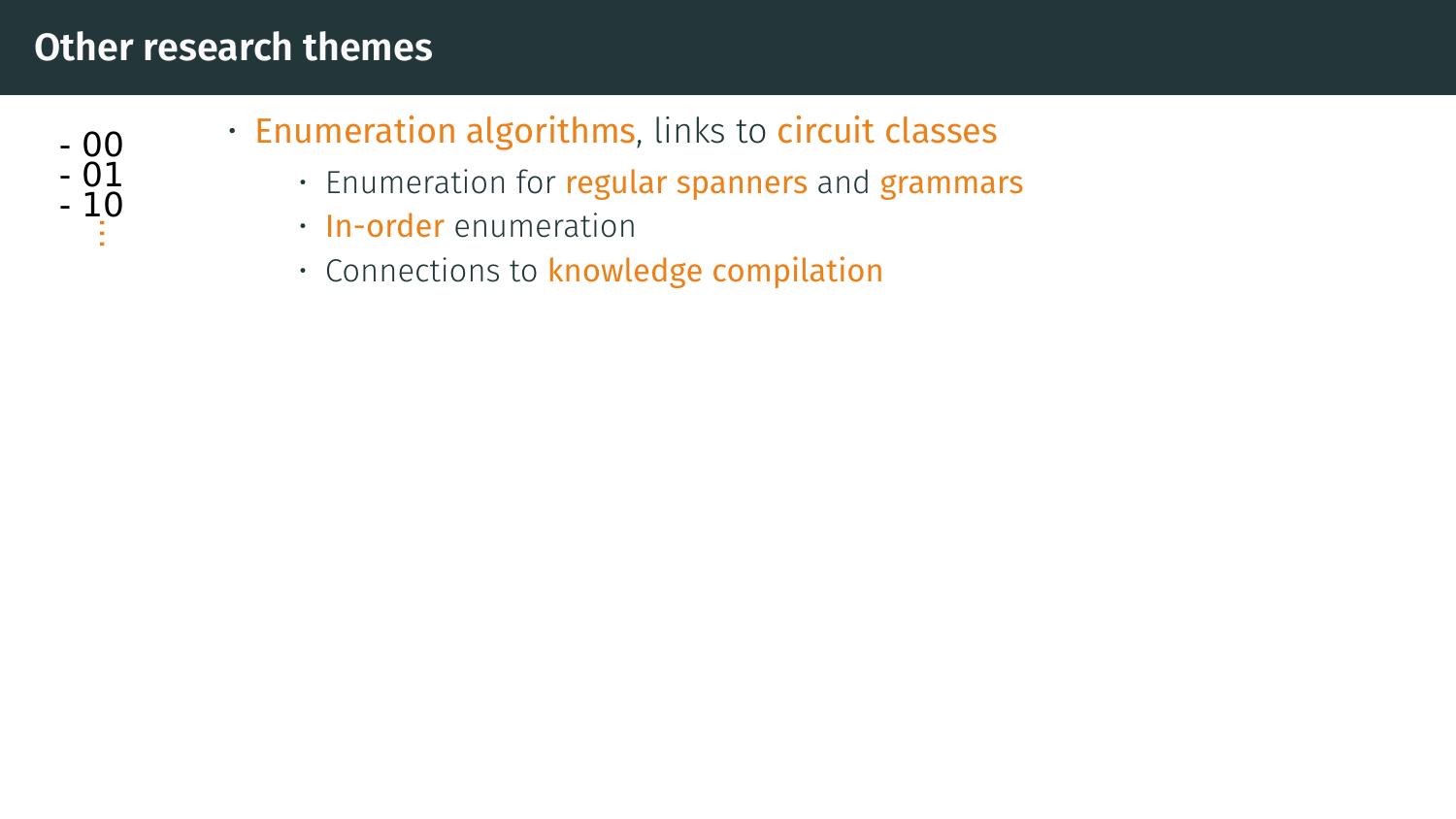

 $0 \times 0$ 1

- Enumeration algorithms, links to circuit classes
	- Enumeration for regular spanners and grammars
	- In-order enumeration
	- Connections to knowledge compilation
- Efficient maintenance of query results on dynamic data
	- Supporting **membership queries**, counts, enumeration structures...
	- For regular languages, regular tree languages, context-free languages...
	- $\cdot$  On string, trees, graphs...
	- Under substitution updates or other updates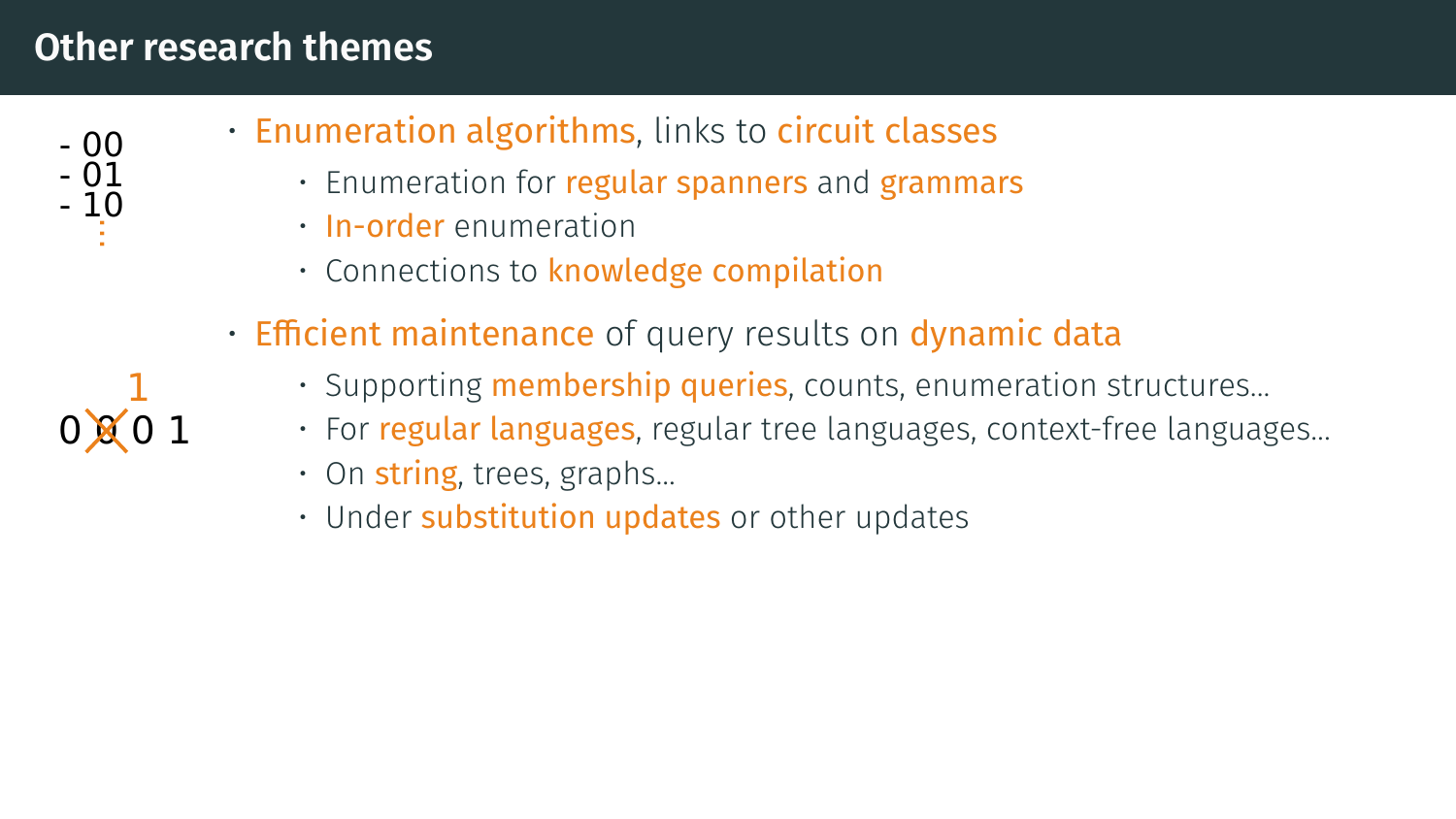

- Enumeration algorithms, links to circuit classes
	- Enumeration for regular spanners and grammars
	- In-order enumeration
	- Connections to knowledge compilation
- Efficient maintenance of query results on dynamic data
	- Supporting **membership queries**, counts, enumeration structures...
	- For regular languages, regular tree languages, context-free languages...
	- $\cdot$  On string, trees, graphs...
	- Under substitution updates or other updates
- Query evaluation on probabilistic data
	- Dichotomies for homomorphism-closed queries
	- **Uniform** model counting
	- Treewidth-based and grid-minor-based methods

0? 50% 1? 50%

 $0 \times 01$ 1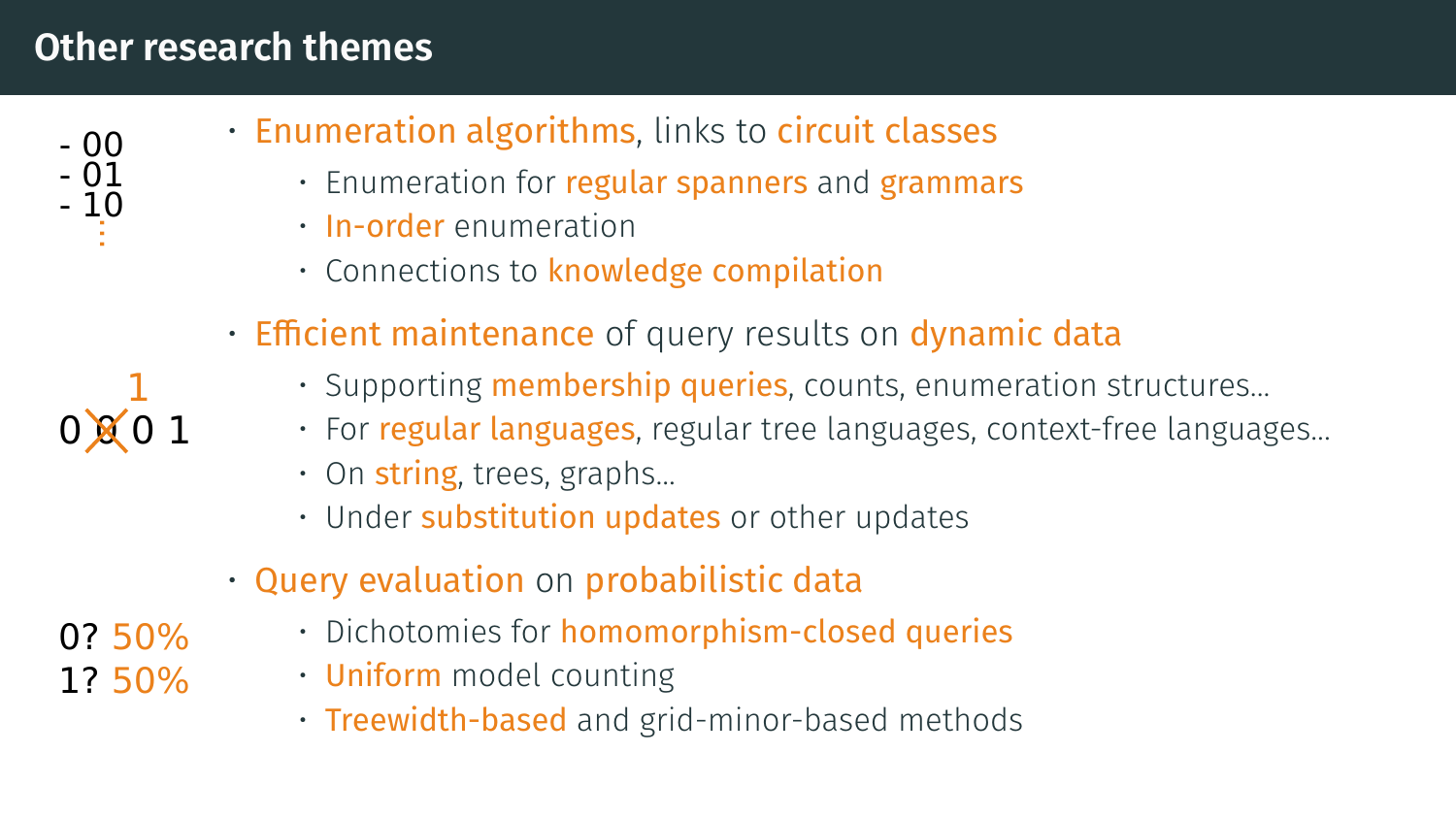

- Enumeration algorithms, links to circuit classes
	- Enumeration for regular spanners and grammars
	- In-order enumeration
	- Connections to knowledge compilation
- Efficient maintenance of query results on dynamic data
	- Supporting **membership queries**, counts, enumeration structures...
	- For regular languages, regular tree languages, context-free languages...
	- $\cdot$  On string, trees, graphs...
	- Under substitution updates or other updates
- Query evaluation on probabilistic data
	- Dichotomies for homomorphism-closed queries
	- **Uniform** model counting
	- Treewidth-based and grid-minor-based methods
- Database theory, provenance, logics...
- 0? 50% 1? 50%

 $0 \times 01$ 1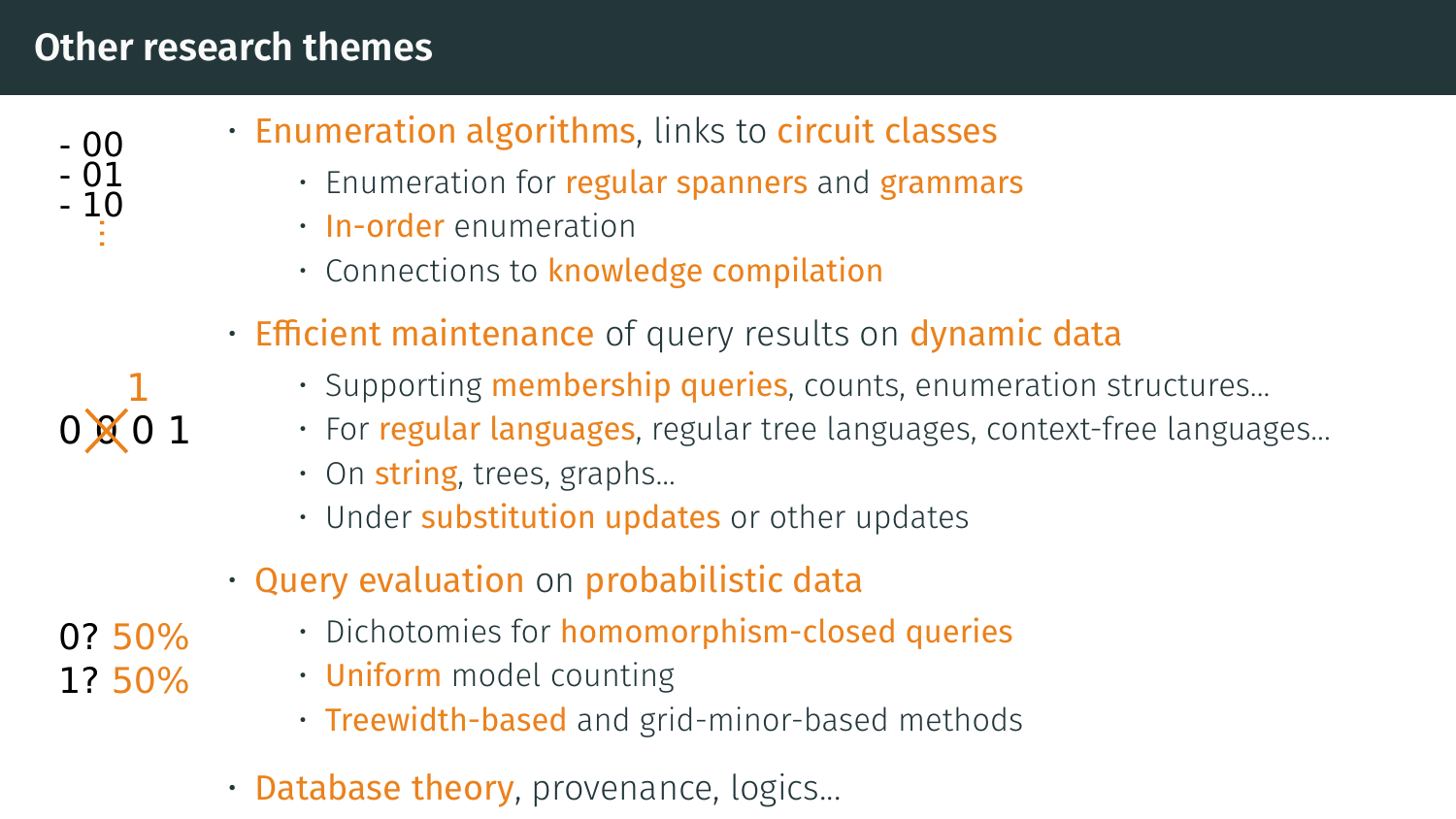#### **Advertisement: TCS4F and "No free view? No review!"**

## **TheoretiCS**

A new open-access journal for theoretical computer science (managing editor with Nathanaël Fijalkow)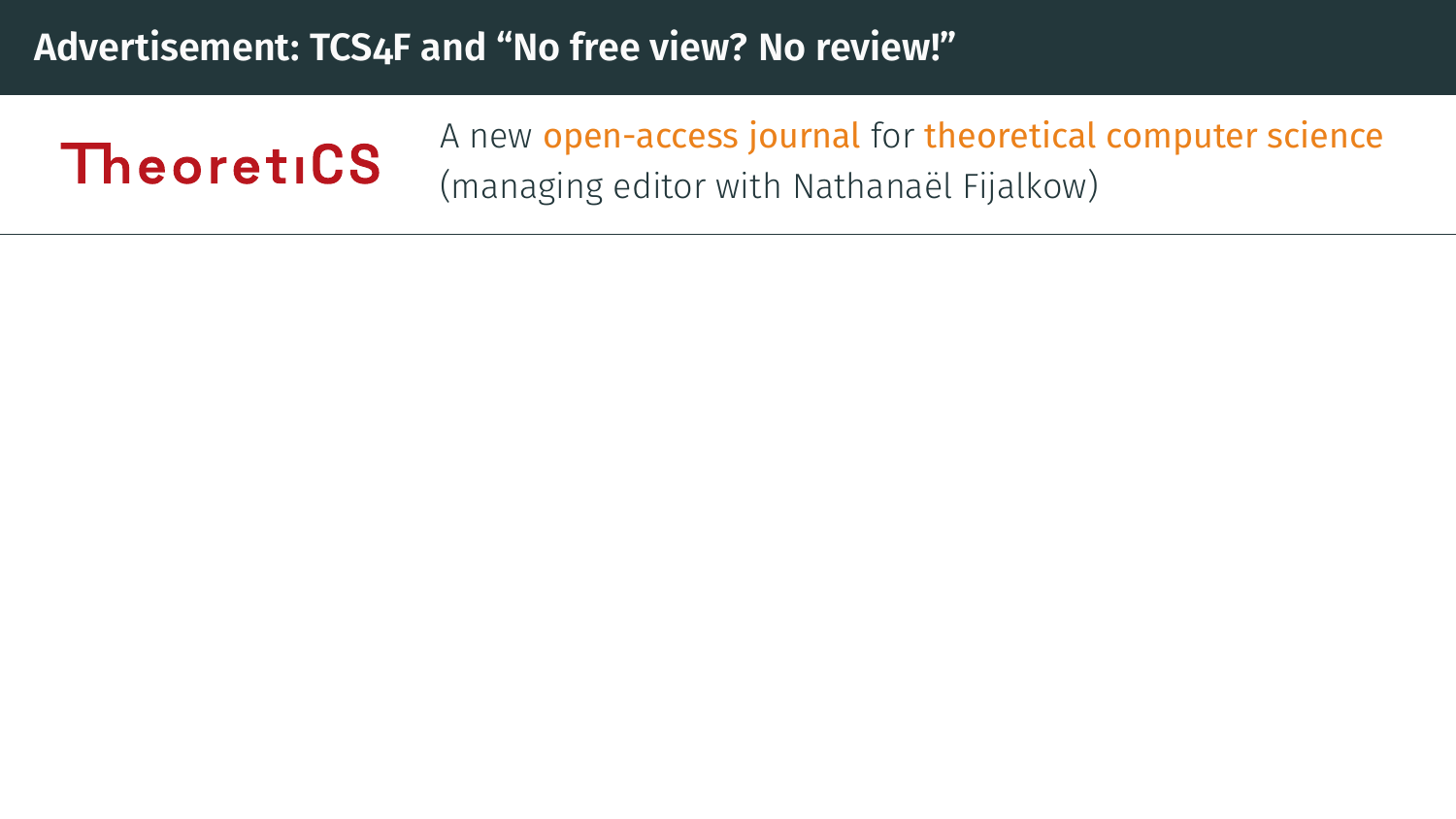#### **Advertisement: TCS4F and "No free view? No review!"**

TheoretiCS

A new open-access journal for theoretical computer science (managing editor with Nathanaël Fijalkow)

A pledge to **reduce the carbon footprint** of your research travels

<www.tcs4f.org>

(with Thomas Schwentick, Thomas Colcombet, Hugo Férée)